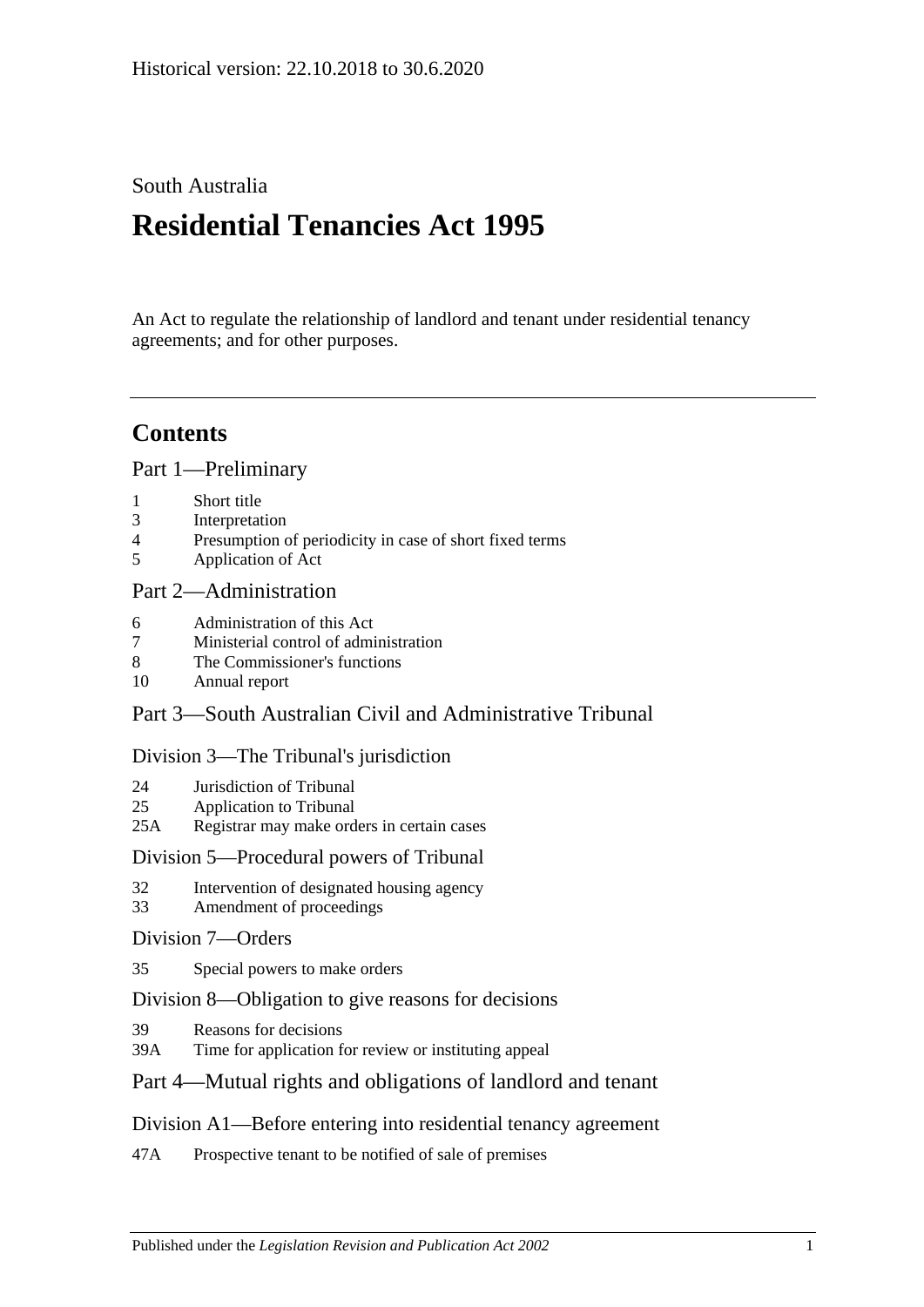## [Division 1—Entering into residential tenancy agreement](#page-14-6)

- [Information to be provided by landlords to tenants](#page-14-7)
- [Residential tenancy agreements](#page-15-0)
- [Cost of preparing agreement](#page-17-0)
- False [information from tenant](#page-17-1)

[Division 2—Discrimination against tenants with children](#page-17-2)

[Discrimination against tenants with children](#page-17-3)

### [Division 3—Rent](#page-17-4)

- [Permissible consideration for residential tenancy](#page-17-5)
- [Rent in advance](#page-18-0)
- [Variation of rent](#page-18-1)
- [Excessive rent](#page-20-0)
- 56A [Manner of payment of rent](#page-20-1)
- [Landlord's duty to keep proper records of rent and other payments](#page-21-0)
- [Duty to provide statement or give receipt for rent](#page-21-1)
- 58A [Payment of rent by electronic transaction](#page-21-2)
- [Accrual and apportionment of rent](#page-21-3)
- [Abolition of distress for rent](#page-22-0)

## [Division 4—Bonds](#page-22-1)

- [Bond](#page-22-2)
- [Receipt of bond and transmission to Commissioner](#page-23-0)
- [Repayment of bond](#page-23-1)

## [Division 5—Tenant's entitlement to possession and quiet enjoyment](#page-25-0)

- [Vacant possession etc](#page-25-1)
- [Quiet enjoyment](#page-25-2)

## [Division 6—Security of premises](#page-26-0)

[Security of premises](#page-26-1)

## [Division 7—Landlord's obligation in regard to condition of the premises](#page-26-2)

- [Cleanliness](#page-26-3)
- [Landlord's obligation to repair](#page-26-4)

### [Division 8—Tenant's obligations in relation to the premises and ancillary property](#page-27-0)

- [Tenant's responsibility for cleanliness, damage and loss](#page-27-1)
- [Alteration of premises](#page-28-0)

## [Division 9—Tenant's conduct on the premises](#page-28-1)

[Tenant's conduct](#page-28-2)

## [Division 9A—Landlord's obligation to advise of sale of premises](#page-29-0)

71A [Sale of residential premises](#page-29-1)

## [Division 10—Landlord's right of entry](#page-29-2)

[Right of entry](#page-29-3)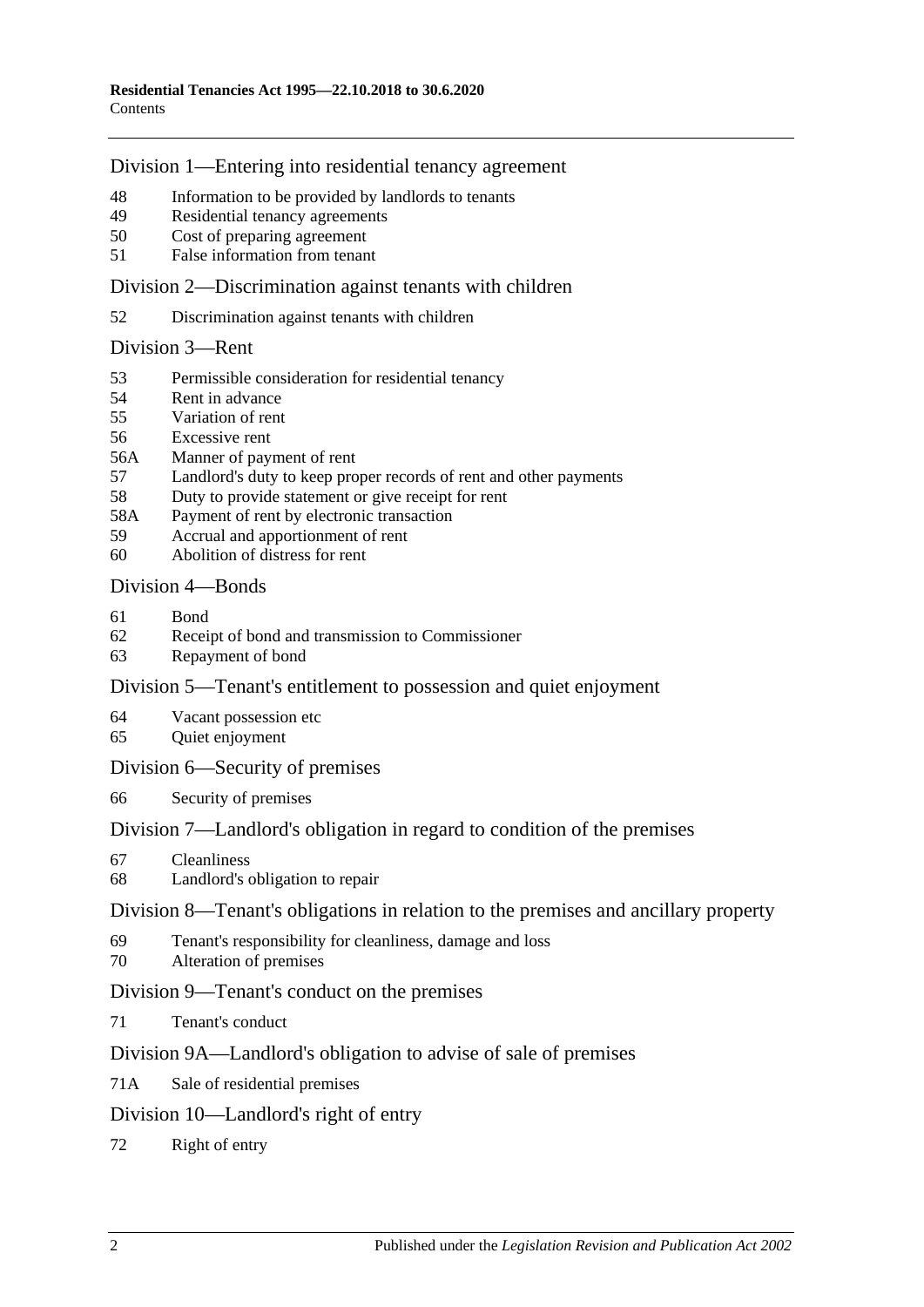### [Division 11—Statutory charges](#page-31-0)

73 [Statutory charges](#page-31-1)

### [Division 12—Assignment](#page-32-0)

74 [Assignment of tenant's rights under residential tenancy agreement](#page-32-1)

### [Division 13—Tenant's vicarious liability](#page-33-0)

75 [Vicarious liability](#page-33-1)

### [Division 14—Harsh or unconscionable terms](#page-33-2)

76 [Harsh or unconscionable terms](#page-33-3)

### [Division 15—Miscellaneous](#page-34-0)

- 77 [Accelerated rent and liquidated damages](#page-34-1)
- 78 [Duty of mitigation](#page-34-2)
- 78A [Compensation for expenses](#page-34-3)

## [Part 5—Termination of residential tenancy agreements](#page-35-0)

### [Division 1—Termination generally](#page-35-1)

- 79 [Termination of residential tenancy](#page-35-2)
- 79A [Agreement for fixed term continues if not terminated](#page-35-3)

### [Division 2—Termination by the landlord](#page-35-4)

- 80 [Notice of termination by landlord on ground of breach of agreement](#page-35-5)
- 81 [Termination because possession is required by landlord for certain purposes](#page-37-0)
- 82 [Termination of residential tenancy by community housing providers with members who](#page-37-1)  [are tenants](#page-37-1)
- 83 [Termination by landlord without specifying a ground of termination](#page-38-0)
- 83A [Notice to be given at end of fixed term](#page-38-1)
- 83B [Termination where agreement frustrated](#page-38-2)
- 84 [Limitation of right to terminate](#page-39-0)

### [Division 3—Termination by tenant](#page-39-1)

- 85 [Notice of termination by tenant on ground of breach of the agreement](#page-39-2)
- 85A [Termination by tenant if residential premises for sale](#page-40-0)
- 86 [Termination by tenant without specifying a ground of termination](#page-40-1)
- 86A [Notice to be given at end of fixed term](#page-40-2)
- 86B [Termination where agreement frustrated](#page-40-3)

### [Division 4—Termination by the Tribunal](#page-41-0)

- 87 [Termination on application by landlord](#page-41-1)
- 88 [Termination on application by tenant](#page-41-2)
- 89 [Termination based on hardship](#page-42-0)
- 89A [Termination based on domestic abuse](#page-42-1)
- 90 [Tribunal may terminate tenancy if tenant's conduct unacceptable](#page-44-0)

### [Division 5—Notices of termination](#page-45-0)

- 91 [Form of notice of termination](#page-45-1)
- 92 [Termination of periodic tenancy](#page-46-0)
- 92A [Notice of termination void if no action taken](#page-46-1)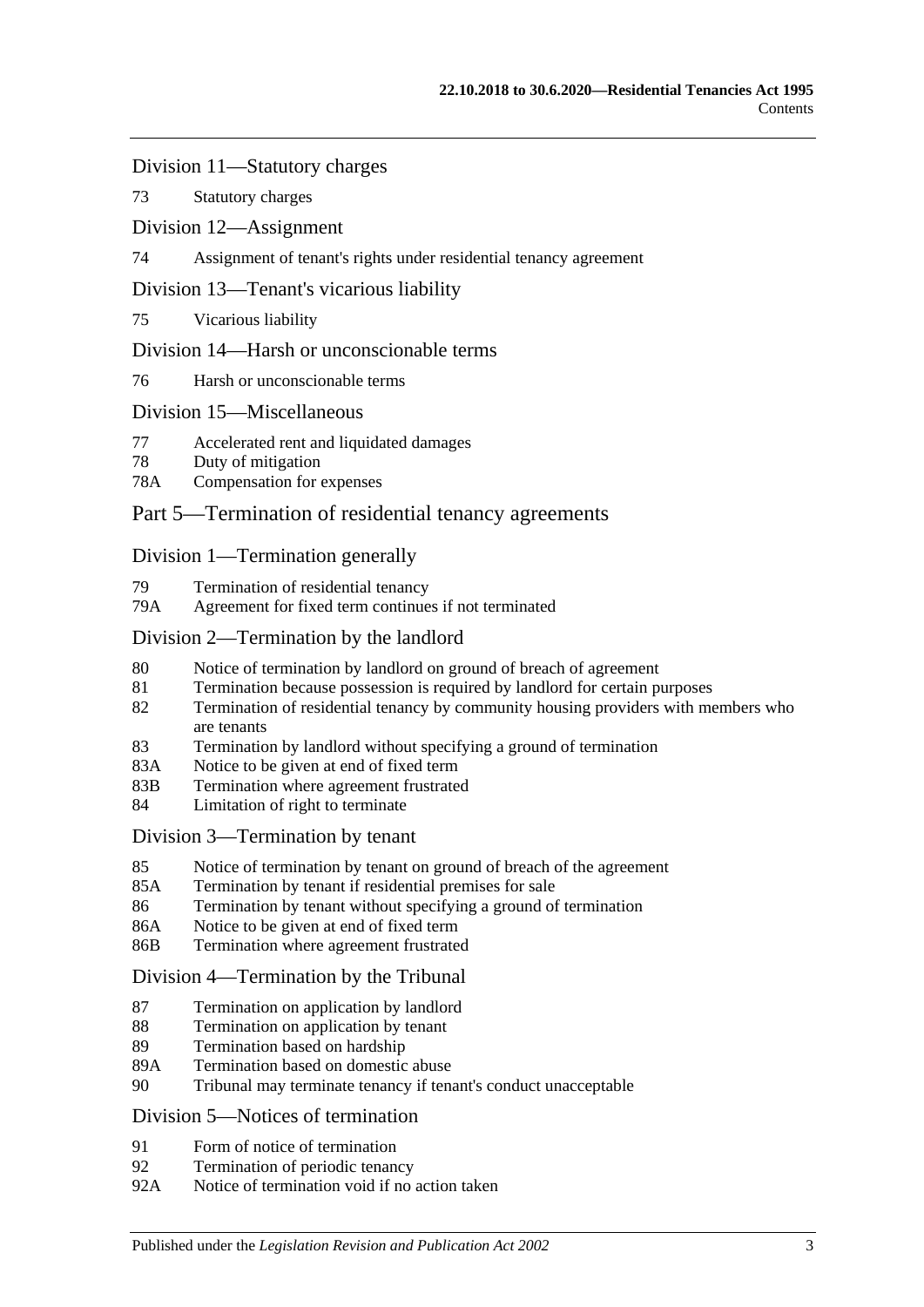### [Division 6—Repossession of premises](#page-47-0)

- 93 [Order for possession](#page-47-1)<br>94 Abandoned premises
- [Abandoned premises](#page-47-2)
- 95 [Repossession of premises](#page-48-0)
- 96 [Forfeiture of head tenancy not to result automatically in destruction of right to possession](#page-48-1)  [under residential tenancy agreement](#page-48-1)

### [Division 7—Abandoned property](#page-49-0)

- 97 [Abandoned property](#page-49-1)
- 97A [Offence to deal with abandoned property in unauthorised way](#page-49-2)
- 97B [Action to deal with abandoned property other than personal documents](#page-49-3)
- 97C [Action to deal with abandoned personal documents](#page-50-0)

### [Division 8—Enforcement of orders for possession](#page-50-1)

99 [Enforcement of orders for possession](#page-50-2)

### [Part 5A—Residential tenancy databases](#page-51-0)

- 99A [Definitions](#page-51-1)
- 99B [Application](#page-52-0)
- 99C [Extra-territorial operation of Part](#page-52-1)
- 99D [Notice of usual use of database](#page-53-0)
- 99E [Notice of listing if database used](#page-53-1)
- 99F [Listing can be made only for particular breaches by particular persons](#page-54-0)
- 99G [Further restriction on listing](#page-55-0)<br>99H Ensuring quality of listing—
- [Ensuring quality of listing—landlord's or agent's obligation](#page-55-1)
- 99I [Ensuring quality of listing—database operator's obligation](#page-56-0)
- 99J [Providing copy of personal information listed](#page-56-1)
- 99K [Keeping personal information listed](#page-56-2)
- 99L [Powers of Tribunal](#page-57-0)
- 99M [Notifying relevant non-parties of Tribunal order about listing](#page-57-1)

### [Part 6—Residential Tenancies Fund](#page-58-0)

- 100 [Residential Tenancies Fund](#page-58-1)
- 101 [Application of income](#page-58-2)
- 102 [Accounts and audit](#page-59-0)

## Part [7—Rooming houses](#page-59-1)

### Division [1—Interpretation](#page-59-2)

103 [Interpretation](#page-59-3)

### Division [2—Rooming house agreements](#page-59-4)

- 104 [Standard terms of rooming house agreements](#page-59-5)
- 105 [Copies of written agreements](#page-59-6)

### Division [3—House rules](#page-60-0)

- 105A [House rules](#page-60-1)
- 105B [Amendment of house rules](#page-60-2)
- 105C [Application to Tribunal if house rules are considered unreasonable](#page-60-3)
- 105D [Availability of house rules](#page-61-0)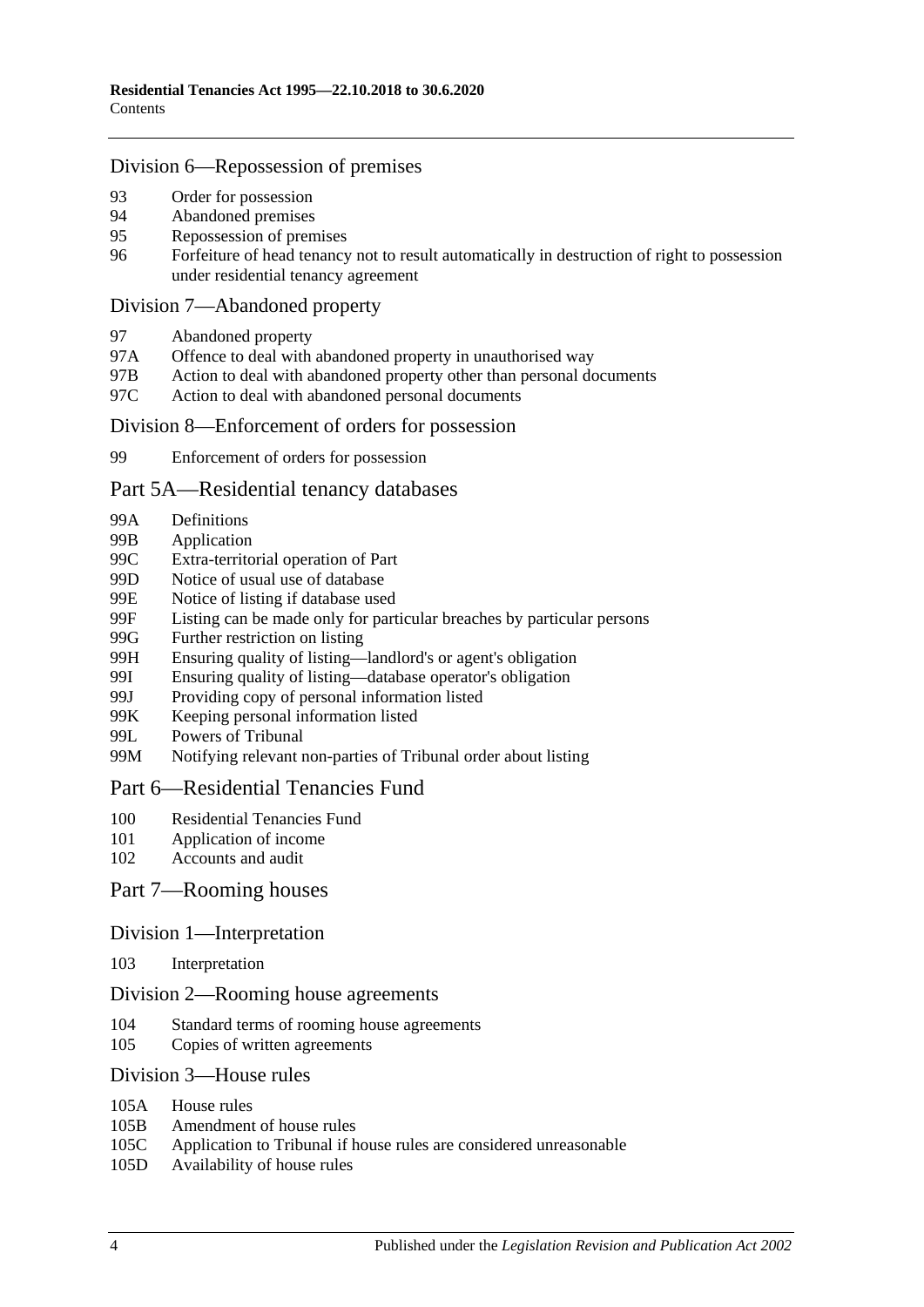### Division [4—Mutual rights and obligations of proprietors and residents](#page-61-1)

Subdivision [1—Rent and other charges](#page-61-2)

- 105E [Permissible consideration and statutory charges](#page-61-3)
- 105F [Rent in advance](#page-61-4)
- 105G [Duty to provide statement or give receipt for payments](#page-62-0)
- 105H [Payment of rent by electronic transaction](#page-62-1)
- 105I [Rent increases](#page-63-0)
- 105J [Rent decreases](#page-63-1)

[Subdivision](#page-64-0) 2—Bonds

- [105K](#page-64-1) Bond
- 105L [Receipt of bond and transmission to Commissioner](#page-64-2)
- 105M [Repayment of bond](#page-64-3)

Subdivision [3—Other obligations of proprietor](#page-66-0)

- 105N [Use and enjoyment of room and facilities](#page-66-1)
- 105O [Security of premises and personal property](#page-67-0)
- 105P [Obligation to repair and keep room and premises clean](#page-67-1)
- 105Q [Sale of rooming house](#page-68-0)

Subdivision [4—Other obligations of resident](#page-68-1)

105R [General obligations of resident](#page-68-2)

Subdivision [5—Miscellaneous](#page-69-0)

105S [Accelerated rent and liquidated damages](#page-69-1)

105T [Goods not to be taken in lieu of amounts owing to proprietor](#page-69-2)

Division [5—Termination of rooming house agreement](#page-69-3)

- 105U [Termination of rooming house agreement](#page-69-4)
- 105UA [Termination based on abuse of rooming house resident](#page-71-0)
- 105V [Abandoned room](#page-72-0)<br>105W Abandoned prope
- [Abandoned property](#page-73-0)

[Part 8—Dispute resolution](#page-74-0)

[Division 1—Conciliation](#page-74-1)

Subdivision [1—Definitions for this Division](#page-74-2)

106 [Definitions](#page-74-3)

Subdivision [2—Conciliation of dispute by Commissioner](#page-74-4)

107 [Conciliation of dispute by Commissioner](#page-74-5)

Subdivision [4—Duties and procedure](#page-74-6)

108A [Functions of Commissioner in conciliation of dispute](#page-74-7)<br>108B Procedure

[Procedure](#page-75-0)

108C [Restriction on evidence](#page-75-1)

[Division 2—Intervention](#page-75-2)

109 [Power to intervene](#page-75-3)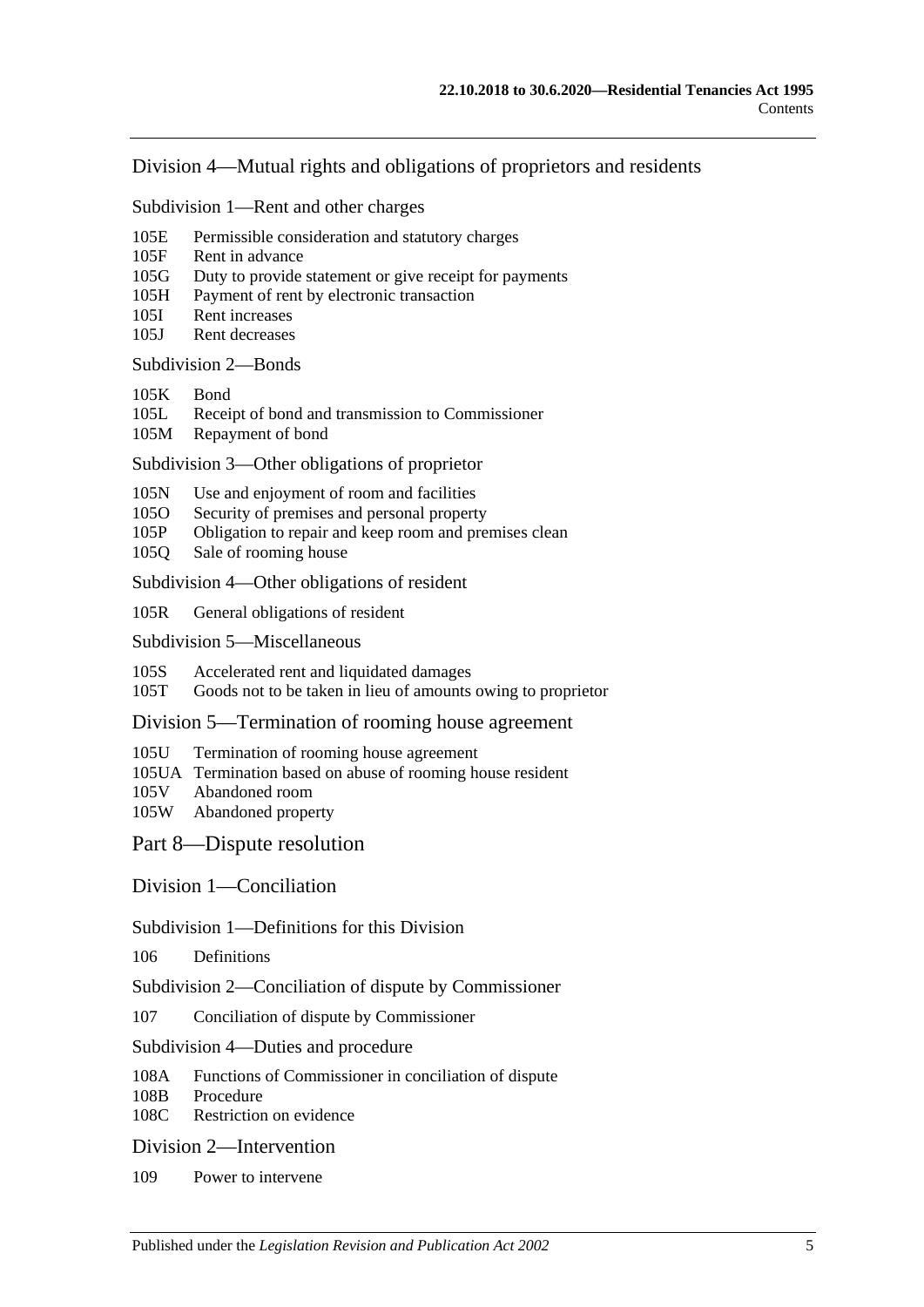### [Division 3—Powers of the Tribunal](#page-75-4)

- 110 [Powers of Tribunal](#page-75-5)
- 111 [Conditional and alternative orders](#page-76-0)
- 112 [Restraining orders](#page-76-1)

#### [Division 4—Representation](#page-77-0)

- 113 [Representation](#page-77-1)
- 114 [Remuneration of representative](#page-78-0)

### [Part 9—Miscellaneous](#page-78-1)

- 115 [Contract to avoid Act](#page-78-2)
- 117 [Notice by landlord not waived by acceptance of rent](#page-79-0)
- 117A [Liability to prosecution not to derogate from civil liability](#page-79-1)
- 118 [Exemptions](#page-79-2)
- 119 [Tribunal may exempt agreement or premises from provision of Act](#page-79-3)
- 120 [Service](#page-79-4)
- 121 [Regulations](#page-80-0)

## Schedule 1—Transitional provisions—*[Residential Tenancies \(Miscellaneous\)](#page-80-1)  [Amendment Act](#page-80-1) 2013*

- 1 [Interpretation](#page-80-2)
- 2 [Operation of amendments](#page-80-3)
- 3 [Registrar and deputy registrars](#page-80-4)
- 4 [Jurisdiction of Tribunal](#page-81-0)
- 5 [Interest payable on repayment of bond](#page-81-1)
- 6 [Abandoned property](#page-81-2)<br>7 Application to existin
- [Application to existing house rules](#page-81-3)
- 8 [Other provisions](#page-81-4)

## Schedule 2—Transitional provisions—*[Residential Tenancies \(Miscellaneous\)](#page-82-0)  [Amendment Act](#page-82-0) 2016*

- 1 [Interpretation](#page-82-1)
- 2 [Operation of amendments](#page-82-2)

[Legislative history](#page-83-0)

## <span id="page-5-0"></span>**The Parliament of South Australia enacts as follows:**

## **Part 1—Preliminary**

### <span id="page-5-1"></span>**1—Short title**

This Act may be cited as the *Residential Tenancies Act 1995*.

### <span id="page-5-2"></span>**3—Interpretation**

(1) In this Act, unless the contrary intention appears—

*abuse* and *act of abuse* have the same meaning as in the *[Intervention Orders](http://www.legislation.sa.gov.au/index.aspx?action=legref&type=act&legtitle=Intervention%20Orders%20(Prevention%20of%20Abuse)%20Act%202009)  [\(Prevention of Abuse\) Act](http://www.legislation.sa.gov.au/index.aspx?action=legref&type=act&legtitle=Intervention%20Orders%20(Prevention%20of%20Abuse)%20Act%202009) 2009*;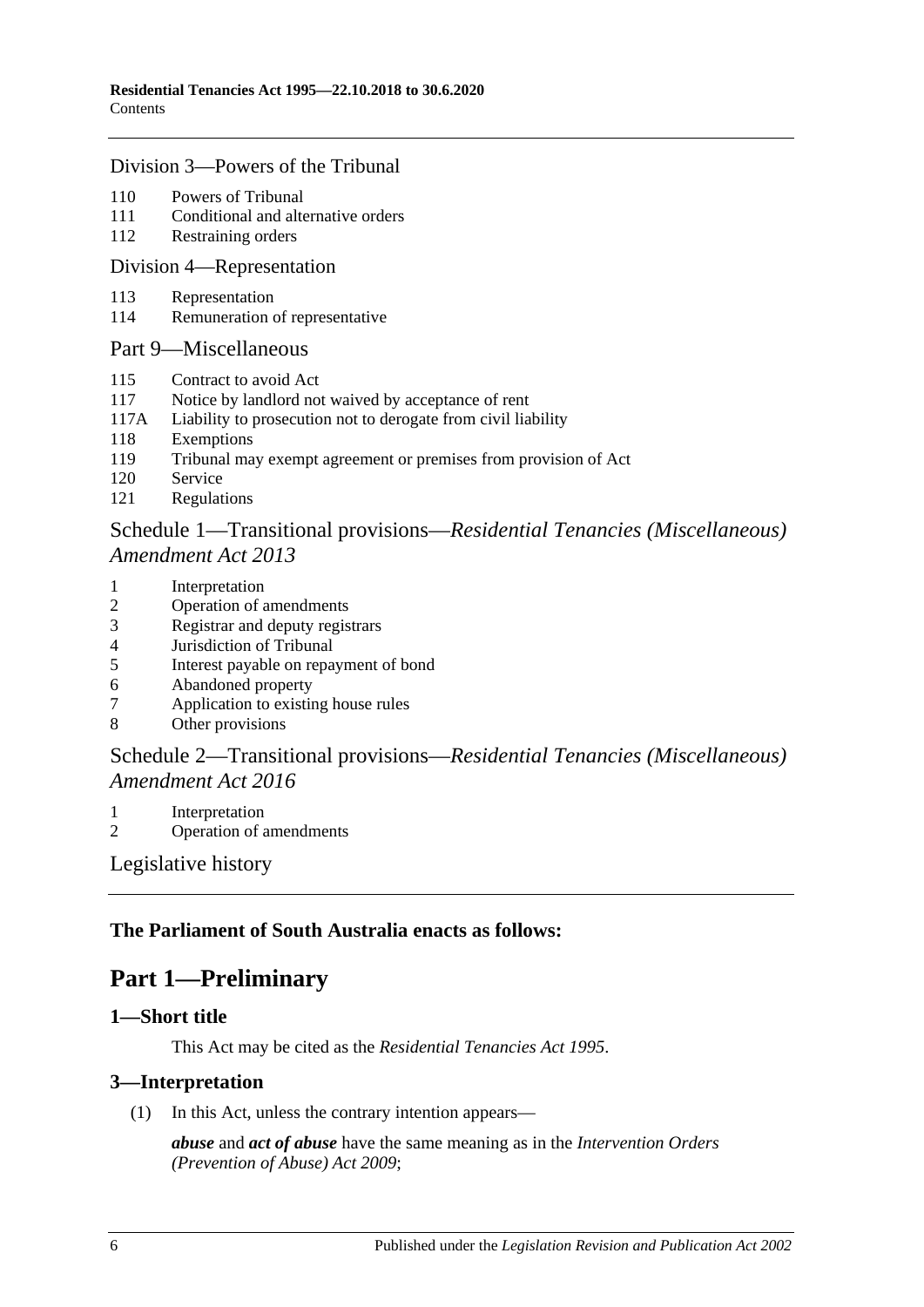*ancillary property* means property (not forming part of premises subject to a residential tenancy agreement) that is provided by the landlord, either under the residential tenancy agreement or independently of the agreement, for use by the tenant;

*bailiff* means a bailiff appointed under the *[South Australian Civil and Administrative](http://www.legislation.sa.gov.au/index.aspx?action=legref&type=act&legtitle=South%20Australian%20Civil%20and%20Administrative%20Tribunal%20Act%202013)  [Tribunal Act](http://www.legislation.sa.gov.au/index.aspx?action=legref&type=act&legtitle=South%20Australian%20Civil%20and%20Administrative%20Tribunal%20Act%202013) 2013*;

*bond* means an amount a tenant is required to pay under a residential tenancy agreement, or an agreement collateral to a residential tenancy agreement, as security for the performance of obligations under a residential tenancy agreement;

*collateral agreement*, in relation to a residential tenancy agreement for residential premises in a prescribed retirement village, includes a domestic services agreement that a tenant of the premises is required to enter into as a condition of the residential tenancy agreement or otherwise as a condition of admission as a resident of the village;

*Commissioner* means the Commissioner for Consumer Affairs;

*co-tenant* means a tenant who is 1 of 2 or more tenants under a residential tenancy agreement;

*decision*, of the Tribunal, has the same meaning as in the *[South Australian Civil and](http://www.legislation.sa.gov.au/index.aspx?action=legref&type=act&legtitle=South%20Australian%20Civil%20and%20Administrative%20Tribunal%20Act%202013)  [Administrative Tribunal Act](http://www.legislation.sa.gov.au/index.aspx?action=legref&type=act&legtitle=South%20Australian%20Civil%20and%20Administrative%20Tribunal%20Act%202013) 2013*;

*Deputy President* means a Deputy President of the Tribunal appointed under the *[South](http://www.legislation.sa.gov.au/index.aspx?action=legref&type=act&legtitle=South%20Australian%20Civil%20and%20Administrative%20Tribunal%20Act%202013)  [Australian Civil and Administrative Tribunal Act](http://www.legislation.sa.gov.au/index.aspx?action=legref&type=act&legtitle=South%20Australian%20Civil%20and%20Administrative%20Tribunal%20Act%202013) 2013*;

*Deputy Registrar* means a Deputy Registrar of the Tribunal appointed under the *[South](http://www.legislation.sa.gov.au/index.aspx?action=legref&type=act&legtitle=South%20Australian%20Civil%20and%20Administrative%20Tribunal%20Act%202013)  [Australian Civil and Administrative Tribunal Act](http://www.legislation.sa.gov.au/index.aspx?action=legref&type=act&legtitle=South%20Australian%20Civil%20and%20Administrative%20Tribunal%20Act%202013) 2013*;

*domestic abuse* means an act of abuse committed by a person against a domestic associate or a former domestic associate of the person;

<span id="page-6-1"></span><span id="page-6-0"></span>*domestic associate*—2 persons are domestic associates, 1 of the other, if—

- (a) they are married to each other; or
- (b) they are domestic partners; or
- <span id="page-6-2"></span>(c) they are in some other form of intimate personal relationship in which their lives are interrelated and the actions of 1 affect the other; or
- (d) 1 is the child, stepchild or grandchild, or is under the guardianship, of the other (regardless of age); or
- (e) 1 is a child, stepchild or grandchild, or is under the guardianship, of a person who is or was formerly in a relationship with the other under [paragraph](#page-6-0) (a), [\(b\)](#page-6-1) or [\(c\)](#page-6-2) (regardless of age); or
- (f) 1 is a child and the other is a person who acts in *loco parentis* in relation to the child; or
- (g) 1 is a child who normally or regularly resides or stays with the other; or
- (h) they are brothers or sisters or brother and sister; or
- (i) they are otherwise related to each other by or through blood, marriage, a domestic partnership or adoption; or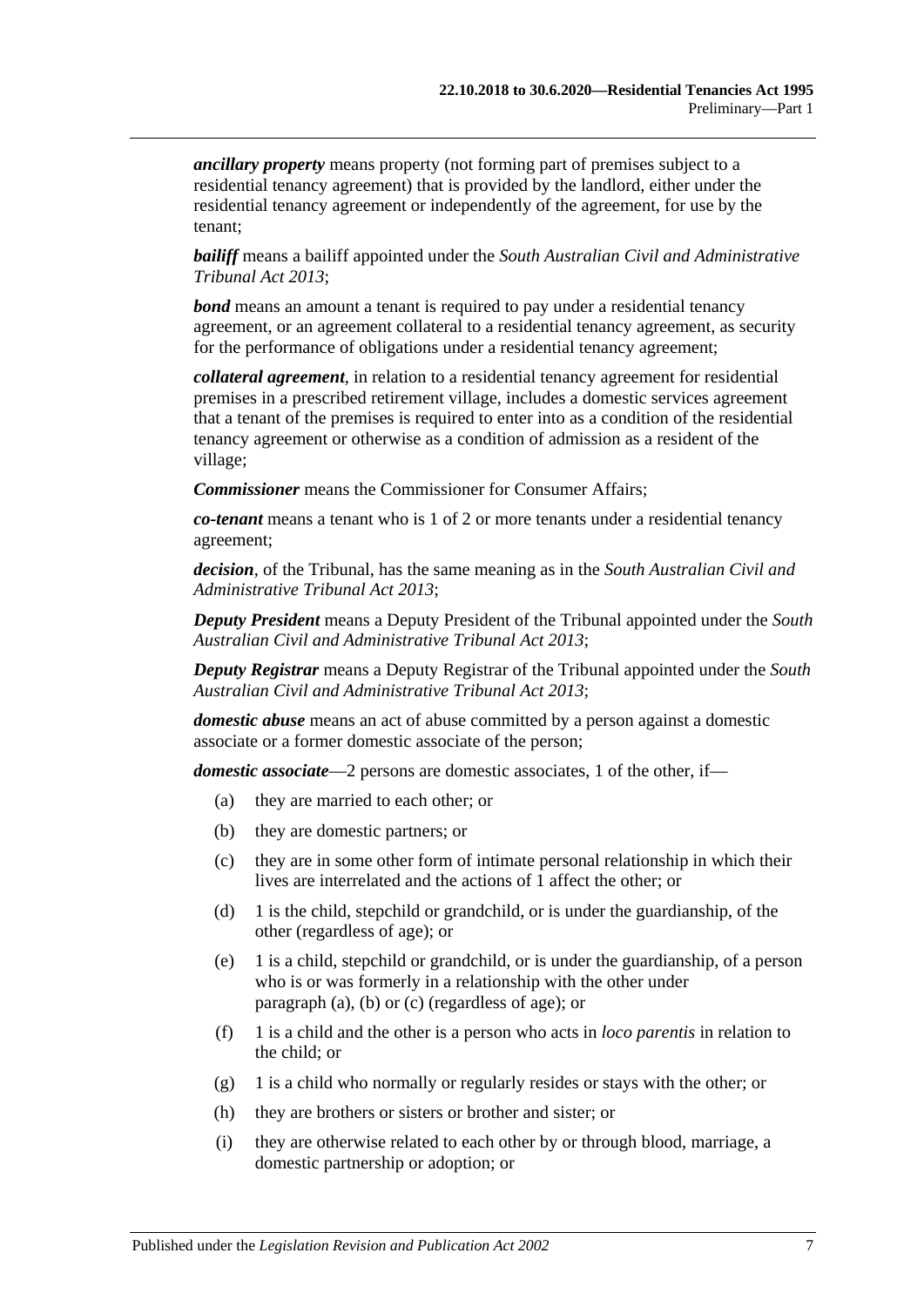- (j) they are related according to Aboriginal or Torres Strait Islander kinship rules or are both members of some other culturally recognised family group; or
- (k) 1 is the carer (within the meaning of the *[Carers Recognition Act](http://www.legislation.sa.gov.au/index.aspx?action=legref&type=act&legtitle=Carers%20Recognition%20Act%202005) 2005*) of the other;

*domestic facility requiring instructions* means an appliance or device provided by a landlord for the use of a tenant for which it would be reasonable to expect the tenant to require instructions:

*domestic partner* means a person who is a domestic partner within the meaning of the *[Family Relationships Act](http://www.legislation.sa.gov.au/index.aspx?action=legref&type=act&legtitle=Family%20Relationships%20Act%201975) 1975*, whether declared as such under that Act or not;

*domestic services agreement* means an agreement with a tenant of residential premises in a prescribed retirement village for the provision of domestic services (such as meals, cleaning, gardening and laundry of linen);

*Fund* means the Residential Tenancies Fund;

*housing assessment order* has the same meaning as in the *[Housing Improvement](http://www.legislation.sa.gov.au/index.aspx?action=legref&type=act&legtitle=Housing%20Improvement%20Act%202016)  Act [2016](http://www.legislation.sa.gov.au/index.aspx?action=legref&type=act&legtitle=Housing%20Improvement%20Act%202016)*;

*housing demolition order* has the same meaning as in the *[Housing Improvement](http://www.legislation.sa.gov.au/index.aspx?action=legref&type=act&legtitle=Housing%20Improvement%20Act%202016)  Act [2016](http://www.legislation.sa.gov.au/index.aspx?action=legref&type=act&legtitle=Housing%20Improvement%20Act%202016)*;

*housing improvement order* has the same meaning as in the *[Housing Improvement](http://www.legislation.sa.gov.au/index.aspx?action=legref&type=act&legtitle=Housing%20Improvement%20Act%202016)  Act [2016](http://www.legislation.sa.gov.au/index.aspx?action=legref&type=act&legtitle=Housing%20Improvement%20Act%202016)*;

*intervention order* means an intervention order issued by a court under the *[Intervention Orders \(Prevention of Abuse\) Act](http://www.legislation.sa.gov.au/index.aspx?action=legref&type=act&legtitle=Intervention%20Orders%20(Prevention%20of%20Abuse)%20Act%202009) 2009*;

*landlord* means—

- (a) the person who grants the right of occupancy under a residential tenancy agreement; or
- (b) a successor in title to the tenanted premises whose title is subject to the tenant's interest,

and includes a prospective landlord and a former landlord;

*lawyer* means a person entitled to practise the profession of the law under the *[Legal](http://www.legislation.sa.gov.au/index.aspx?action=legref&type=act&legtitle=Legal%20Practitioners%20Act%201981)  [Practitioners Act](http://www.legislation.sa.gov.au/index.aspx?action=legref&type=act&legtitle=Legal%20Practitioners%20Act%201981) 1981*;

*notice to vacate* has the same meaning as in the *[Housing Improvement Act](http://www.legislation.sa.gov.au/index.aspx?action=legref&type=act&legtitle=Housing%20Improvement%20Act%202016) 2016*;

*personal documents* means official documents, photographs, correspondence or other documents that it would be reasonable to expect a person might wish to keep;

*preliminary rent control notice* has the same meaning as in the *[Housing Improvement](http://www.legislation.sa.gov.au/index.aspx?action=legref&type=act&legtitle=Housing%20Improvement%20Act%202016)  Act [2016](http://www.legislation.sa.gov.au/index.aspx?action=legref&type=act&legtitle=Housing%20Improvement%20Act%202016)*;

*premises* includes a part of premises;

*prescribed retirement village* means a complex of residential premises or a number of separate complexes of residential premises that would be a retirement village within the meaning of the *[Retirement Villages Act](http://www.legislation.sa.gov.au/index.aspx?action=legref&type=act&legtitle=Retirement%20Villages%20Act%202016) 2016* except that no resident or prospective resident of the village pays an ingoing contribution (within the meaning of that Act) in consideration for, or in contemplation of, admission as a resident of the village;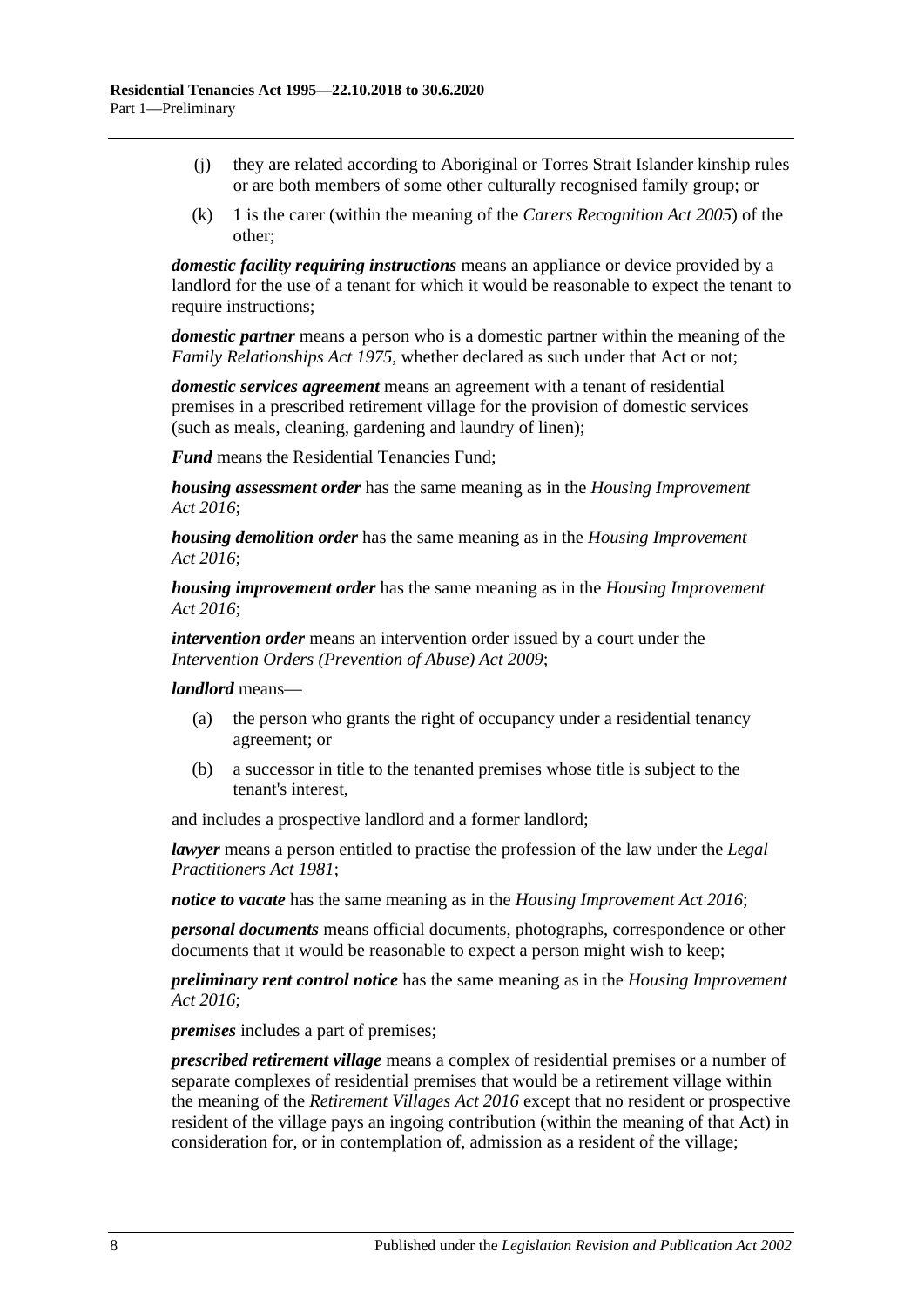*President* means the President of the Tribunal appointed under the *[South Australian](http://www.legislation.sa.gov.au/index.aspx?action=legref&type=act&legtitle=South%20Australian%20Civil%20and%20Administrative%20Tribunal%20Act%202013)  [Civil and Administrative Tribunal Act](http://www.legislation.sa.gov.au/index.aspx?action=legref&type=act&legtitle=South%20Australian%20Civil%20and%20Administrative%20Tribunal%20Act%202013) 2013*;

*registered community housing provider* means a community housing provider registered under the *Community Housing Providers National Law*;

*Registrar* means the Registrar of the Tribunal appointed under the *[South Australian](http://www.legislation.sa.gov.au/index.aspx?action=legref&type=act&legtitle=South%20Australian%20Civil%20and%20Administrative%20Tribunal%20Act%202013)  [Civil and Administrative Tribunal Act](http://www.legislation.sa.gov.au/index.aspx?action=legref&type=act&legtitle=South%20Australian%20Civil%20and%20Administrative%20Tribunal%20Act%202013) 2013*;

<span id="page-8-0"></span>*rent* consists of—

- (a) the amount payable under a residential tenancy agreement for the right to occupy premises for a period of the tenancy; and
- (b) if the residential tenancy agreement is for residential premises in a prescribed retirement village and there is a domestic services agreement collateral to the residential tenancy agreement—the amount payable under the domestic services agreement for the period of the tenancy referred to in [paragraph](#page-8-0) (a);

*rent control notice* means a notice under Part 3 Division 3 of the *[Housing](http://www.legislation.sa.gov.au/index.aspx?action=legref&type=act&legtitle=Housing%20Improvement%20Act%202016)  [Improvement Act](http://www.legislation.sa.gov.au/index.aspx?action=legref&type=act&legtitle=Housing%20Improvement%20Act%202016) 2016* fixing the maximum rent payable for premises;

*residential premises* means premises for occupation as a place of residence;

*residential tenancy agreement* means an agreement (other than a rooming house agreement) under which a person grants another person, for valuable consideration, a right (which may, but need not, be an exclusive right<sup>1</sup>) to occupy premises for the purpose of residence;

*rooming house* means residential premises in which—

- (a) rooms are available, on a commercial basis, for residential occupation; and
- (b) accommodation is available for at least three persons on a commercial basis;

*rooming house agreement* means an agreement under which accommodation is provided (with or without meals, or other facilities or services) in a rooming house;

*rooming house proprietor* means a person who carries on a business involving the provision of accommodation under rooming house agreements;

*rooming house resident* means a person who boards or lodges in a rooming house;

*statutory charges* means—

- (a) rates or charges imposed under the *[Local Government Act](http://www.legislation.sa.gov.au/index.aspx?action=legref&type=act&legtitle=Local%20Government%20Act%201999) 1999*; and
- (b) rates or charges imposed under the *[Water Industry Act](http://www.legislation.sa.gov.au/index.aspx?action=legref&type=act&legtitle=Water%20Industry%20Act%202012) 2012*; and
- (c) land tax under the *[Land Tax Act](http://www.legislation.sa.gov.au/index.aspx?action=legref&type=act&legtitle=Land%20Tax%20Act%201936) 1936*; and
- (d) levies under the *[Emergency Services Funding Act](http://www.legislation.sa.gov.au/index.aspx?action=legref&type=act&legtitle=Emergency%20Services%20Funding%20Act%201998) 1998*; and
- (e) levies under the *[Natural Resources Management Act](http://www.legislation.sa.gov.au/index.aspx?action=legref&type=act&legtitle=Natural%20Resources%20Management%20Act%202004) 2004*; and
- (f) any charges of a kind imposed under an Act and declared by regulation to be statutory charges;

*tenancy dispute* means—

(a) a claim under a residential tenancy agreement, a rooming house agreement, or an agreement collateral to a residential tenancy agreement or a rooming house agreement; or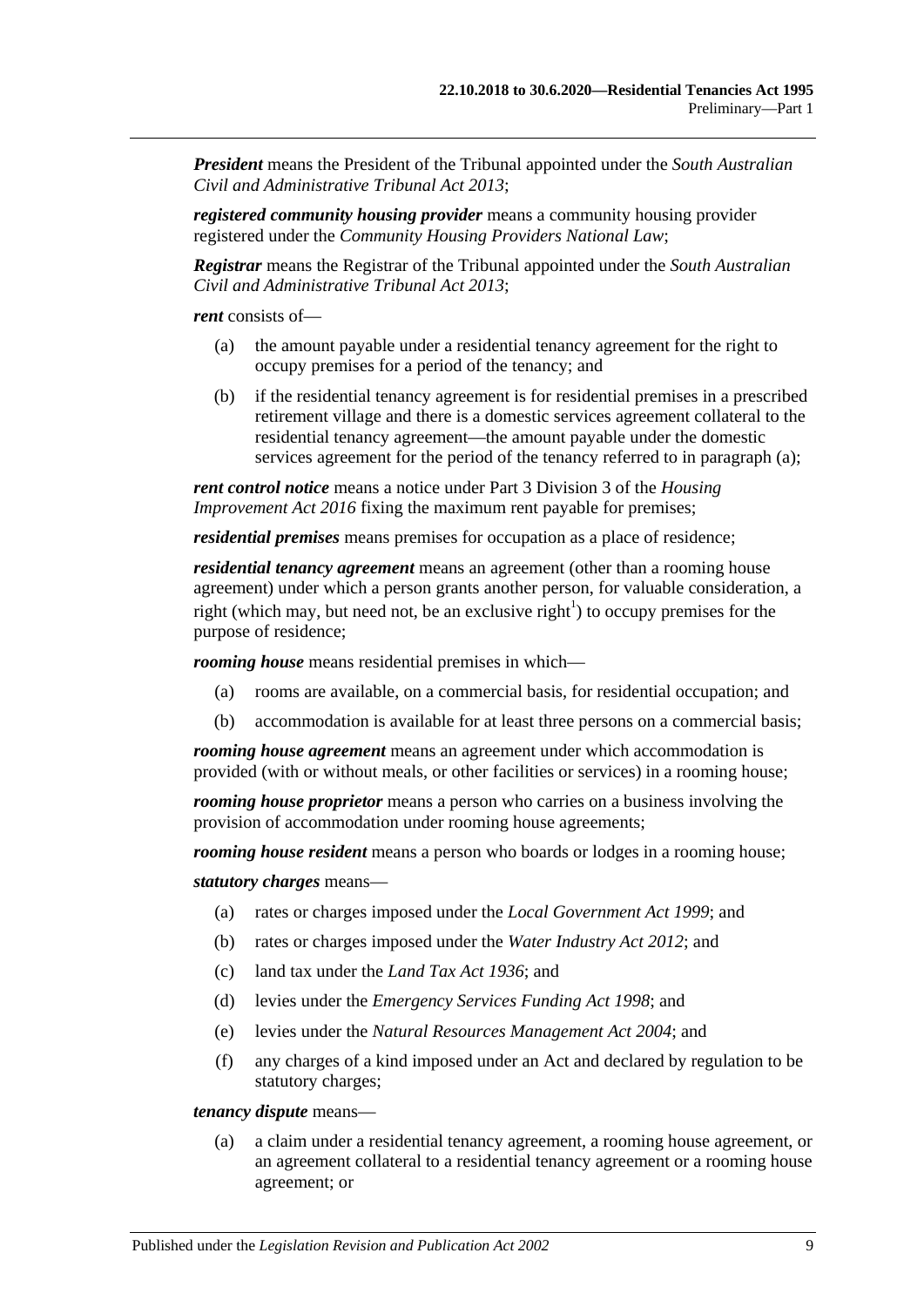- (b) a dispute between parties or former parties to a residential tenancy agreement, a rooming house agreement, or an agreement collateral to a residential tenancy agreement or a rooming house agreement, about matters arising under the agreement or this Act; or
- (c) any matter that may be the subject of an application under this Act to the Tribunal;

*tenant* means the person who is granted a right of occupancy under a residential tenancy agreement or a person to whom the right passes by assignment or operation of law and includes a prospective tenant or a former tenant;

*Tribunal* means the South Australian Civil and Administrative Tribunal established under the *[South Australian Civil and Administrative Tribunal Act](http://www.legislation.sa.gov.au/index.aspx?action=legref&type=act&legtitle=South%20Australian%20Civil%20and%20Administrative%20Tribunal%20Act%202013) 2013*.

- (2) If this Act provides for something to be done within a specified period from a particular day, the period will be taken not to include the particular day.
- (3) If this Act provides that action may be taken after the expiration of a specified period of days, the period will be taken to be a period of clear days.
- (4) For the purposes of this Act, a residential tenancy agreement includes an agreement granting a corporation the right to occupy premises that are occupied, or that are intended to be occupied, as a place of residence by a natural person.

**Note—**

1 However, it should be noted that the Act confers certain protections against intrusion on the premises by the landlord. Hence, even if the agreement does not, in its terms, confer an exclusive right to occupation, the Act will (at least in some respects) assimilate the right of occupation to the exclusive right conferred by a lease.

## <span id="page-9-0"></span>**4—Presumption of periodicity in case of short fixed terms**

- (1) If a residential tenancy agreement is entered into for a short fixed term, the agreement is taken to be an agreement for a periodic tenancy with a period equivalent to the length of the fixed term unless the landlord establishes that—
	- (a) the tenant genuinely wanted a tenancy ending at the end of the short fixed term and the term was fixed at the tenant's request; or
	- (b) before the residential tenancy agreement was entered into—
		- (i) the landlord gave the tenant a notice containing a warning in the form required by regulation; and
		- (ii) the tenant signed a statement in the form required by regulation acknowledging that the tenant did not expect to continue in possession of the premises after the end of the term stated in the agreement.
- (2) A *short fixed term* is a term of 90 days or less.

## <span id="page-9-1"></span>**5—Application of Act**

- (1) This Act does not apply to—
	- (a) an agreement giving a right of occupancy in—
		- (i) a hotel or motel; or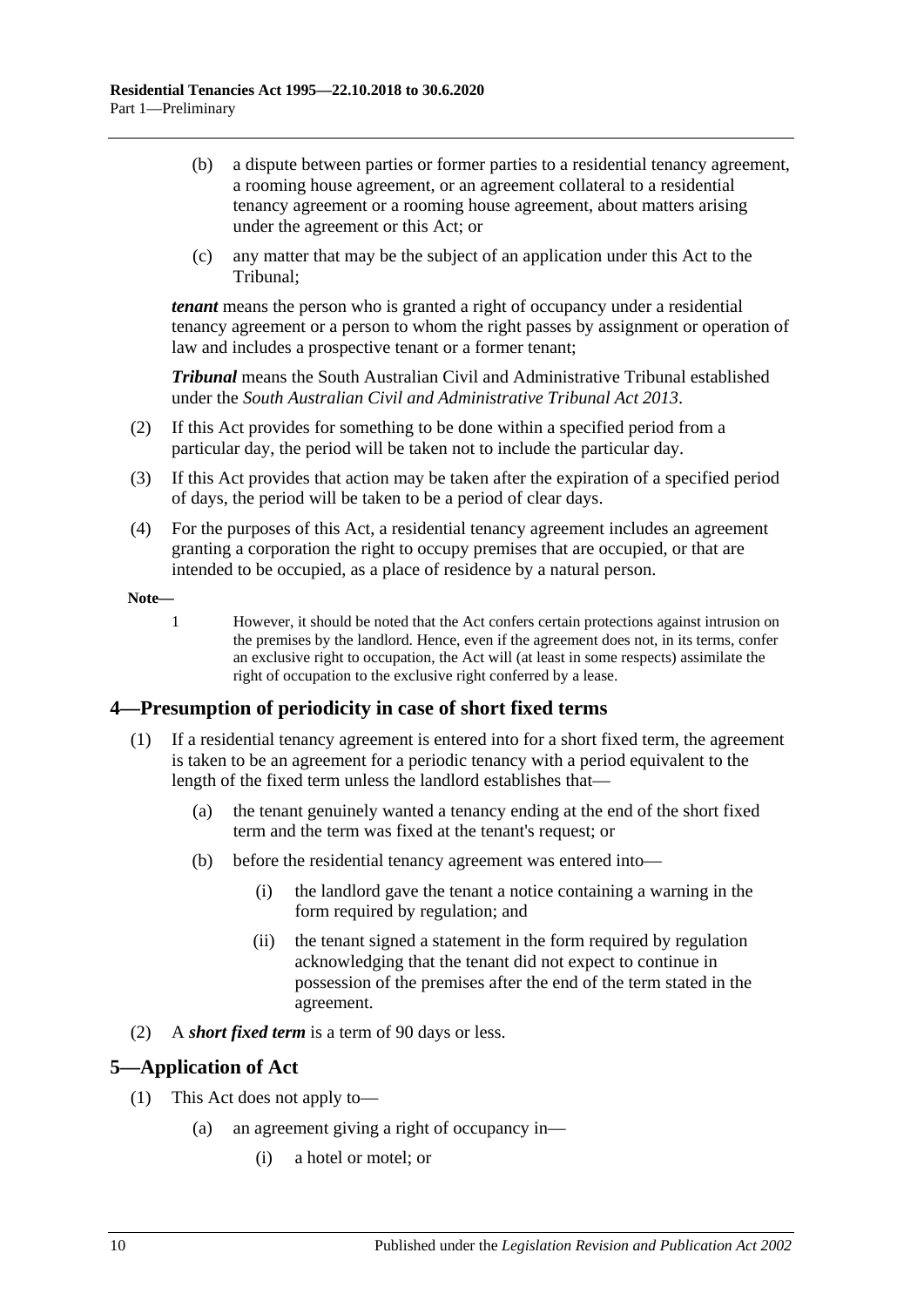(ii) an educational institution, college, hospital or nursing home; or

#### **Example—**

An agreement under which a right of occupancy is given to a student in accommodation provided within an educational institution or college would not be an agreement to which this Act applies (but this Act would apply, subject to this Act, to an agreement under which a right of occupancy is given to a student in accommodation that is not within an educational institution or college).

- (iii) club premises; or
- (iv) a home for aged or disabled persons administered by an eligible organisation under the *Aged or Disabled Persons Care Act 1954* of the Commonwealth; or
- (v) a retirement village within the meaning of the *[Retirement Villages](http://www.legislation.sa.gov.au/index.aspx?action=legref&type=act&legtitle=Retirement%20Villages%20Act%202016)  Act [2016](http://www.legislation.sa.gov.au/index.aspx?action=legref&type=act&legtitle=Retirement%20Villages%20Act%202016)* (other than an agreement of a kind referred to in section 57 of that Act); or
- (vi) a supported residential facility within the meaning of the *[Supported](http://www.legislation.sa.gov.au/index.aspx?action=legref&type=act&legtitle=Supported%20Residential%20Facilities%20Act%201992)  [Residential Facilities Act](http://www.legislation.sa.gov.au/index.aspx?action=legref&type=act&legtitle=Supported%20Residential%20Facilities%20Act%201992) 1992*; or
- (vii) prescribed premises, or premises of a prescribed class; or
- (ab) an agreement to which the *[Residential Parks Act](http://www.legislation.sa.gov.au/index.aspx?action=legref&type=act&legtitle=Residential%20Parks%20Act%202007) 2007* applies; or
- (b) an agreement (other than a rooming house agreement) under which a person boards or lodges with another; or
- <span id="page-10-1"></span>(c) an agreement genuinely entered into for the purpose of conferring on a person a right to occupy premises for a holiday; or
- (d) an agreement conferring a right to occupy premises for the purpose of residence but under which no rent is payable; or

#### **Example—**

An agreement under which families exchange houses for an agreed period would not be a residential tenancy agreement if no rent were payable under the agreement.

- <span id="page-10-0"></span>(e) an agreement for the sale of land that confers a right to occupy premises for a period of 28 days or less on a party to the agreement; or
- (f) a mortgage; or
- (g) an agreement arising under a scheme in which—
	- (i) a complex of adjacent premises is owned by a company; and
	- (ii) the premises are let by the company to persons who jointly have a controlling interest in the company; or
- (h) a prescribed agreement or an agreement of a prescribed class.
- (1a) The regulations may exclude prescribed classes of agreements that relate to land owned (wholly or in part) by the South Australian Housing Trust, or by a subsidiary of the South Australian Housing Trust, from the operation of [subsection](#page-10-0) (1)(e).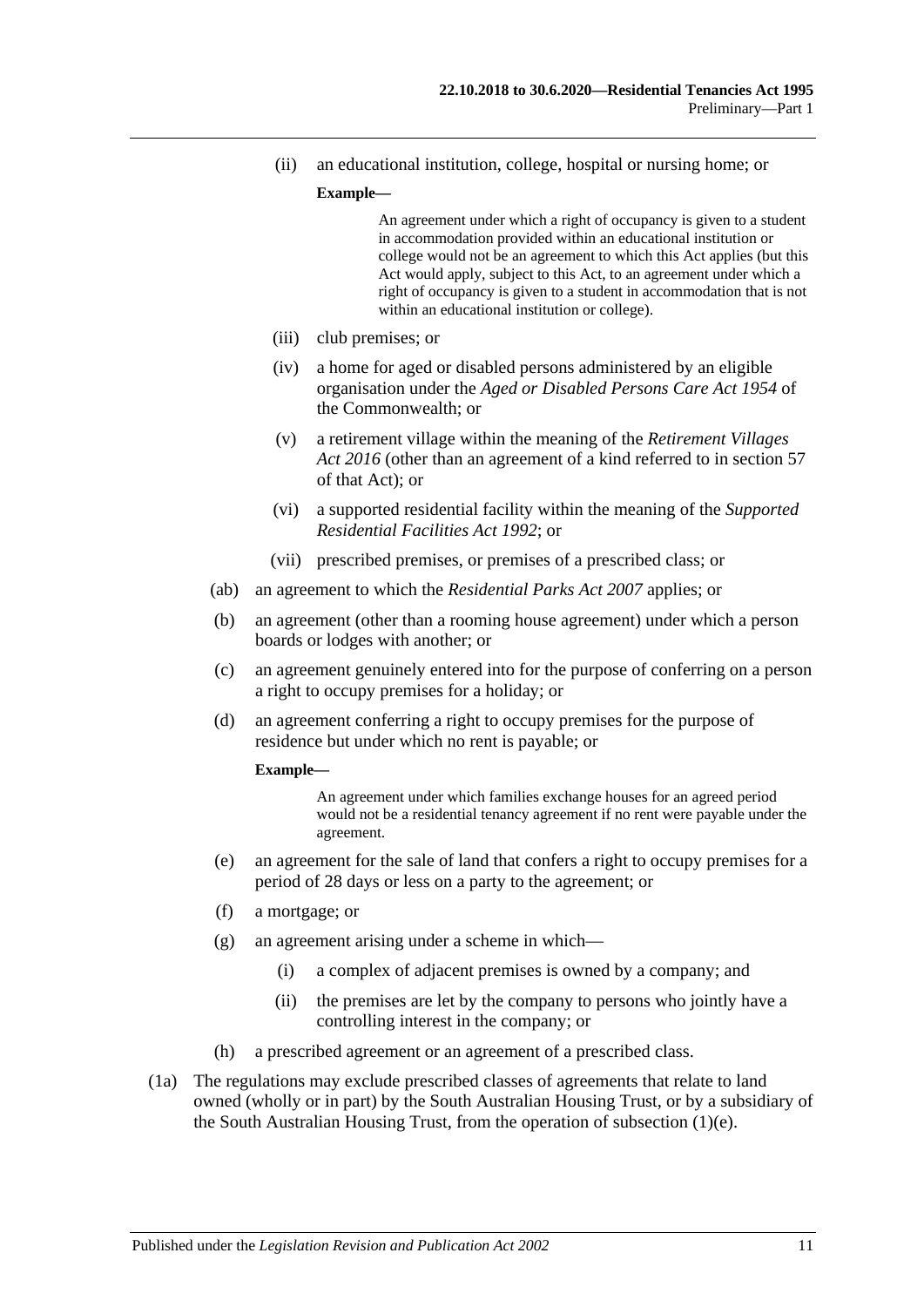- (1b) For the purposes of this Act, an agreement conferring a right to occupy premises for a fixed term of 60 days or longer is to be taken, in the absence of proof to the contrary, not to be an agreement referred to in [subsection](#page-10-1) (1)(c).
- (1c) For the purposes of this Act, a residential tenancy agreement for residential premises in a prescribed retirement village is to be taken not to be an agreement under which a person boards or lodges with another.
- (2) The following provisions of this Act (and only those provisions) apply to residential tenancy agreements under which the South Australian Housing Trust or a subsidiary of the South Australian Housing Trust is the landlord, to residential tenancies arising under those agreements and to related disputes—
	- (a) [Part 3](#page-12-1) (*South Australian Civil and Administrative Tribunal*);
	- (ab) [Section](#page-25-2) 65 (*Quiet enjoyment*);
	- (b) [Section](#page-26-1) 66 (*Security of premises*);
	- (c) [Section](#page-28-2) 71 (*Tenant's conduct*);
	- (ca) [Section](#page-41-1) 87 (*Termination on application by landlord*);
	- (cb) [Section](#page-42-1) 89A (*Termination based on domestic abuse*);
	- (d) [Section](#page-44-0) 90 (*Tribunal may terminate tenancy where tenant's conduct unacceptable*);
	- (e) [Section](#page-47-1) 93 (*Order for possession*);
	- (f) [Section](#page-50-2) 99 (*Enforcement orders for possession*);
	- (g) [Division 3](#page-75-4) of [Part 8](#page-74-0) (*Powers of the tribunal*);
	- (h) [Division 4](#page-77-0) of [Part 8](#page-74-0) (*Representation*).

# <span id="page-11-0"></span>**Part 2—Administration**

## <span id="page-11-1"></span>**6—Administration of this Act**

The Commissioner is responsible for the administration of this Act.

## <span id="page-11-2"></span>**7—Ministerial control of administration**

The Commissioner is, in the administration of this Act, subject to control and direction by the Minister.

### <span id="page-11-3"></span>**8—The Commissioner's functions**

The Commissioner has the following functions:

- (a) investigating and researching matters affecting the interests of parties to residential tenancy agreements and rooming house agreements; and
- (b) publishing reports and information on subjects of interest to the parties to residential tenancy agreements and rooming house agreements; and
- (c) giving advice (to an appropriate extent) on the provisions of this Act and other subjects of interest to the parties to residential tenancy agreements and rooming house agreements; and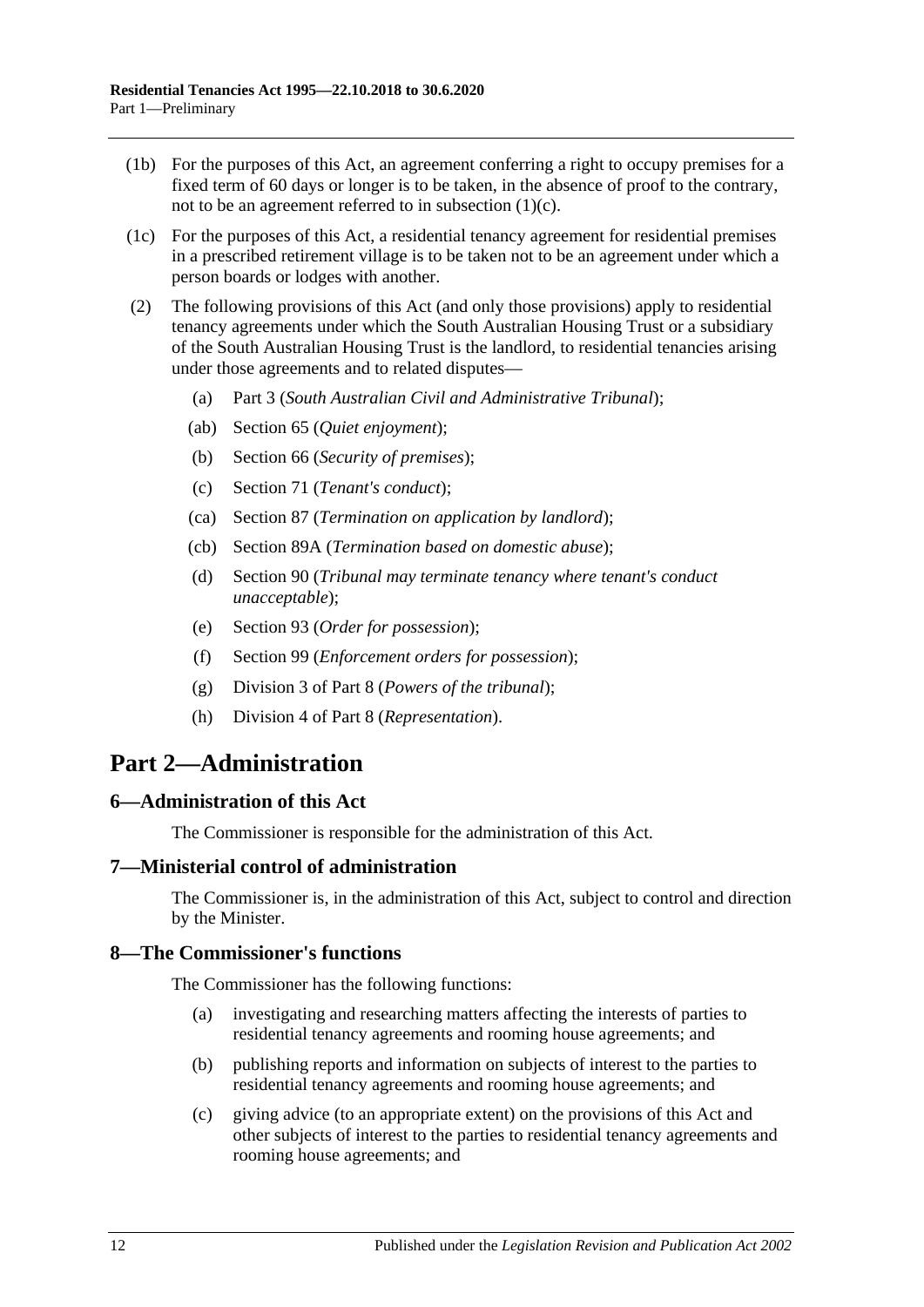- (d) investigating suspected infringements of this Act and taking appropriate action to enforce the Act; and
- (e) making reports to the Minister on questions referred to the Commissioner by the Minister and other questions of importance affecting the administration of this Act; and
- (f) administering the Fund.

### <span id="page-12-0"></span>**10—Annual report**

- (1) The Commissioner must, on or before 31 October in each year, prepare and forward to the Minister a report on the administration of this Act for the year ending on the preceding 30 June.
- (2) The report must include a report on the administration of the Fund.
- (3) The Minister must, within six sitting days after receiving a report under this section, have copies of the report laid before both Houses of Parliament.

# <span id="page-12-2"></span><span id="page-12-1"></span>**Part 3—South Australian Civil and Administrative Tribunal**

## **Division 3—The Tribunal's jurisdiction**

## <span id="page-12-3"></span>**24—Jurisdiction of Tribunal**

- (1) The Tribunal has—
	- (a) exclusive jurisdiction to hear and determine a tenancy dispute;
	- (b) subject to the regulations—jurisdiction to hear and determine claims or disputes arising from tenancies granted for residential purposes by the South Australian Housing Trust or a subsidiary of the South Australian Housing Trust, or arising under agreements collateral to such tenancies (including such agreements that may involve a third party).
- (2) However, the Tribunal does not have jurisdiction to hear and determine a monetary claim if the amount claimed exceeds \$40 000 unless the parties to the proceedings consent in writing to the claim being heard and determined by the Tribunal (and if consent is given, it is irrevocable).
- <span id="page-12-4"></span>(3) If a monetary claim is above the Tribunal's jurisdictional limit, the claim and any other claims related to the same tenancy may be brought in a court competent to hear and determine a claim founded on contract for the amount of the claim.
- (4) A court in which proceedings are brought under [subsection](#page-12-4) (3) may exercise the powers of the Tribunal under this Act and, to such extent as may be necessary and appropriate, the powers of the Tribunal under the *[South Australian Civil and](http://www.legislation.sa.gov.au/index.aspx?action=legref&type=act&legtitle=South%20Australian%20Civil%20and%20Administrative%20Tribunal%20Act%202013)  [Administrative Tribunal Act](http://www.legislation.sa.gov.au/index.aspx?action=legref&type=act&legtitle=South%20Australian%20Civil%20and%20Administrative%20Tribunal%20Act%202013) 2013*.
- (5) If the plaintiff in proceedings brought in a court under this section recovers less than \$40 000, the plaintiff is not entitled to costs unless the court is satisfied that there were reasonable grounds for the plaintiff to believe that the plaintiff was entitled to \$40 000 or more.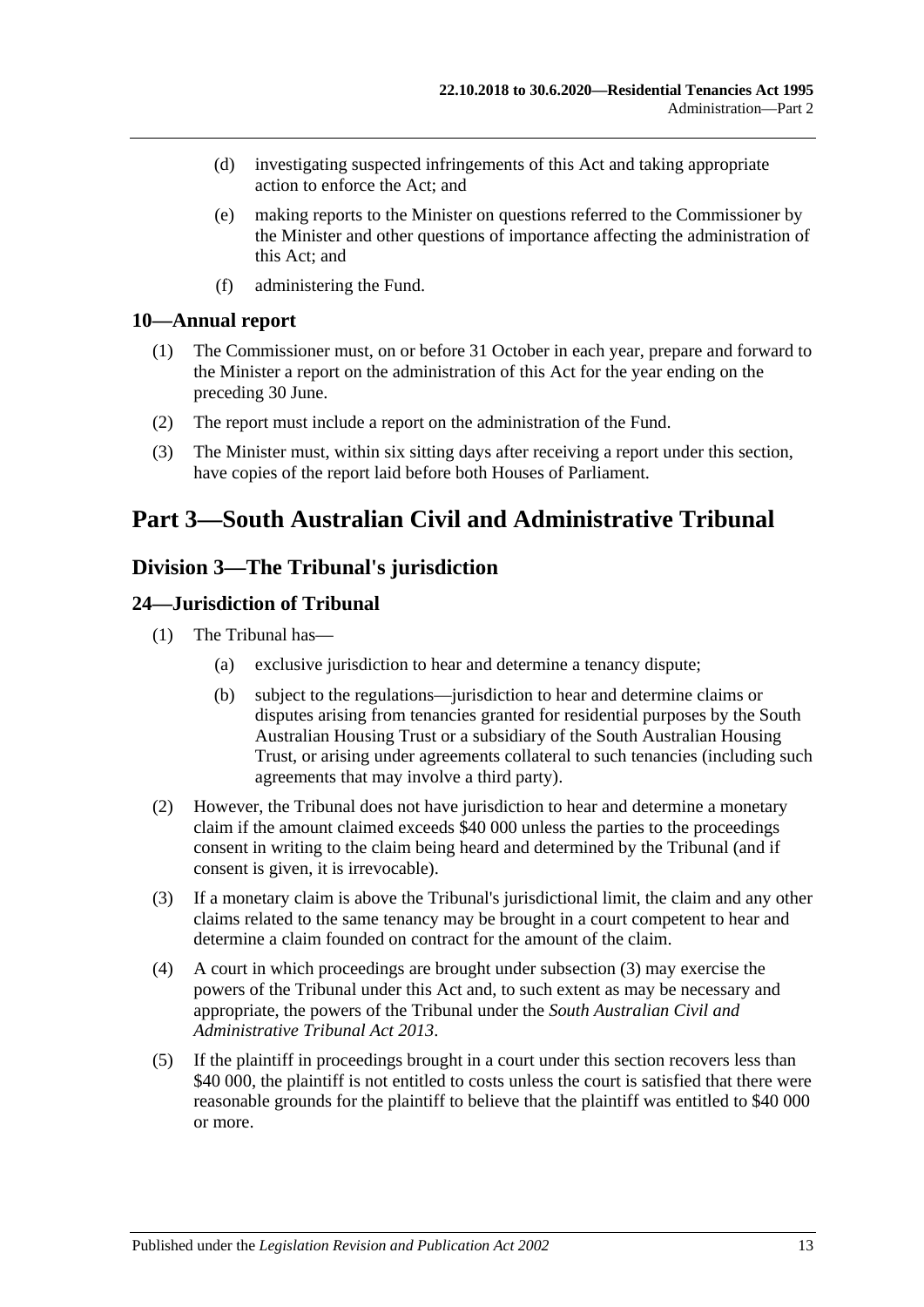## <span id="page-13-7"></span><span id="page-13-0"></span>**25—Application to Tribunal**

Despite any requirement under the *[South Australian Civil and Administrative Tribunal](http://www.legislation.sa.gov.au/index.aspx?action=legref&type=act&legtitle=South%20Australian%20Civil%20and%20Administrative%20Tribunal%20Act%202013)  Act [2013](http://www.legislation.sa.gov.au/index.aspx?action=legref&type=act&legtitle=South%20Australian%20Civil%20and%20Administrative%20Tribunal%20Act%202013)*, a requirement to give notice of an application under this Act—

- (a) may, if relevant, be directed to an occupier or subtenant of premises; and
- (b) if [paragraph](#page-13-7) (a) applies, need not address the occupier or subtenant by name.

### <span id="page-13-1"></span>**25A—Registrar may make orders in certain cases**

The Registrar or a Deputy Registrar of the Tribunal may make an order in relation to a tenancy dispute with the written consent of the parties to the dispute (and such an order operates as an order of the Tribunal).

## <span id="page-13-2"></span>**Division 5—Procedural powers of Tribunal**

### <span id="page-13-3"></span>**32—Intervention of designated housing agency**

- (3) The Tribunal may, on the application of a designated housing agency, allow the designated housing agency to intervene in proceedings before the Tribunal when a registered community housing provider is a party to the proceedings.
- (4) If a designated housing agency is allowed to intervene in proceedings, it may intervene in the manner and to the extent directed by the Tribunal, and on other conditions determined by the Tribunal.
- (5) In this section—

*designated housing agency* means—

- (a) the Minister responsible for the administration of the *[Community Housing](http://www.legislation.sa.gov.au/index.aspx?action=legref&type=act&legtitle=Community%20Housing%20Providers%20(National%20Law)%20(South%20Australia)%20Act%202013)  [Providers \(National Law\) \(South Australia\) Act](http://www.legislation.sa.gov.au/index.aspx?action=legref&type=act&legtitle=Community%20Housing%20Providers%20(National%20Law)%20(South%20Australia)%20Act%202013) 2013*; or
- (b) the South Australian Housing Trust.

### <span id="page-13-4"></span>**33—Amendment of proceedings**

The Tribunal may amend proceedings if satisfied that the amendment will contribute to the expeditious and just resolution of the questions in issue between the parties.

## <span id="page-13-5"></span>**Division 7—Orders**

### <span id="page-13-8"></span><span id="page-13-6"></span>**35—Special powers to make orders**

- (1) The Tribunal may make an order in the nature of an injunction (including an interim injunction) or an order for specific performance.
- (2) However, a member of the Tribunal who is not legally qualified cannot make an order under [subsection](#page-13-8) (1) without the approval of the President or a Deputy President of the Tribunal.
- (6) The Tribunal may, in the exercise of its jurisdiction, make ancillary or incidental orders.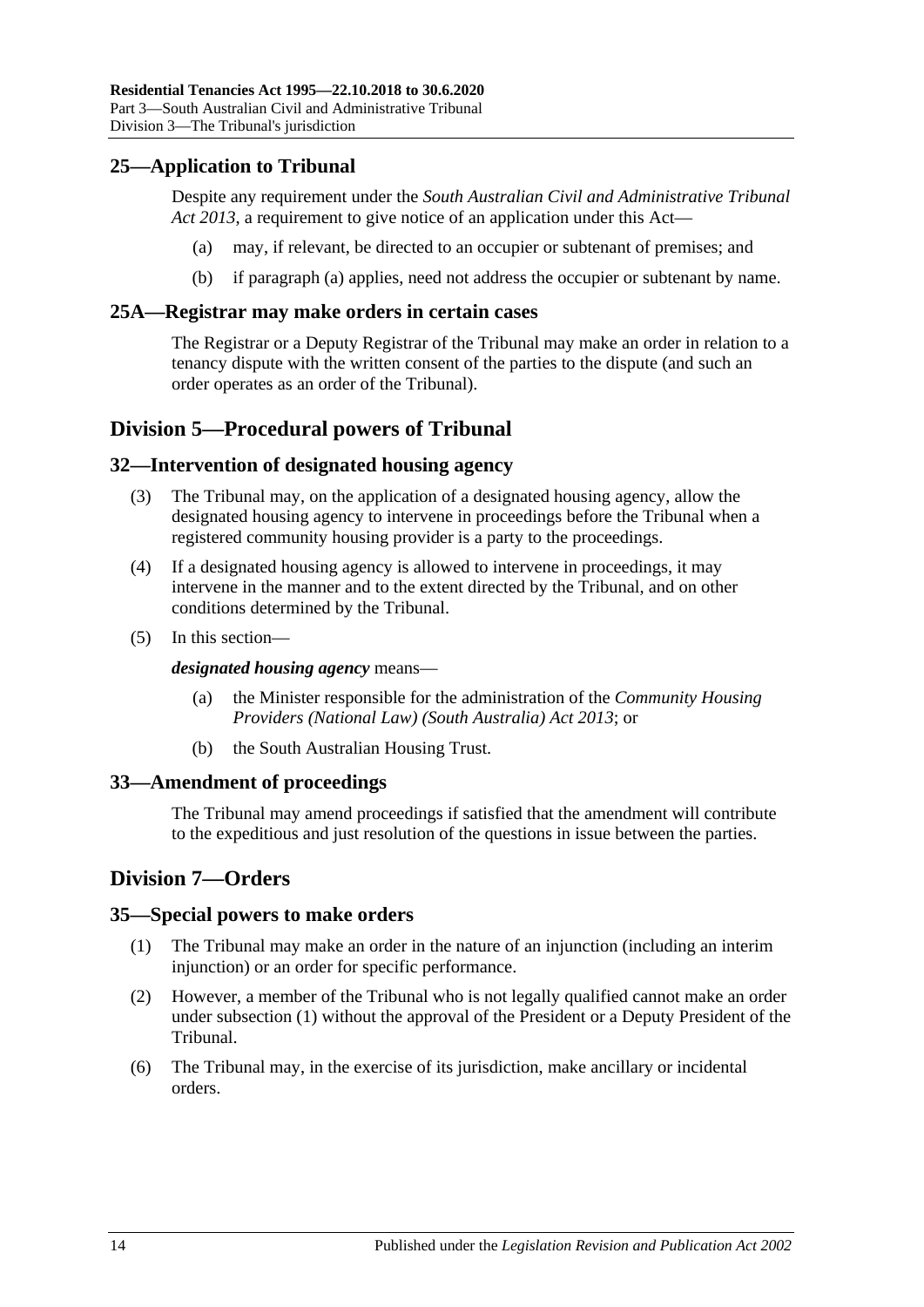## <span id="page-14-0"></span>**Division 8—Obligation to give reasons for decisions**

### <span id="page-14-1"></span>**39—Reasons for decisions**

The Tribunal must, if requested by a person affected by a decision of the Tribunal, where written reasons have not been given, state in writing the reasons for the Tribunal's decision.

## <span id="page-14-2"></span>**39A—Time for application for review or instituting appeal**

Furthermore, if the reasons for a decision of the Tribunal have not been given in writing and—

- (a) an applicant for review of the decision of the Tribunal under section 70 of the *[South Australian Civil and Administrative Tribunal Act](http://www.legislation.sa.gov.au/index.aspx?action=legref&type=act&legtitle=South%20Australian%20Civil%20and%20Administrative%20Tribunal%20Act%202013) 2013*; or
- (b) a person appealing against a decision of the Tribunal under section 71 of the *[South Australian Civil and Administrative Tribunal Act](http://www.legislation.sa.gov.au/index.aspx?action=legref&type=act&legtitle=South%20Australian%20Civil%20and%20Administrative%20Tribunal%20Act%202013) 2013*,

requests the Tribunal within 1 month of the making of the decision to state the reasons in writing, the time for making the application for review or instituting the appeal (as the case may be) runs from the time when the person receives the written statement of reasons.

# <span id="page-14-3"></span>**Part 4—Mutual rights and obligations of landlord and tenant**

## <span id="page-14-4"></span>**Division A1—Before entering into residential tenancy agreement**

## <span id="page-14-5"></span>**47A—Prospective tenant to be notified of sale of premises**

A landlord must ensure that a prospective tenant is advised, before entering into a residential tenancy agreement, if the landlord has advertised, or intends to advertise, the residential premises for sale and of any existing sales agency agreement for the sale of the residential premises.

## <span id="page-14-6"></span>**Division 1—Entering into residential tenancy agreement**

### <span id="page-14-7"></span>**48—Information to be provided by landlords to tenants**

- (1) A landlord must ensure that a tenant is given, before or at the time the landlord and tenant enter into a residential tenancy agreement, a written notice setting out—
	- (a) if an agent is acting for the landlord—the agent's name, telephone number and address for service of documents; and
	- (b) the landlord's full name and address for service of documents (which must not be the agent's address for service); and
	- (c) if no agent is acting for the landlord—the landlord's telephone number; and
	- (d) the full name and address of any person with superior title to the landlord; and
	- (e) if the landlord is a company—the address of the registered office of the company; and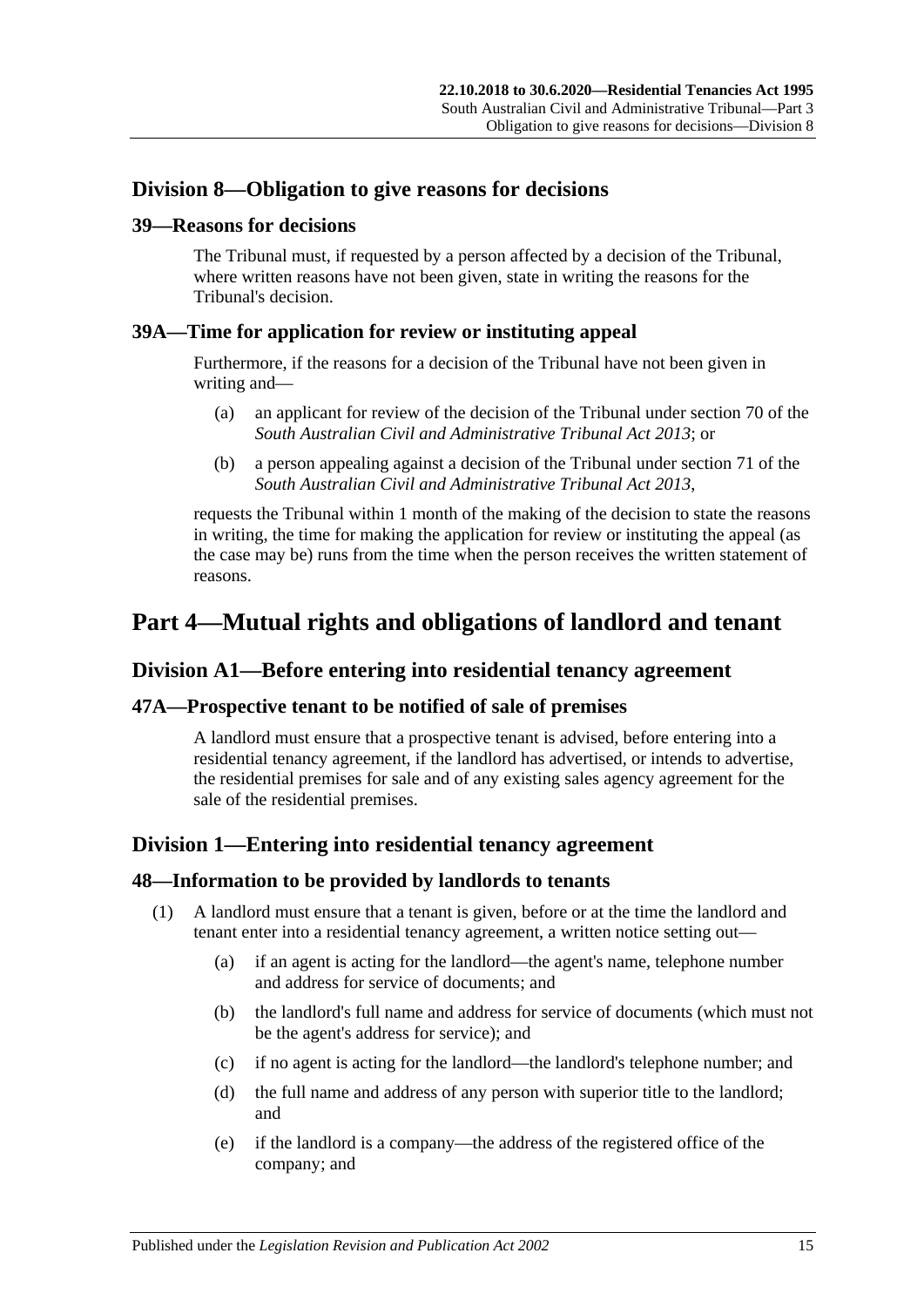(f) any other information required by the Commissioner.

Maximum penalty: \$1 250.

Expiation fee: \$210.

<span id="page-15-2"></span>(2) A landlord must take reasonable steps to ensure that a tenant is given, before or at the time the tenant commences occupation of the premises under a residential tenancy agreement, manufacturers' manuals, or written or oral instructions, about the operation of any domestic facilities requiring instructions.

**Note—**

Domestic facilities requiring instructions should also be listed in the tenancy agreement—see [section](#page-28-3) 69(3a).

- (3) If a person succeeds another as the landlord, the new landlord must, within 14 days, ensure that the tenant is given a written notice setting out—
	- (a) if an agent is acting for the new landlord—the agent's name, telephone number and address for service of documents; and
	- (b) the new landlord's full name and address for service of documents (which must not be the agent's address for service); and
	- (c) if no agent is acting for the new landlord—the new landlord's telephone number; and
	- (d) if the new landlord is a company—the address of the registered office of the company; and
	- (e) any other information required by the Commissioner.

Maximum penalty: \$1 250.

Expiation fee: \$210.

(4) If a name, address or telephone number of which the landlord is required to notify the tenant under this section changes, the landlord must, within 14 days of becoming aware of the change, notify the tenant in writing of the change.

Maximum penalty: \$1 250.

Expiation fee: \$210.

### <span id="page-15-1"></span><span id="page-15-0"></span>**49—Residential tenancy agreements**

- (1) A written residential tenancy agreement entered into after the commencement of this section must—
	- (a) state clearly in a prominent position at the beginning of the agreement that—
		- (i) the agreement is a residential tenancy agreement; and
		- (ii) the parties to the agreement should consider obtaining legal advice about their rights and obligations under the agreement; and
	- (b) set out—
		- (i) if an agent is acting for the landlord—the agent's name, address and telephone number, and, if the agent is registered as an agent under the *[Land Agents Act](http://www.legislation.sa.gov.au/index.aspx?action=legref&type=act&legtitle=Land%20Agents%20Act%201994) 1994*, his or her registration number under that Act; and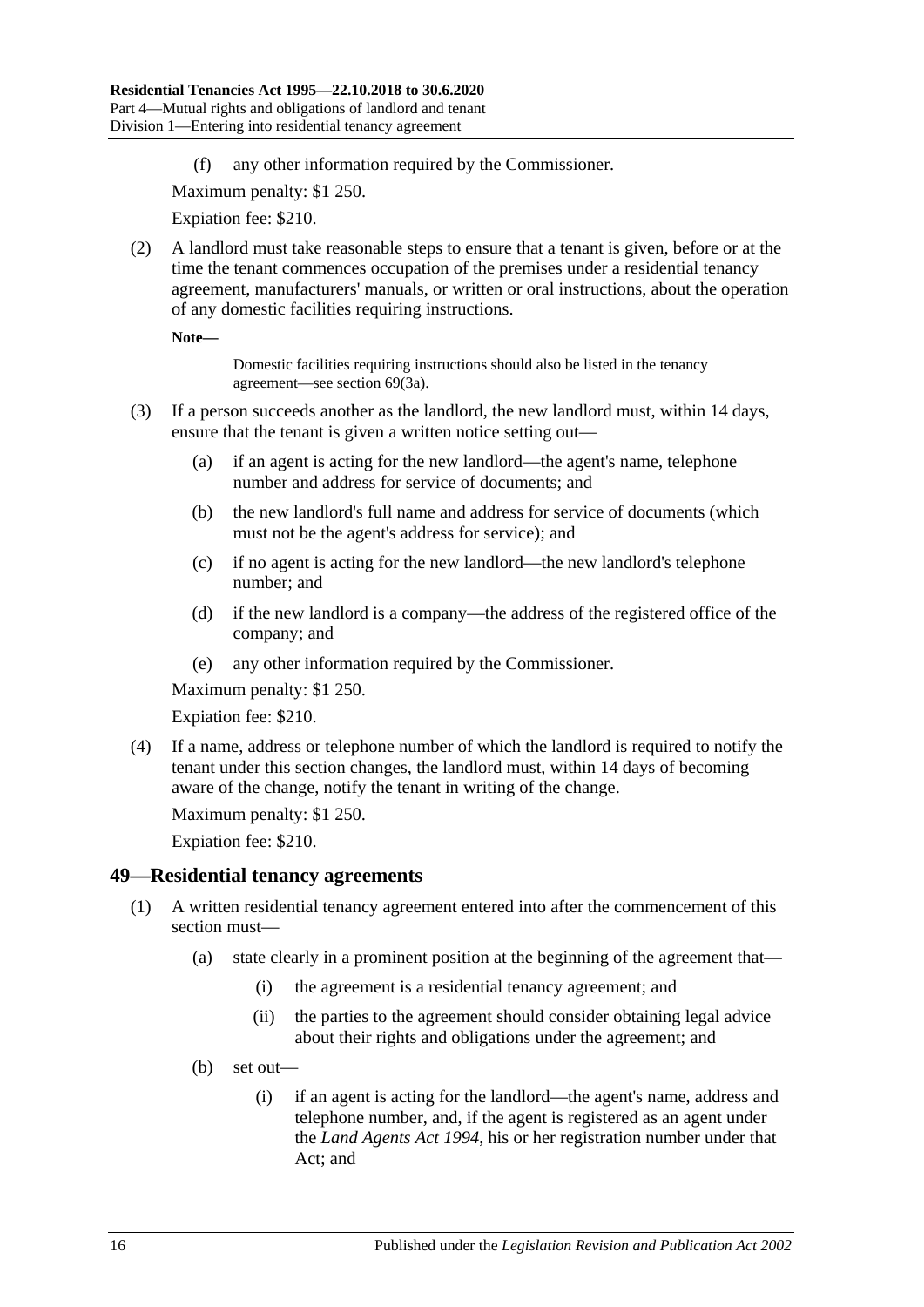- (ii) the landlord's full name and address for service of documents (which must not be the agent's address for service); and
- (iii) if no agent is acting for the landlord—the landlord's telephone number; and
- (iv) the tenant's name; and
- (v) the address of the residential premises; and
- (vi) the terms of the agreement, including—
	- (A) the amount of rent payable; and
	- (B) the interval between rental payment times; and
	- (C) the method by which rent is to be paid; and
	- (D) the amount of the bond; and
	- (E) any agreement reached as to responsibility for rates and charges for water supply; and
	- (F) responsibility for insurance of the premises and the contents of the premises; and
	- (G) any other terms of the agreement (including, for example, terms in relation to pets or responsibility for repairs); and
- (c) be dated and signed by the parties to the agreement; and
- (d) comply with any other requirements prescribed by the regulations.
- <span id="page-16-0"></span>(2) A provision of a residential tenancy agreement that does not comply with [subsection](#page-15-1) (1) that requires the tenant to pay a bond is unenforceable.
- (3) A landlord must not enter into a residential tenancy agreement unless the landlord or an agent acting for the landlord has first given the tenant a written guide that explains the tenant's rights and obligations under such an agreement and is in the form approved by the Commissioner for the purposes of this section.

Maximum penalty: \$2 500.

Expiation fee: \$210.

- (4) The matters specified or agreed in a written residential tenancy agreement entered into after the commencement of this section may not be varied unless the variation is in writing and dated and signed by the landlord and tenant.
- (5) A landlord under a written residential tenancy agreement must keep a copy of the agreement, and any variation of the agreement, whether in paper or electronic form, for at least 2 years following termination of the agreement.

Maximum penalty: \$2 500.

Expiation fee: \$210.

- (6) If a landlord (or an agent acting for a landlord) invites or requires a tenant or prospective tenant to sign a written residential tenancy agreement, the landlord must ensure that—
	- (a) the tenant receives a copy of the residential tenancy agreement when the tenant signs it; and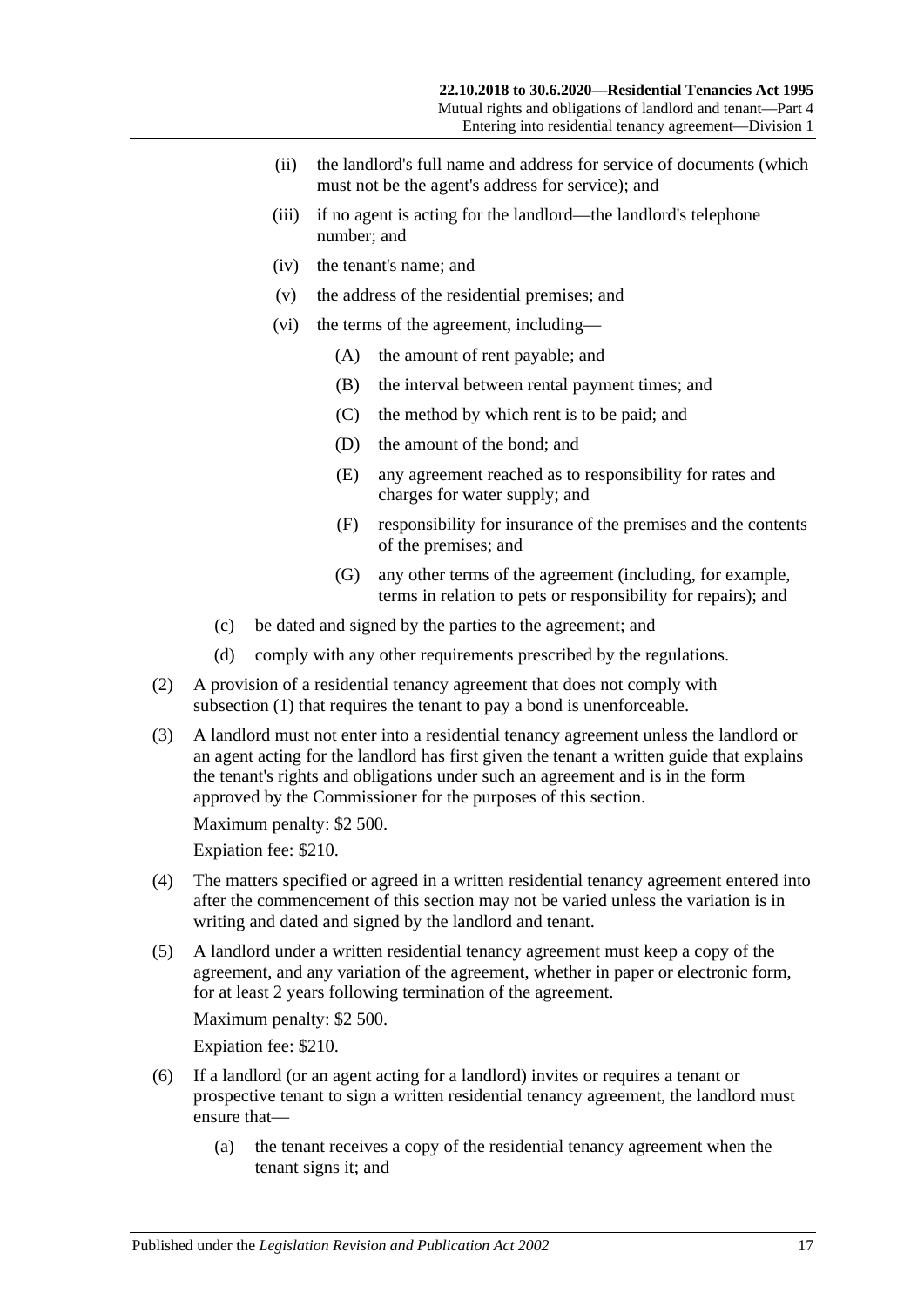(b) if the agreement has not then been signed by the landlord, a copy of the agreement, as executed by all parties, is delivered to the tenant within 21 days after the tenant gives the agreement back to the landlord or the landlord's agent to complete its execution.

Maximum penalty: \$5 000.

Expiation fee: \$315.

(7) Subject to [subsection](#page-16-0) (2), a failure to comply with this section does not make the residential tenancy agreement illegal, invalid or unenforceable.

## <span id="page-17-0"></span>**50—Cost of preparing agreement**

The cost of preparing a written residential tenancy agreement must be borne by the landlord.

**Note—**

Residential tenancy agreements are exempt from stamp duty.

## <span id="page-17-1"></span>**51—False information from tenant**

A tenant must not give a landlord false information about the tenant's identity or place of occupation.

Maximum penalty: \$1 250.

## <span id="page-17-2"></span>**Division 2—Discrimination against tenants with children**

## <span id="page-17-3"></span>**52—Discrimination against tenants with children**

(1) A person must not refuse to grant a tenancy to another on the ground that it is intended that a child should live on the premises.

Maximum penalty: \$2 500.

- (2) A person must not—
	- (a) instruct a person not to grant; or
	- (b) state an intention (by advertisement or in any other way) not to grant,

a tenancy on the ground that it is intended that a child should live on the premises. Maximum penalty: \$2 500.

(3) However, this section does not apply if the landlord, or an agent appointed by the landlord to manage the premises, resides in the premises to which the tenancy relates.

## <span id="page-17-4"></span>**Division 3—Rent**

## <span id="page-17-5"></span>**53—Permissible consideration for residential tenancy**

(1) A person must not require or receive from a tenant or prospective tenant a payment, other than rent or a bond (or both), for a residential tenancy or the renewal or extension of a residential tenancy.

Maximum penalty: \$2 500.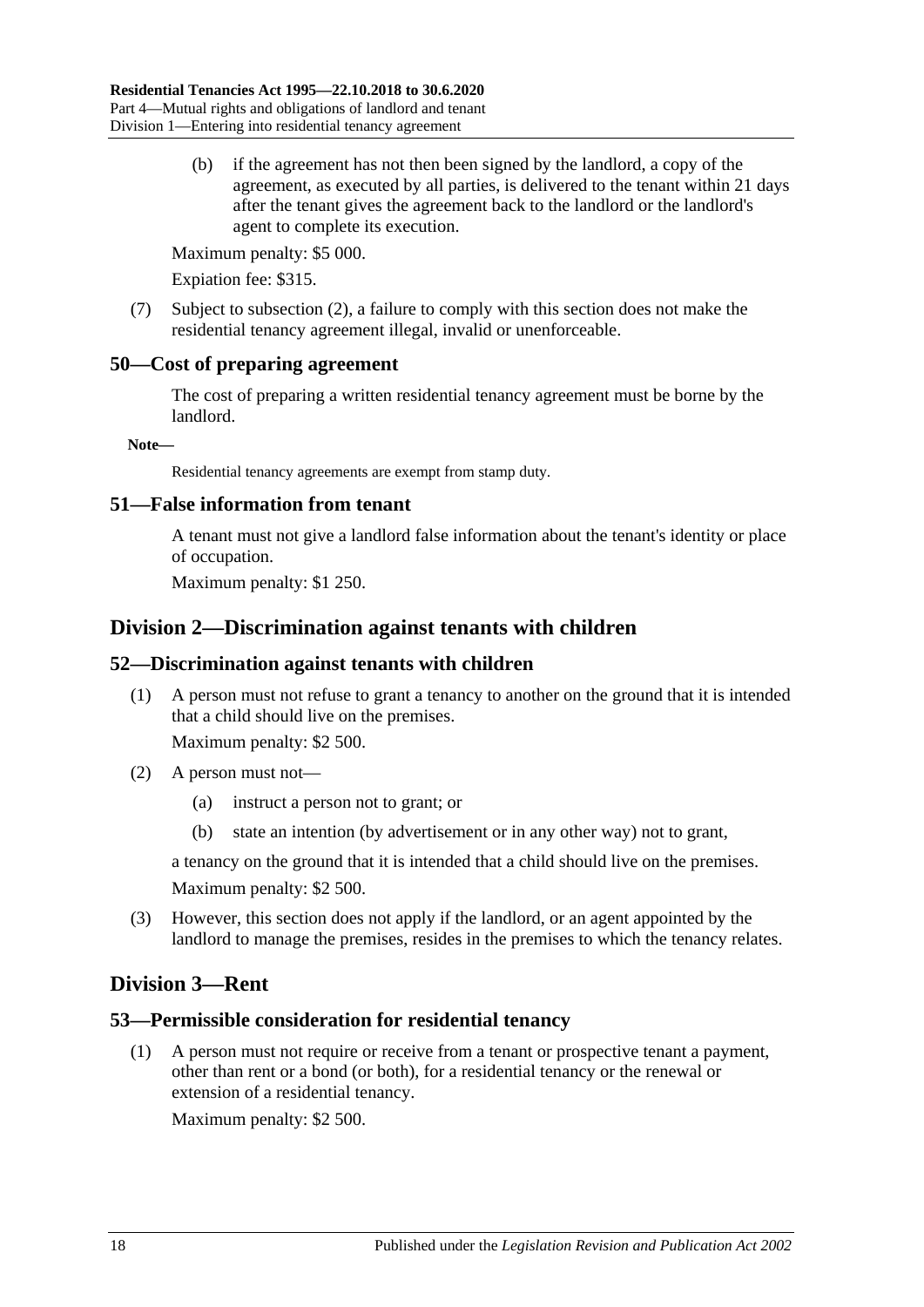- (2) However—
	- (a) the landlord may lawfully require or receive consideration for an option to enter into a residential tenancy agreement but, in that case, the following condition applies:
		- (i) if the prospective tenant enters into the residential tenancy agreement, the landlord must apply the consideration towards rent payable under the agreement;
		- (ii) if the prospective tenant does not exercise the option to enter into the residential tenancy agreement, the landlord may retain the consideration; and
	- (b) the landlord may require the tenant to reimburse the landlord for rates and charges for water supply that are to be borne by the tenant under the residential tenancy agreement or a collateral agreement; and
	- (c) the landlord may lawfully require or receive a payment of a class the landlord is authorised to require or receive by another provision of this Act or under the regulations.

## <span id="page-18-0"></span>**54—Rent in advance**

(1) A person must not require<sup>1</sup> the payment of more than two weeks' rent under a residential tenancy agreement before the end of the first two weeks of the tenancy.

Maximum penalty: \$2 500.

Expiation fee: \$210.

(2) If rent has been paid under a residential tenancy agreement, a person must not require<sup>1</sup> a further payment of rent until the end of the last period for which rent has been paid. Maximum penalty: \$2 500.

Expiation fee: \$210.

(3) A person must not require another to give a post-dated cheque or other post-dated negotiable instrument in payment of rent under a residential tenancy agreement.

Maximum penalty: \$2 500.

Expiation fee: \$210.

- **Note—**
	- 1 The prohibition is against *requiring* payment of rent for more than two weeks in advance. Hence, if a tenant voluntarily elects to pay rent for more than two weeks in advance, the landlord (or the landlord's agent) may lawfully accept the payment.

## <span id="page-18-2"></span><span id="page-18-1"></span>**55—Variation of rent**

- (1) The landlord may increase the rent payable under a residential tenancy agreement by giving written notice to the tenant specifying the date as from which the increase takes effect.
- (2) However—
	- (a) the right to increase the rent may be excluded or limited by the terms of the residential tenancy agreement; and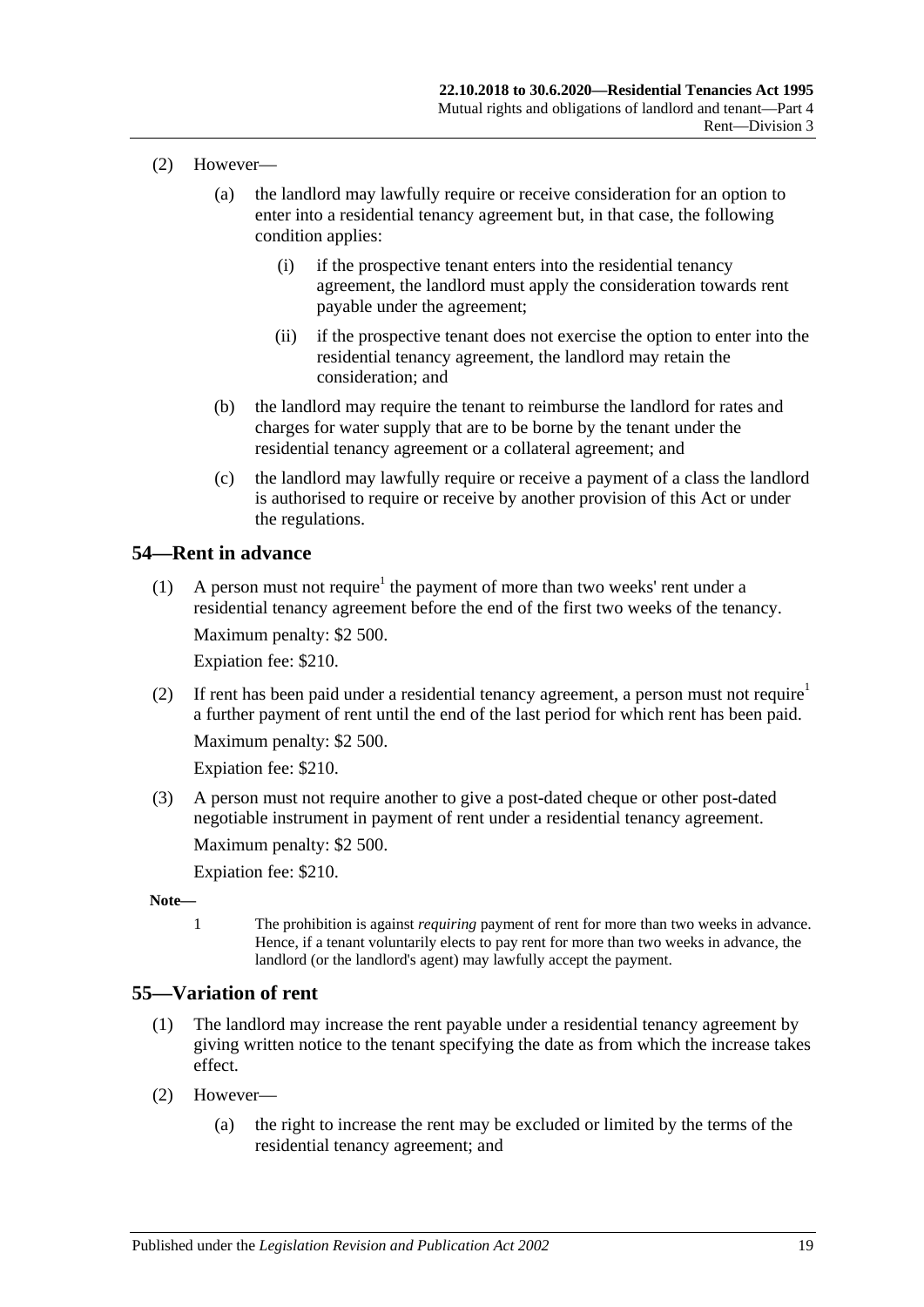- (b) if the tenancy is for a fixed term, the residential tenancy agreement is taken to exclude an increase in rent during the term unless it specifically allows for an increase in rent; and
- (c) the date fixed for an increase of rent must be at least 12 months after the date of the agreement or, if there has been a previous increase of rent under this section, the last increase and at least 60 days after the notice is given but—
	- (i) if a rent control notice that has applied in respect of the rented property ceases to be in force, the landlord may, by notice given under this section within 60 days after the rent control notice ceases to be in force, increase the rent for the premises from a date falling at least 14 days after the notice is given; and
	- (ii) if the landlord is a registered community housing provider, and the residential tenancy agreement provides for variation of rent in accordance with the tenant's income, the landlord may increase the rent on the ground of a variation in the tenant's income from a date falling at least 14 days after the notice of the increased rent is given; and
	- (iii) if the landlord is a registered community housing provider under a residential tenancy agreement that allows the landlord to change the basis of calculating the rent payable under the agreement, and the landlord gives the tenant written notice that there is to be a change in the basis of calculating rent as from a specified date (which must be at least 60 days after the notice is given and at least 12 months from the date of the agreement, or if there has been a previous change in the basis of rent calculation, at least 12 months from the date of the last such change), the rent may be increased to accord with the new basis of rent calculation as from the specified date without further notice under this section.
- <span id="page-19-0"></span>(2a) Despite [subsections](#page-18-2) (1) and [\(2\),](#page-20-2) the rent payable under a residential tenancy agreement may be increased at any time by mutual agreement between the landlord and the tenant.
- (3) The rent payable under a residential tenancy agreement may be reduced by mutual agreement between the landlord and the tenant.
- (4) A reduction of rent may be made on a temporary basis so that the rent reverts to the level that would have been otherwise applicable at the end of a specified period.
- (5) If the rent payable under a residential tenancy agreement is increased or reduced under this section, the terms of the agreement are varied accordingly.
- (6) This section does not affect the operation of a provision of a residential tenancy agreement under which the rent payable under the agreement changes automatically at stated intervals on a basis set out in the agreement.
- (7) For the purposes of this section, a series of residential tenancy agreements between the same parties and relating to the same premises is treated as a single residential tenancy agreement unless at least 12 months have elapsed since rent for the premises was fixed or last increased.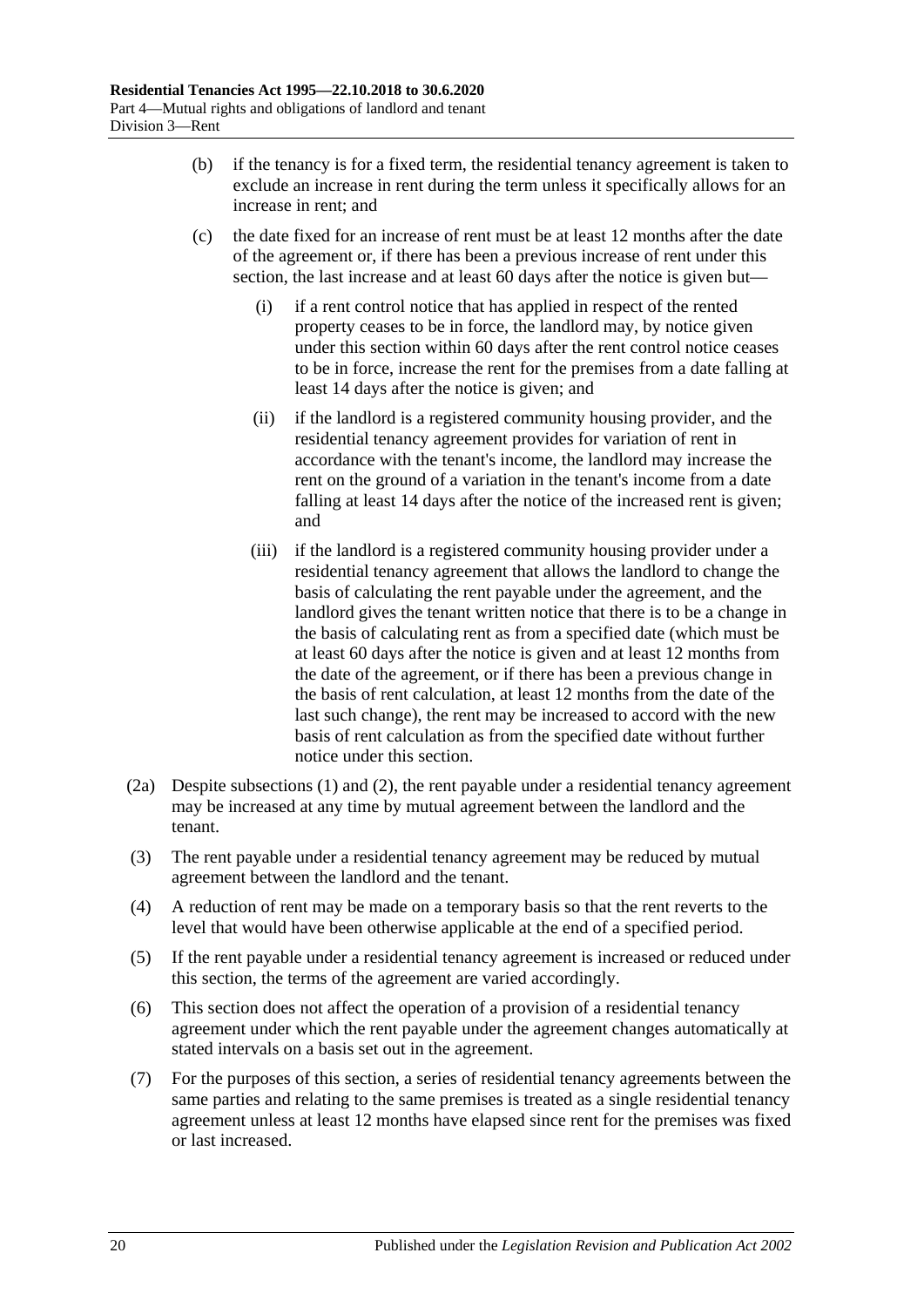### <span id="page-20-0"></span>**56—Excessive rent**

- (1) The Tribunal may, on application by a tenant, declare that the rent payable under a residential tenancy agreement is excessive.
- <span id="page-20-2"></span>(2) In deciding whether the rent payable under a residential tenancy agreement is excessive, the Tribunal must have regard to—
	- (a) the general level of rents for comparable premises in the same or similar localities; and
	- (b) the estimated capital value of the premises at the date of the application; and
	- (c) the outgoings for which the landlord is liable under the agreement; and
	- (d) the estimated cost of services provided by the landlord and the tenant under the agreement; and
	- (e) the nature and value of furniture, equipment and other personal property provided by the landlord for the tenant's use; and
	- (f) the state of repair and general condition of the premises; and
	- (fa) the estimated cost of goods and services provided under any domestic services agreement collateral to the residential tenancy agreement; and
	- (fb) if the rent was purportedly increased under [section](#page-19-0) 55(2a)—whether the tenant was put under undue pressure to agree to the increase; and
	- (g) other relevant matters.
- (3) If the Tribunal finds, on an application under this section, that the rent payable under a residential tenancy agreement is excessive, the Tribunal may, by order—
	- (a) fix the rent payable for the premises and vary the agreement by reducing the rent payable under the agreement accordingly; and
	- (b) fix a date (which cannot be before the date of the application) from which the variation takes effect; and
	- (c) fix a period (which cannot exceed one year) for which the order is to remain in force.
- (4) The Tribunal may, on application by the landlord, vary or revoke an order under this section if satisfied that it is just to do so.
- (5) If, while an order remains in force under this section, a landlord asks for or receives rent for the premises to which the order relates exceeding the amount fixed by the order, the landlord is guilty of an offence.

Maximum penalty: \$2 500.

## <span id="page-20-1"></span>**56A—Manner of payment of rent**

A landlord under a residential tenancy agreement must permit a tenant to pay rent under the agreement by at least 1 means that does not involve the payment of cash by the tenant or the collection of rent from the tenant by a third party who charges a fee, payable by the tenant, for the collection service.

Maximum penalty: \$5 000.

Expiation fee: \$315.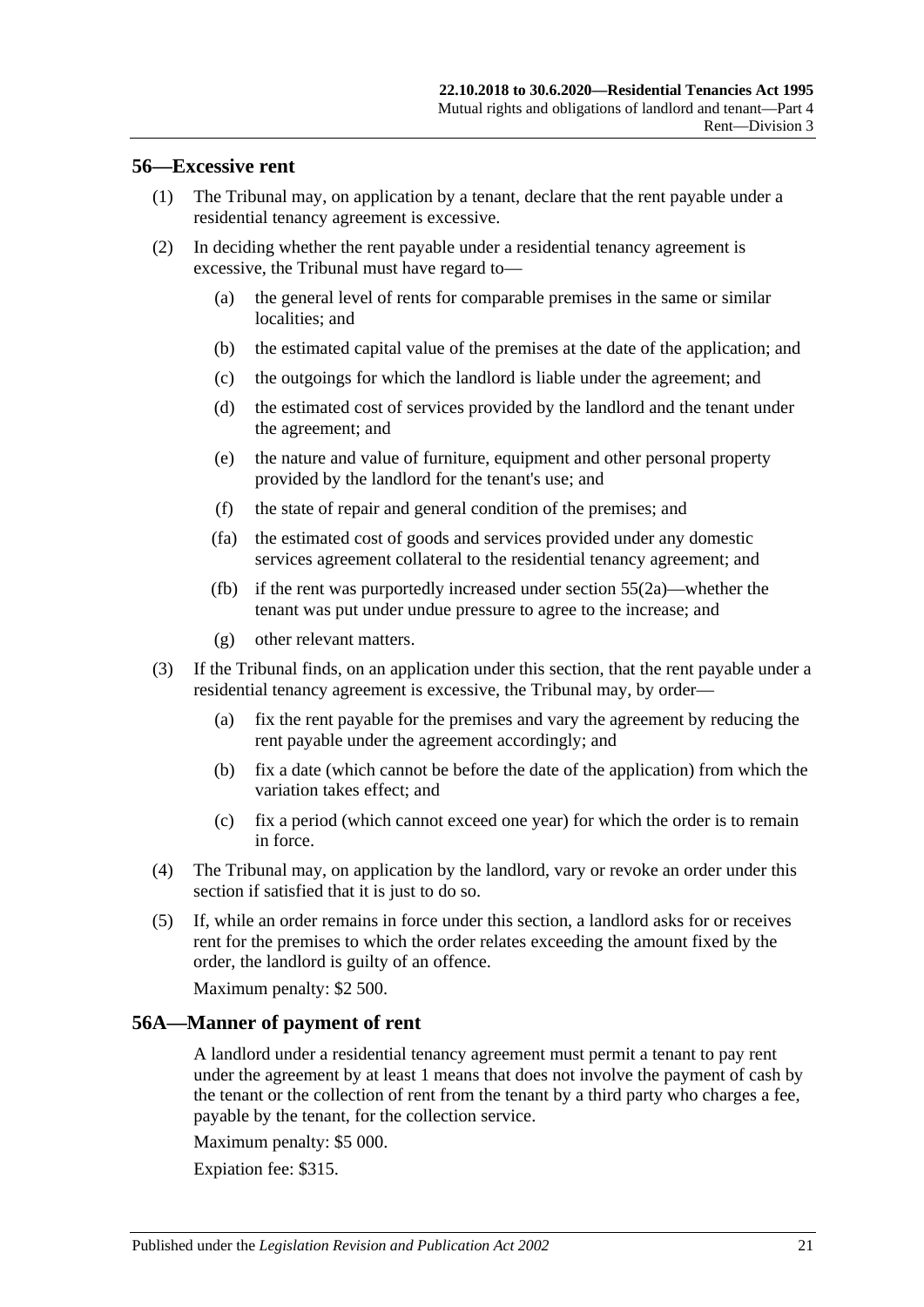## <span id="page-21-4"></span><span id="page-21-0"></span>**57—Landlord's duty to keep proper records of rent and other payments**

- (1) A landlord under a residential tenancy agreement must ensure that the following information is recorded in respect of payments received under the agreement:
	- (a) the date on which the payment was received;
	- (b) the name of the person making the payment;
	- (c) the amount paid;
	- (d) the address of the premises to which the payment relates;
	- (e) if the payment is for rent—the period of the tenancy to which the payment relates;
	- (f) if the payment is a bond—a statement of that fact;
	- (g) if the payment is not for rent or a bond—a description of the purpose of the payment, including, if applicable, the period of time to which the payment relates.

Maximum penalty: \$1 250.

Expiation fee: \$210.

- (2) A person must not—
	- (a) make a false entry in a record of a payment received under a residential tenancy agreement; or
	- (b) falsify the record in any other way.

Maximum penalty: \$2 500.

## <span id="page-21-1"></span>**58—Duty to provide statement or give receipt for rent**

(1) A landlord under a residential tenancy agreement must, at the written request of the tenant, give the tenant a statement of the information recorded by the landlord under [section](#page-21-4) 57(1) in respect of the rent received during the period specified in the request (and such statement must be given to the tenant within 7 days of the making of the request).

Maximum penalty: \$2 500.

Expiation fee: \$210.

(2) If a tenant pays rent other than into an ADI account, the person who receives the rent must, within 48 hours after receiving the rent, give the tenant a receipt setting out the information required to be recorded by the landlord under [section](#page-21-4) 57(1) in respect of the rent received.

Maximum penalty: \$2 500.

Expiation fee: \$210.

### <span id="page-21-2"></span>**58A—Payment of rent by electronic transaction**

If a tenant pays rent into an ADI account kept by the landlord or the landlord's agent, the payment will be taken to have been made when it is credited to the ADI account.

### <span id="page-21-3"></span>**59—Accrual and apportionment of rent**

(1) The rent payable under a residential tenancy agreement accrues from day to day.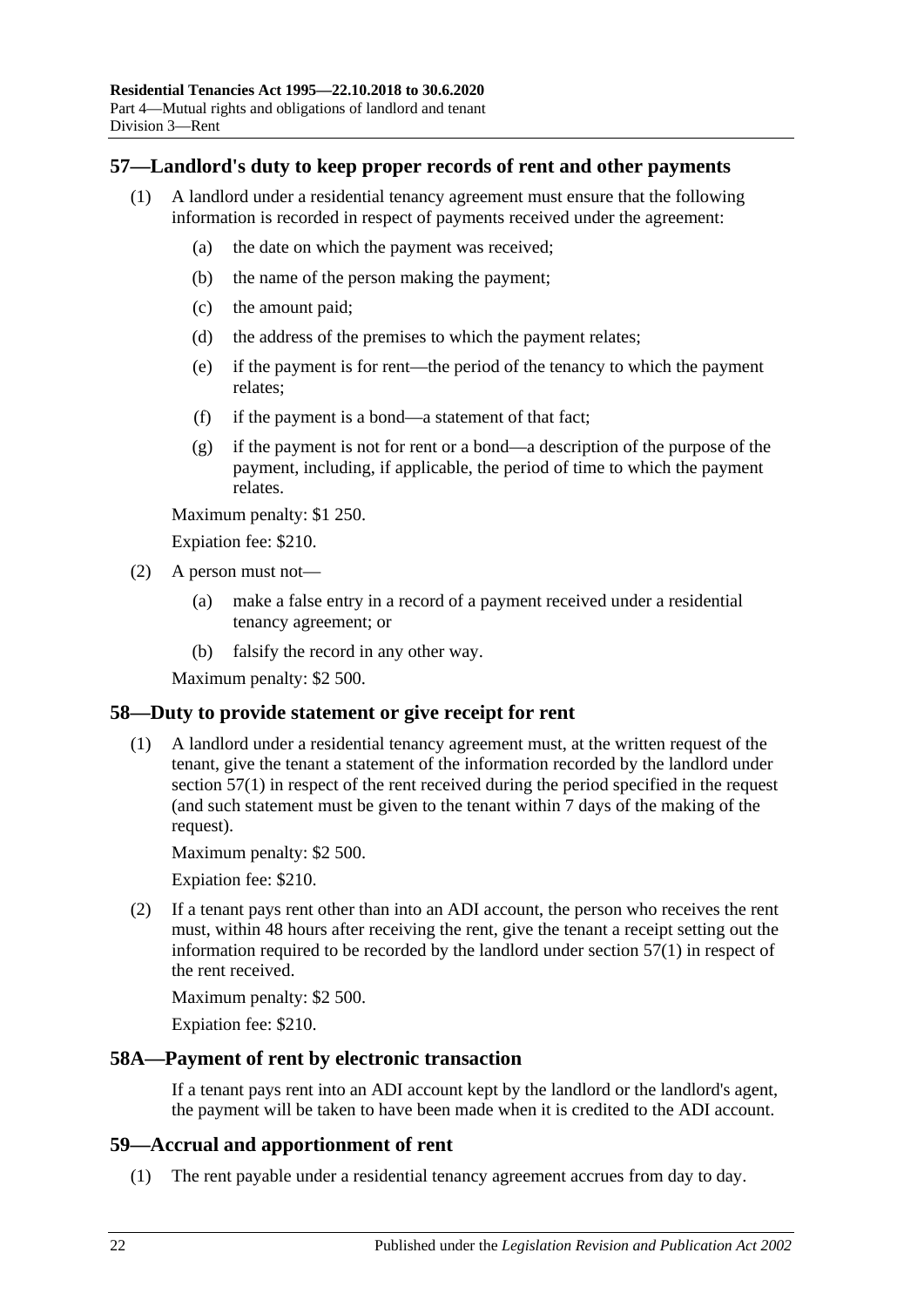(2) If rent is paid in advance, and the tenancy ends before the end of the period for which rent has been paid, the landlord must refund the appropriate proportion of the amount paid to the tenant or apply it towards other liabilities of the tenant to the landlord.

### <span id="page-22-0"></span>**60—Abolition of distress for rent**

A landlord is not entitled to distrain goods of a tenant for non-payment of the rent payable under a residential tenancy agreement.

## <span id="page-22-1"></span>**Division 4—Bonds**

### <span id="page-22-2"></span>**61—Bond**

- (1) A person must not—
	- (a) require more than one bond for the same residential tenancy agreement; or
	- (b) require the payment of a bond exceeding the relevant limit.

Maximum penalty: \$5 000.

- <span id="page-22-3"></span>(2) If at least two years have elapsed since a bond was given or last increased, the landlord may by written notice to the tenant require the tenant to increase the bond by a specified additional amount, within a specified period (which must be at least 60 days from the date of the notice), but not so that the total amount of the bond exceeds the relevant limit.
- (2a) A requirement under [subsection](#page-22-3) (2) has effect as if it were a term of the residential tenancy agreement.
- (3) The *relevant limit* is—
	- (a) if the rent payable under the agreement does not exceed an amount (which must be at least \$250 per week) prescribed by regulation for the purposes of this paragraph—four weeks rent under the agreement;
	- (b) if the rent payable under the agreement exceeds an amount prescribed by regulation for the purposes of this paragraph—six weeks rent under the agreement.
- (4) The relevant limit is, in the first instance, calculated by reference to the rent—or if the rent varies, the lowest rent—payable during the first six months of the tenancy (expressed as a weekly rent) and if there is to be an increase in the amount of the bond, the relevant limit is calculated by reference to the rent (expressed as a weekly rent) payable when the notice of increase is given.
- (5) For the purposes of determining the relevant limit, any amount payable under a domestic services agreement collateral to the residential tenancy agreement is not to be regarded as rent.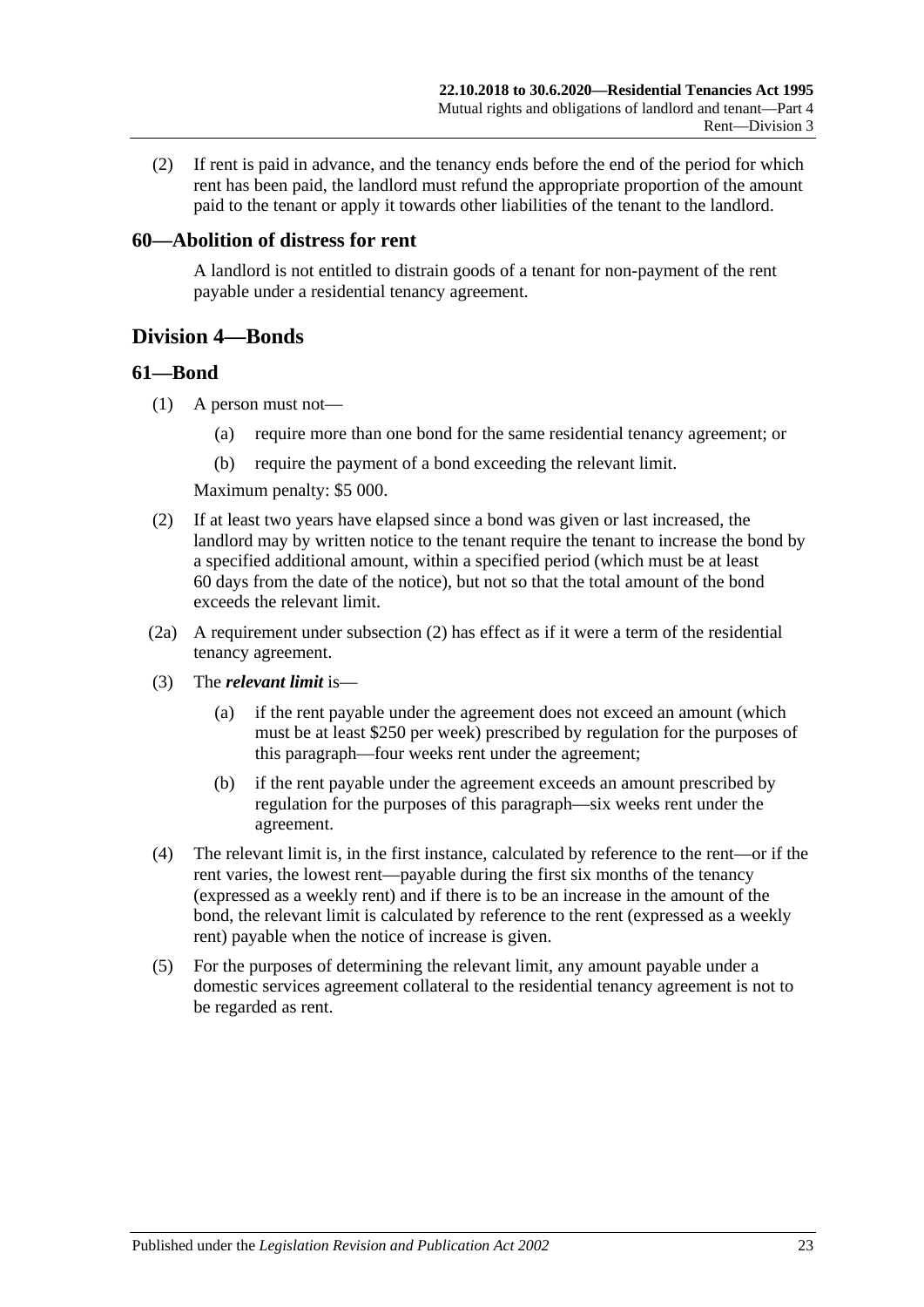## <span id="page-23-0"></span>**62—Receipt of bond and transmission to Commissioner**

(1) A person must, within 48 hours after receiving an amount paid by way of a bond, give the person who paid a receipt stating the date payment was received, the name of the person from whom the payment was received, the amount paid, and the address of the premises to which the payment relates.

Maximum penalty: \$2 500.

Expiation fee: \$210.

(2) A person who receives an amount by way of a bond must pay the amount of the bond to the Commissioner within the period allowed by regulation.

Maximum penalty: \$5 000.

Expiation fee: \$315.

## <span id="page-23-1"></span>**63—Repayment of bond**

- (1) An application may be made to the Commissioner for—
	- (a) payment of the whole amount of the bond either to the landlord or the tenant; or
	- (b) payment of a specified amount of the bond to the landlord and the balance to the tenant.
- (2) The application—
	- (a) must be in a form approved by the Commissioner; and
	- (b) may be made jointly by the landlord and the tenant or by either the landlord or the tenant.
- (3) If the application is undisputed, the Commissioner must pay out the amount of the bond as specified in the application.
- <span id="page-23-2"></span>(4) If an application is liable to be disputed, the Commissioner must give the respondent written notice of the application (in a form the Commissioner considers appropriate) and inform the respondent that, if the respondent wants to dispute the application, a written notice of dispute must be lodged with the Commissioner within ten days after the date the notice is given to the respondent.
- <span id="page-23-3"></span>(5) If the respondent does not give the Commissioner written notice of dispute within 10 days after the day on which the Commissioner's notice under [subsection](#page-23-2) (4) is given to the respondent, the Commissioner may pay out the amount of the bond as proposed in the application.
- (5a) However, if the application is made by the landlord alone more than 12 months after the termination of the residential tenancy agreement—
	- (a) the Commissioner must refer the application to the Tribunal for determination; and
	- (b) the Tribunal may authorise payment of the amount of the bond as proposed in the application if the Tribunal is satisfied, on the basis of information provided by the landlord, that the landlord is entitled to the payment.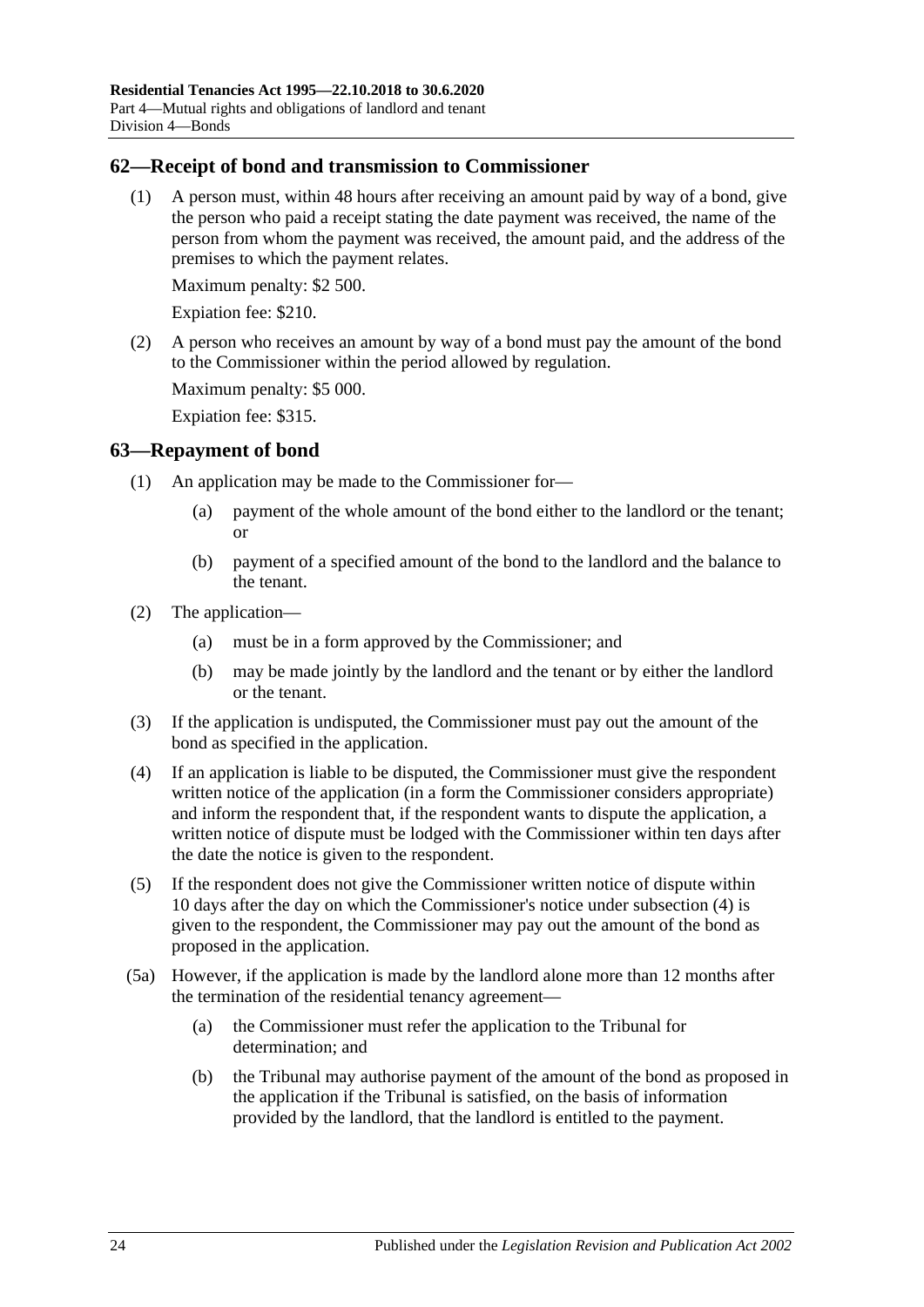- (6) If the Commissioner receives a written notice of dispute before the amount of the bond is paid out under [subsection](#page-23-3) (5), the Commissioner must refer the dispute to the Tribunal for determination.
- <span id="page-24-0"></span>(7) Despite a preceding subsection, if—
	- (a) the bond has been provided or paid on behalf of the tenant by a third party prescribed by the regulations, or in circumstances prescribed by the regulations; and
	- (b) the Commissioner is given notice of the third party's interest in accordance with the regulations,

then—

- (c) the third party is entitled to make application to the Commissioner for the payment of the whole, or a specified part, of the bond; and
- $(d)$
- (i) if the application is made with the consent of the landlord—the Commissioner must pay out the amount of the bond as specified in the application;
- (ii) in any other case—the Commissioner must give the landlord and, if the tenant is still in possession of the premises, the tenant, written notice of the application (in a form the Commissioner considers appropriate) and—
	- (A) if the Commissioner does not receive a written notice of dispute from the party or parties to whom the notice of the application was given within ten days after the date on which the original notice is given—the Commissioner may pay out the amount of the bond as proposed in the application;
	- (B) in any other case—the Commissioner must refer the matter to the Tribunal for determination.
- (8) If a payment is made under [subsection](#page-24-0) (7) and the tenant is still in possession of the premises, the landlord may require the tenant to provide a new bond in accordance with [section](#page-22-2) 61.
- <span id="page-24-1"></span> $(9)$  If—
	- (a) a bond is provided on behalf of the tenant by a third party prescribed by the regulations in circumstances prescribed by the regulations; and
	- (b) the landlord makes application to the Commissioner for the payment of the whole, or a specified part, of the amount payable under the bond,

then—

- (c) if the application is made with the consent of the third party—the Commissioner must pay out the amount as specified in the application;
- (d) in any other case—the Commissioner must give the third party and, if the tenant is still in possession of the premises, the tenant, written notice of the application (in a form the Commissioner considers appropriate) and—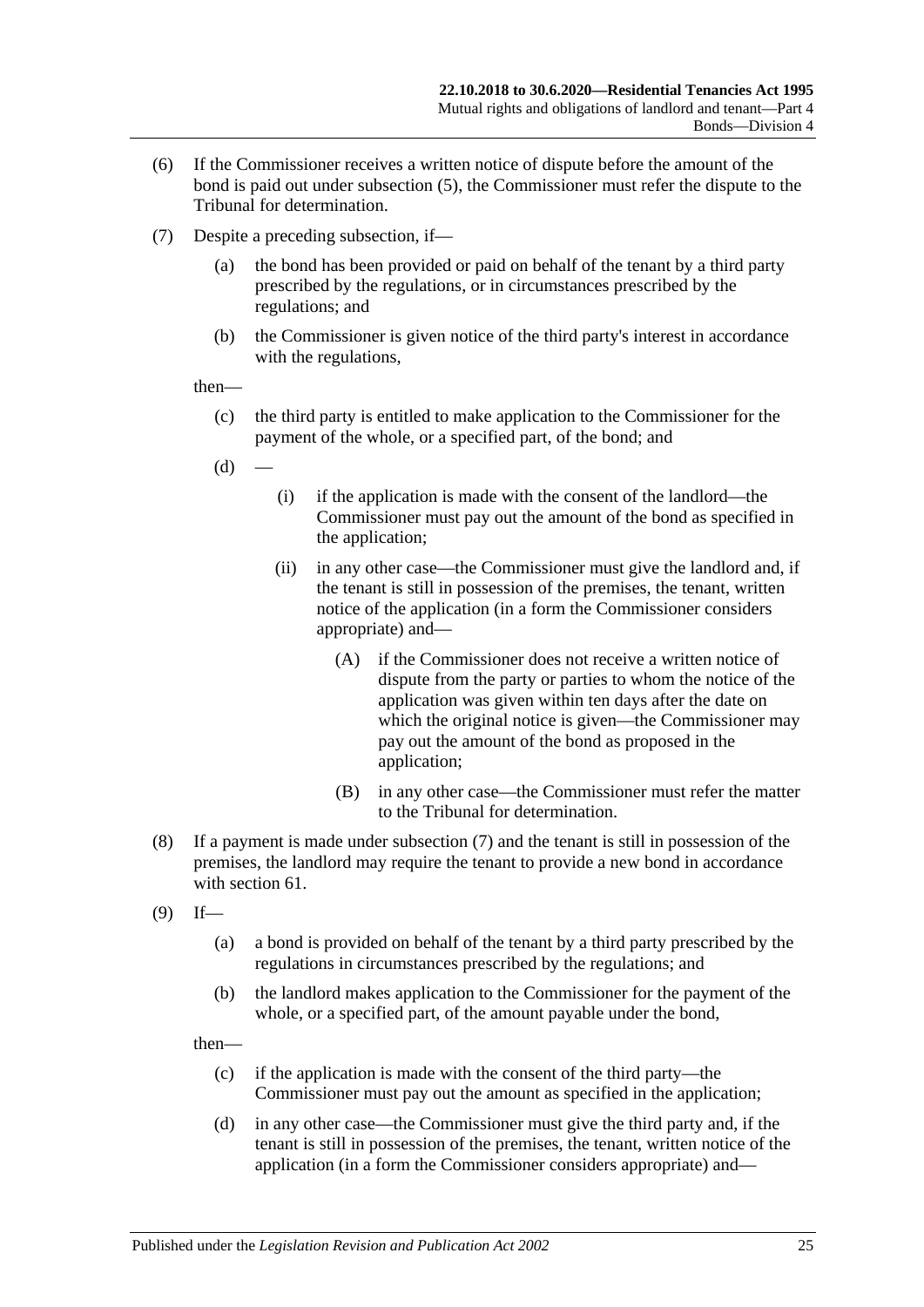- (i) if the Commissioner does not receive a written notice of dispute from the party or parties to whom the notice of the application was given within ten days after the date on which the original notice is given—the Commissioner may pay out the amount as proposed in the application;
- (ii) in any other case—the Commissioner must refer the matter to the Tribunal for determination.
- (10) If a payment is made under [subsection](#page-24-1) (9), the third party must reimburse the Fund to the extent of the payment.
- (11) A payment under this section will be made from the Fund.
- (13) For the purposes of this section—
	- (a) an application is undisputed if it is a joint application by the landlord and the tenant; or an application by the landlord that the whole of the amount of the bond be paid to the tenant; or an application by the tenant that the whole of the amount of the bond be paid to the landlord;
	- (b) an application that does not fall into any of those categories is liable to be disputed;
	- (c) if the application was made by the landlord, the tenant is the respondent; if the application was made by the tenant, the landlord is the respondent.

## <span id="page-25-0"></span>**Division 5—Tenant's entitlement to possession and quiet enjoyment**

### <span id="page-25-1"></span>**64—Vacant possession etc**

- (1) It is a term of a residential tenancy agreement that the tenant is entitled to vacant possession of the premises (except for a part of the premises in respect of which a right to exclusive possession is not given by the agreement) from the day the tenancy begins.
- (2) It is a term of a residential tenancy agreement that there is no legal impediment of which the landlord has, or ought to have knowledge, to the tenant's occupation of the premises for the period of the tenancy as a place of residence.

## <span id="page-25-2"></span>**65—Quiet enjoyment**

- (1) It is a term of a residential tenancy agreement that—
	- (a) the tenant is entitled to quiet enjoyment of the premises without interruption by the landlord or a person claiming under the landlord or with superior title to the landlord's title; and
	- (b) the landlord will not cause or permit an interference with the reasonable peace, comfort or privacy of the tenant in the tenant's use of the premises; and
	- (c) the landlord will take reasonable steps to prevent other tenants of the landlord in occupation of adjacent premises from causing or permitting interference with the reasonable peace, comfort or privacy of the tenant in the tenant's use of the premises.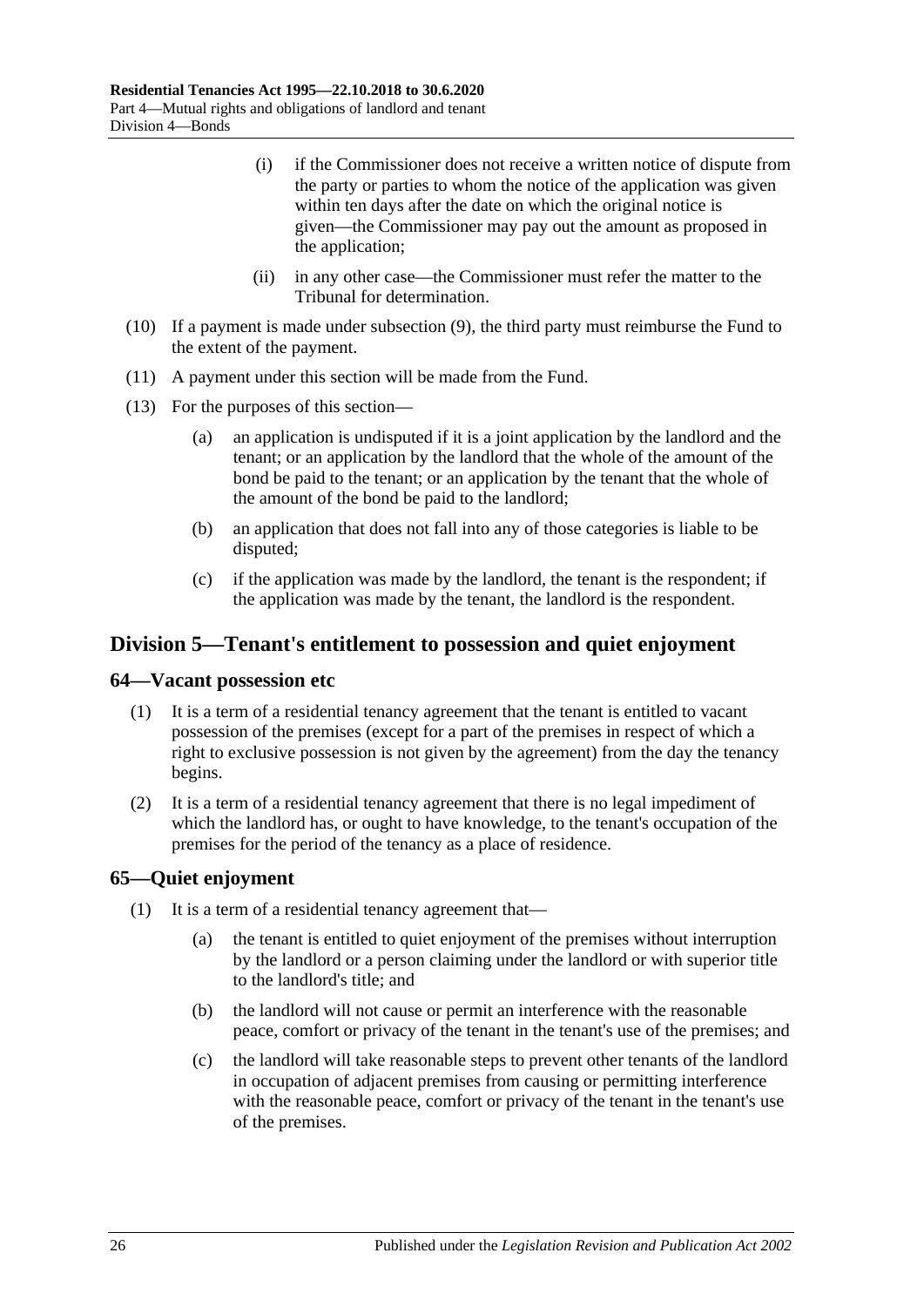(2) If the landlord causes or permits interference with the reasonable peace, comfort or privacy of the tenant in the tenant's use of the premises in circumstances that amount to harassment of the tenant, the landlord is guilty of an offence. Maximum penalty: \$5 000.

## <span id="page-26-0"></span>**Division 6—Security of premises**

## <span id="page-26-1"></span>**66—Security of premises**

- <span id="page-26-5"></span>(1) It is a term of a residential tenancy agreement that—
	- (a) the landlord will take reasonable steps to provide and maintain the locks and other devices that are necessary to ensure the premises are reasonably secure; and
	- (b) neither the landlord nor the tenant will alter or remove a lock or security device or add a lock or security device without the consent of the other; and
	- (c) neither the landlord nor the tenant will unreasonably withhold his or her consent to the alteration, removal or addition of a lock or security device by, and at the expense of, the other.
- (2) A landlord or tenant who, without reasonable excuse, contravenes the term of the agreement arising under [subsection](#page-26-5) (1)(b) is guilty of an offence. Maximum penalty: \$5 000.
- (3) If the landlord's agent, without reasonable excuse, alters or removes a lock or security device, or adds a lock or security device, without the tenant's consent, the agent is guilty of an offence.

Maximum penalty: \$5 000.

## <span id="page-26-2"></span>**Division 7—Landlord's obligation in regard to condition of the premises**

## <span id="page-26-3"></span>**67—Cleanliness**

It is a term of a residential tenancy agreement that the landlord will ensure that the premises, and ancillary property, are in a reasonable state of cleanliness when the tenant goes into occupation of the premises.

## <span id="page-26-6"></span><span id="page-26-4"></span>**68—Landlord's obligation to repair**

- (1) It is a term of a residential tenancy agreement that the landlord—
	- (a) will ensure that the premises, and ancillary property, are in a reasonable state of repair at the beginning of the tenancy and will keep them in a reasonable state of repair having regard to their age, character and prospective life; and
	- (b) will comply with statutory requirements affecting the premises.
- (1a) The obligation to repair applies even though the tenant had notice of the state of disrepair before entering into occupation.
- (2) However—
	- (a) the landlord will not be regarded as being in breach of the obligation to repair unless—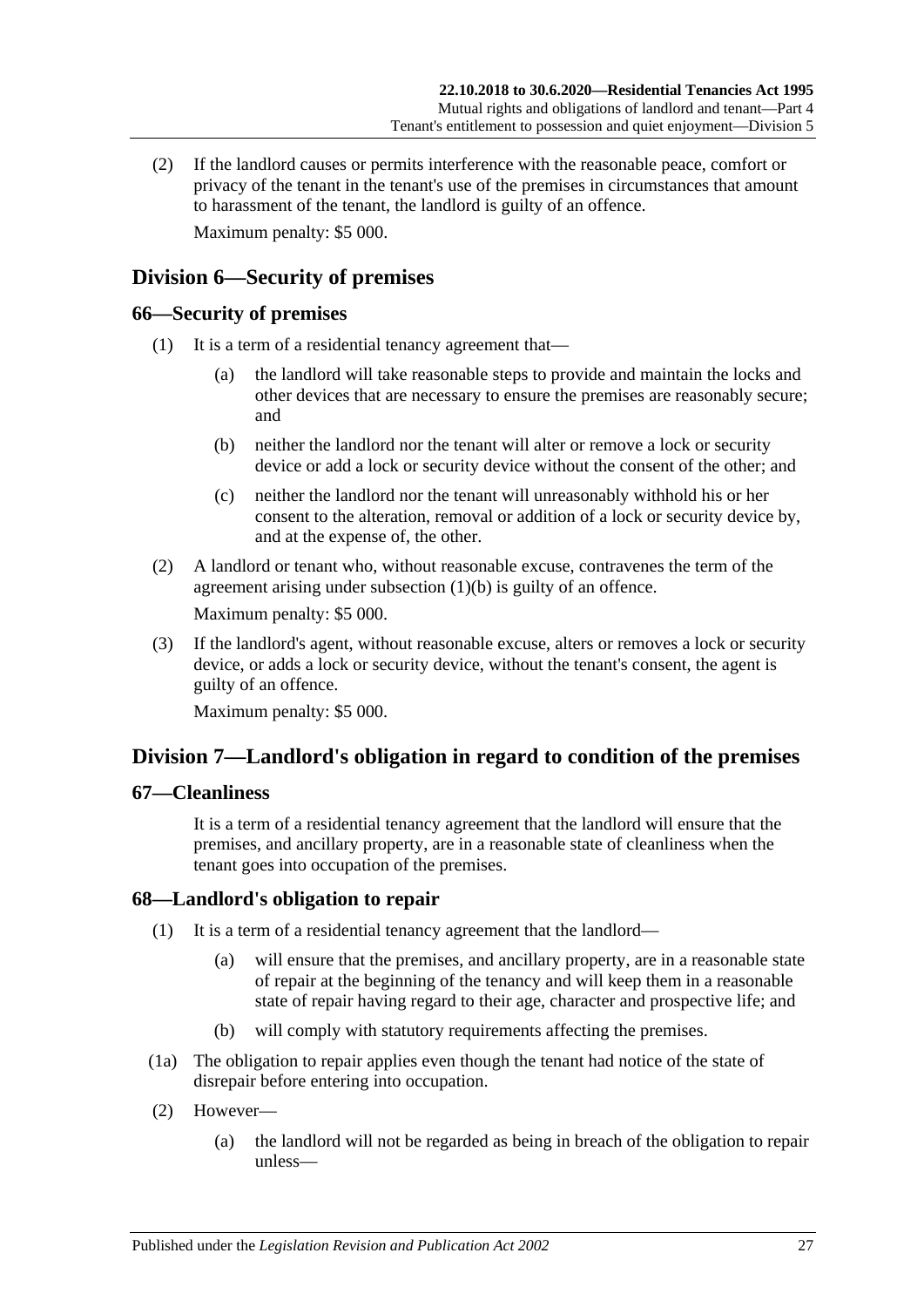- (i) the landlord has notice of the defect requiring repair; and
- (ii) the landlord fails to act with reasonable diligence to have the defect repaired; and
- (b) if the landlord is a registered community housing provider, the regulations may limit the extent of the obligation imposed by [subsection](#page-26-6) (1).
- $(3)$  If—
	- (a) premises or ancillary property are in a state of disrepair that does not arise from a contravention of the residential tenancy agreement by the tenant; and
	- (b) the state of disrepair is, unless remedied, likely to result in personal injury or damage to property or undue inconvenience; and
	- (c) the landlord—
		- (i) has been notified of the state of disrepair by the tenant but has failed to take reasonable action to remedy the state of disrepair; or
		- (ii) has not been notified of the state of disrepair despite the tenant's reasonable attempts to do so,

then the tenant is entitled—

- (d) to reasonable compensation from the landlord in respect of any damage to property resulting from the state of disrepair after the tenant has notified, or made a reasonable attempt to notify, the landlord of the state of disrepair (however, the tenant must take reasonable steps to mitigate any loss and is not entitled to compensation for damage that could have been avoided by those steps); and
- (e) to recover from the landlord reasonable costs incurred by the tenant in having the state of disrepair remedied, but only if the repairs are carried out by a person who is licensed to carry out the necessary work and the person provides the landlord with a report on the work carried out and the apparent cause of the state of disrepair.
- (5) The Tribunal may, on application by the tenant, order the landlord to pay to the tenant compensation to which the tenant is entitled under this section.

## <span id="page-27-0"></span>**Division 8—Tenant's obligations in relation to the premises and ancillary property**

### <span id="page-27-1"></span>**69—Tenant's responsibility for cleanliness, damage and loss**

- (1) It is a term of a residential tenancy agreement that the tenant—
	- (a) must keep the premises and ancillary property in a reasonable state of cleanliness; and
	- (ab) must replace, or compensate the landlord for the reasonable cost of replacing, any ancillary property lost or destroyed while in the care of the tenant; and
	- (b) must notify the landlord of damage to the premises or ancillary property; and
	- (c) must not intentionally or negligently cause or permit damage to the premises or ancillary property.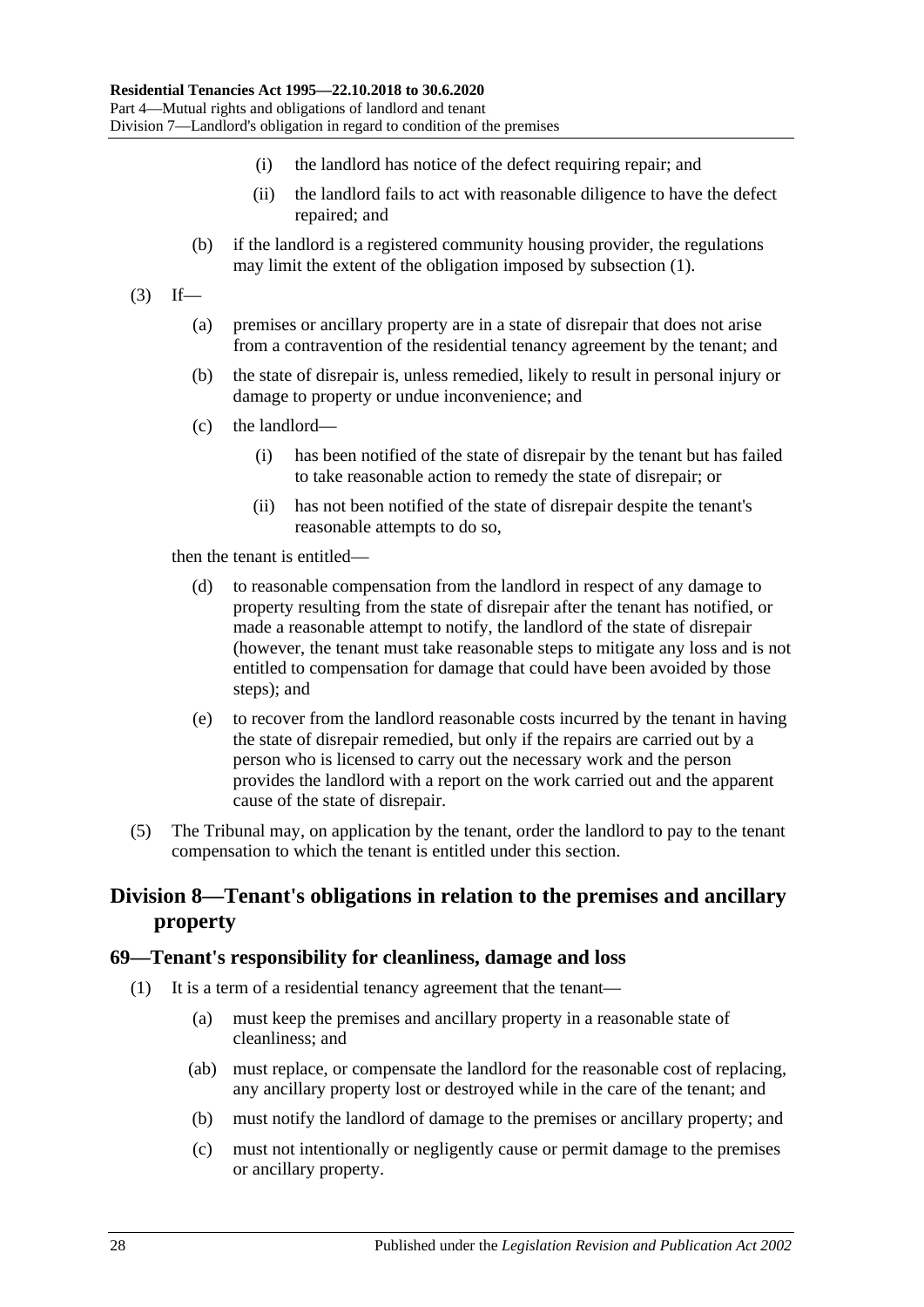(2) A tenant who intentionally causes serious damage to the premises or ancillary property is guilty of an offence.

Maximum penalty: \$2 500.

- (3) It is a term of a residential tenancy agreement that, at the end of the tenancy, the tenant must give the premises and ancillary property back to the landlord in reasonable condition and in a reasonable state of cleanliness.
- <span id="page-28-3"></span>(3a) If a tenant unintentionally causes damage to the premises or ancillary property as a result of the use of a domestic facility requiring instruction, the landlord is not entitled to compensation for the damage unless—
	- (a) the domestic facility is listed in the residential tenancy agreement as a domestic facility requiring instruction; and
	- (b) the landlord complied with [section](#page-15-2) 48(2) in relation to the domestic facility.
- (4) In deciding whether premises or other property is in reasonable condition, its condition when the tenant took possession of it, and the probable effect of reasonable wear and tear since that time, must be taken into account.

## <span id="page-28-4"></span><span id="page-28-0"></span>**70—Alteration of premises**

- (1) It is a term of a residential tenancy agreement that a tenant must not, without the landlord's written consent, make an alteration or addition to the premises.
- (1a) It is a term of a residential tenancy agreement that a landlord will not unreasonably withhold his or her consent to an alteration or addition to the premises that is necessary to ensure the provision of infrastructure or a service of a prescribed kind.
- (1b) [Subsection](#page-28-4) (1) does not apply in relation to an alteration or addition required under a housing improvement order or a housing demolition order that the tenant has been authorised to carry out under section 19 of the *[Housing Improvement Act](http://www.legislation.sa.gov.au/index.aspx?action=legref&type=act&legtitle=Housing%20Improvement%20Act%202016) 2016* by the Minister responsible for the administration of that Act.
- (2) A tenant may remove a fixture affixed to the premises by the tenant unless its removal would cause damage to the premises.
- (3) If a tenant causes damage to the premises by making an alteration or addition to the premises or by removing a fixture, the tenant must notify the landlord and, at the option of the landlord, repair the damage or compensate the landlord for the reasonable cost of repairing the damage.

## <span id="page-28-1"></span>**Division 9—Tenant's conduct on the premises**

### <span id="page-28-2"></span>**71—Tenant's conduct**

It is a term of a residential tenancy agreement that—

- (a) the tenant must not use the premises, or cause or permit the premises to be used, for an illegal purpose; and
- (b) the tenant must not cause or permit a nuisance; and
- (c) the tenant must not cause or permit an interference with the reasonable peace, comfort or privacy of another person who resides in the immediate vicinity of the premises.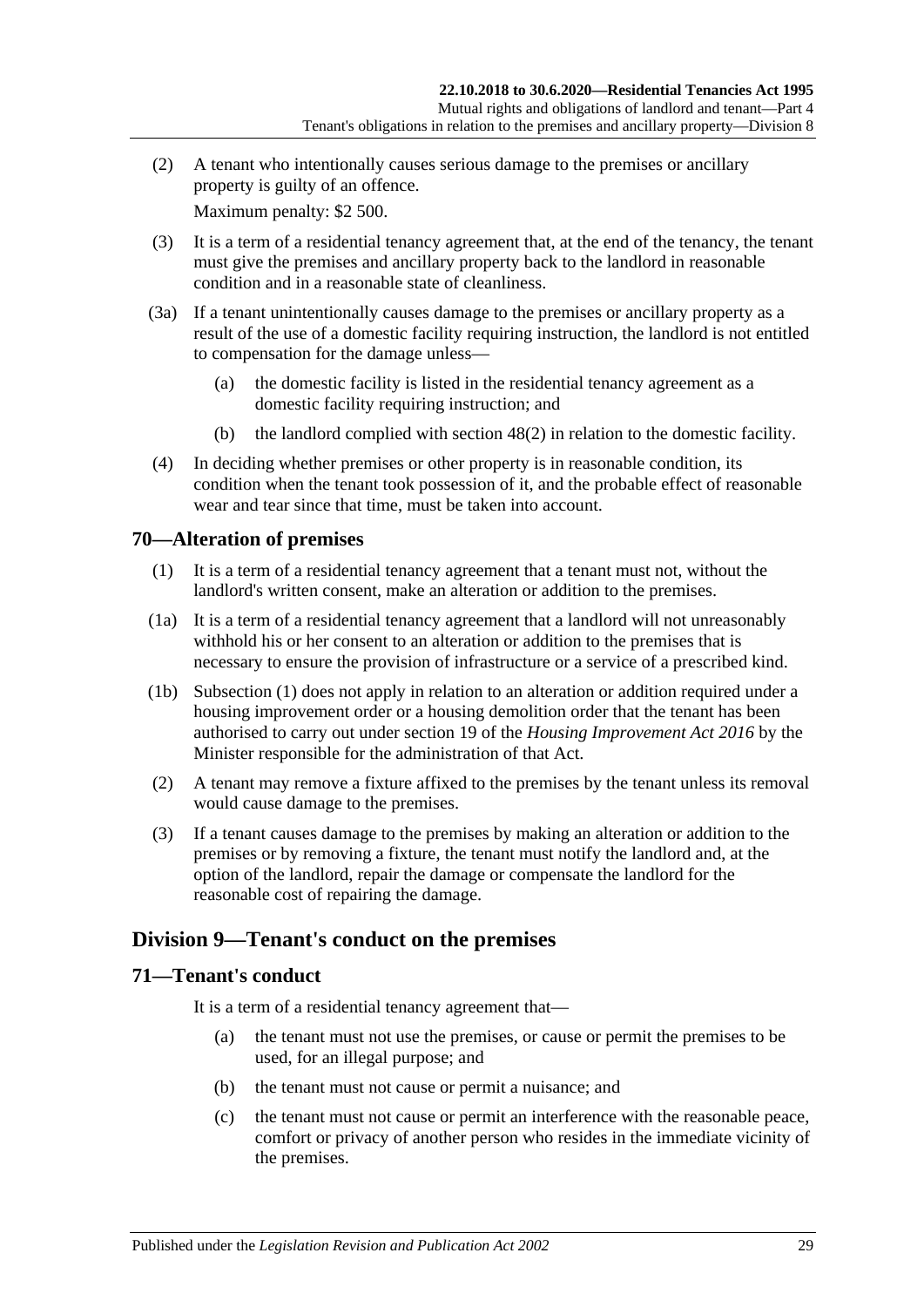## <span id="page-29-0"></span>**Division 9A—Landlord's obligation to advise of sale of premises**

## <span id="page-29-1"></span>**71A—Sale of residential premises**

- (1) It is a term of a residential tenancy agreement that—
	- (a) the landlord will give the tenant written notice of the landlord's intention to sell the residential premises not later than 14 days after the landlord enters into a sales agency agreement for the sale of the premises or determines to make the premises available for inspection by prospective purchasers; and
	- (b) the residential premises will not be advertised for sale or made available for inspection by prospective purchasers before the day falling 14 days after the tenant is given notice of the landlord's intention to sell the premises.
- (2) It is a term of a residential tenancy agreement that, if a contract is entered into for the sale of the residential premises, the landlord must, not less than 14 days before the day of settlement under the contract or, if the day of settlement is less than 14 days after the day on which the contract is entered into, as soon as possible after the contract is entered into, give the tenant written notice of the name of the purchaser under the contract and the date from which rent is to be paid to him or her.

## <span id="page-29-2"></span>**Division 10—Landlord's right of entry**

## <span id="page-29-3"></span>**72—Right of entry**

- <span id="page-29-4"></span>(1) It is a term of a residential tenancy agreement that the landlord (or an agent of the landlord) may enter the premises—
	- (a) in an emergency; or
	- (b) to collect rent (if a reasonable alternative method of payment of rent not involving attendance at the premises has been offered to, but not accepted by, the tenant)—
		- (i) not more than once each week; and
		- (ii) only at a time previously arranged with the tenant (which may only be outside normal hours if the arrangement has been made no more than 7 days before the day of entry); or
	- (c) to inspect the premises—
		- (i) not more than once each 4 weeks; and
		- (ii) only in accordance with a written notice given to the tenant no less than 7 and no more than 14 days before the day of entry—
			- (A) stating the purpose of the proposed entry and the date of the proposed entry; and
			- (B) specifying a period of up to 2 hours (which must be within normal hours) within which the proposed entry will occur,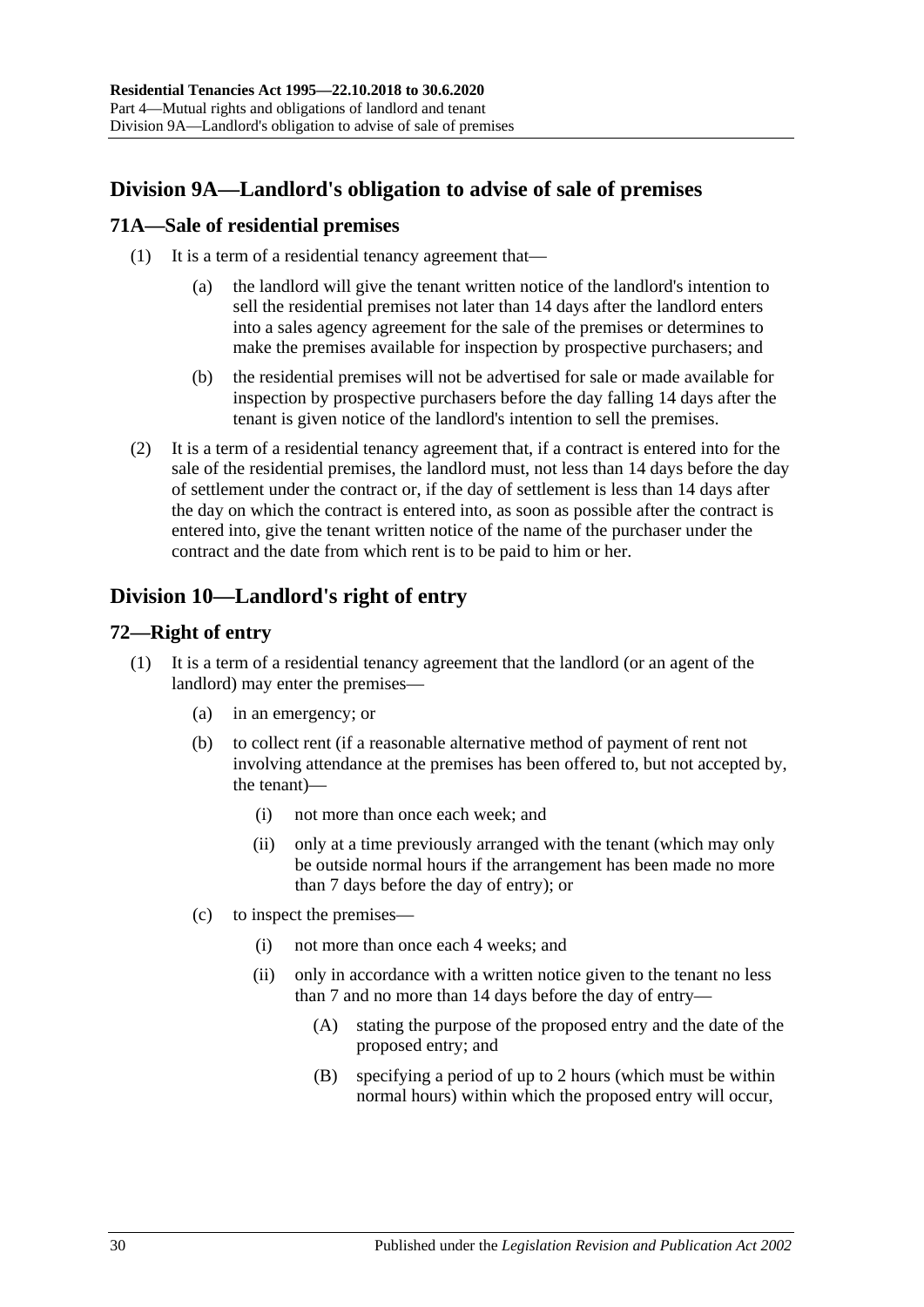(however, if the premises are in a remote location or it is necessary for the landlord or agent to be accompanied by a person for the purposes of the inspection, the notice need not specify a 2 hour period within which the proposed entry is to occur, but the entry must occur within normal hours); or

- (ca) to inspect the premises in accordance with an order of the Tribunal under section  $89A(4)(b)$ ; or
- (d) to carry out garden maintenance, but only—
	- (i) at a time previously arranged with the tenant no more than 7 days before the day of entry; or
	- (ii) in accordance with a written notice given to the tenant no less than 7 and no more than 14 days before the day of entry stating the purpose of the proposed entry and the date and time (which must be within normal hours) of the proposed entry; or
	- (iii) at the request of the tenant; or
- (e) to carry out necessary maintenance (other than garden maintenance) or repairs (other than in an emergency), but only at the request of the tenant, or at a time within normal hours of which the tenant has been given at least 48 hours notice; or
- (ea) to carry out the requirements of a housing assessment order or housing improvement order at a reasonable time of which the tenant has been given at least 48 hours notice; or
- (f) to show the premises to prospective tenants—
	- (i) at the request of the tenant; or
	- (ii) during the period of 28 days preceding the termination of the tenancy agreement, but only on a reasonable number of occasions and only at a time within normal hours of which the tenant has been given reasonable notice; or
- (g) to show the premises to prospective purchasers, on not more than 2 occasions in any 7 day period (unless the tenant has agreed otherwise), but only—
	- (i) at a time previously arranged with the agreement of the tenant (who must not unreasonably refuse to agree to times when the premises are to be available for inspection by prospective purchasers); or
	- (ii) if agreement cannot be reached with the tenant—at a time within normal hours of which the tenant has been given reasonable notice; or
- <span id="page-30-0"></span>(h) if the landlord has given the tenant notice of a breach of the residential tenancy agreement under [section](#page-35-5) 80—to determine whether the breach has been remedied, but only in accordance with a written notice in the prescribed form given to the tenant no less than 7 and no more than 14 days before the day of entry stating the purpose of the proposed entry and the date and time (which must be within normal hours) of the proposed entry; or
- (i) for some other genuine purpose, but only—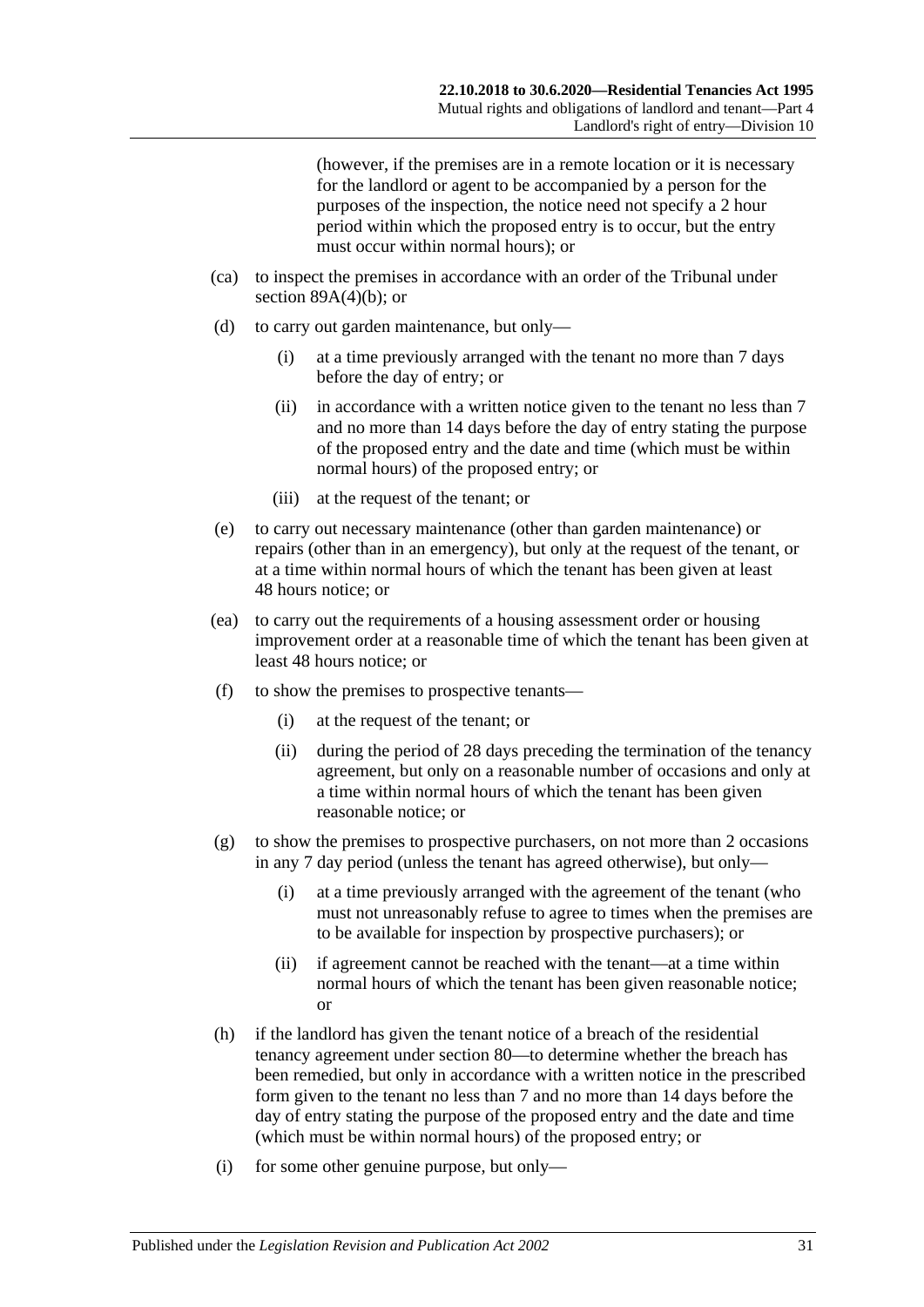- (i) in accordance with a written notice given to the tenant no less than 7 and no more than 14 days before the day of entry and stating the purpose of the proposed entry and the date and time (which must be within normal hours) of the proposed entry; or
- (ii) with the consent of the tenant; or
- (j) if the landlord believes on reasonable grounds that the tenant has abandoned the premises.
- <span id="page-31-3"></span><span id="page-31-2"></span>(2) It is a term of a residential tenancy agreement that if the tenant has indicated to the landlord that he or she wishes to be present during the period when the landlord or landlord's agent is at the premises, the landlord (or an agent of the landlord) may not enter the premises unless a reasonable effort has been made to arrange for the visit to occur at a time when it is convenient for the tenant to be present (having regard to the work and other commitments of both the tenant and the persons entering the premises).
- (3) [Subsection](#page-31-2) (2) does not apply to entry under [subsection](#page-29-4) (1)(a), [\(h\)](#page-30-0) or (i).
- (4) It is a term of a residential tenancy agreement that neither the landlord nor an agent of the landlord may enter the premises otherwise than in accordance with the preceding subsections.
- (5) This section does not apply to a part of the premises that the tenant uses in common with the landlord or another tenant of the landlord.
- (6) In this section—

*normal hours* means the hours between 8am and 8pm on any day other than a Sunday or public holiday.

## <span id="page-31-0"></span>**Division 11—Statutory charges**

## <span id="page-31-1"></span>**73—Statutory charges**

- (1) It is a term of a residential tenancy agreement that the landlord must bear all statutory charges imposed in respect of the premises.
- <span id="page-31-6"></span><span id="page-31-5"></span>(2) However, the following provisions apply subject to [subsections](#page-31-4) (3) and [\(4\):](#page-32-2)
	- (a) rates and charges for water supply are to be borne as agreed between the landlord and tenant;
	- (b) in the absence of an agreement—
		- (i) if the supply of water to the premises is separately metered—rates and charges for water supply are to be borne by the tenant; and
		- (ii) in any other case—rates and charges for water supply are to be borne by the landlord.
- <span id="page-31-4"></span>(3) A tenant is not required to pay rates and charges for water supply if—
	- (a) the landlord fails to request payment from the tenant within 3 months of the issue of the bill for those rates and charges by the water supply authority; or
	- (b) the tenant has requested from the landlord a copy of the account for the rates and charges and the landlord has failed to provide the copy to the tenant within 30 days of the request and at no cost.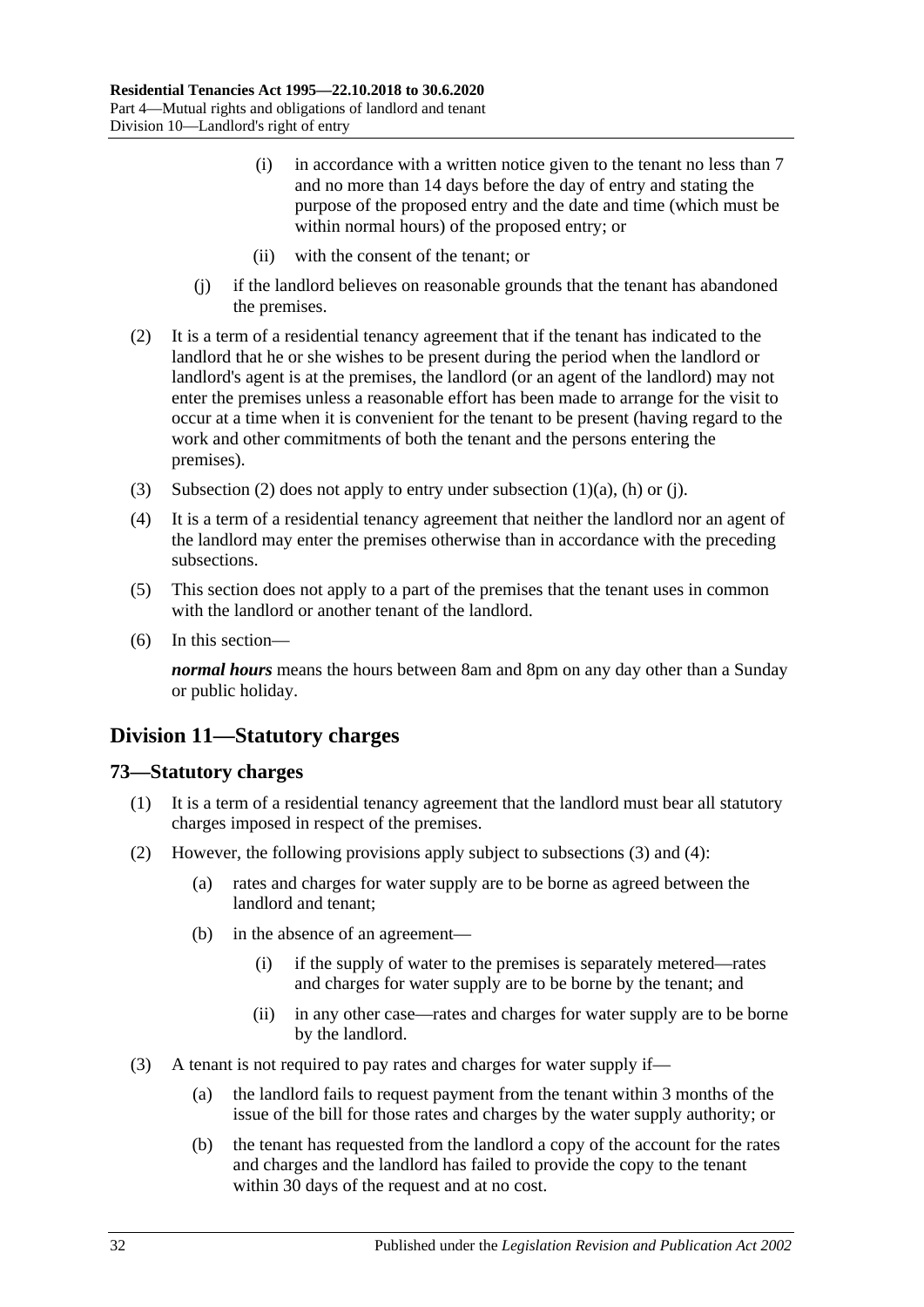- <span id="page-32-2"></span>(4) A landlord must ensure that an amount borne by a tenant under an agreement under [subsection](#page-31-5) (2)(a) or under [subsection](#page-31-6) (2)(b)(i) is reduced by—
	- (a) in the case of a tenant on land held as a single title consisting of a single place of residence—the water security rebate amount; or
	- (b) in the case of a tenant on land held as a single title consisting of more than 1 place of residence—the proportionate water security rebate amount,

(and if the reduction under this subsection results in a negative amount, 0 is to be substituted for that amount).

- (5) If, during the billing period in which a landlord obtained the benefit of the water security rebate amount, the premises to which the rebate relates were subject to more than 1 residential tenancy agreement, the landlord must ensure that a reduction under [subsection](#page-32-2) (4) is applied to the amount borne by a tenant under each tenancy agreement on a pro rata basis according to the number of days in the billing period in which each tenancy agreement respectively applied at the premises.
- (6) In this section—

*proportionate water security rebate amount*, in relation to a tenant on land held as a single title consisting of more than 1 place of residence, is the amount that results from dividing the water security rebate amount for that title by the number of places of residence at the land to which the title relates;

*water security rebate amount*, in relation to rates and charges for water supply to residential premises, means the amount specified in an account for those rates and charges (whether before or after the commencement of this definition) as representing the rebate for water security purposes.

## <span id="page-32-0"></span>**Division 12—Assignment**

### <span id="page-32-1"></span>**74—Assignment of tenant's rights under residential tenancy agreement**

- (1) A tenant under a residential tenancy agreement may, by written or oral agreement with another—
	- (a) assign the tenant's interest in the agreement to the other; or
	- (b) sub-let the premises to which the residential tenancy agreement relates to the other.
- (2) However, it is a term of a residential tenancy agreement that—
	- (a) the tenant must not assign the tenant's interest, or sub-let the premises, without the written consent of the landlord; but
	- (b) the landlord—
		- (i) must not unreasonably withhold consent (unless the landlord is a registered community housing provider, in which case the landlord has an absolute discretion to withhold consent to an assignment); and
		- (ii) must not make a charge for giving consent or considering an application for consent exceeding the landlord's reasonable expenses.
- (2a) The absence of consent does not invalidate an assignment or sublease unless the landlord is a registered community housing provider.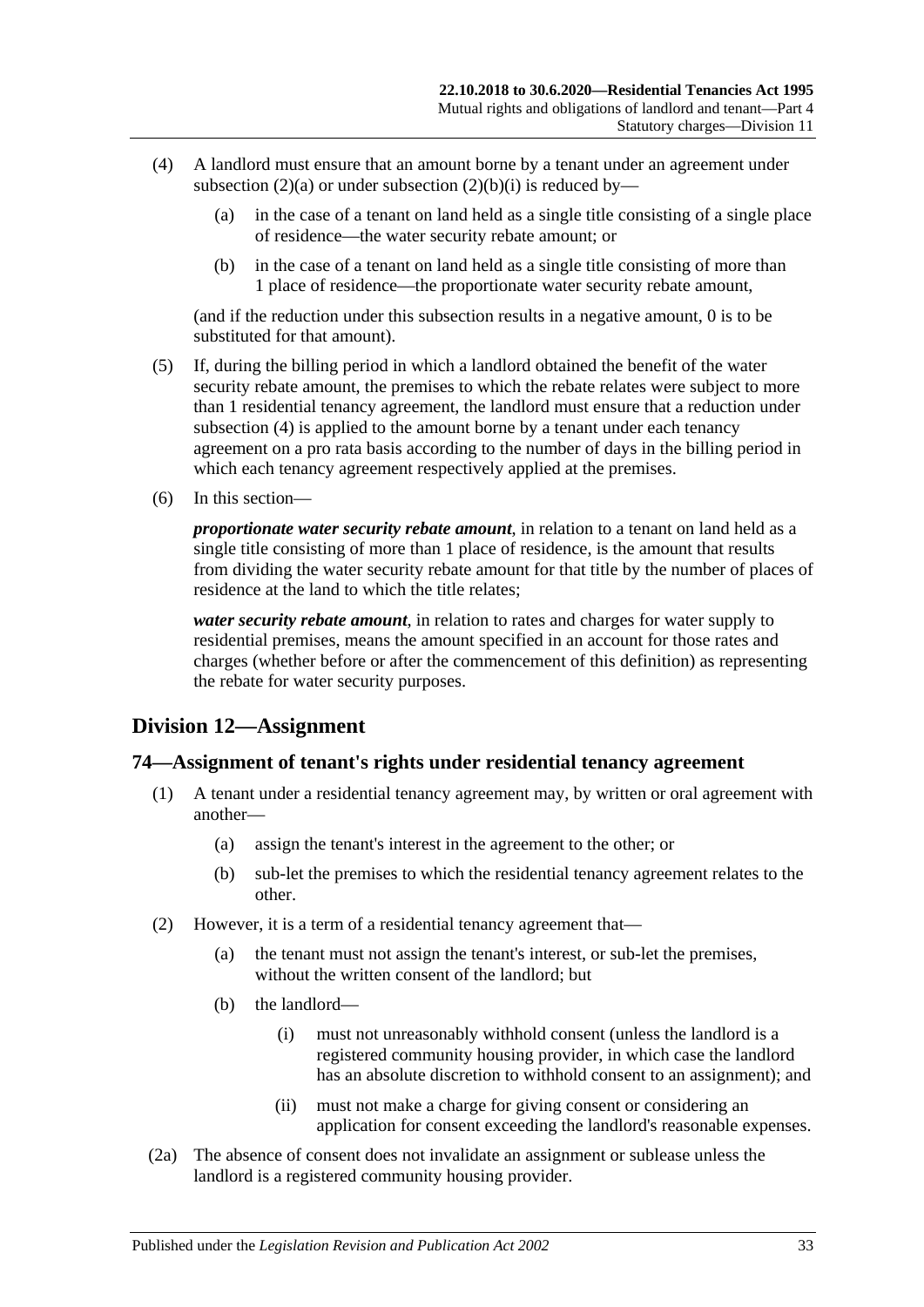(2ab) However, if the landlord's consent to an assignment is not obtained—

- (a) the tenant who assigns the interest remains liable to the landlord under the residential tenancy agreement (together with the new tenant, who is jointly and severally liable) unless the landlord has unreasonably withheld consent; but
- (b) this continuing liability of the assignor does not apply, in the case of a periodic tenancy, to a liability accruing more than 21 days after the landlord became aware or ought reasonably to have become aware of the assignment (whichever is the earlier).
- (2b) If the landlord's consent to an assignment is not obtained and the landlord had, before the assignment, served a notice of termination on the assignor, the landlord may enforce the notice against the assignee.
- (2c) The landlord may terminate a residential tenancy agreement on the ground that the tenant has assigned the tenant's interest, or has granted a sub-tenancy, without the landlord's consent, but only if the landlord has not unreasonably withheld consent and serves the notice of termination within 21 days after the time the landlord became aware or ought reasonably to have become aware of the assignment or sub-tenancy (whichever is the earlier).
- (3) The effect of an assignment under this section is that the assignee is substituted for the assignor as tenant under the residential tenancy agreement (but the assignor remains responsible for liabilities that accrued before the date of the assignment)<sup>1</sup>.
- (4) An assignee is liable to indemnify the assignor for liabilities incurred by the assignor to the landlord because of a breach of the residential tenancy agreement by the assignee.
- (5) If the tenant assigns the tenant's interest, an amount paid by the tenant and held by way of a bond will (unless the parties agree to the contrary) continue to be held as a bond for the proper performance by the assignee of obligations under the residential tenancy agreement.

#### **Note—**

1 If the assignment is made without the landlord's consent, the tenant may also remain liable under the agreement for liabilities that accrue later—see above.

## <span id="page-33-0"></span>**Division 13—Tenant's vicarious liability**

## <span id="page-33-1"></span>**75—Vicarious liability**

It is a term of a residential tenancy agreement that, if a person is on the premises at the invitation or with the consent of the tenant, the tenant is vicariously responsible for an act or omission by the person that would, if it had been an act or omission of the tenant, have constituted a breach of the agreement.

## <span id="page-33-2"></span>**Division 14—Harsh or unconscionable terms**

## <span id="page-33-4"></span><span id="page-33-3"></span>**76—Harsh or unconscionable terms**

(1) The Tribunal may, on application by a tenant, make an order rescinding or varying a term of a residential tenancy agreement if satisfied that the term is harsh or unconscionable.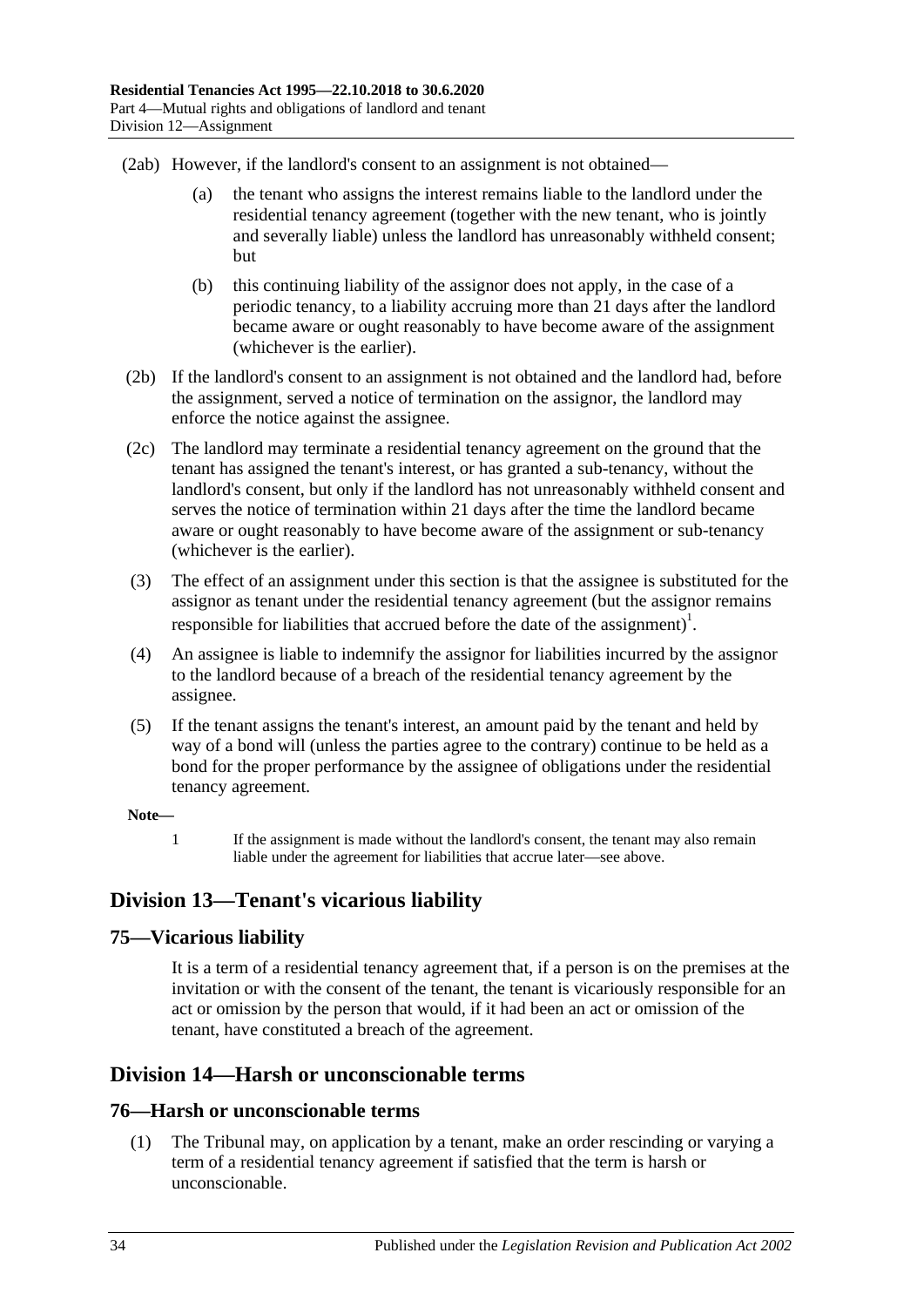(2) On making an order under [subsection](#page-33-4) (1), the Tribunal may make consequential changes to the residential tenancy agreement or another related document.

## <span id="page-34-0"></span>**Division 15—Miscellaneous**

## <span id="page-34-1"></span>**77—Accelerated rent and liquidated damages**

- (1) If a residential tenancy agreement provides that, upon breach by the tenant of a term about rent or other term of the agreement, the tenant is liable to pay—
	- (a) all or any part of the rent remaining payable under the agreement; or
	- (b) rent of an increased amount; or
	- (c) an amount by way of penalty; or
	- (d) an amount by way of liquidated damages,

the provision is void.

- (2) If a residential tenancy agreement provides that, on early or punctual payment of rent, the rent will or may be decreased or the tenant will or may be granted or paid a rebate, refund or other benefit, the tenant is entitled to the reduction, rebate, refund or other benefit in any event.
- (3) If a residential tenancy agreement contains a provision to which this section applies, the landlord is guilty of an offence.

Maximum penalty: \$5 000.

Expiation fee: \$315.

### <span id="page-34-2"></span>**78—Duty of mitigation**

The rules of the law of contract about mitigation of loss or damage on breach of a contract apply to a breach of a residential tenancy agreement.

### <span id="page-34-3"></span>**78A—Compensation for expenses**

(1) If, as a direct consequence of a tenant being at fault, a landlord reasonably incurs costs or expenses in connection with the residential tenancy agreement, the landlord is entitled to compensation for the costs or expenses.

**Note—**

Examples of faults that may give rise to compensation for costs or expenses under this section:

- the dishonouring of a cheque provided by the tenant;
- the failure of a transaction for the transfer of funds from the tenant to the landlord;
- the loss by the tenant of a record or document.
- (2) The Tribunal may, on application by the landlord, order the tenant to pay to the landlord compensation to which the landlord is entitled under this section.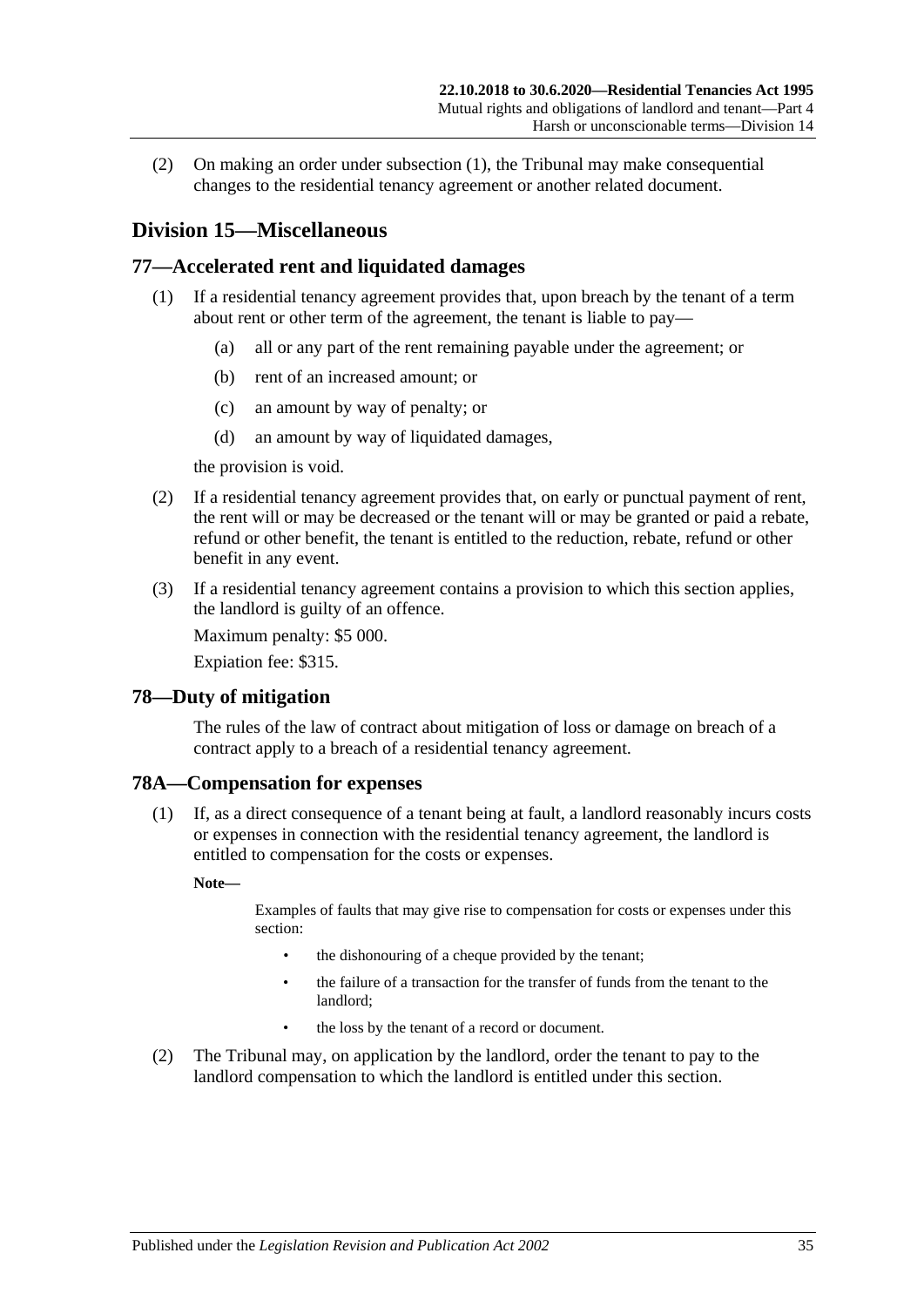# <span id="page-35-0"></span>**Part 5—Termination of residential tenancy agreements**

## <span id="page-35-1"></span>**Division 1—Termination generally**

## <span id="page-35-2"></span>**79—Termination of residential tenancy**

A residential tenancy terminates if—

- (b) the landlord or the tenant terminates the tenancy by notice of termination given to the other (as required under this Act); or
- (c) the Tribunal terminates the tenancy; or
- (d) a person having title superior to the landlord's title becomes entitled to possession of the premises under the order of the Tribunal or a court<sup>1</sup>; or
- (e) a mortgagee takes possession of the premises under a mortgage; or
- (ea) the tenancy terminates by force of a notice to vacate issued in respect of the premises; or
- (f) the tenant abandons the premises; or
- (g) the tenant dies without leaving dependants in occupation of the premises; or
- (h) the tenant gives up possession of the premises with the landlord's consent; or
- (i) the interest of the tenant merges with another estate or interest in the land; or
- (j) disclaimer of the tenancy occurs.

#### **Note—**

1 See [section](#page-48-1) 96.

## <span id="page-35-3"></span>**79A—Agreement for fixed term continues if not terminated**

- (1) If a residential tenancy agreement for a fixed term has not terminated before the end of the fixed term or at the end of the fixed term by notice of termination under [section](#page-38-1) 83A or [86A,](#page-40-2) the agreement continues—
	- (a) as a residential tenancy agreement for a periodic tenancy with a tenancy period equivalent to the interval between rental payment times under the agreement; and
	- (b) with terms of agreement that in other respects are the same as those applying under the agreement immediately before the end of the fixed term.
- (2) This section does not apply in relation to a residential tenancy agreement to which [section](#page-9-0) 4 applies.

## <span id="page-35-4"></span>**Division 2—Termination by the landlord**

## <span id="page-35-5"></span>**80—Notice of termination by landlord on ground of breach of agreement**

- (1) If the tenant breaches a residential tenancy agreement, the landlord may give the tenant a written notice in the form required by regulation—
	- (a) specifying the breach; and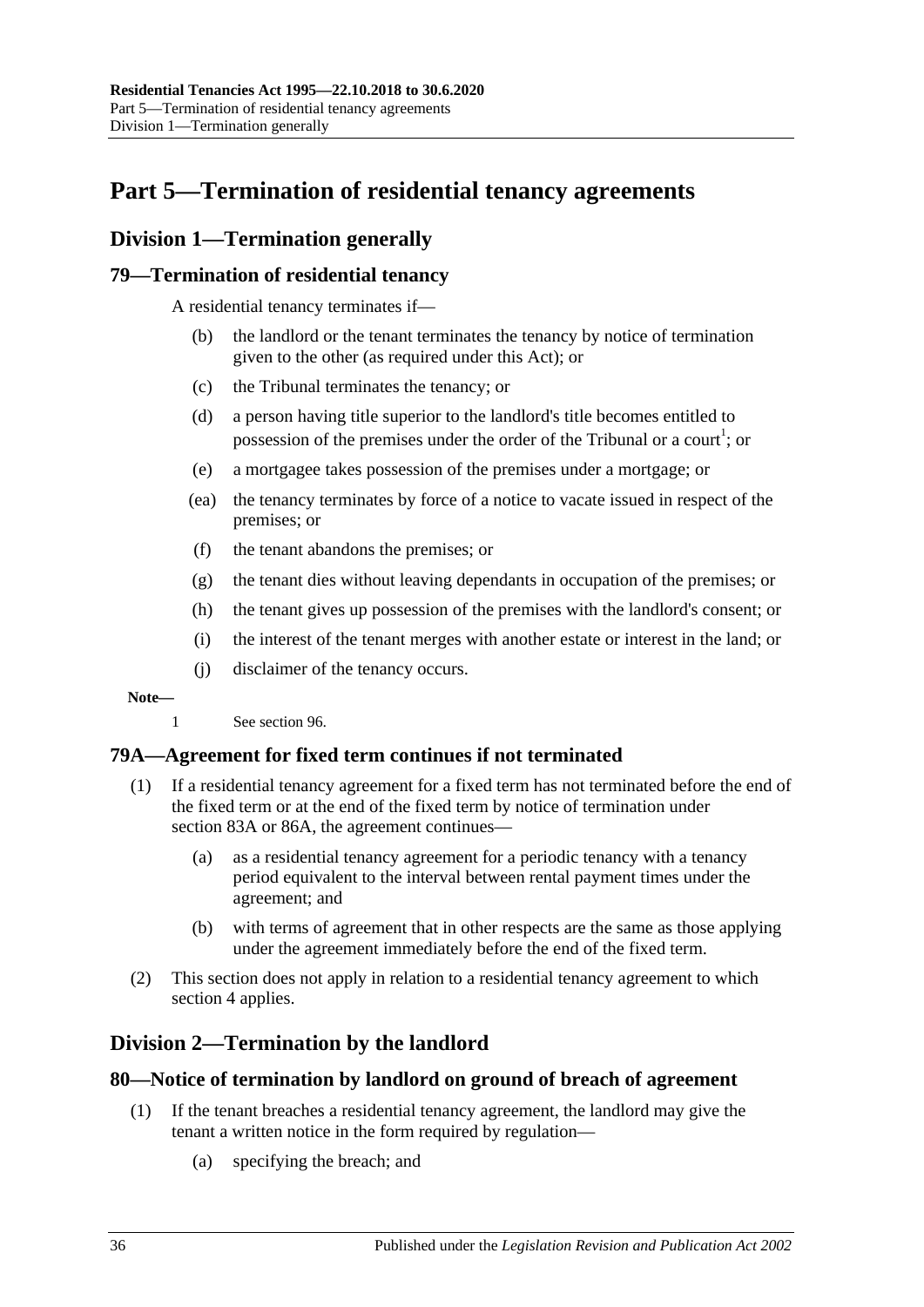- (b) informing the tenant that if the breach is not remedied within a specified period (which must be a period of at least seven days) from the date the notice is given then—
	- (i) the tenancy is terminated by force of the notice; and
	- (ii) the tenant must give up possession of the premises on or before a day specified in the notice (which, subject to [subsection](#page-36-0)  $(2)(c)$ , must be at least seven days after the end of the period allowed for the tenant to remedy the breach).
- <span id="page-36-1"></span><span id="page-36-0"></span>(2) If notice is given under this section on the ground of a failure to pay rent—
	- (a) the notice is ineffectual unless the rent (or any part of the rent) has remained unpaid in breach of the agreement for not less than 14 days before the notice was given; and
	- (b) the notice is not rendered ineffectual by failure by the landlord to make a prior formal demand for payment of the rent; and
	- (c) the day specified in the notice for the tenant to give up possession of the premises if the rent is not paid in accordance with the terms of the notice can be any day after the day on which the tenancy is terminated under the notice<sup>1</sup>; and
	- (d) if the tenant gives up possession of the premises—
		- (i) the landlord is entitled to compensation for any loss (including loss of rent) caused by the termination of the tenancy (but the landlord must take reasonable steps to mitigate any loss and is not entitled to compensation for loss that could have been avoided by those steps); and
		- (ii) the Tribunal may, on application by the landlord, order the tenant to pay to the landlord compensation to which the landlord is entitled under this paragraph.
- (3) If notice is given under this section in respect of a residential tenancy agreement that creates a tenancy for a fixed term, the notice is not ineffectual because the day specified as the day on which the tenant is to give up possession of the premises is earlier than the last day of that term.
- (4) The tenant may at any time after receiving a notice under this section and before giving vacant possession to the landlord, apply to the Tribunal for an order—
	- (a) declaring that the tenant is not in breach of the residential tenancy agreement, or has remedied the breach of the agreement, and that the tenancy is not liable to be terminated under this section; or
	- (b) reinstating the tenancy.
- (5) If the Tribunal is satisfied that a tenancy has been validly terminated under this section, but that it is just and equitable to reinstate the tenancy (or would be just and equitable to reinstate the tenancy if the conditions of the order were complied with), the Tribunal may make an order reinstating the tenancy.
- (6) An order reinstating the tenancy under this section may be made on conditions that the Tribunal considers appropriate.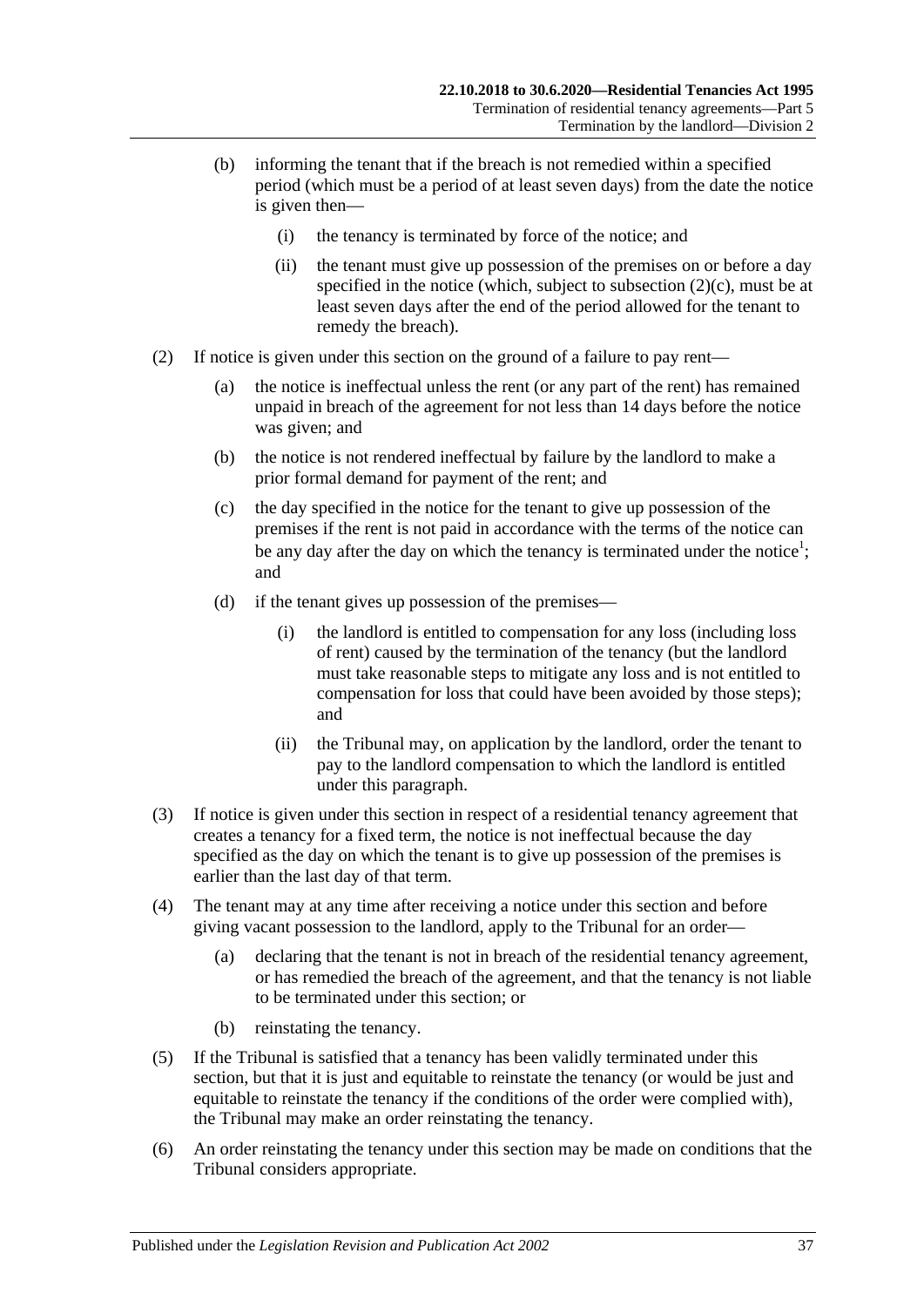(7) On an application for an order reinstating the tenancy, the Tribunal may make alternative orders providing for reinstatement of the tenancy if specified conditions are complied with but, if not, ordering the tenant to give up possession of the premises to the landlord.

**Note—**

1 Ie the requirement to give the tenant at least seven days to give up possession of the premises if the tenant remains in default does not apply.

## **81—Termination because possession is required by landlord for certain purposes**

- (1) A landlord may, by notice of termination given to the tenant, terminate a periodic residential tenancy on the ground that—
	- (a) the landlord requires possession of the premises for demolition; or
	- (b) the landlord requires possession of the premises for repairs or renovations that cannot be carried out conveniently while the tenant remains in possession of the premises; or
	- (c) the landlord requires possession of the premises for—
		- (i) the landlord's own occupation; or
		- (ii) occupation by the landlord's spouse, child or parent; or
		- (iii) occupation by the spouse of the landlord's child or parent; or
	- (d) the landlord has entered into a contract for the sale of the premises under which the landlord is required to give vacant possession of the premises; or
	- (e) the landlord requires possession of the premises for a purpose prescribed by regulation.
- (2) The period of notice given under this section must be at least 60 days or a period equivalent to a single period of the tenancy (whichever is the longer).
- (3) A person must not falsely state the ground of termination in a notice of termination given, or purportedly given, under this section. Maximum penalty: \$2 500.
- (4) A landlord who recovers possession of premises under this section must not, without the consent of the Tribunal, grant a fresh tenancy over the premises within six months after recovering possession.

Maximum penalty: \$2 500.

## **82—Termination of residential tenancy by community housing providers with members who are tenants**

- $(1)$  If—
	- (a) a registered community housing provider is a landlord under a residential tenancy agreement; and
	- (b) it is a requirement that the occupant of the premises be a member of the registered community housing provider,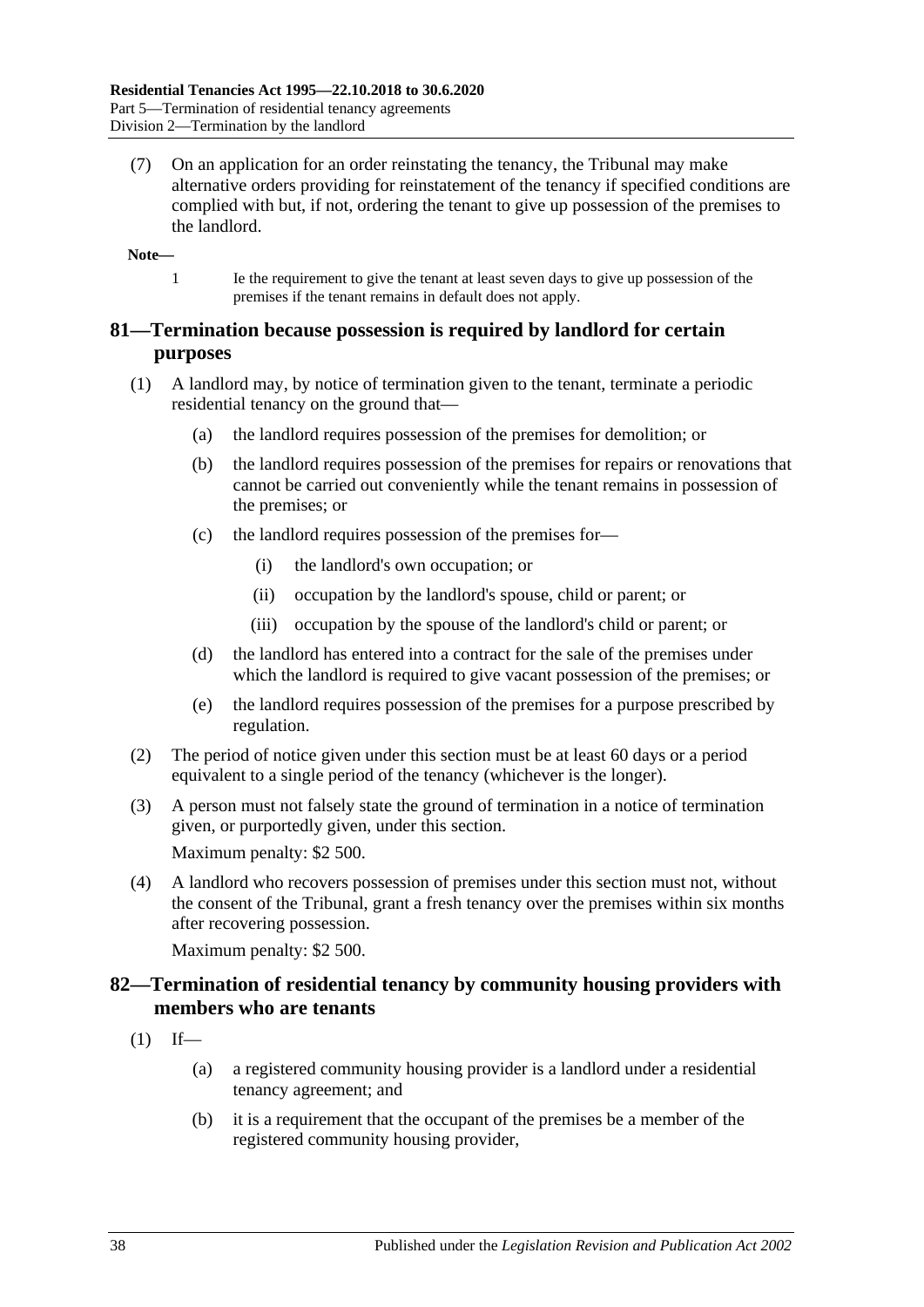the registered community housing provider may, by notice of termination given to the tenant, terminate the residential tenancy on the ground that—

- (c) the tenant has ceased to be a member of the registered community housing provider; or
- (d) the tenant no longer satisfies conditions specified in the agreement as essential to the continuation of the tenancy.
- (2) The period of notice under this section must be at least 28 days.

### **83—Termination by landlord without specifying a ground of termination**

- (1) A landlord may, by notice of termination given to the tenant, terminate the tenancy without specifying a ground of termination.
- (2) However—
	- (a) a tenancy cannot be terminated under this section if—
		- (i) it is for a fixed term; or
		- (ii) a housing assessment order, housing improvement order, housing demolition order, preliminary rent control notice or rent control notice applies in respect of the premises; or
		- (iii) an order is in force under [section](#page-20-0) 56 (Excessive rent) in respect of the premises or proceedings for such an order have been commenced; and
	- (b) a registered community housing provider cannot terminate a tenancy with a member of the registered community housing provider under this section where it is a requirement that the occupant of the premises be a member of the registered community housing provider.
- (3) The period of notice under this section must be at least 90 days.

#### **83A—Notice to be given at end of fixed term**

- (1) A landlord may, by notice of termination given to the tenant, terminate a residential tenancy agreement for a fixed term at the end of the fixed term without specifying a ground of termination.
- (2) The period of notice under this section must be at least 28 days.

#### **83B—Termination where agreement frustrated**

- <span id="page-38-0"></span>(1) A landlord may, by notice of termination given to the tenant, terminate a residential tenancy agreement on the ground that, otherwise than as a result of a breach of the agreement, the premises or a substantial portion of the premises—
	- (a) have been destroyed or rendered uninhabitable; or
	- (b) have ceased to be lawfully usable for residential purposes; or
	- (c) have been acquired by compulsory process.
- <span id="page-38-2"></span><span id="page-38-1"></span>(2) A notice given under [subsection](#page-38-0)  $(1)(a)$  or [\(b\)](#page-38-1) may terminate the agreement immediately.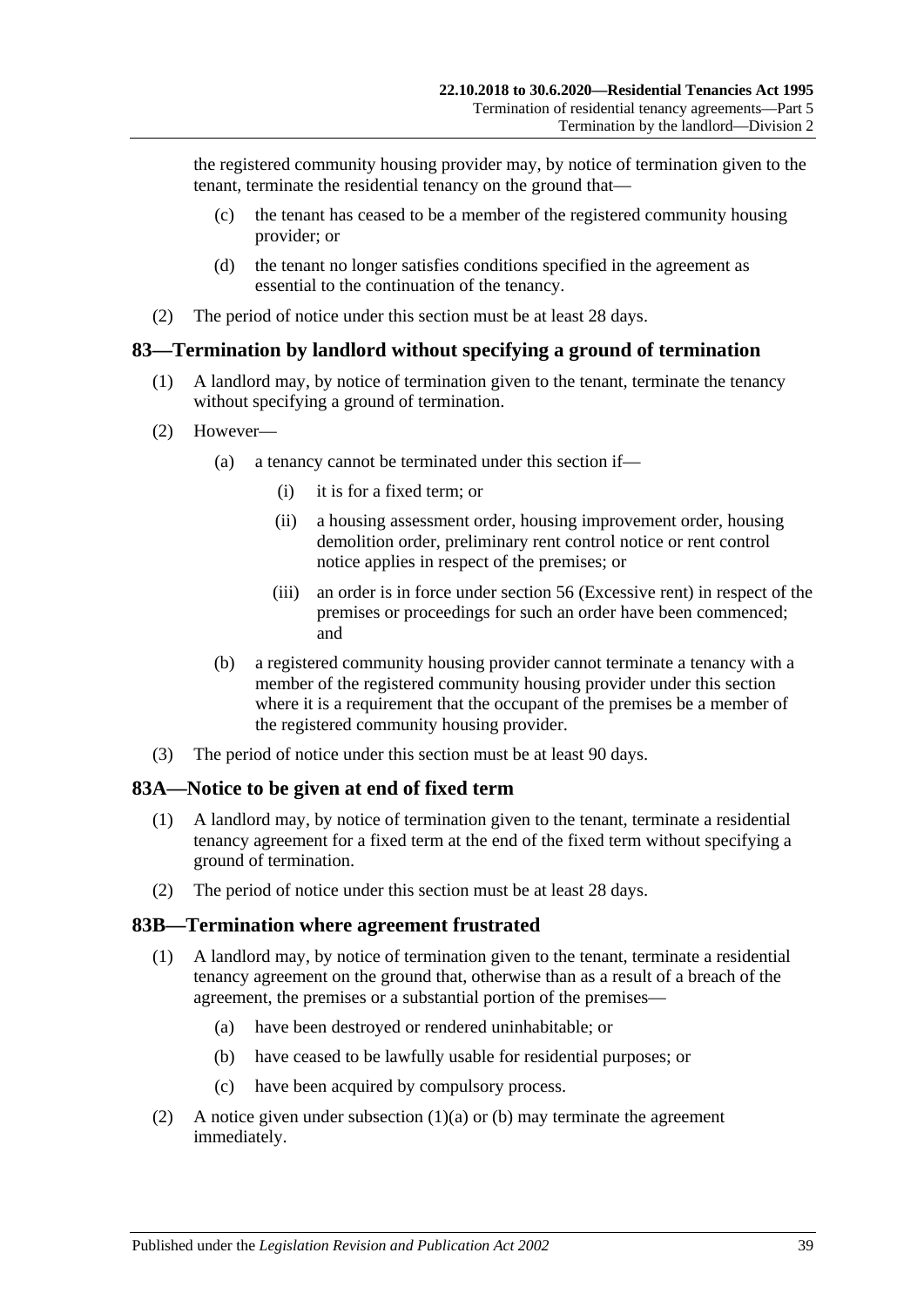(3) A notice given under [subsection](#page-38-2) (1)(c) must provide for a period of notice of at least 60 days.

## **84—Limitation of right to terminate**

- $(1)$  If—
	- (a) premises to which a residential tenancy agreement applies—
		- (i) have, within the preceding 6 months, been the subject of an inspection by an authorised officer within the meaning of the *[Housing Improvement Act](http://www.legislation.sa.gov.au/index.aspx?action=legref&type=act&legtitle=Housing%20Improvement%20Act%202016) 2016* in connection with the administration or enforcement of that Act; or
		- (ii) are subject to a housing assessment order, housing improvement order, housing demolition order, preliminary rent control notice or rent control notice; or
	- (b) an order is in force under [section](#page-20-0) 56 (Excessive rent) in respect of the premises or proceedings for such an order have been commenced,

the landlord may only terminate the tenancy by notice of termination under this Part if the notice of termination is given on 1 or more grounds prescribed by regulation for the purposes of this subsection and the Tribunal authorises the notice of termination.

- (2) The Tribunal may authorise a notice of termination under this section if satisfied of the genuineness of the proposed ground on which the notice is to be given.
- (3) This section does not apply to a notice of termination given by the landlord—
	- (a) to terminate a residential tenancy agreement for a fixed term at the end of the fixed term; or
	- (b) for a failure to pay rent lawfully owed to the landlord.
- (4) This section does not apply if a notice to vacate applies in respect of the premises.

# **Division 3—Termination by tenant**

## <span id="page-39-0"></span>**85—Notice of termination by tenant on ground of breach of the agreement**

- (1) If the landlord breaches a residential tenancy agreement, the tenant may give the landlord a written notice, in the form required by regulation—
	- (a) specifying the breach; and
	- (b) informing the landlord that if the breach is not remedied within a specified period (which must be a period of at least seven days) from the date the notice is given the tenancy is terminated by force of the notice from a date that is also specified in the notice (which must be at least seven days after the end of the period allowed for the landlord to remedy the breach).
- (2) The landlord may, before the time fixed in the tenant's notice for termination of the tenancy or the tenant gives up possession of the premises (whichever is the later), apply to the Tribunal for an order—
	- (a) declaring that the landlord is not in breach of the residential tenancy agreement, or has remedied the breach of the agreement, and that the tenancy is not liable to be terminated under this section; or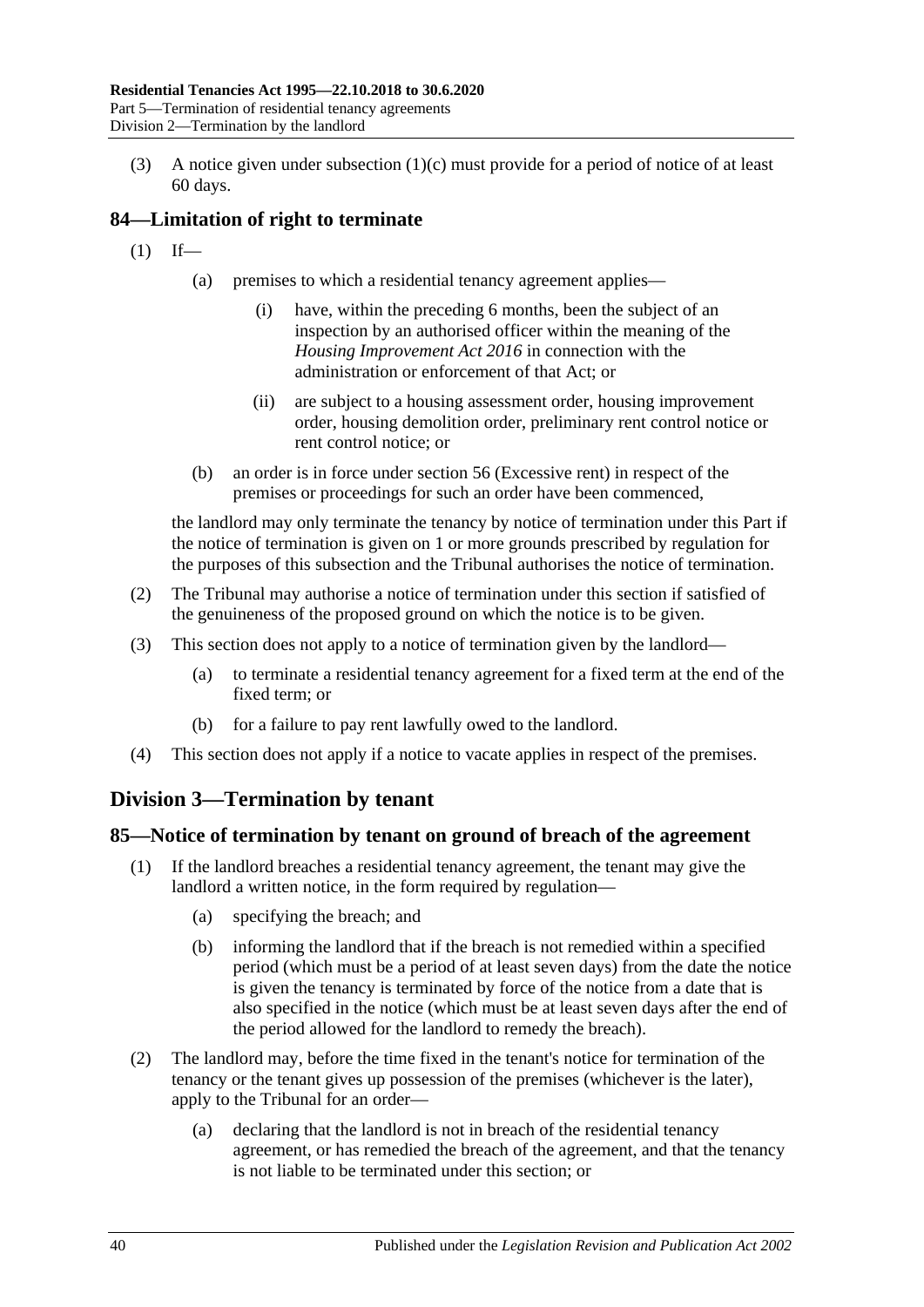- (b) reinstating the tenancy.
- (3) If the Tribunal is satisfied that a tenancy has been validly terminated under this section, but that it is just and equitable to reinstate the tenancy (or would be just and equitable to reinstate the tenancy if the conditions of the order were complied with), the Tribunal may make an order reinstating the tenancy.
- (3a) An order reinstating the tenancy under this section may be made on conditions that the Tribunal considers appropriate.

## <span id="page-40-0"></span>**85A—Termination by tenant if residential premises for sale**

- (1) The tenant under a residential tenancy agreement may, by notice of termination given to the landlord, terminate the tenancy if—
	- (a) within 2 months after the start of the agreement, the landlord enters into a contract for the sale of the residential premises; and
	- (b) the landlord did not, before the residential tenancy agreement was entered into, advise the tenant as required under [section](#page-14-0) 47A.
- (2) A notice of termination under [subsection](#page-40-0) (1) must, if the landlord has given written notice advising the tenant of the contract for the sale of the residential premises (whether in accordance with [section](#page-29-0)  $71A(2)$  or otherwise), be given to the landlord within 2 months after the day on which the notice was given to the tenant.

#### **86—Termination by tenant without specifying a ground of termination**

- (1) The tenant under a residential tenancy agreement for a periodic tenancy may, by notice of termination given to the landlord, terminate the tenancy without specifying a ground of termination.
- (2) The minimum period of notice under this section is 21 days or a period equivalent to a single period of the tenancy (whichever is longer).

#### **86A—Notice to be given at end of fixed term**

- (1) The tenant under a residential tenancy agreement for a fixed term may, by notice of termination given to the landlord, terminate the tenancy at the end of the fixed term without specifying a ground of termination.
- (2) The period of notice under this section must be at least 28 days.

#### <span id="page-40-1"></span>**86B—Termination where agreement frustrated**

- (1) A tenant may, by notice of termination given to the landlord, terminate a residential tenancy agreement on the ground that, otherwise than as a result of a breach of the agreement, the premises or a substantial portion of the premises—
	- (a) have been destroyed or rendered uninhabitable; or
	- (b) have ceased to be lawfully usable for residential purposes; or
	- (c) have been acquired by compulsory process.
- (2) A notice given under [subsection](#page-40-1) (1) may terminate the agreement immediately.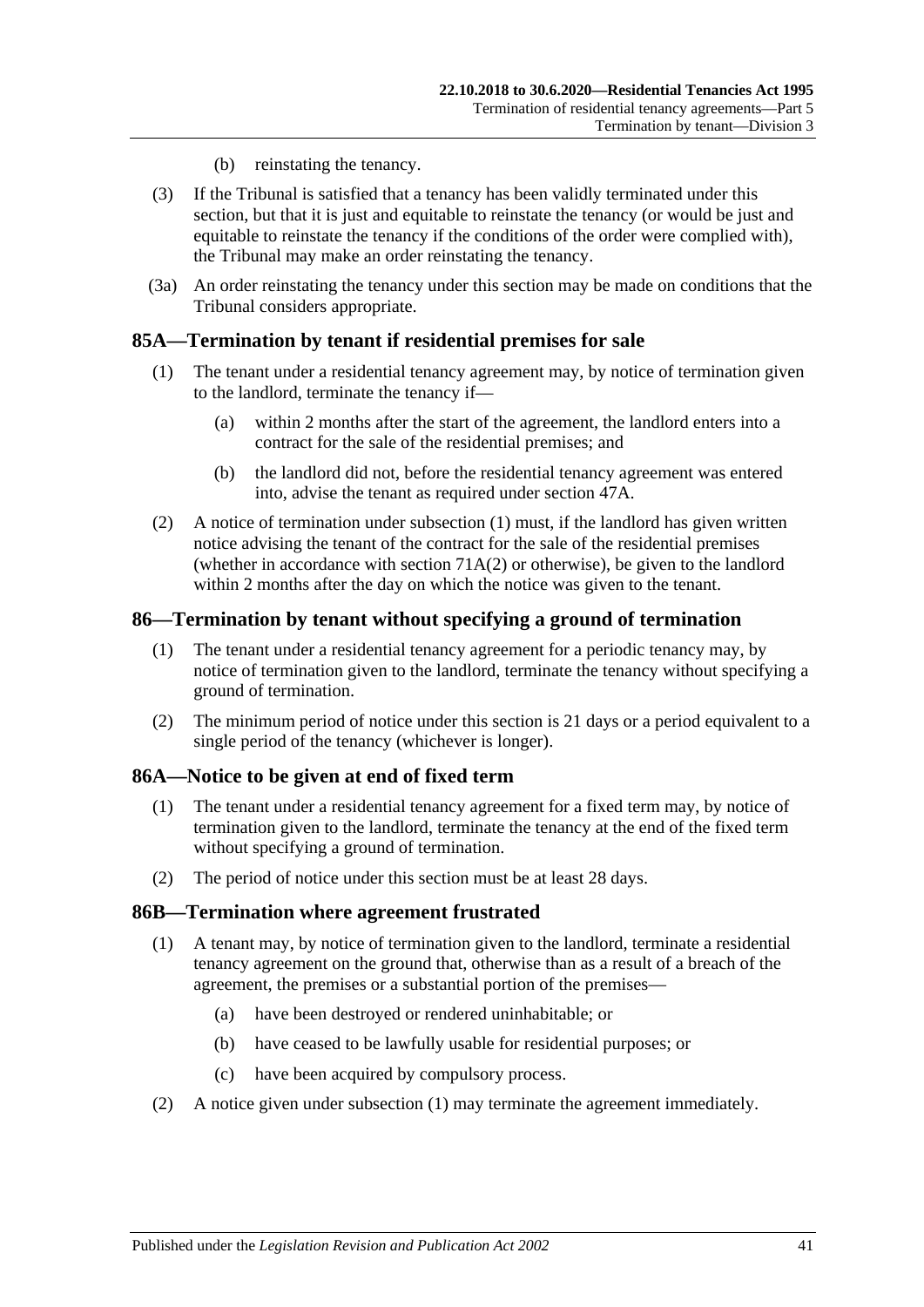# **Division 4—Termination by the Tribunal**

## **87—Termination on application by landlord**

- (1) The Tribunal may, on application by a landlord, terminate a residential tenancy and make an order for possession of the premises if satisfied that—
	- (a) the tenant has committed a breach of the residential tenancy agreement; and
	- (b) the breach is sufficiently serious to justify termination of the tenancy<sup>1</sup>.
- <span id="page-41-0"></span>(1a) The Tribunal may, on application by a landlord, terminate a residential tenancy and make an order for possession of the premises if satisfied that—
	- (a) the tenant has failed to pay rent in breach of the residential tenancy agreement; and
	- (b) on at least 2 occasions in the 12 month period preceding the breach—
		- (i) the tenant was given a notice under [section](#page-35-0) 80 of a breach of the agreement on the ground of a failure to pay rent; and
		- (ii) the notice was not ineffectual within the meaning of [section](#page-36-1) 80(2).
- (1b) On an application under [subsection](#page-41-0) (1a), the Tribunal may make alternative orders providing for the tenant to comply with specified conditions in relation to the payment of rent under the agreement.
- (2) The Tribunal may, on application by a landlord, terminate a residential tenancy and make an order for immediate possession of the premises if the tenant or a person permitted on the premises with the consent of the tenant has, intentionally or recklessly, caused or permitted, or is likely to cause or permit—
	- (a) serious damage to the premises; or
	- (b) personal injury to—
		- (i) the landlord or the landlord's agent; or
		- (ii) a person in the vicinity of the premises.

#### **Note—**

1 A tenancy may be terminated by a notice under [section](#page-35-0) 80 if the tenant fails to remedy a breach after being required to do so by the landlord. This alternative procedure may be appropriate if (for example) the breach is not capable of remedy.

### **88—Termination on application by tenant**

The Tribunal may, on application by a tenant, terminate a residential tenancy and make an order for possession of the premises if satisfied that—

- (a) the landlord has committed a breach of the residential tenancy agreement; and
- (b) the breach is sufficiently serious to justify termination of the tenancy<sup>1</sup>.

**Note—**

1 A tenancy may be terminated by a notice under [section](#page-39-0) 85 if the landlord fails to remedy a breach after being required to do so by the tenant. This alternative procedure may be appropriate if (for example) the breach is not capable of remedy.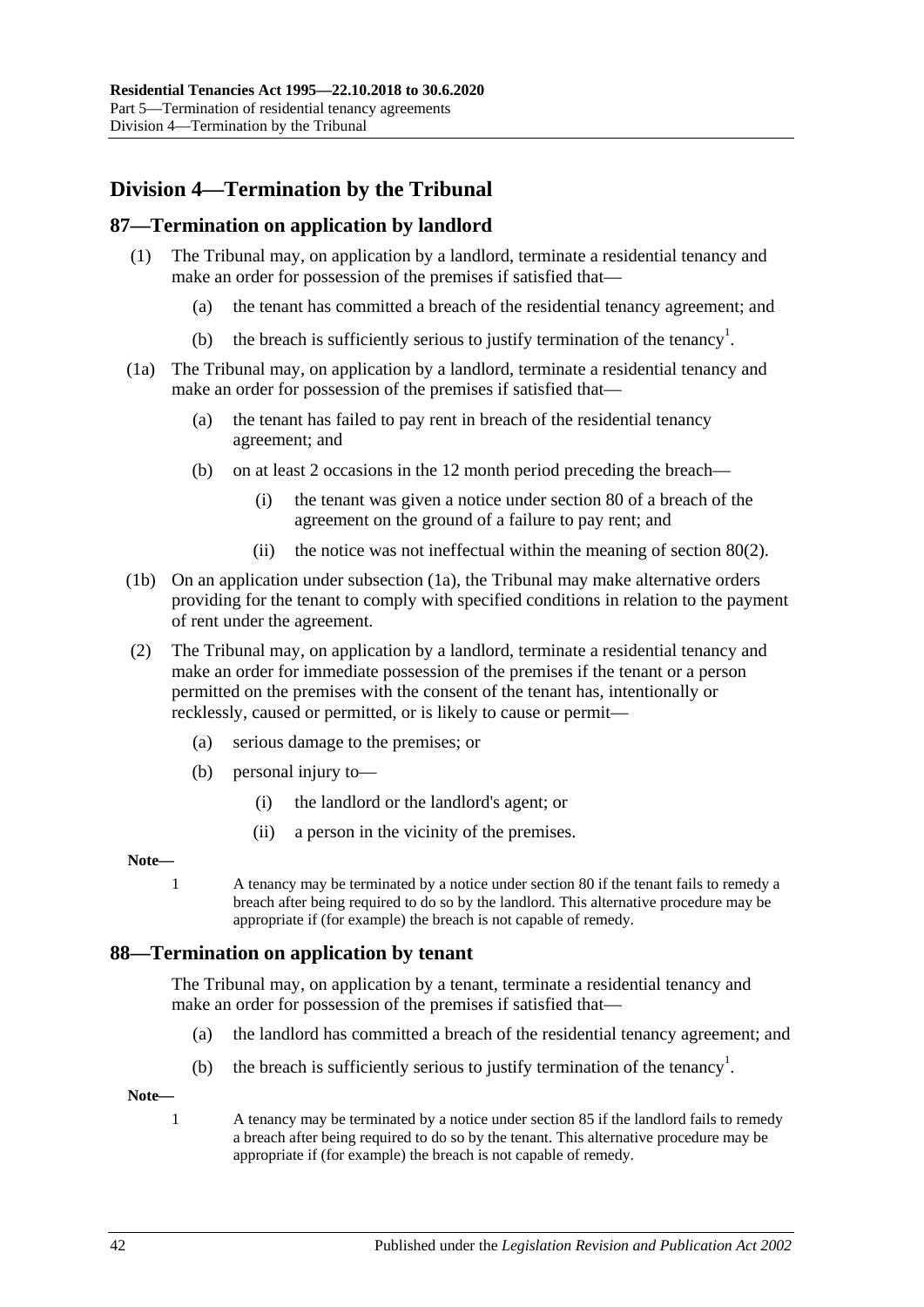### **89—Termination based on hardship**

- (1) If the continuation of a residential tenancy would result in undue hardship to the landlord or the tenant, the Tribunal may, on application by the landlord or the tenant, terminate the agreement from a date specified in the Tribunal's order and make an order for possession of the premises as from that day.
- (2) The Tribunal may also make an order compensating a landlord or tenant for loss and inconvenience resulting, or likely to result, from the early termination of the tenancy.

### <span id="page-42-3"></span>**89A—Termination based on domestic abuse**

- <span id="page-42-1"></span>(1) The Tribunal may, on application by a tenant or a co-tenant, terminate a residential tenancy from a date specified in the Tribunal's order if satisfied—
	- (a) that an intervention order is in force against a person who resides at the residential premises for the protection of—
		- (i) the applicant; or
		- (ii) a domestic associate of the applicant who normally or regularly resides at the residential premises; or
	- (b) that a person who resides at the residential premises has committed domestic abuse against—
		- (i) the applicant; or
		- (ii) a domestic associate of the applicant who normally or regularly resides at the residential premises.
- <span id="page-42-2"></span>(2) The Tribunal may, on application by the South Australian Housing Trust, a subsidiary of the South Australian Housing Trust or a community housing provider registered under the *Community Housing Providers National Law*, terminate a residential tenancy from a date specified in the Tribunal's order if satisfied—
	- (a) that an intervention order is in force against a tenant for the protection of a person who normally or regularly resides at the residential premises; or
	- (b) that a tenant has committed domestic abuse against a person who normally or regularly resides at the residential premises.
- (3) For the purposes of an application under this section, the applicant, the landlord and any tenant or co-tenant under the residential tenancy agreement are parties to proceedings concerning the tenancy dispute.
- <span id="page-42-5"></span><span id="page-42-4"></span><span id="page-42-0"></span>(4) The Tribunal may, on application by a party to proceedings under this section, make 1 or more of the following additional orders:
	- (a) subject to this section, an order requiring the landlord to enter into a new residential tenancy agreement with the applicant or a co-tenant under the terminated agreement (or both) for the remainder of the term of the tenancy;
	- (b) an order that the landlord may enter the residential premises at a time determined by the Tribunal to inspect the premises before a determination is made under this section;
	- (c) an order for possession of the premises on a date specified by the Tribunal;
	- (d) if the Tribunal is satisfied that—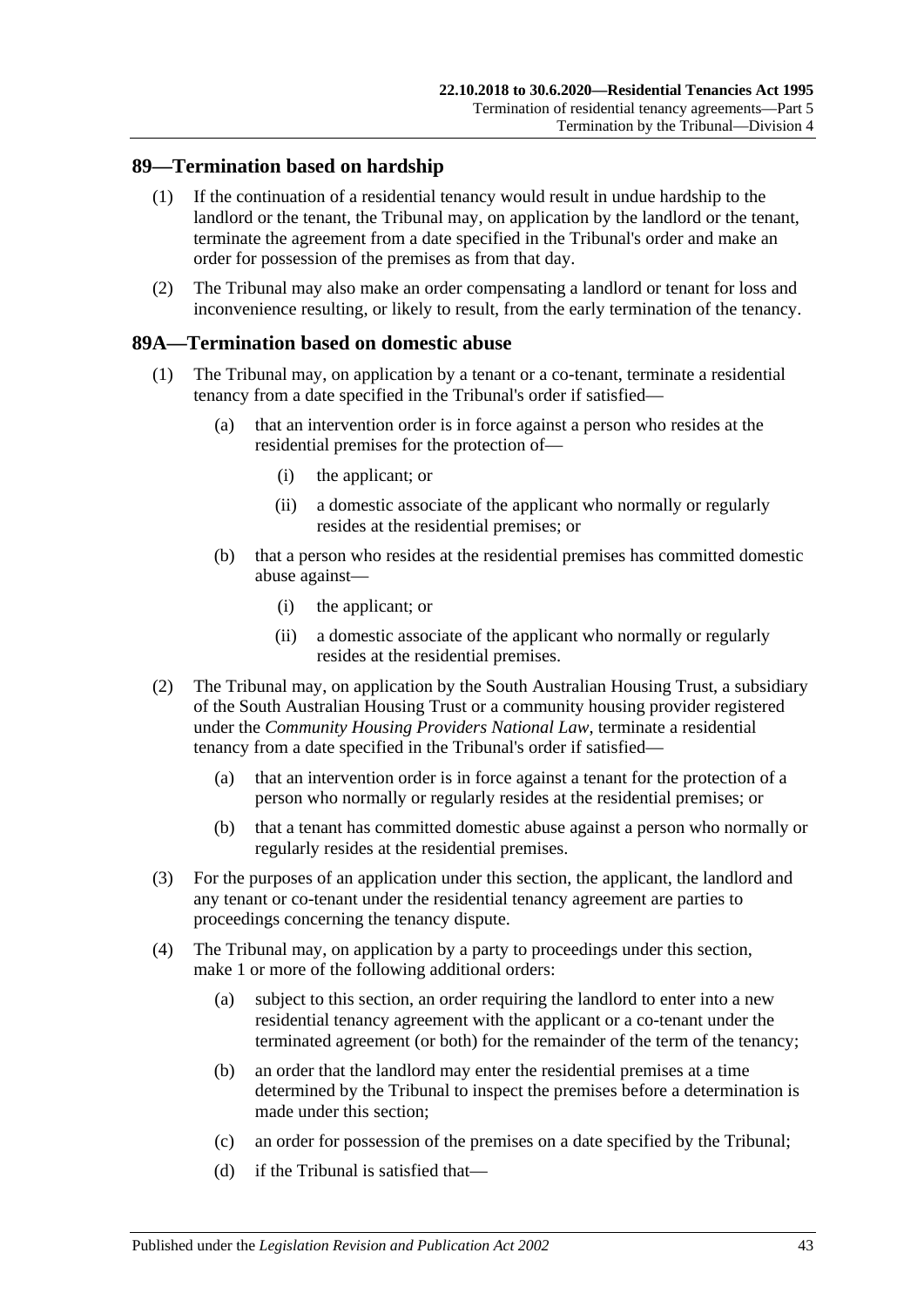- (i) the applicant did not cause or reasonably cause a breach of the residential tenancy agreement; or
- (ii) the nature of any breach of the residential tenancy agreement resulted from an act of abuse or domestic abuse against the applicant,

an order that the landlord, landlord's agent or a database operator must not list the applicant's personal information in a residential tenancy database under section [99F\(1\).](#page-54-0)

- (5) The Tribunal must not make an order under [subsection](#page-42-0) (4)(a) requiring the landlord to enter into a new residential tenancy agreement with a co-tenant who is
	- (a) the person referred to in [subsection](#page-42-1)  $(1)(a)$  against whom an intervention order is in force; or
	- (b) the person referred to in [subsection](#page-42-2)  $(1)(b)$  whom the Tribunal is satisfied has committed domestic abuse against an applicant or a domestic associate of the applicant who normally or regularly resides at the residential premises,

if the landlord indicates, as part of proceedings before the Tribunal, that the landlord considers it would be unreasonable for such an order to be made.

- (6) Before making an order under [subsection](#page-42-0)  $(4)(a)$ , the Tribunal must be satisfied—
	- (a) that any tenant or co-tenant under the new residential tenancy agreement could reasonably be expected to comply with the obligations under the agreement; and
	- (b) in a case where the landlord is the South Australian Housing Trust or a subsidiary of the South Australian Housing Trust—that any tenant under the new residential tenancy agreement meets the eligibility requirements of the Trust; and
	- (c) in a case where—
		- (i) the landlord is a community housing provider registered under the *Community Housing Providers National Law*; and
		- (ii) the residential premises constitute community housing within the meaning of that Law,

that any tenant under the new residential tenancy agreement meets the eligibility requirements for such community housing and any membership or other requirements of the landlord associated with occupation of those premises.

- (7) If the landlord or any co-tenant objects to an application for the making of an order under [subsection](#page-42-3)  $(1)$  or  $(4)(a)$ , the Tribunal must not make the order unless satisfied that the hardship likely to be suffered by the applicant or a domestic associate of the applicant who normally or regularly resides at the residential premises would, if the order were not made, be greater than any hardship likely to be suffered by the objector as a consequence of the making of the order.
- (8) A new residential tenancy agreement entered into by order of the Tribunal under [subsection](#page-42-0) (4)(a) must be on the same terms and conditions as the terminated tenancy agreement, subject to any changes determined by the Tribunal.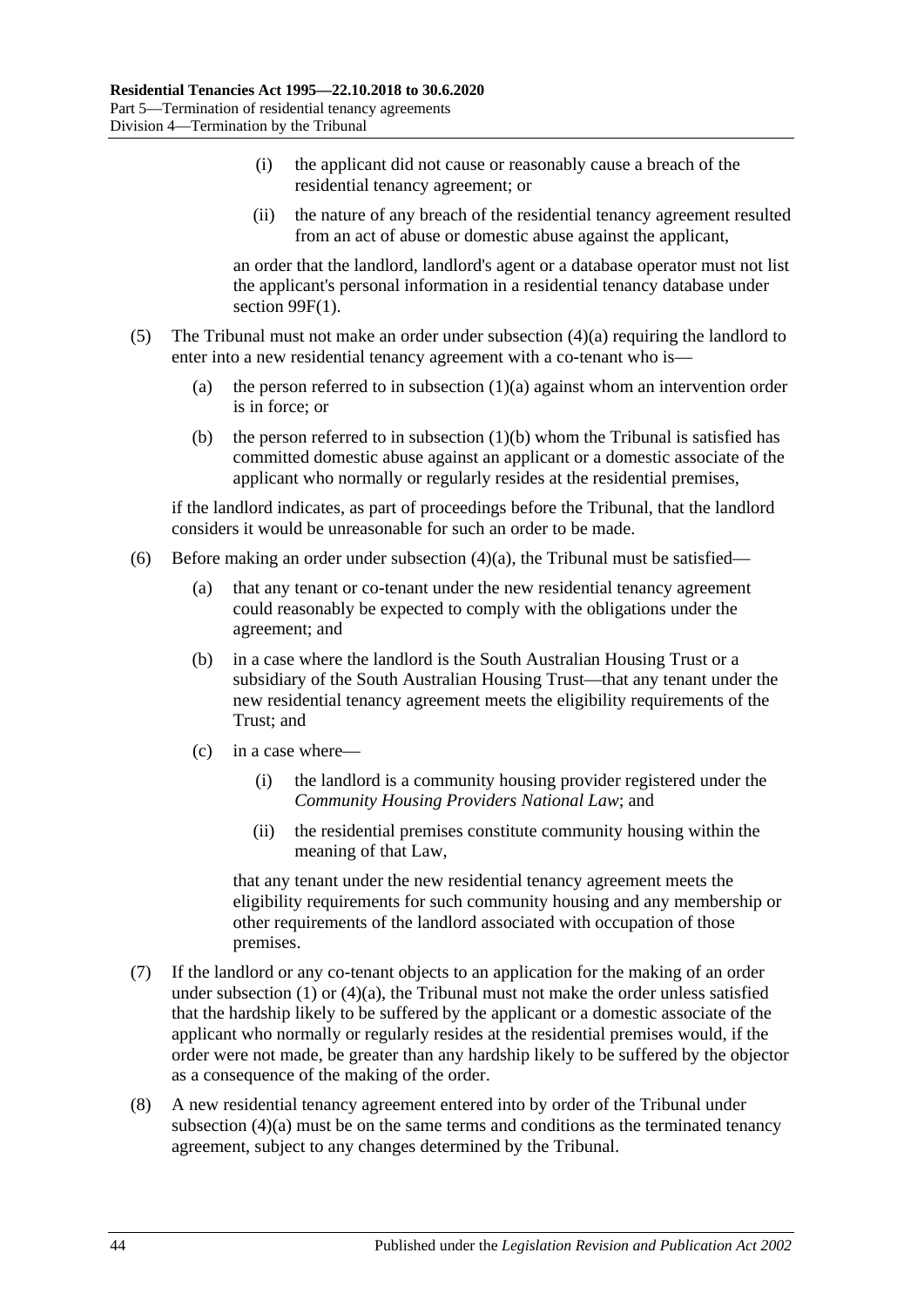- <span id="page-44-1"></span><span id="page-44-0"></span>(9) In considering an application under this section, the Tribunal must have regard to such of the following orders and proceedings (if any) as are relevant to the application:
	- (a) an order, injunction, undertaking, plan, recognisance or other form of obligation imposed or agreement made under the *Family Law Act 1975* of the Commonwealth;
	- (b) an order made under the *[Children's Protection Act](http://www.legislation.sa.gov.au/index.aspx?action=legref&type=act&legtitle=Childrens%20Protection%20Act%201993) 1993* or the *[Children and](http://www.legislation.sa.gov.au/index.aspx?action=legref&type=act&legtitle=Children%20and%20Young%20People%20(Safety)%20Act%202017)  [Young People \(Safety\) Act](http://www.legislation.sa.gov.au/index.aspx?action=legref&type=act&legtitle=Children%20and%20Young%20People%20(Safety)%20Act%202017) 2017*;
	- (c) an order made under the *[Intervention Orders \(Prevention of Abuse\) Act](http://www.legislation.sa.gov.au/index.aspx?action=legref&type=act&legtitle=Intervention%20Orders%20(Prevention%20of%20Abuse)%20Act%202009) 2009*;
	- (d) a pending application for an order referred to in [paragraph](#page-44-0) (a), [\(b\)](#page-44-1) or [\(c\);](#page-44-2)
	- (e) any other relevant legal proceedings.
- <span id="page-44-3"></span><span id="page-44-2"></span>(10) If a residential tenancy is terminated under this section because of an intervention order in force against a co-tenant under the residential tenancy agreement, or because a co-tenant under the agreement has committed domestic abuse, the Tribunal may order the co-tenant to make a payment of compensation to the landlord for loss and inconvenience resulting, or likely to result, from the termination of the tenancy or from any additional order made under [subsection](#page-42-4) (4).
- <span id="page-44-4"></span>(11) If the Tribunal finds, in relation to a residential tenancy that is terminated under this section, that 1 or more, but not all, of the co-tenants under the residential tenancy agreement are responsible for damage to the residential premises or ancillary property, the Tribunal may determine that the responsible co-tenant or co-tenants are liable (to the exclusion of other co-tenants) for making any payment of compensation ordered under section  $110(1)(c)$ .
- <span id="page-44-5"></span>(12) If 1 or more, but not all, of the co-tenants under a residential tenancy agreement are liable under [subsection](#page-44-3) (10) or [\(11\)](#page-44-4) for making a payment of compensation, the following provisions apply:
	- (a) the Tribunal may give a direction under section  $110(1)(i)$  that the bond (if any) be paid to the landlord and any co-tenant who is not liable for making the payment in such proportions as the Tribunal thinks fit;
	- (b) a direction under [paragraph](#page-44-5) (a) may not operate to limit the amount of bond payable to a landlord under section [110\(1\)\(i\).](#page-76-0)

#### **90—Tribunal may terminate tenancy if tenant's conduct unacceptable**

- (1) The Tribunal may, on application by an interested person, terminate a residential tenancy and make an order for possession of the premises if it is satisfied that the tenant has—
	- (a) used the premises, or caused or permitted the premises to be used, for an illegal purpose; or
	- (b) caused or permitted a nuisance; or
	- (c) caused or permitted an interference with the reasonable peace, comfort or privacy of another person who resides in the immediate vicinity of the premises.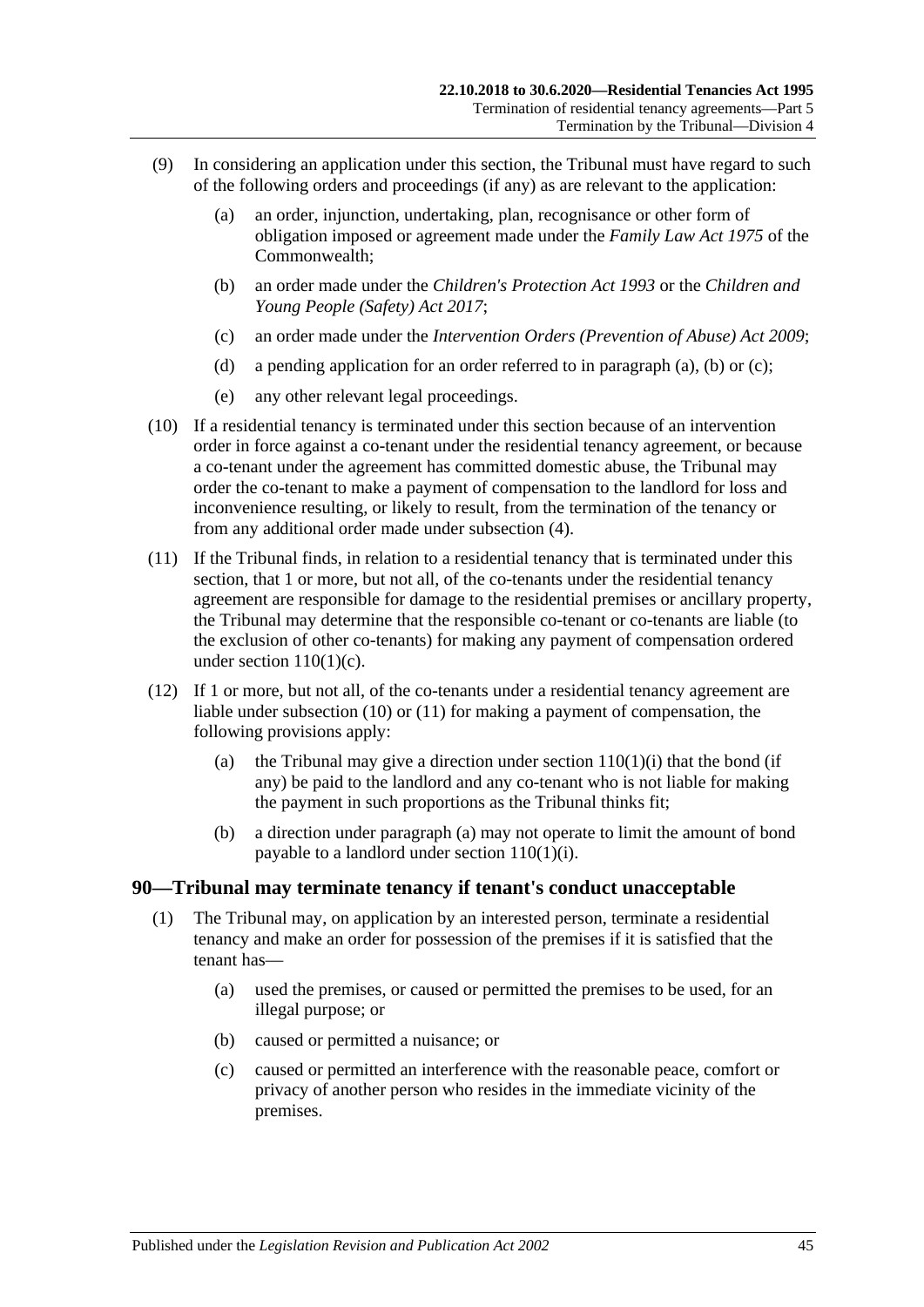- (2) If the Tribunal terminates a tenancy and makes an order for possession under this section—
	- (a) the Tribunal must specify the day as from which the order will operate, being not more than 28 days after the day on which the orders are made; and
	- (b) the Tribunal may order the landlord—
		- (i) to take such action as is specified in the order for the purpose of taking possession of the premises; and
		- (ii) not to permit the tenant to occupy the premises (whether as a tenant or otherwise) for a specified period or until further order (and any agreement entered into in contravention of such an order is void).
- (2a) However—
	- (a) the Tribunal must not make an order under this section unless the landlord has been given a reasonable opportunity to be heard in relation to the matter; and
	- (b) if the landlord objects to the making of an order under this section, the Tribunal must not make an order unless the Tribunal is satisfied that exceptional circumstances exist justifying the making of the order in any event.
- (3) In this section—

#### *interested person* means—

- (a) the landlord; or
- (b) a person who has been adversely affected by the conduct of the tenant on which the application is based; or
- (c) a strata corporation or community corporation representing the interests of persons who have been adversely affected by the conduct of the tenant on which the application is based; or
- (d) a police officer; or
- (e) an authorised officer within the meaning of the *[Fair Trading Act](http://www.legislation.sa.gov.au/index.aspx?action=legref&type=act&legtitle=Fair%20Trading%20Act%201987) 1987*.
- <span id="page-45-0"></span>(4) If an application relating to a tenant is, or is to be, made under this section by an authorised officer within the meaning of the *[Fair Trading Act](http://www.legislation.sa.gov.au/index.aspx?action=legref&type=act&legtitle=Fair%20Trading%20Act%201987) 1987*, the authorised officer may refer the application to the Commissioner of Police.
- (5) As soon as reasonably practicable following referral of an application under [subsection](#page-45-0) (4), the Commissioner of Police must make available to the authorised officer information to which the Commissioner of Police has access relevant to the application (unless the Commissioner of Police considers there is good reason for withholding the information).

## **Division 5—Notices of termination**

#### **91—Form of notice of termination**

- (1) A notice of termination given by a landlord to a tenant must—
	- (a) be in writing and in the form prescribed by regulation<sup>1</sup>; and
	- (b) be signed by the landlord or the landlord's agent; and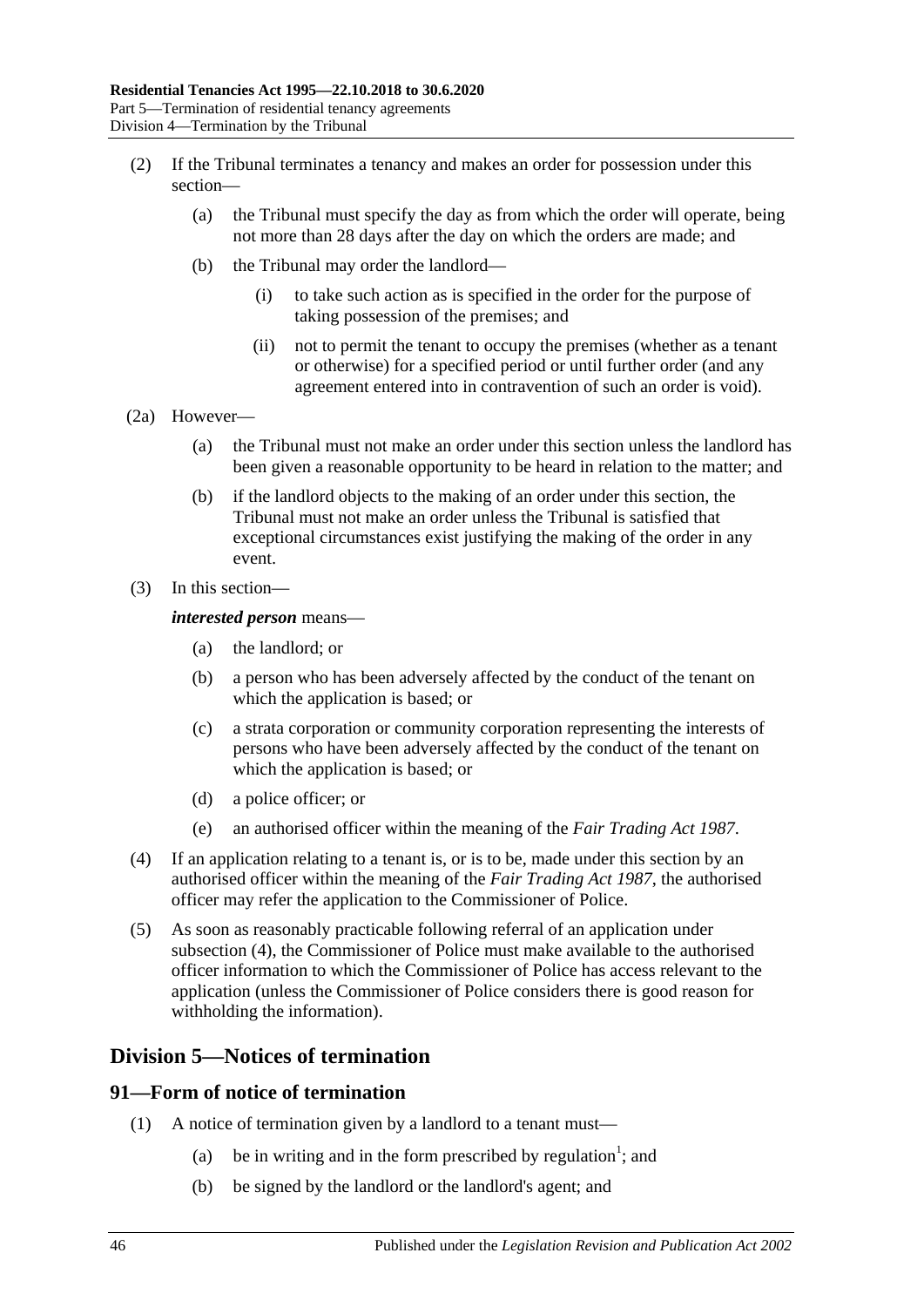- (c) state the address of the premises subject to the tenancy; and
- (d) state the day on which the tenant is required to give up vacant possession of the premises to the landlord; and
- (e) if the tenancy is to be terminated on a particular ground—specify and give reasonable particulars of the ground of termination; and
- (f) include any further information required by regulation.
- (2) A notice of termination given by a tenant to a landlord must—
	- (a) be in writing and in the form required by regulation<sup>1</sup>; and
	- (b) be signed by the tenant or an agent of the tenant; and
	- (c) state the address of the premises subject to the tenancy; and
	- (d) state the day on which the tenant is to give up vacant possession of the premises to the landlord; and
	- (e) if the tenancy is to be terminated on a particular ground—specify and give reasonable particulars of the ground of termination; and
	- (f) include any further information required by regulation.

#### **Note—**

1 The *[Acts Interpretation Act](http://www.legislation.sa.gov.au/index.aspx?action=legref&type=act&legtitle=Acts%20Interpretation%20Act%201915) 1915* allows some divergence from the prescribed form providing that the form actually used is to the same effect.

#### **92—Termination of periodic tenancy**

A notice terminating a periodic tenancy under this Act is not ineffectual because—

- (a) the period of notice is less than would, apart from this Act, have been required at law; or
- (b) the day on which the tenancy is to end is not the last day of a period of the tenancy.

#### <span id="page-46-0"></span>**92A—Notice of termination void if no action taken**

 $If$ <sub>—</sub>

- (a) a notice of termination is given to a landlord or tenant; and
- (b) the tenant has not given up vacant possession of the residential premises to the landlord within 1 month after the day on which he or she is to do so in accordance with the notice; and
- (c) the landlord has not, within that period, applied to the Tribunal for an order for possession of the premises,

the notice of termination is ineffectual and the residential tenancy will be taken not to have been terminated.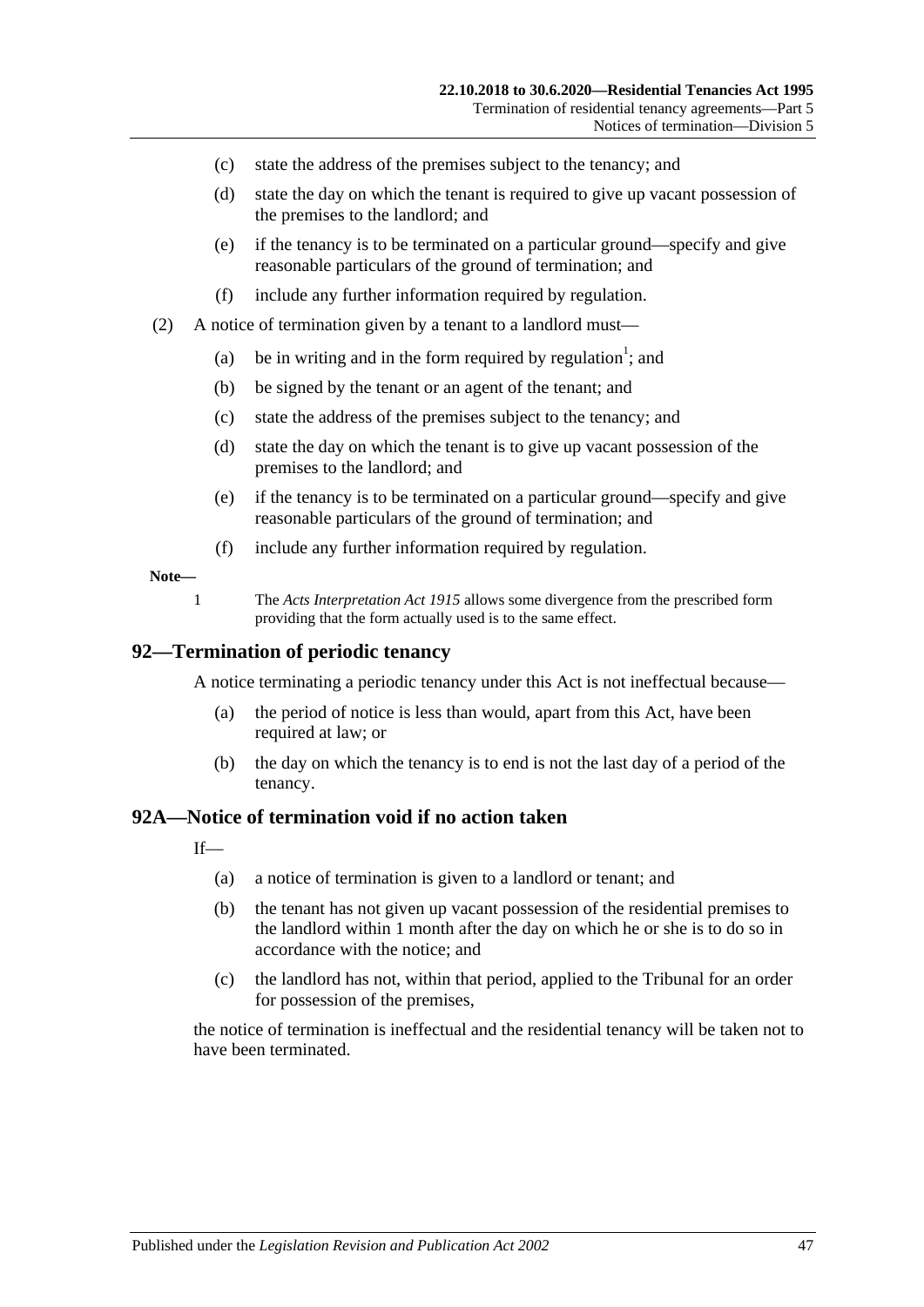# **Division 6—Repossession of premises**

## **93—Order for possession**

(1) If a residential tenancy is terminated by notice of termination under this Act or, in the case of a tenancy under which the South Australian Housing Trust is landlord, under the residential tenancy agreement, the landlord may apply to the Tribunal for an order for possession of the premises.

**Note—**

The landlord may not make the application if the notice of termination is ineffectual unde[r section](#page-46-0) 92A.

- (2) If the Tribunal is satisfied that the tenancy has been terminated, the Tribunal may make an order for possession of the premises.
- (3) The order for possession will take effect on a date specified by the Tribunal in the order, being a date not more than seven days after the date of the order unless the operation of the order for possession is suspended<sup>1</sup>.
- <span id="page-47-1"></span>(4) However, if the Tribunal, although satisfied that the landlord is entitled to an order for possession of the premises, is satisfied by the tenant that the grant of an order for immediate possession of the premises would cause severe hardship to the tenant, the Tribunal may—
	- (a) suspend the operation of the order for possession for up to 90 days; and
	- (b) extend the operation of the residential tenancy agreement until the landlord obtains vacant possession of the premises from the tenant.
- (4a) In extending the operation of the residential tenancy agreement, the Tribunal may make modifications to the agreement that it considers appropriate (but the modifications cannot reduce the tenant's financial obligations under the agreement).
- <span id="page-47-0"></span>(5) If the tenant fails to comply with an order for possession, the landlord is entitled to compensation for any loss caused by that failure.
- (6) The Tribunal may, on application by the landlord, order the tenant to pay to the landlord compensation to which the landlord is entitled under [subsection](#page-47-0) (5).

**Note—**

#### **94—Abandoned premises**

- (1) The Tribunal may, on application by a landlord—
	- (a) declare that a tenant abandoned premises on a day stated in the declaration; and
	- (b) make an order for immediate possession of the premises.
- (1a) In determining whether a tenant has abandoned premises, the Tribunal may have regard to—
	- (a) any failure by the tenant to pay rent or to carry out obligations under the residential tenancy agreement; and

<sup>1</sup> See [subsection](#page-47-1) (4).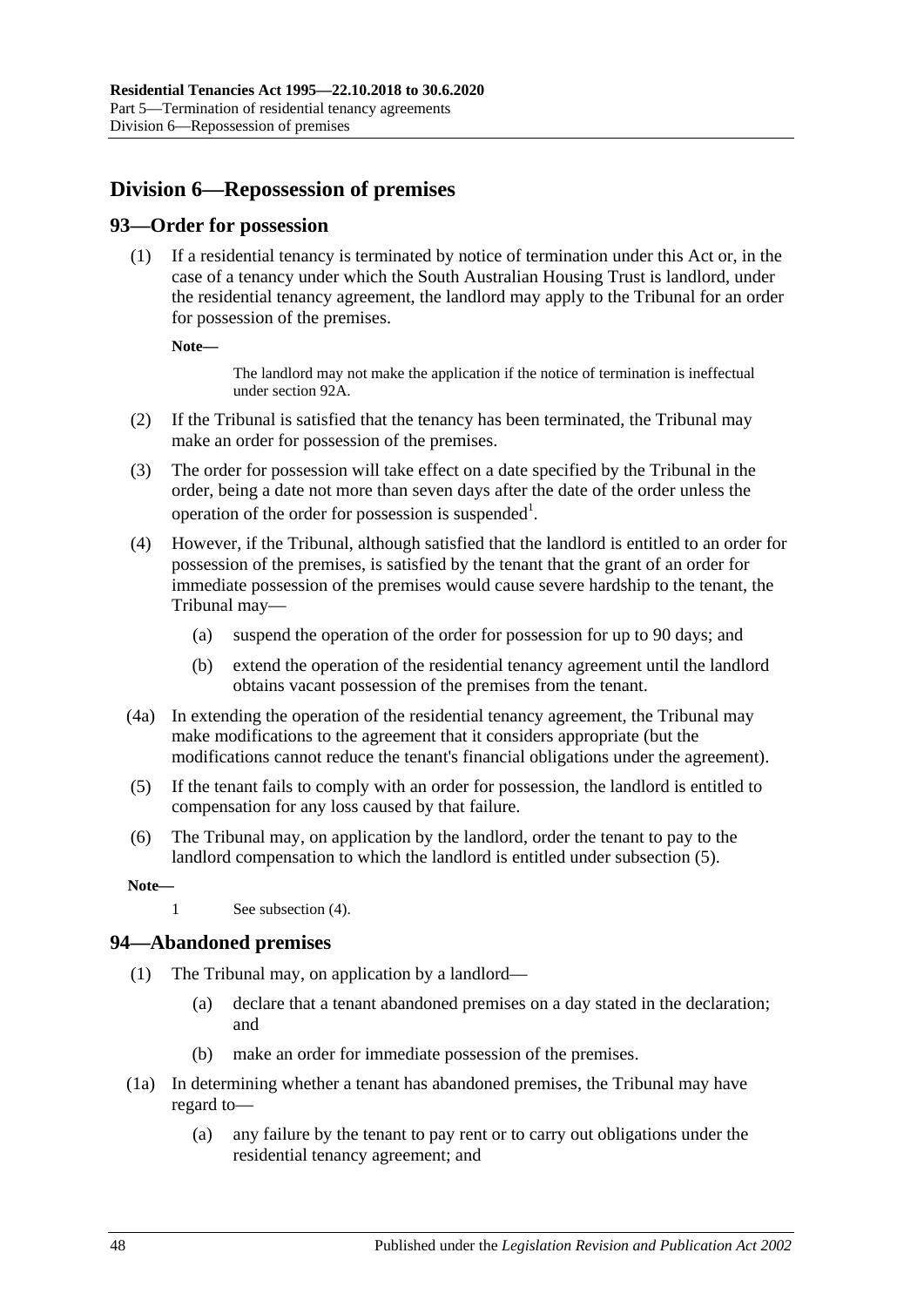- (b) any evidence suggesting that the tenant no longer occupies the premises as a place of residence; and
- (c) any other matter the Tribunal thinks fit.
- (2) A tenant is taken to have abandoned the premises on the day stated in a declaration under this section.
- (3) If a tenant has abandoned premises, the landlord is entitled to compensation for any loss (including loss of rent) caused by the abandonment.
- (4) However, the landlord must take reasonable steps to mitigate any loss and is not entitled to compensation for loss that could have been avoided by those steps.
- (5) The Tribunal may, on application by the landlord, order the tenant to pay to the landlord compensation to which the landlord is entitled under this section.

#### **95—Repossession of premises**

A person must not enter premises for the purpose of taking possession of the premises before, or after, the end of a residential tenancy unless—

- (a) the tenant abandons, or voluntarily gives up possession of, the premises; or
- (ab) the person is authorised to take possession of the premises by force of a notice to vacate issued in respect of the premises; or
- (b) the person is authorised to take possession of the premises under the order of a court or the Tribunal.

Maximum penalty: \$5 000.

## **96—Forfeiture of head tenancy not to result automatically in destruction of right to possession under residential tenancy agreement**

- <span id="page-48-0"></span>(1) A person cannot take possession of residential premises subject to a residential tenancy agreement so as to defeat the tenant's right to possession under the residential tenancy agreement unless an order for possession of the premises is made by a court or the Tribunal.
- <span id="page-48-1"></span>(1a) An order under [subsection](#page-48-0) (1) must be served on the tenant and takes effect—
	- (a) in the case of an order made in favour of a mortgagee—30 days after the day on which it is served or at such later time as is specified by the court or the Tribunal; and
	- (b) in any other case—at such time as is specified by the court or the Tribunal.
- <span id="page-48-2"></span>(1b) If an order of a kind referred to in [subsection](#page-48-1)  $(1a)(a)$  is made, the tenant—
	- (a) is not required to pay any rent, fee or other charge in respect of his or her occupation of the residential premises in the period following service of the order; and
	- (b) is entitled to compensation for any rent paid in respect of that period.
- (1c) The Tribunal may, on application by the tenant, order a person to whom rent has been paid to pay to the tenant compensation to which the tenant is entitled under [subsection](#page-48-2) (1b).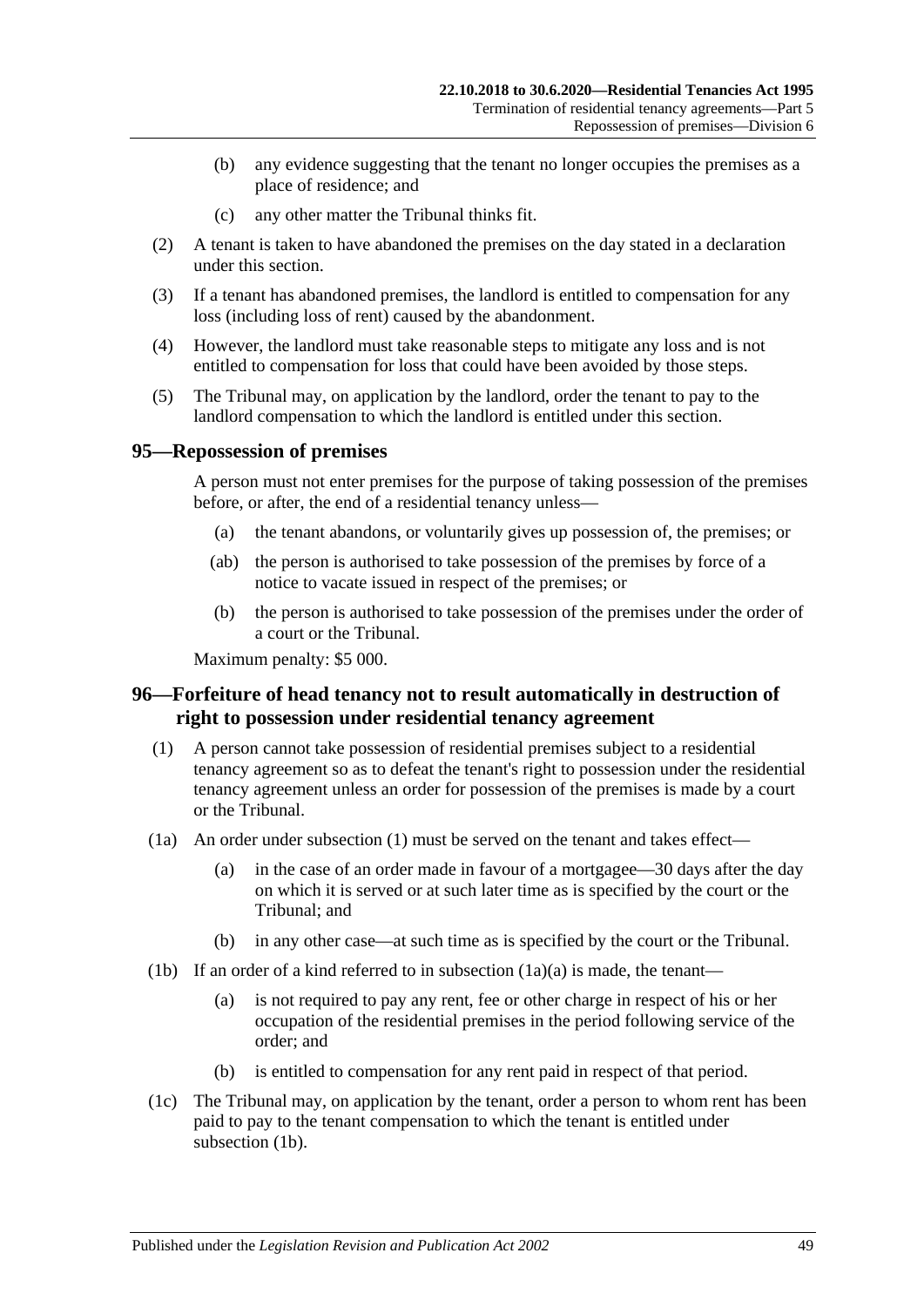- <span id="page-49-0"></span>(2) If a person is entitled to possession of residential premises as against a person who granted a residential tenancy, a court before which proceedings for possession of the premises are brought, or the Tribunal, may, on application by an interested person, vest the residential tenancy agreement in the person who would, but for the agreement, be entitled to possession of the premises so that the tenant holds the premises directly from that person as landlord.
- (3) An order may be made under [subsection](#page-49-0) (2) on terms and conditions the court or Tribunal considers just.

# **Division 7—Abandoned property**

## **97—Abandoned property**

- (1) This Division applies to property (*abandoned property*) that is left on residential premises by a tenant after termination of a residential tenancy agreement.
- (2) Nothing in this Division affects any obligation a landlord may have in relation to property left on the premises under another Act or law.

## **97A—Offence to deal with abandoned property in unauthorised way**

A landlord must not deal with abandoned property otherwise than in accordance with this Division.

Maximum penalty: \$2 500.

## **97B—Action to deal with abandoned property other than personal documents**

- (1) This section applies to abandoned property other than personal documents.
- <span id="page-49-1"></span>(2) The landlord may, at any time after recovering possession of the premises, remove from the premises and destroy or dispose of abandoned property consisting of perishable goods.
- (2a) The landlord must, within the period of 2 days after recovering possession of the premises, allow the tenant access to the premises to reclaim abandoned property.
- <span id="page-49-2"></span>(3) The landlord may, when at least 2 days have passed after recovering possession of the premises, remove from the premises and destroy or dispose of abandoned property, other than perishable goods, if the value of the property is less than a fair estimate of the cost of removal, storage and sale of the property.
- (4) If there is abandoned property (other than personal documents) on the premises that may not be dealt with under [subsection](#page-49-1) (2) or [\(3\)](#page-49-2) (*valuable abandoned property*), the landlord must—
	- (a) as soon as practicable, make reasonable attempts to notify the tenant that such property has been found on the premises; and
	- (b) take reasonable steps to keep the property safe until at least 28 days after possession of the premises is recovered.
- <span id="page-49-3"></span>(5) A person who is entitled to possession of valuable abandoned property may reclaim the property by paying to the landlord the reasonable costs incurred by the landlord in dealing with the property in accordance with this Division and any other reasonable costs incurred by the landlord as a result of the property being left on the premises.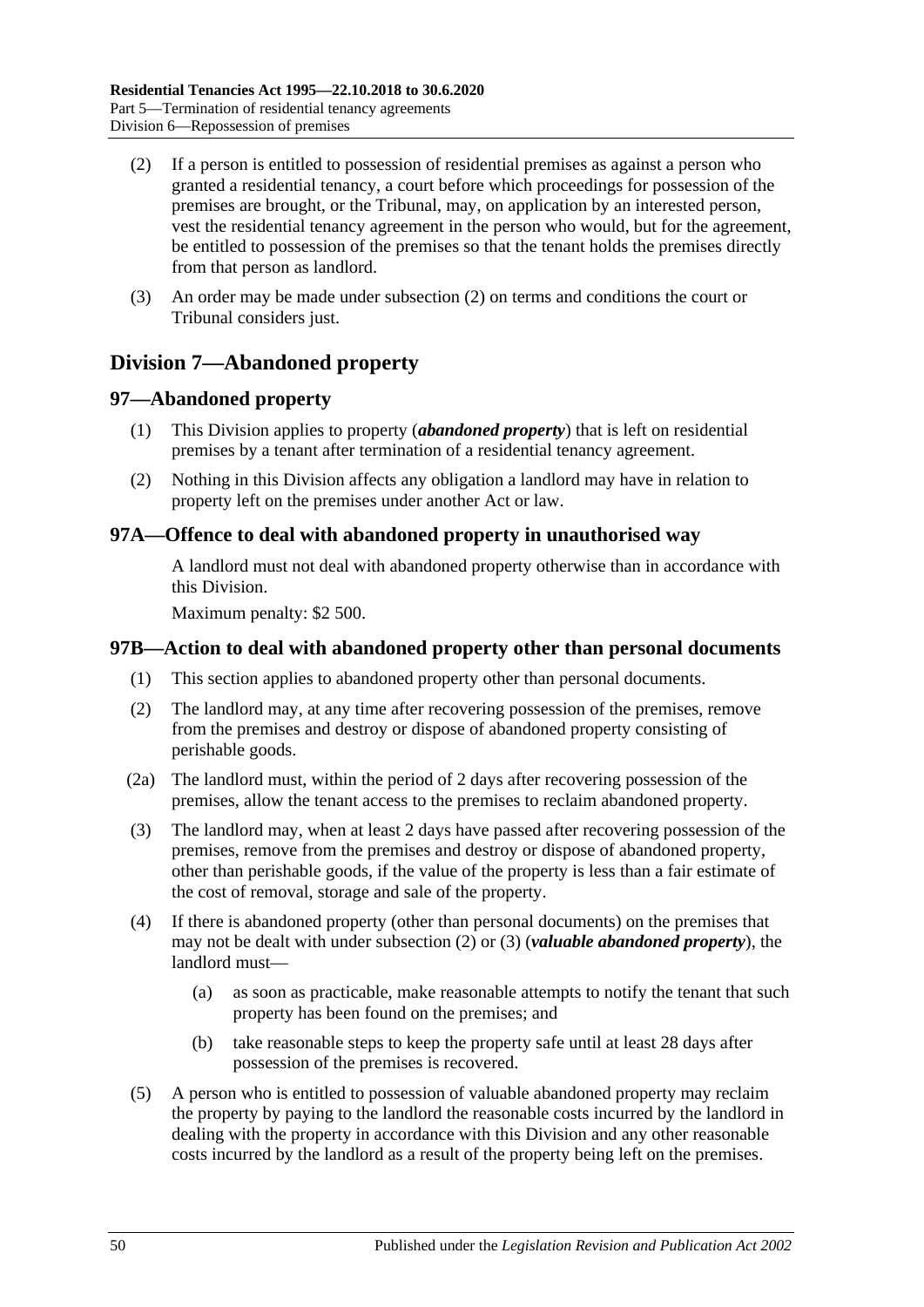- (6) If valuable abandoned property is not reclaimed within the period of 28 days referred to in [subsection](#page-49-3) (4)(b), the landlord may, subject to the regulations, sell or otherwise lawfully dispose of the property (as if the landlord were the owner of the property).
- (7) If valuable abandoned property is sold in accordance with this section, or if any other abandoned property is sold by the landlord, the landlord—
	- (a) may retain out of the proceeds of sale—
		- (i) the reasonable costs incurred by the landlord in dealing with the property in accordance with this Division and any other reasonable costs incurred by the landlord as a result of the property being left on the premises; and
		- (ii) any amounts owed to the landlord under the residential tenancy agreement; and
	- (b) must pay the balance (if any) to the owner of the property, or if the identity and address of the owner are not known to, or reasonably ascertainable by, the landlord, to the Commissioner for the credit of the Fund.
- (8) If a dispute arises between a landlord and tenant about the exercise of powers conferred by this section, the Tribunal may, on application by either party to the dispute, make orders resolving the matters in dispute.

## **97C—Action to deal with abandoned personal documents**

- (1) This section applies to abandoned property consisting of personal documents.
- (2) The landlord must—
	- (a) as soon as practicable, make reasonable attempts to notify the tenant that the documents have been found on the premises; and
	- (b) take reasonable steps to keep the documents safe until at least 28 days after possession of the premises is recovered.
- <span id="page-50-1"></span><span id="page-50-0"></span>(3) If the personal documents are not reclaimed by the tenant within the 28 day period referred to in [subsection](#page-50-0) (2)(b), the landlord may destroy or dispose of the documents.
- (4) [Subsection](#page-50-1) (3) applies subject to any Act relating to the preservation of records.

## **Division 8—Enforcement of orders for possession**

## **99—Enforcement of orders for possession**

- (1) If an order for possession of premises is made by the Tribunal and the person in whose favour the order was made advises the Tribunal, within 14 days of the day on which the order takes effect or such longer period as the Tribunal may allow, that the order has not been complied with—
	- (a) the order is enforceable by a bailiff (and, subject to [subsection](#page-51-0) (3), only by a bailiff); and
	- (b) the bailiff must enforce the order as soon as is practicable after the Tribunal is advised that it has not been complied with.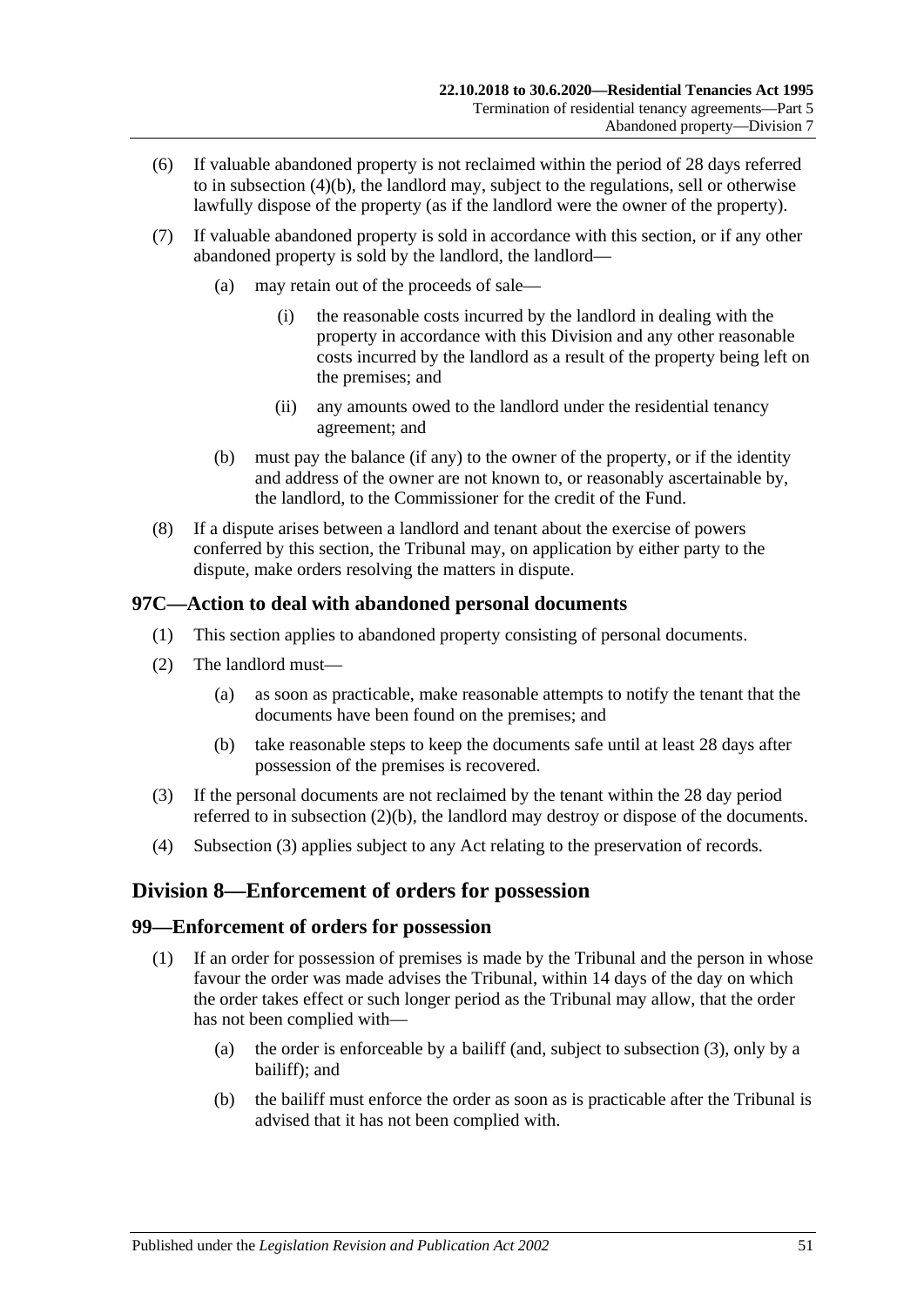- (2) A bailiff enforcing an order for possession of premises may enter the premises, ask questions and take all steps as are reasonably necessary for the purpose of enforcing the order.
- <span id="page-51-0"></span>(3) A police officer must, if requested by a bailiff, assist the bailiff in enforcing an order for possession.
- (4) In the exercise of the powers conferred by this section a bailiff may use the force that is reasonable and necessary in the circumstances.
- (5) A person must not hinder or obstruct a bailiff in the exercise of the powers conferred by this section.

Maximum penalty: \$2 500.

- (6) A person questioned pursuant to this section must not refuse or fail to answer the question to the best of his or her knowledge, information and belief. Maximum penalty: \$2 500.
- (7) However, a person is not obliged to answer a question under this section if to do so might tend to incriminate the person or to make the person liable to a penalty, or would require the disclosure of information that is privileged under the principles of legal professional privilege.

# **Part 5A—Residential tenancy databases**

### **99A—Definitions**

In this Division—

*agent* of a landlord means a person employed, or otherwise authorised, by the landlord to act as the landlord's agent;

*database* means a system, device or other thing used for storing information, whether electronically or in some other form;

*database operator* means an entity that operates a residential tenancy database;

*inaccurate*, in relation to personal information in a residential tenancy database, includes information that is inaccurate because—

- (a) the information indicates that the person owes a landlord an amount that is more than the bond for a residential tenancy agreement; and
- (b) the amount owed was paid to the landlord more than 3 months after the amount became due;

**Note—**

If the amount is paid to the landlord within 3 months after the amount became due, the information would be out of date. See definition of *out of date*, [paragraph](#page-52-0) (a).

*list* personal information in a residential tenancy database means—

- (a) enter the personal information into the database; or
- (b) give the personal information to a database operator or someone else for entry into the database,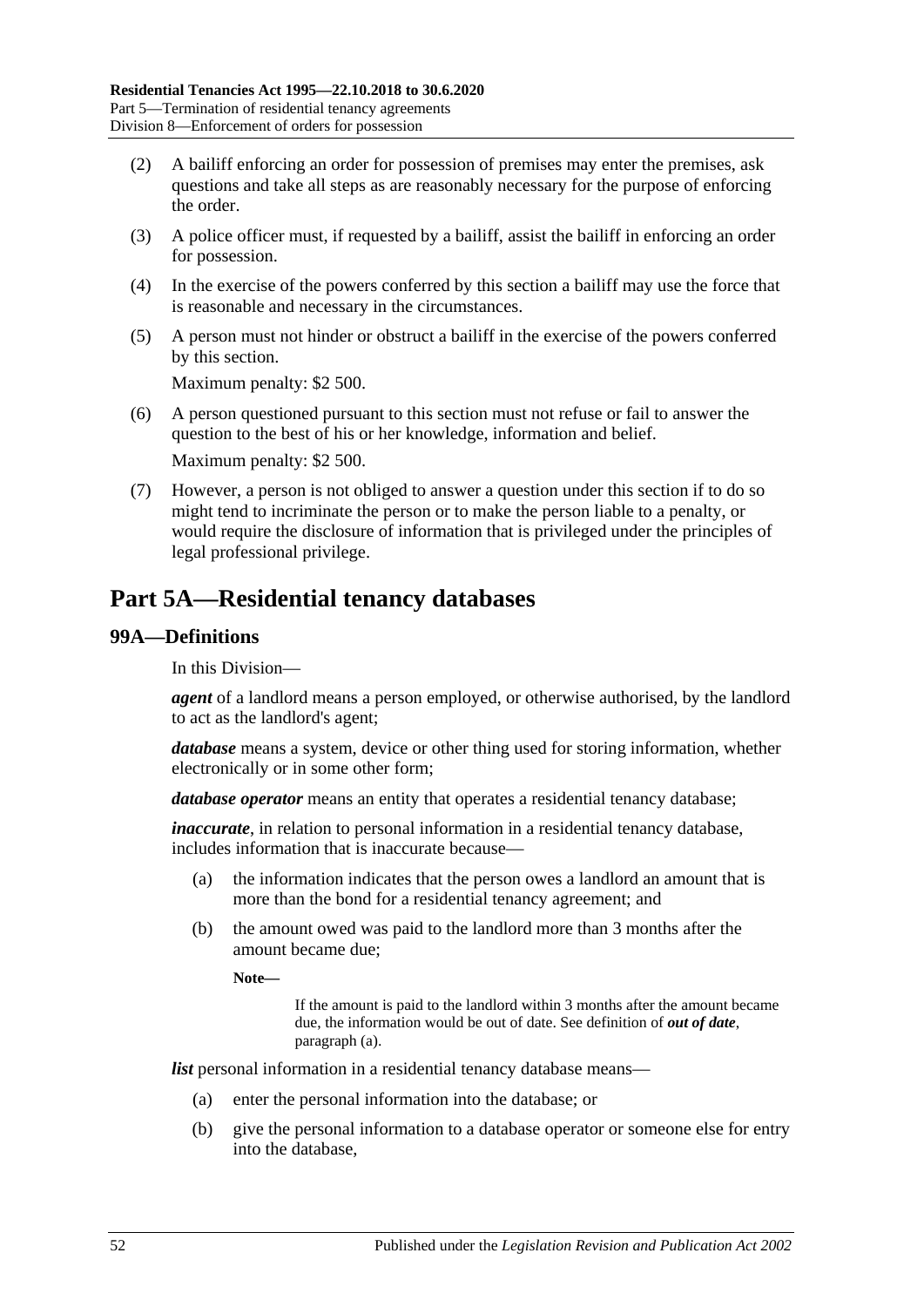and includes amend personal information about a person in the database to include additional personal information about the person;

<span id="page-52-0"></span>*out of date*, in relation to personal information in a residential tenancy database, means the information is no longer accurate because—

- (a) for a listing made on the basis the person owes a landlord an amount that is more than the bond for a residential tenancy agreement—the amount owed was paid to the landlord within 3 months after the amount became due; or
- (b) for a listing made on the basis the Tribunal has made an order terminating the residential tenancy agreement—the order has been set aside, varied or quashed on review or appeal;

*personal information* means information (including an individual's name) or an opinion, whether true or not, about an individual whose identity is apparent, or can reasonably be ascertained, from the information or opinion;

*residential tenancy database* means a database—

- (a) containing personal information—
	- (i) relating to, or arising from, the occupation of residential premises under a residential tenancy agreement; or
	- (ii) entered into the database for reasons relating to, or arising from, the occupation of residential premises under a residential tenancy agreement; and
- (b) with an intended purpose of use by landlords or agents of landlords for checking a person's tenancy history for deciding whether a residential tenancy agreement should be entered into with the person.

**Note—**

For statutory provisions relating to reports provided otherwise than through the use of a residential tenancy database see Part 4 of the *[Fair Trading Act](http://www.legislation.sa.gov.au/index.aspx?action=legref&type=act&legtitle=Fair%20Trading%20Act%201987) 1987*.

#### **99B—Application**

This Division does not apply to a residential tenancy database kept by an entity (including a department of the government of a State or Territory) for use only by that entity or its officers, employees or agents.

## **99C—Extra-territorial operation of Part**

(1) This section applies if—

- (a) a person does an act, or makes an omission, outside the State in relation to personal information—
	- (i) about a person who resides in the State; or
	- (ii) relating to, or arising from, the occupation of residential premises in the State; or
	- (iii) entered into a residential tenancy database for reasons relating to, or arising from, the occupation of residential premises in the State; and
- <span id="page-52-1"></span>(b) the act or omission would constitute an offence against a provision of this Part if it were done or made by the person within the State.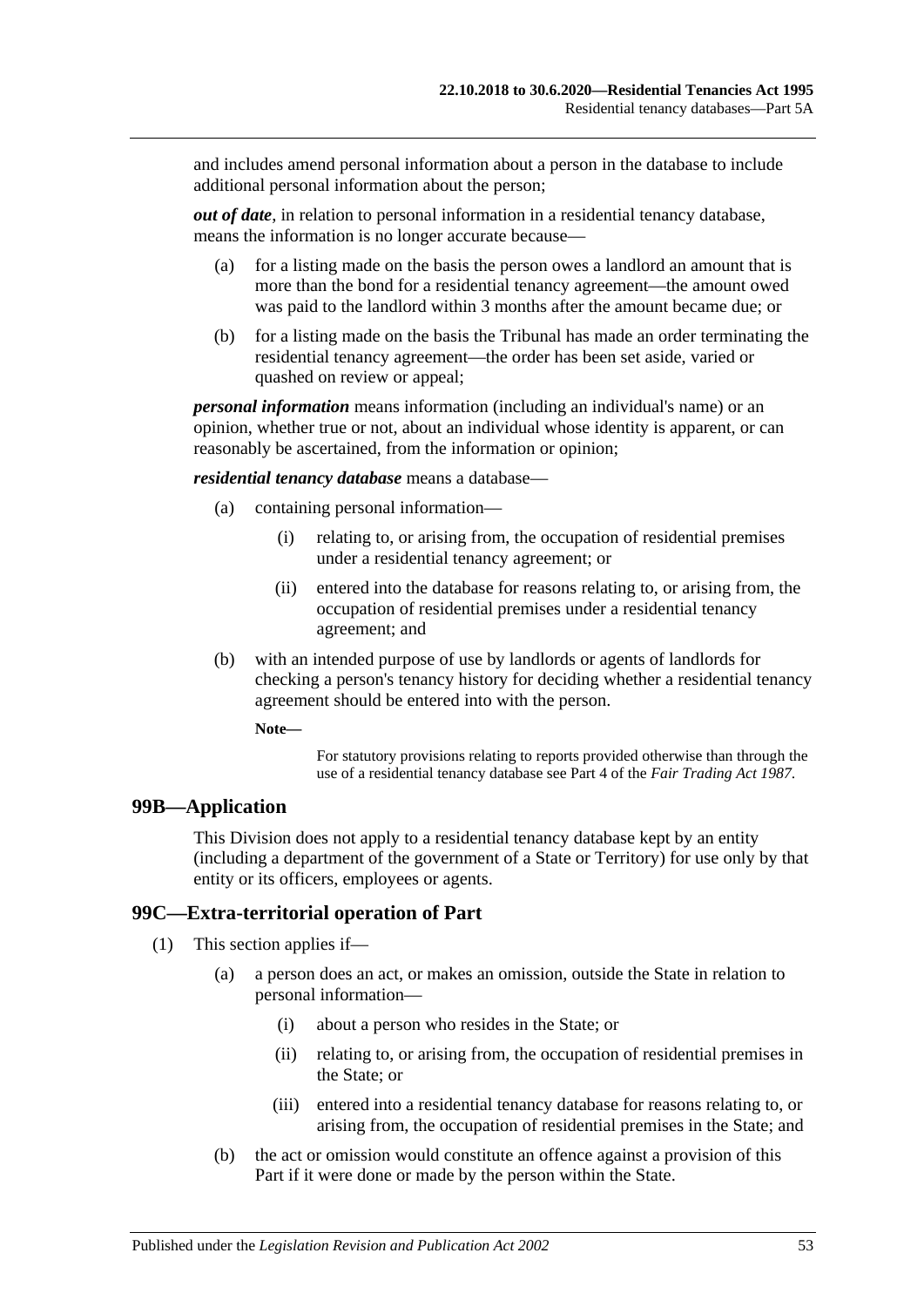(2) The person commits an offence of the same kind as that mentioned in [subsection](#page-52-1) (1)(b) and may be charged with and convicted of the offence.

## **99D—Notice of usual use of database**

- (1) This section applies if—
	- (a) a person (the *applicant*) applies to a landlord, whether or not through the landlord's agent, to enter into a residential tenancy agreement; and
	- (b) the landlord or, if the application is made through the landlord's agent, the landlord or agent usually uses 1 or more residential tenancy databases for deciding whether a residential tenancy agreement should be entered into with a person.
- <span id="page-53-1"></span><span id="page-53-0"></span>(2) The landlord or agent must, when the application is made, give the applicant written notice stating the following:
	- (a) the name of each residential tenancy database the landlord or agent usually uses, or may use, for deciding whether a residential tenancy agreement should be entered into with a person;
	- (b) that the reason the landlord or agent uses a residential tenancy database mentioned in [paragraph](#page-53-0) (a) is for checking an applicant's tenancy history;
	- (c) for each residential tenancy database mentioned in [paragraph](#page-53-0) (a), how persons may contact the database operator who operates the database and obtain information from the operator.

Maximum penalty: \$5 000.

Expiation fee: \$315.

- (3) [Subsection](#page-53-1) (2) applies in relation to a residential tenancy database whether or not the landlord or agent intends to use the database for deciding whether a residential tenancy agreement should be entered into with the applicant.
- (4) However, the landlord or agent is not required to give the written notice mentioned in [subsection](#page-53-1) (2) if a written notice stating the matters mentioned in the subsection was given to the applicant not more than 7 days before the application was made.

#### **Example—**

The landlord or agent gave a written notice stating the matters mentioned in [subsection](#page-53-1) (2) to the applicant when the applicant obtained the application form and that happened less than 7 days before the applicant made the application.

## **99E—Notice of listing if database used**

- (1) This section applies if—
	- (a) a person (the *applicant*) applies to a landlord, whether or not through the landlord's agent, to enter into a residential tenancy agreement; and
	- (b) the landlord or, if the application is made through the landlord's agent, the landlord or agent uses a residential tenancy database for checking whether personal information about the applicant is in the database; and
	- (c) personal information about the applicant is in the database.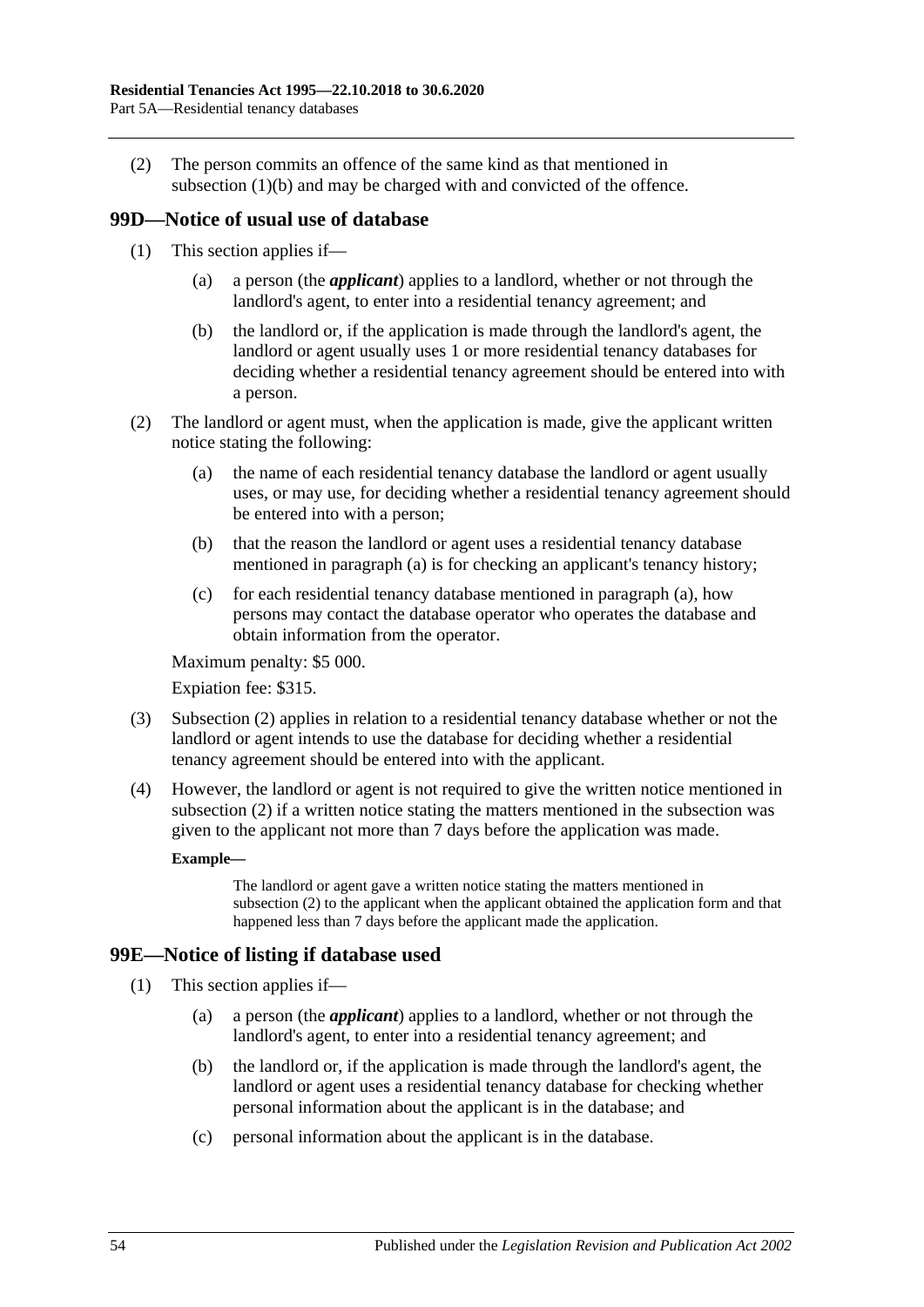- <span id="page-54-1"></span>(2) The landlord or agent must, as soon as possible but within 7 days after using the database, give the applicant a written notice stating—
	- (a) the name of the database; and
	- (b) that personal information about the applicant is in the database; and
	- (c) the name of each person who listed the personal information in the database; and
	- (d) how and in what circumstances the applicant can have the personal information removed or amended under this Division.

Maximum penalty: \$5 000.

Expiation fee: \$315.

(3) However, [subsection](#page-54-1) (2)(c) requires the written notice to state the name of a person only if the person is identified in the residential tenancy database as the person who listed the personal information in the database.

#### <span id="page-54-0"></span>**99F—Listing can be made only for particular breaches by particular persons**

- (1) A landlord, landlord's agent or database operator may only list personal information about a person in a residential tenancy database if—
	- (a) the person was named as a tenant in a residential tenancy agreement that has ended; and
	- (b) the person has breached the agreement; and
	- (c) because of the breach, either—
		- (i) the person owes the landlord an amount that is more than the bond for the agreement; or
		- (ii) the Tribunal has made an order terminating the residential tenancy agreement; and
	- (d) the personal information—
		- (i) relates only to the breach; and
		- (ii) is accurate, complete and unambiguous; and
	- (e) the Tribunal has not made an order under section [89A\(4\)\(d\)](#page-42-5) prohibiting the listing.

<span id="page-54-2"></span>Maximum penalty: \$5 000.

(2) Without limiting [subsection](#page-54-2)  $(1)(d)(ii)$ , the personal information must indicate the nature of the breach.

**Examples of how personal information can indicate nature of breach—**

- including the words "rent arrears" in personal information about a person who has breached a residential tenancy agreement by failing to pay rent;
- including the words "damage to premises" in the personal information about a person who has breached a residential tenancy agreement by damaging premises.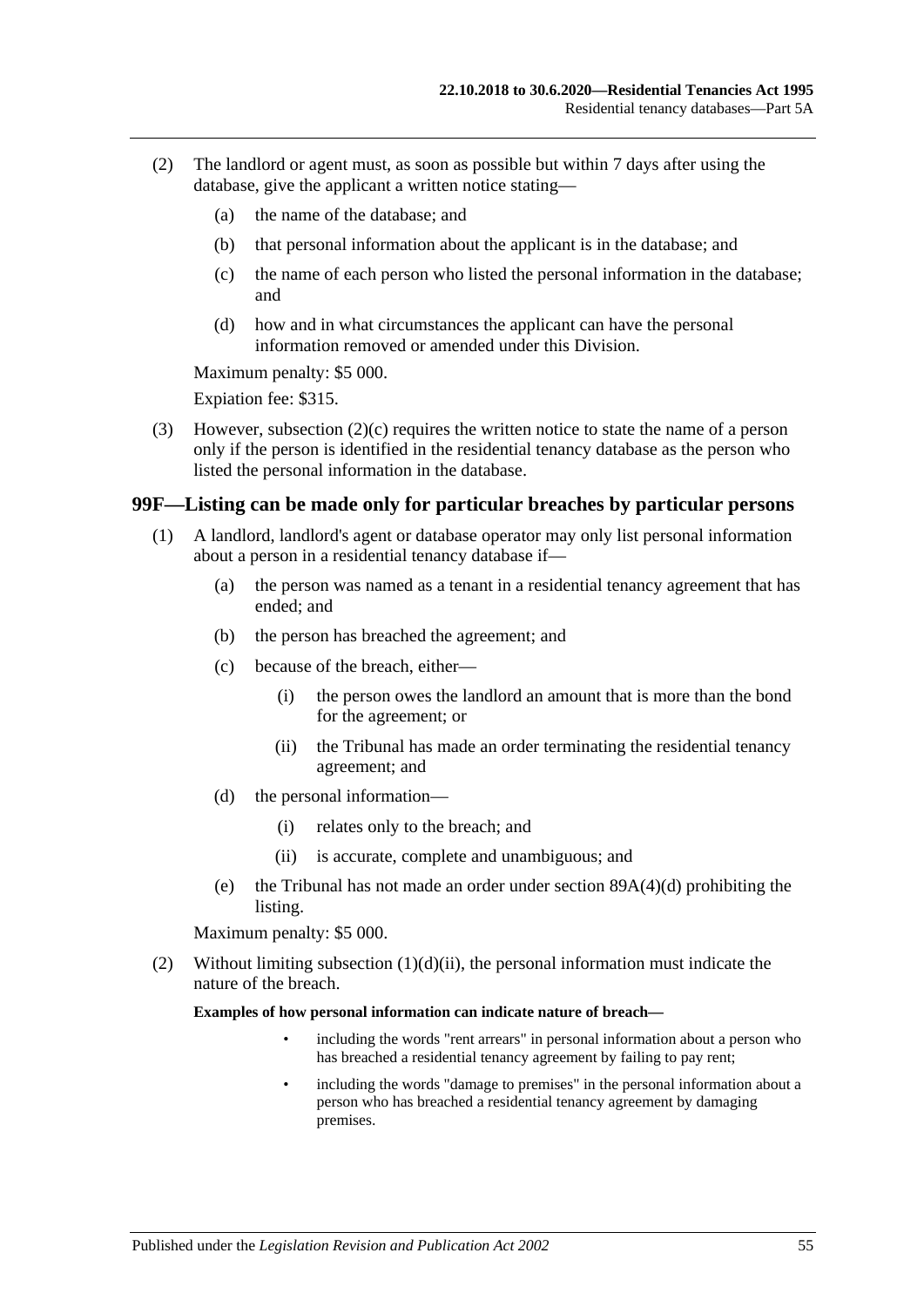## <span id="page-55-0"></span>**99G—Further restriction on listing**

- (1) A landlord, landlord's agent or database operator must not list personal information about a person in a residential tenancy database unless the landlord, agent or operator—
	- (a) has, without charging a fee—
		- (i) given the person a copy of the personal information; or
		- (ii) taken other reasonable steps to disclose the personal information to the person; and
	- (b) has given the person at least 14 days to review the personal information and make submissions—
		- (i) objecting to its entry into the database; or
		- (ii) about its accuracy, completeness and clarity; and
	- (c) has considered any submissions made.

<span id="page-55-1"></span>Maximum penalty: \$5 000.

- <span id="page-55-2"></span>(2) [Subsection](#page-55-0) (1) does not apply if the landlord, landlord's agent or database operator cannot locate the person after making reasonable enquiries.
- (3) [Subsection](#page-55-1) (1)(b) and [\(c\)](#page-55-2) do not apply—
	- (a) to information that, at the time of the listing, is contained in publicly available court or Tribunal records; or
	- (b) to a listing involving only an amendment of personal information about a person under [section](#page-55-3) 99H.

## <span id="page-55-3"></span>**99H—Ensuring quality of listing—landlord's or agent's obligation**

- (1) This section applies if a landlord or landlord's agent who lists personal information in a residential tenancy database becomes aware that the information is inaccurate, incomplete, ambiguous or out of date.
- <span id="page-55-4"></span>(2) The landlord or agent must, within 7 days, give written notice of the following to the database operator who keeps the database:
	- (a) if the information is inaccurate, incomplete, or ambiguous—
		- (i) that the information is inaccurate, incomplete or ambiguous; and
		- (ii) how the information must be amended so that it is no longer inaccurate, incomplete or ambiguous;

#### **Example—**

A landlord lists, in a residential tenancy database, personal information about a tenant who owes the landlord an amount that is more than the bond for a residential tenancy agreement. The tenant pays the amount owed to the landlord more than 3 months after the amount became due. The landlord must, within 7 days after the landlord becomes aware of the payment, give the database operator who keeps the database written notice of—

(a) the personal information being inaccurate; and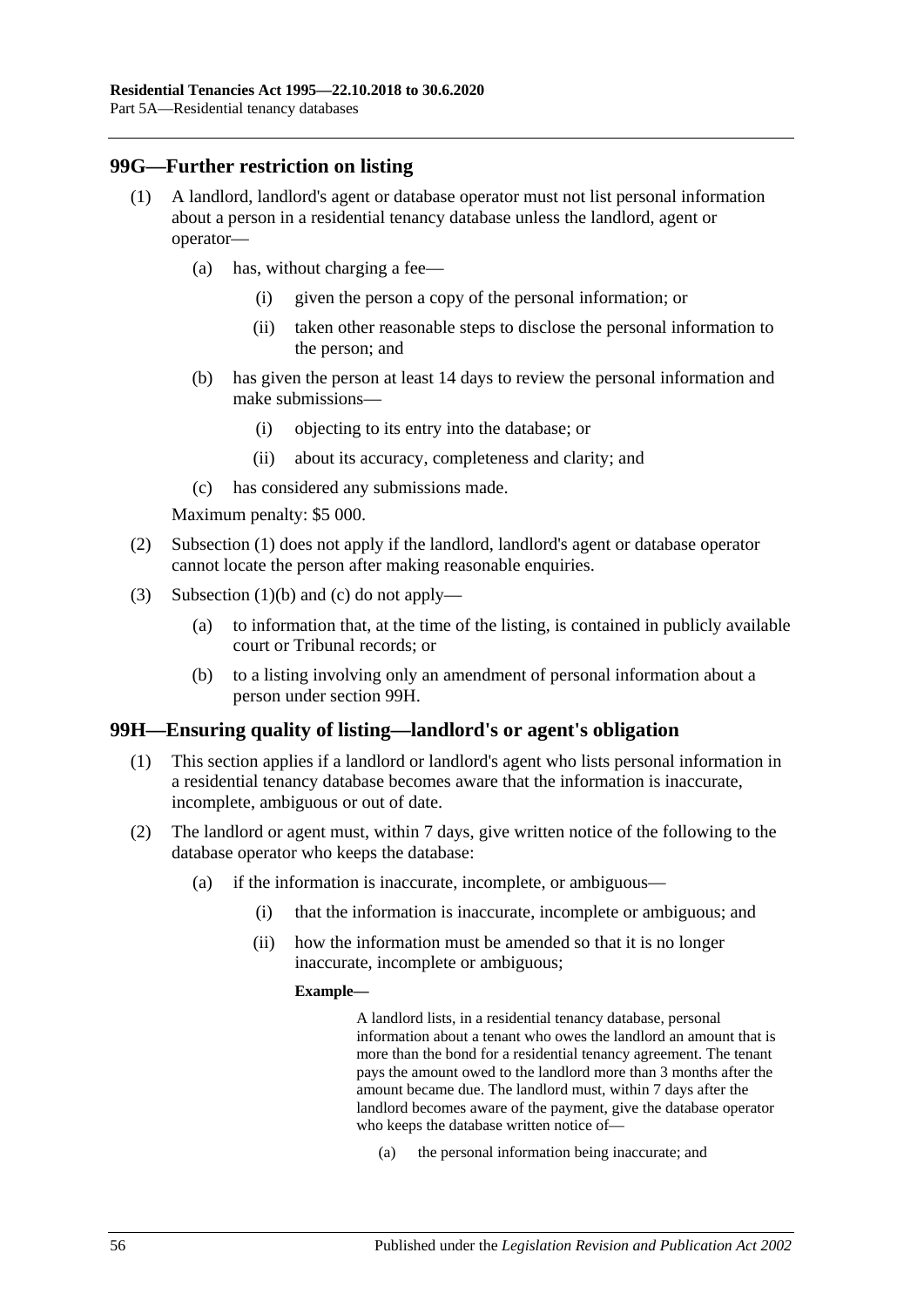- (b) the details of the payment to be included in the personal information so that it is no longer inaccurate.
- (b) if the information is out of date—that the information is out of date and must be removed.

Maximum penalty: \$5 000.

(3) The landlord or agent must keep a copy of the written notice for 1 year after it was given under [subsection](#page-55-4) (2).

Maximum penalty: \$5 000.

#### **99I—Ensuring quality of listing—database operator's obligation**

- (1) This section applies if a landlord or landlord's agent who has listed personal information in a tenancy database gives the database operator who operates the database a written notice stating that the personal information must be—
	- (a) amended in a stated way to make it accurate, complete and unambiguous; or
	- (b) removed.
- (2) The database operator must amend the personal information in the stated way, or remove the personal information, within 14 days after the operator is given the written notice.

Maximum penalty: \$5 000.

#### <span id="page-56-0"></span>**99J—Providing copy of personal information listed**

(1) A landlord or landlord's agent who lists personal information about a person in a residential tenancy database must, if asked in writing by the person, give the person a copy of the information within 14 days after the request is made.

Maximum penalty: \$5 000.

<span id="page-56-1"></span>(2) A database operator must, if asked in writing by a person whose personal information is in the residential tenancy database kept by the operator, give the person a copy of the information within 14 days after the request is made.

Maximum penalty: \$5 000.

- (3) If a landlord or landlord's agent charges a fee for giving personal information under [subsection](#page-56-0) (1), or a database operator charges a fee for giving personal information under [subsection](#page-56-1) (2), the subsection applies only if the fee has been paid.
- (4) A fee charged by a landlord or landlord's agent for giving personal information under [subsection](#page-56-0) (1), or by a database operator for giving personal information under [subsection](#page-56-1) (2)—
	- (a) must not be excessive; and
	- (b) must not apply to lodging a request for the information.

#### <span id="page-56-3"></span>**99K—Keeping personal information listed**

- <span id="page-56-2"></span>(1) A database operator must not keep personal information about a particular person in the operator's residential tenancy database for longer than—
	- (a) 3 years; or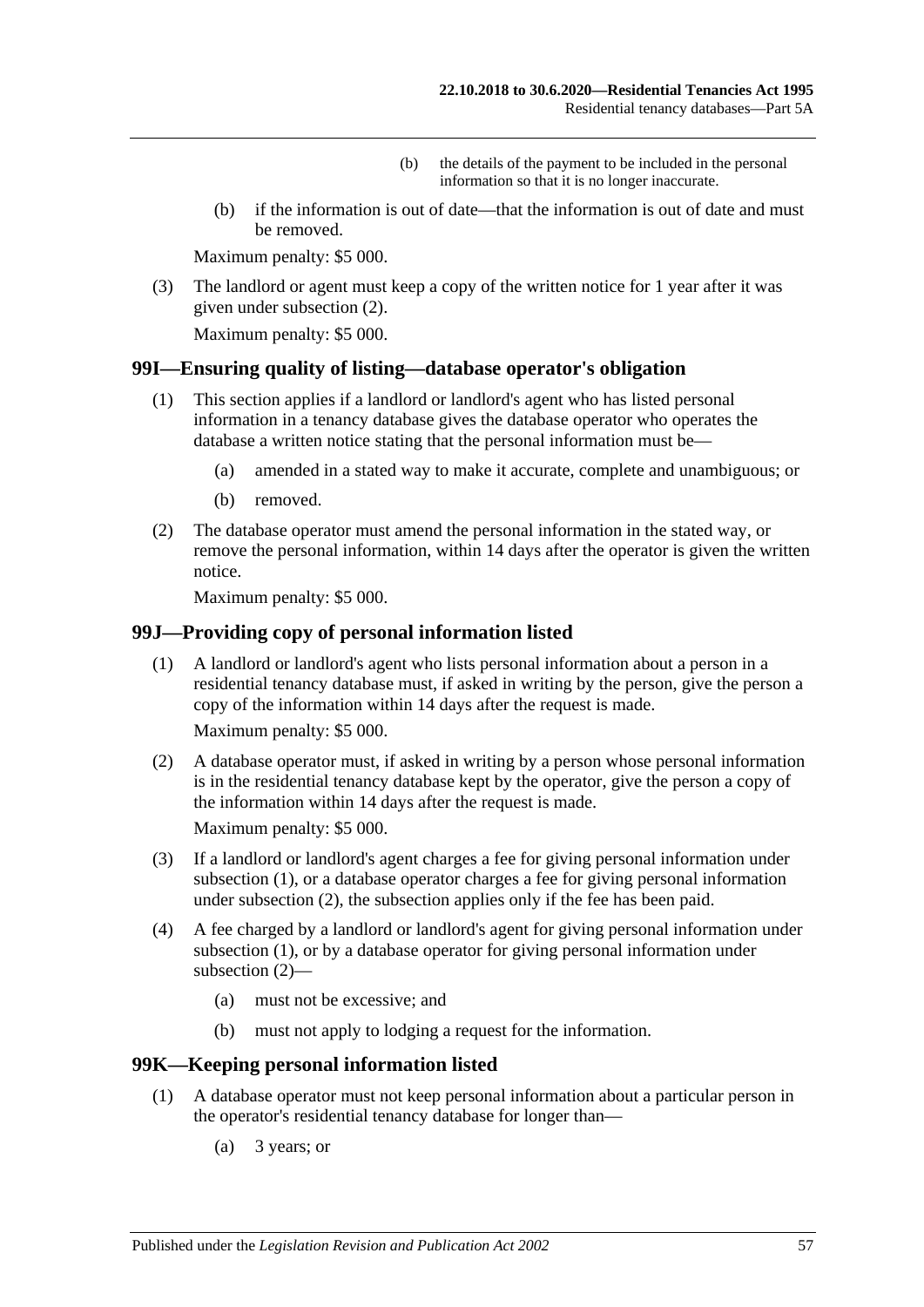<span id="page-57-0"></span>(b) if, under the national privacy principles, the operator of the database is required to remove the personal information before the end of the 3 year period mentioned in [paragraph](#page-56-2) (a)—the period ending when the information must be removed under the national privacy principles.

Maximum penalty: \$5 000.

Expiation fee: \$315.

- (2) However, a database operator may keep the person's name in the operator's residential tenancy database for longer than the period stated in [subsection](#page-56-2)  $(1)(a)$  or  $(b)$  if—
	- (a) other personal information about the person in the database is attached to the name; and
	- (b) the other personal information is not required to be removed under [subsection](#page-56-3) (1) or another law.
- (3) This section does not limit the operation of another provision of this Part or any other law that requires the removal of the personal information.
- (4) In this section—

*national privacy principles* means the principles stated in Schedule 3 of the *Privacy Act 1988* of the Commonwealth.

#### <span id="page-57-1"></span>**99L—Powers of Tribunal**

- (1) The Tribunal may, on the application of the Commissioner or a person whose personal information is in a residential tenancy database, make such orders against a landlord, landlord's agent or database operator as may be necessary or expedient in the opinion of the Tribunal to ensure compliance with this Part or any provision of this Part.
- <span id="page-57-2"></span>(2) If a database operator commits an offence against this Part, the Tribunal may, on the application of the Commissioner, make an order requiring the database operator to comply with conditions specified in the order in relation to a residential tenancy database operated by the operator.
- (3) An order under [subsection](#page-57-1) (1) or [\(2\)](#page-57-2) is effective for such period as may be specified in the order or until further order of the Tribunal.

### **99M—Notifying relevant non-parties of Tribunal order about listing**

- (1) This section applies if—
	- (a) the Tribunal makes an order that a person must, in relation to a residential tenancy database—
		- (i) amend personal information in a stated way; or
		- (ii) remove all or particular personal information about a person; and
	- (b) the person against whom the order is made (the *relevant person*) is not a party to the proceedings before the Tribunal.
- (2) The Tribunal must ensure that a copy of the order is given to the relevant person.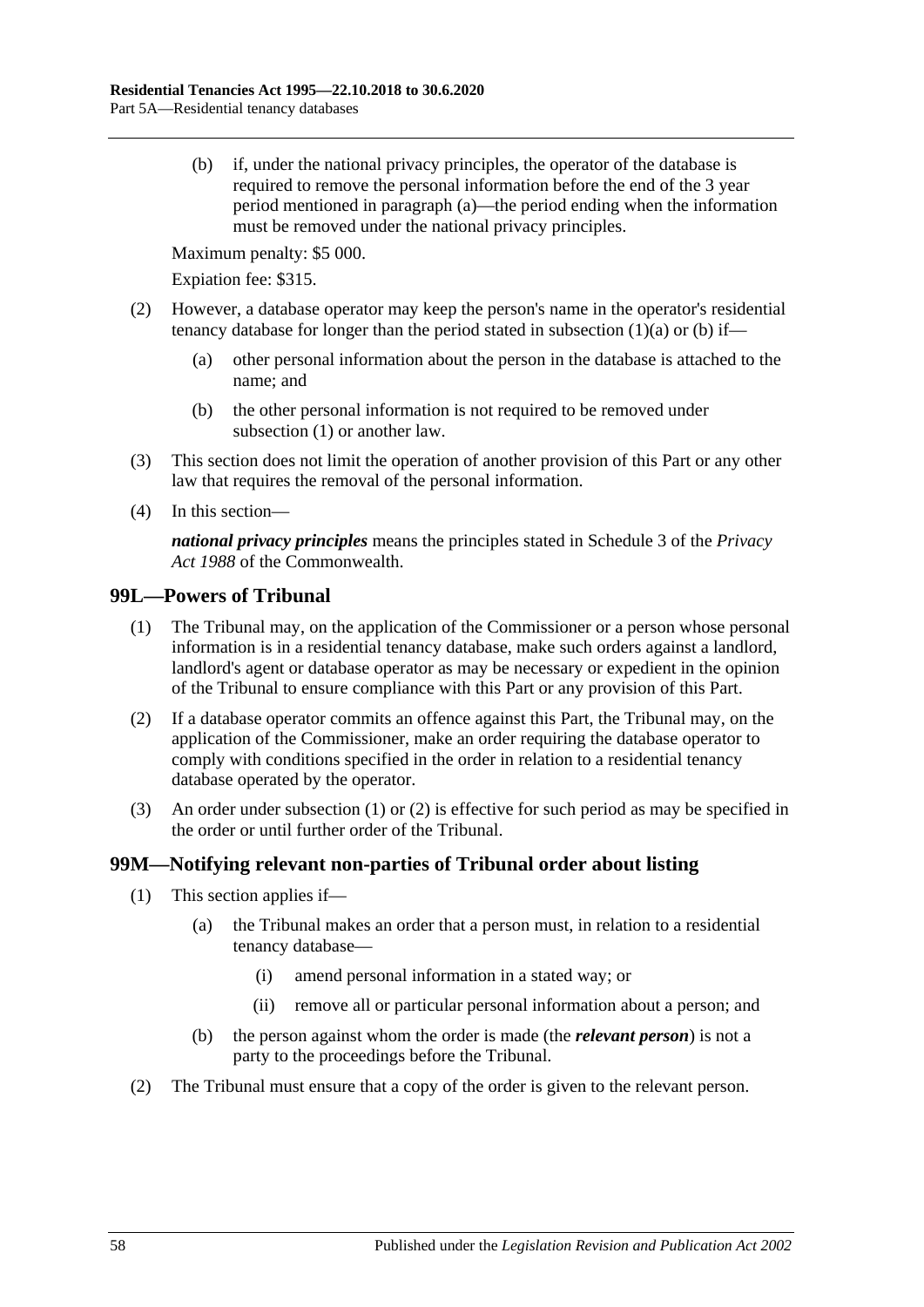# **Part 6—Residential Tenancies Fund**

## **100—Residential Tenancies Fund**

- (1) The fund entitled the *Residential Tenancies Fund* continues in existence.
- (2) The Fund is to be kept and administered by the Commissioner.
- (3) The Fund consists of the amounts received by the Commissioner by way of bonds, and other amounts paid into the Fund under this Act.
- (4) The Fund may be invested as approved by the Minister.
- (5) The Commissioner will make repayments in respect of bonds from the Fund.
- (6) In this section—

*bond* includes a bond within the meaning of [Part 7.](#page-59-0)

### **101—Application of income**

- (1) The income derived from investment of the Fund may be applied—
	- (a) towards the costs of—
		- (i) administering and enforcing this Act and the *[Residential Parks](http://www.legislation.sa.gov.au/index.aspx?action=legref&type=act&legtitle=Residential%20Parks%20Act%202007)  Act [2007](http://www.legislation.sa.gov.au/index.aspx?action=legref&type=act&legtitle=Residential%20Parks%20Act%202007)*; and
		- (ii) the operation of the Tribunal to the extent that the costs are attributable to proceedings under this Act, the *[Residential Parks](http://www.legislation.sa.gov.au/index.aspx?action=legref&type=act&legtitle=Residential%20Parks%20Act%202007)  Act [2007](http://www.legislation.sa.gov.au/index.aspx?action=legref&type=act&legtitle=Residential%20Parks%20Act%202007)* or the *[Retirement Villages Act](http://www.legislation.sa.gov.au/index.aspx?action=legref&type=act&legtitle=Retirement%20Villages%20Act%201987) 1987*; and
	- (b) for the education of landlords, tenants, rooming house proprietors, rooming house residents and park owners and residents of residential parks about their statutory and contractual rights and obligations, and for other educational purposes approved by the Commissioner; and
	- (c) towards the costs of projects directed at providing accommodation, or assistance related to accommodation, for the homeless or other disadvantaged sections of the community; and
	- (d) on research, approved by the Commissioner, into—
		- (i) the availability of rental accommodation within the community; and
		- (ii) areas of social need related to the availability (or non-availability) of rental accommodation or particular kinds of rental accommodation; and
		- (iii) other matters connected with, or arising under, this Act or the *[Residential Parks Act](http://www.legislation.sa.gov.au/index.aspx?action=legref&type=act&legtitle=Residential%20Parks%20Act%202007) 2007*; and
	- (e) for the benefit of landlords, tenants, rooming house proprietors, rooming house residents and park owners and residents of residential parks in other ways approved by the Commissioner; and
	- (f) for any other purposes connected with, or arising under, this Act or the *[Residential Parks Act](http://www.legislation.sa.gov.au/index.aspx?action=legref&type=act&legtitle=Residential%20Parks%20Act%202007) 2007* approved by the Commissioner.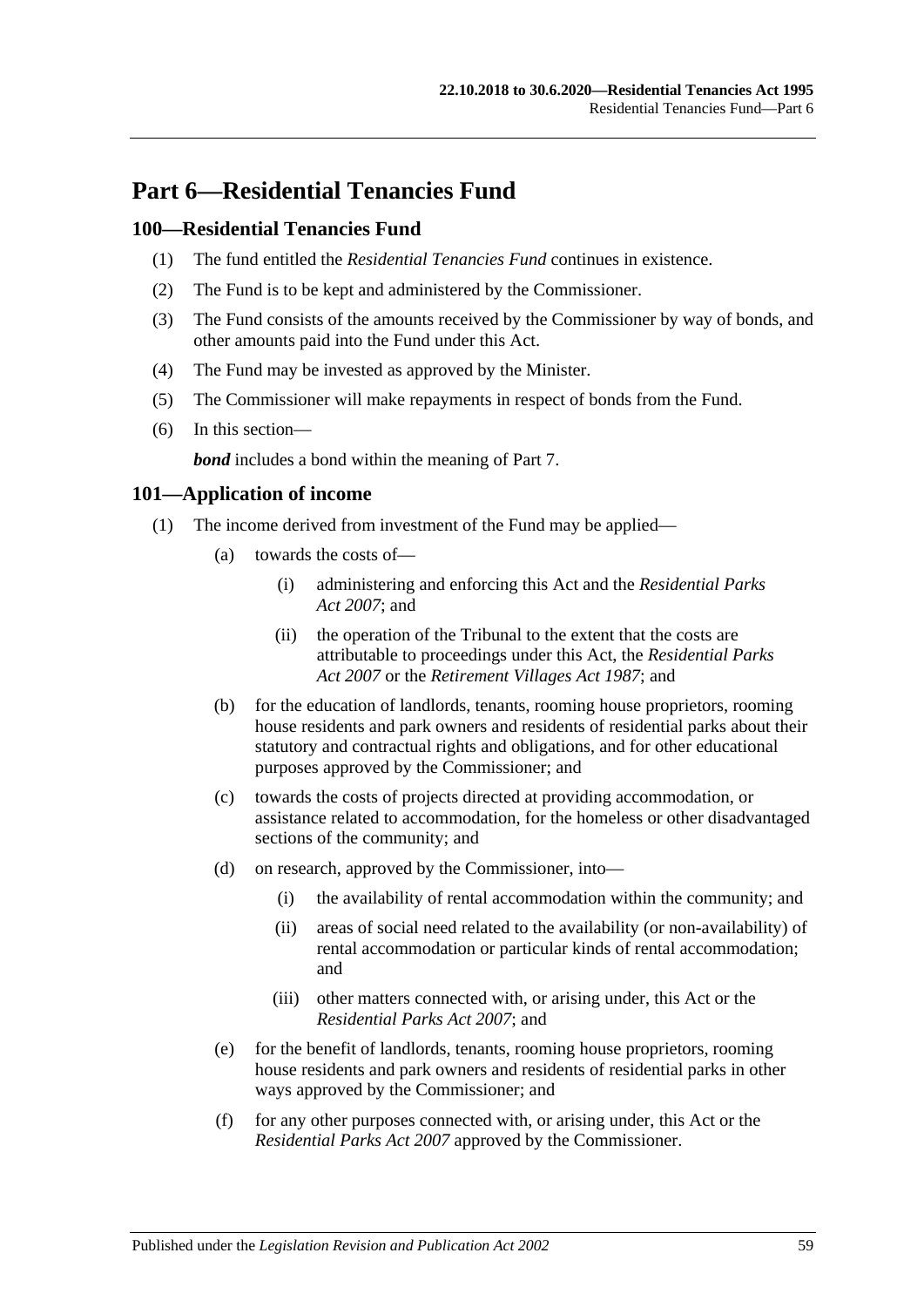(2) In this section, *residential park*, *park owner* and *resident* of a residential park have the same respective meanings as in the *[Residential Parks Act](http://www.legislation.sa.gov.au/index.aspx?action=legref&type=act&legtitle=Residential%20Parks%20Act%202007) 2007*.

## **102—Accounts and audit**

- (1) The Commissioner must keep proper accounts of the receipts and payments from the Fund.
- (2) The Auditor-General may at any time, and must at least once in each year, audit the accounts of the Fund.

# <span id="page-59-0"></span>**Part 7—Rooming houses**

## **Division 1—Interpretation**

## **103—Interpretation**

In this Part—

*bond* means an amount a resident is required to pay under a rooming house agreement, or an agreement collateral to a rooming house agreement, as security for the performance of obligations under a rooming house agreement;

*house rules*—see [section](#page-60-0) 105A;

*proprietor* means rooming house proprietor;

*rent* means an amount payable under a rooming house agreement for accommodation at the rooming house;

*resident* means a rooming house resident.

## **Division 2—Rooming house agreements**

## **104—Standard terms of rooming house agreements**

A rooming house agreement will be taken to include terms prescribed by regulation as standard terms for rooming house agreements.

## **105—Copies of written agreements**

- (1) If a proprietor invites or requires a resident to sign a written rooming house agreement, or a document recording its terms, the proprietor must ensure that—
	- (a) the resident receives a copy of the agreement or other document (for the resident to keep), when the resident signs it; and
	- (b) if the agreement or other document has not been signed by the proprietor, a copy of the agreement or other document, as executed by all parties, is delivered to the resident within 14 days after the resident gives the agreement or other document back to the proprietor to complete its execution.

Maximum penalty: \$2 500.

Expiation fee: \$210.

(2) A rooming house agreement is not rendered void or unenforceable by non-compliance with a requirement of this section.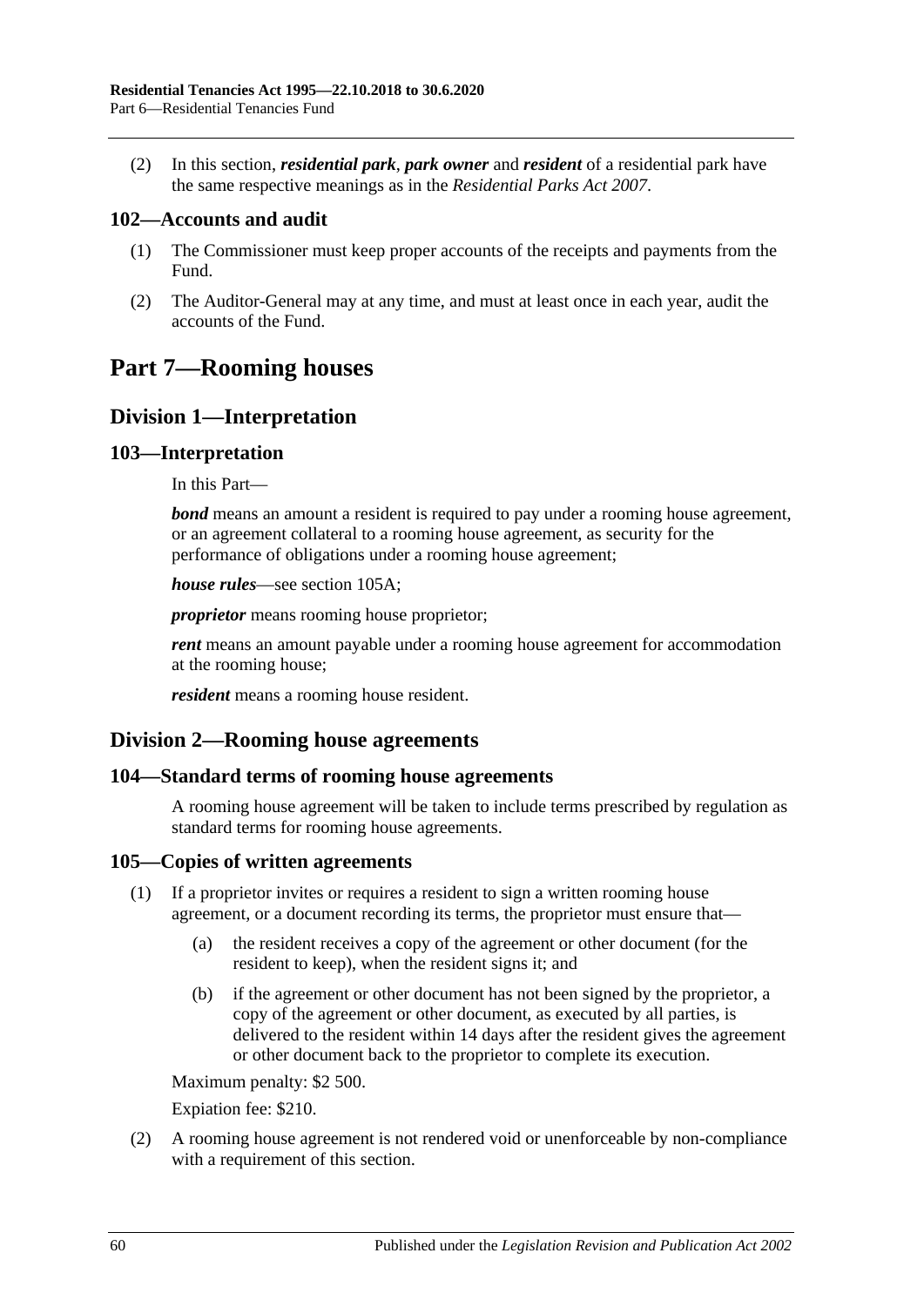## **Division 3—House rules**

### <span id="page-60-0"></span>**105A—House rules**

- (1) A proprietor of a rooming house may make written rules about conduct or behaviour of the residents.
- (2) A house rule will be void to the extent that—
	- (a) it is made for a purpose other than enhancing the health or safety of persons or the safety of property; or
	- (b) it is inconsistent with this Act or any other Act or law.
- (3) The house rules for a rooming house (as from time to time in force under this section) are to be taken to constitute terms of every rooming house agreement relating to the rooming house.
- (4) The *[Subordinate Legislation Act](http://www.legislation.sa.gov.au/index.aspx?action=legref&type=act&legtitle=Subordinate%20Legislation%20Act%201978) 1978* does not apply to house rules.

#### **105B—Amendment of house rules**

- (1) A proprietor may make written amendments to house rules for a rooming house.
- (2) An amendment does not have effect unless each resident of the rooming house has been given 7 days written notice of the amendment.
- (3) In this section—

*amendment* to house rules includes—

- (a) a variation of a house rule; or
- (b) the addition to the house rules of a new rule; or
- (c) the revocation of an existing house rule.

#### **105C—Application to Tribunal if house rules are considered unreasonable**

- (1) An application may be made to the Tribunal by a resident of a rooming house for a declaration that a house rule for the rooming house is unreasonable.
- (2) On an application under this section, the Tribunal may, by order—
	- (a) declare the rule or proposed rule to be reasonable; or
	- (b) declare the rule or proposed rule to be unreasonable and, if the Tribunal considers it appropriate, require the proprietor to amend the rule in a specified manner.
- (3) A house rule is void if the Tribunal makes an order that the rule or proposed rule is unreasonable.
- (4) If a proprietor does not amend a house rule as required by order of the Tribunal, the proprietor is guilty of an offence.

Maximum penalty: \$2 500.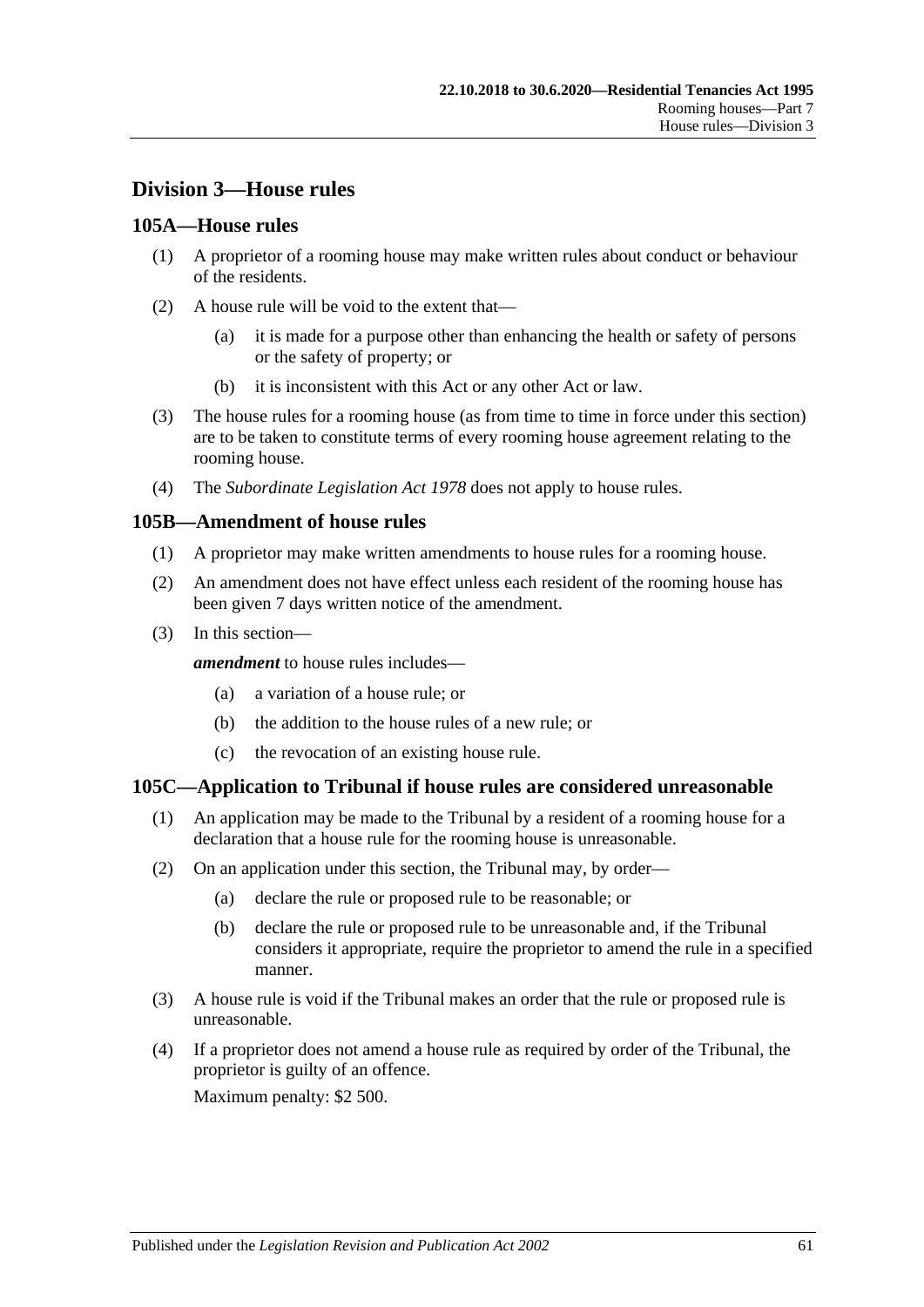## **105D—Availability of house rules**

- (1) A rooming house proprietor must
	- ensure that the house rules (as in force from time to time) are displayed in a prominent place at the rooming house; and
	- (b) at the request of a resident or prospective resident of the rooming house, provide a copy of the house rules (as in force from time to time) to the resident or prospective resident.

Maximum penalty: \$2 500.

Expiation fee: \$210.

(2) However, if the rooming house proprietor has, within the previous 2 months, provided a copy of the house rules to a person, the proprietor need not provide a further copy but, in that case, must make a copy available for inspection by the person.

## **Division 4—Mutual rights and obligations of proprietors and residents**

## **Subdivision 1—Rent and other charges**

## **105E—Permissible consideration and statutory charges**

- (1) A proprietor must not require or receive from a resident or prospective resident a payment, other than rent or a bond (or both), under a rooming house agreement, or as a condition to entering into, renewing or extending a rooming house agreement. Maximum penalty: \$2 500.
- (2) It is a term of a rooming house agreement that the proprietor must bear all statutory charges imposed in respect of the accommodation.
- (3) However, the proprietor may require a resident to make a payment—
	- (a) for rates and charges for water supply; or
	- (b) for the provision of electricity, gas or telephone services at the premises; or
	- (c) for meals or other facilities or services (such as meals, cleaning and laundry of linen) provided by the proprietor,

if the proprietor has, before the facilities or services were made available or provided to the resident, informed the resident in writing of the basis on which charges for those facilities or services would be made.

(4) A proprietor must, before requiring a resident to make a payment for facilities or services, give the resident an itemised account setting out the resident's proportional use of the facilities or services.

Maximum penalty: \$1 250.

## **105F—Rent in advance**

(1) A person must not demand or require another person to pay more than 1 weeks rent under a rooming house agreement before the end of the first week of the period of accommodation under the agreement.

Maximum penalty: \$2 500.

Expiation fee: \$210.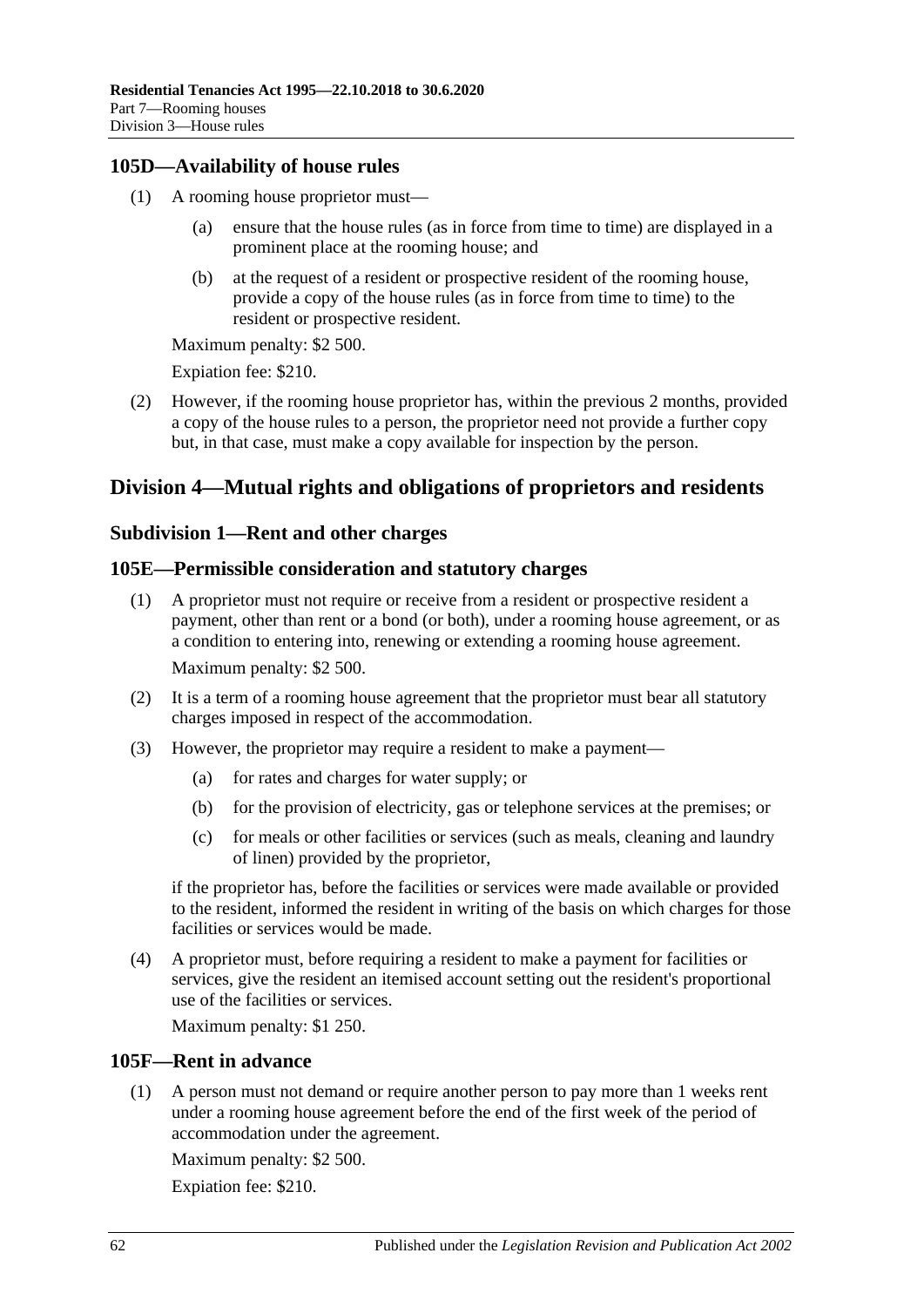(2) If rent has been paid under a rooming house agreement, a person must not require a further payment of rent until the end of the last period for which rent has been paid.

Maximum penalty: \$2 500.

Expiation fee: \$210.

(3) A person must not require another person to give a post-dated cheque or other post-dated negotiable instrument in payment of rent under a rooming house agreement.

Maximum penalty: \$2 500.

Expiation fee: \$210.

## **105G—Duty to provide statement or give receipt for payments**

(1) If a resident makes a payment under a rooming house agreement or an agreement collateral to a rooming house agreement, the proprietor must, at the reasonable request of the resident, give the resident a statement of the relevant information for each payment made during the period specified in the request (and such statement must be given to the resident within 7 days of the making of the request).

Maximum penalty: \$2 500.

Expiation fee: \$210.

(2) If a resident makes a payment under a rooming house agreement or an agreement collateral to a rooming house agreement other than into an ADI account, the person who receives the payment must, within 48 hours after receiving the payment, give the resident a receipt setting out the relevant information in respect of the payment.

Maximum penalty: \$2 500.

Expiation fee: \$210.

(3) In this section—

*relevant information* in respect of a payment means—

- (a) the date on which the payment was received; and
- (b) the name of the person making the payment; and
- (c) the amount paid; and
- (d) the address of the premises to which the payment relates; and
- (e) if the payment is for rent—the period of accommodation to which the payment relates; and
- (f) if the payment is a bond—a statement of that fact; and
- (g) if the payment is for facilities or services (other than accommodation)—a description of the facilities or services and the period to which the payment relates.

## **105H—Payment of rent by electronic transaction**

If a resident pays rent into an ADI account kept by the proprietor or the proprietor's agent, the payment will be taken to have been made when it is credited to the ADI account.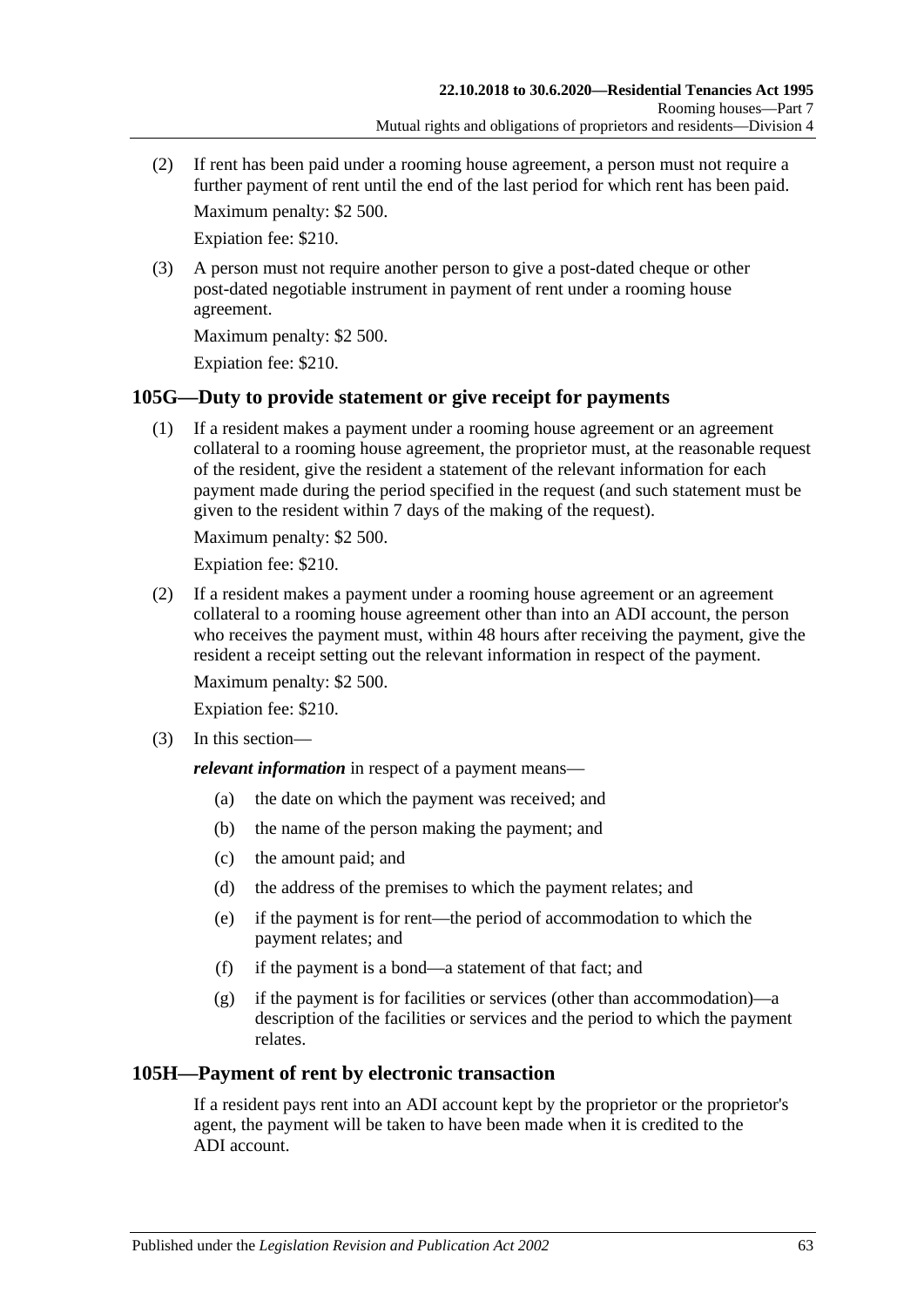## **105I—Rent increases**

- (1) A proprietor may increase the rent payable under a rooming house agreement by giving written notice to the resident specifying the date as from which the increase takes effect.
- (2) However—
	- (a) the right to increase the rent may be excluded or limited by the terms of the rooming house agreement; and
	- (b) if accommodation at the rooming house is to be provided for a fixed term, the rooming house agreement is taken to exclude an increase in rent during the term unless it specifically allows for an increase in rent; and
	- (c) the date fixed for an increase of rent must be at least 6 months after the date of the agreement or, if there has been a previous increase of rent under this section, the last increase and, subject to [subsection](#page-63-0) (3), at least 4 weeks after the notice is given.
- <span id="page-63-0"></span>(3) If a rent control notice that has applied in respect of the rooming house ceases to be in force, the proprietor may, by notice given under this section within 4 weeks after the rent control notice ceases to be in force, increase the rent for accommodation at the rooming house from a date falling at least 14 days after the notice is given.
- (4) If the rent payable under a rooming house agreement is increased under this section, the terms of the agreement are varied accordingly.
- (5) This section does not affect the operation of a provision of a rooming house agreement under which the rent payable under the agreement changes automatically on a basis set out in the agreement.
- (6) For the purposes of this section, a series of rooming house agreements between the same parties and relating to accommodation at the same rooming house is treated as a single rooming house agreement unless at least 6 months have elapsed since rent for accommodation at the rooming house was fixed or last increased.

## **105J—Rent decreases**

- (1) The rent payable under a rooming house agreement may be reduced by mutual agreement between the proprietor and the resident.
- (2) The Tribunal may, on application by a resident, make an order for the reduction of rent payable under the rooming house agreement if satisfied that services or facilities ordinarily provided to the resident under the agreement will not be provided by the proprietor for a period of time.
- (3) A reduction of rent may be made on a temporary basis so that the rent reverts to the level that would have been otherwise applicable at the end of a specified period.
- (4) If the rent payable under a rooming house agreement is reduced under this section, the terms of the agreement are varied accordingly.
- (5) This section does not affect the operation of a provision of a rooming house agreement under which the rent payable under the agreement changes automatically on a basis set out in the agreement.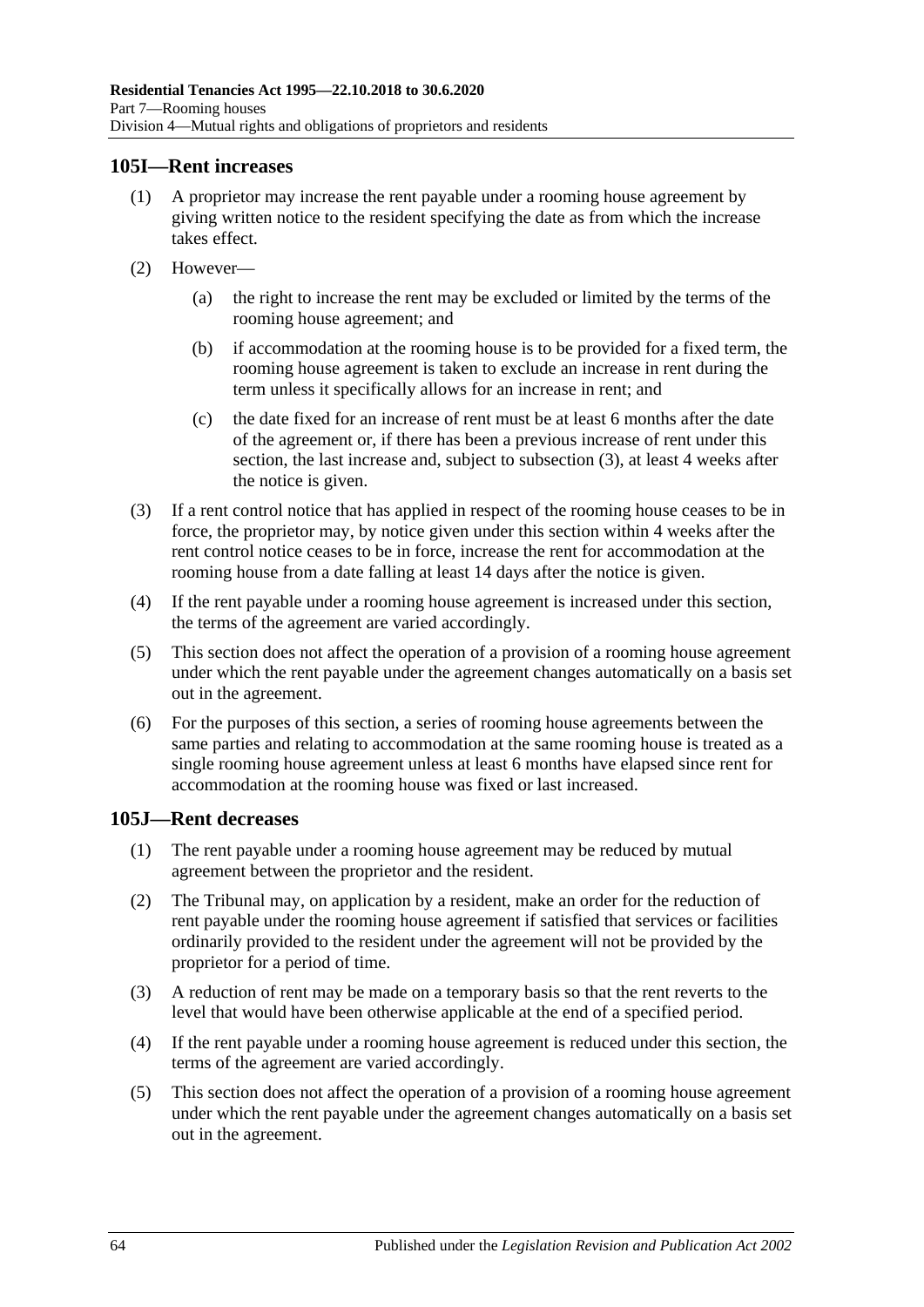(6) For the purposes of this section, a series of rooming house agreements between the same parties and relating to accommodation at the same rooming house is treated as a single rooming house agreement unless at least 6 months have elapsed since rent for accommodation at the rooming house was fixed or last increased.

## **Subdivision 2—Bonds**

## <span id="page-64-1"></span>**105K—Bond**

A person must not—

- (a) require more than 1 bond for the same rooming house agreement; or
- (b) require the payment of a bond exceeding 2 weeks rent under a rooming house agreement.

Maximum penalty: \$2 500.

## **105L—Receipt of bond and transmission to Commissioner**

(1) A person must, within 48 hours after receiving an amount paid by way of a bond, give the person who paid a receipt stating the date payment was received, the name of the person from whom the payment was received, the amount paid, and the address of the rooming house to which the payment relates.

Maximum penalty: \$2 500.

Expiation fee: \$210.

(2) A person who receives an amount by way of a bond must pay the amount of the bond to the Commissioner within the period allowed by regulation.

Maximum penalty: \$5 000.

Expiation fee: \$315.

#### **105M—Repayment of bond**

- (1) An application may be made to the Commissioner for—
	- (a) payment of the whole amount of the bond either to the proprietor or the resident; or
	- (b) payment of a specified amount of the bond to the proprietor and the balance to the resident.
- (2) The application—
	- (a) must be in a form approved by the Commissioner; and
	- (b) may be made jointly by the proprietor and the resident or by either the proprietor or the resident.
- (3) If the application is undisputed, the Commissioner must pay out the amount of the bond as specified in the application.
- <span id="page-64-0"></span>(4) If an application is liable to be disputed, the Commissioner must give the respondent written notice of the application (in a form the Commissioner considers appropriate) and inform the respondent that, if the respondent wants to dispute the application, a written notice of dispute must be lodged with the Commissioner within 10 days after the date the notice is given to the respondent.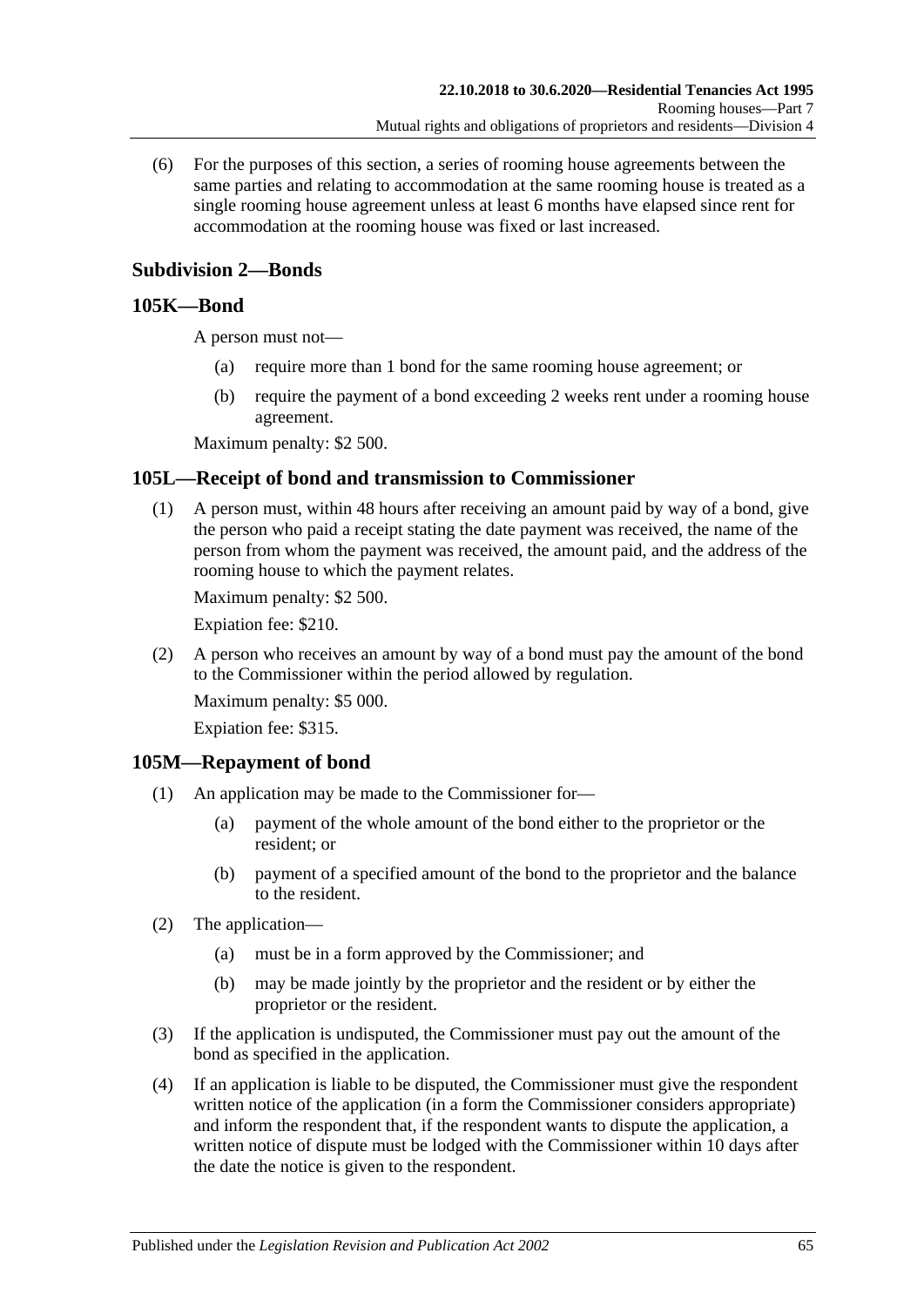- <span id="page-65-0"></span>(5) If the respondent does not give the Commissioner written notice of dispute within 10 days after the day on which the Commissioner's notice under [subsection](#page-64-0) (4) is given to the respondent, the Commissioner may pay out the amount of the bond as proposed in the application.
- (6) However, if the application is made by the proprietor alone more than 12 months after the termination of the rooming house agreement—
	- (a) the Commissioner must refer the application to the Tribunal for determination; and
	- (b) the Tribunal may authorise payment of the amount of the bond as proposed in the application if the Tribunal is satisfied, on the basis of information provided by the proprietor, that the proprietor is entitled to the payment.
- (7) If the Commissioner receives a written notice of dispute before the amount of the bond is paid out under [subsection](#page-65-0) (5), the Commissioner must refer the dispute to the Tribunal for determination.
- <span id="page-65-1"></span>(8) Despite a preceding subsection, if—
	- (a) the bond has been provided or paid on behalf of the resident by a third party prescribed by the regulations, or in circumstances prescribed by the regulations; and
	- (b) the Commissioner is given notice of the third party's interest in accordance with the regulations,

then—

- (c) the third party is entitled to make application to the Commissioner for the payment of the whole, or a specified part, of the bond; and
- $(d)$
- (i) if the application is made with the consent of the proprietor—the Commissioner must pay out the amount of the bond as specified in the application;
- (ii) in any other case—the Commissioner must give the proprietor and, if the resident is still in possession of the premises, the resident, written notice of the application (in a form the Commissioner considers appropriate) and—
	- (A) if the Commissioner does not receive a written notice of dispute from the party or parties to whom the notice of the application was given within 10 days after the date on which the original notice is given—the Commissioner may pay out the amount of the bond as proposed in the application;
	- (B) in any other case—the Commissioner must refer the matter to the Tribunal for determination.
- (9) If a payment is made under [subsection](#page-65-1) (8) and the resident is still in possession of the premises, the proprietor may require the resident to provide a new bond in accordance with [section](#page-64-1) 105K.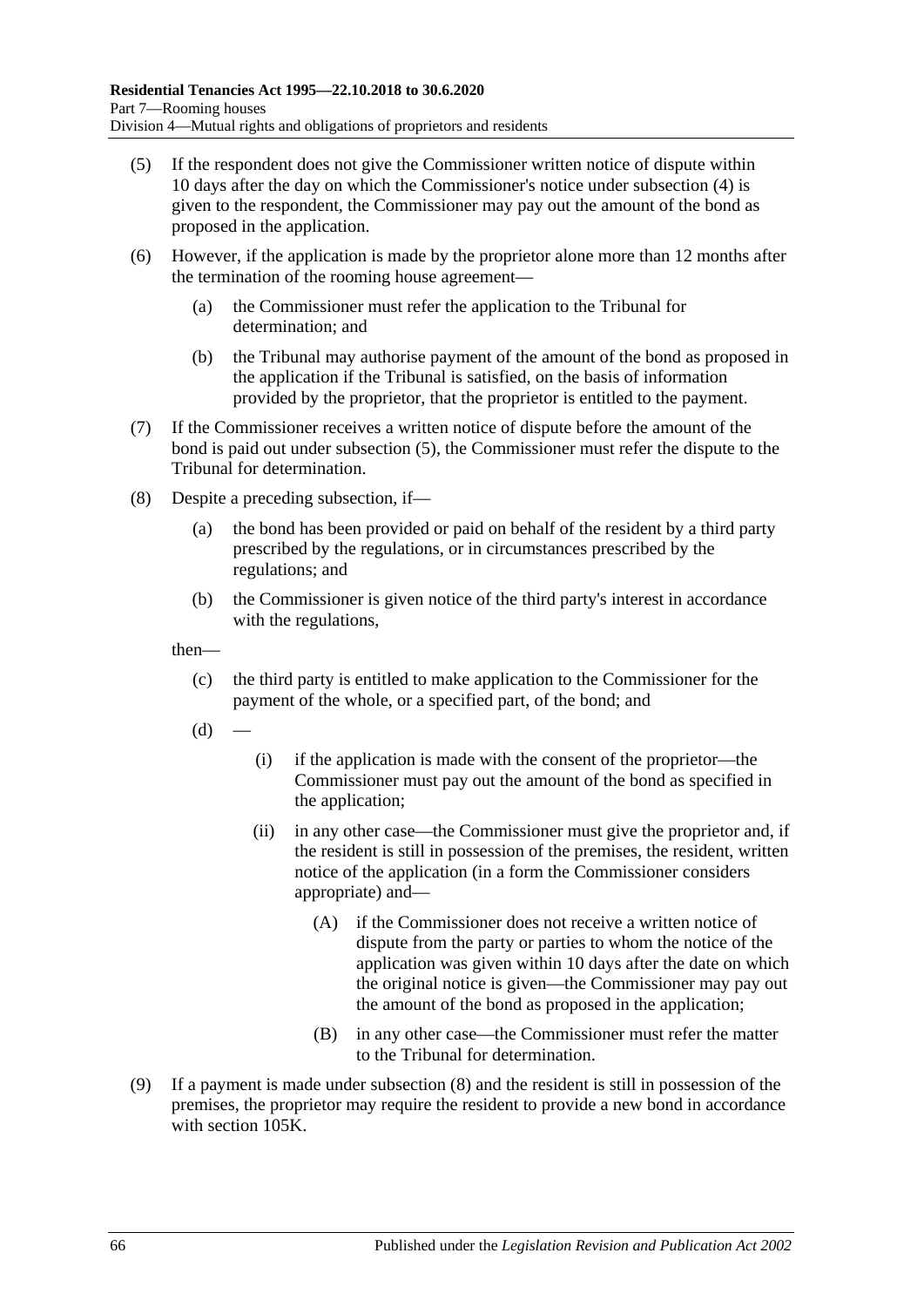<span id="page-66-0"></span> $(10)$  If—

- (a) a bond under a rooming house agreement is provided on behalf of the resident by a third party prescribed by the regulations in circumstances prescribed by the regulations; and
- (b) the proprietor makes application to the Commissioner for the payment of the whole, or a specified part, of the amount payable under the bond,

then—

- (c) if the application is made with the consent of the third party—the Commissioner must pay out the amount as specified in the application;
- (d) in any other case—the Commissioner must give the third party and, if the resident is still in possession of the premises, the resident, written notice of the application (in a form the Commissioner considers appropriate) and—
	- (i) if the Commissioner does not receive a written notice of dispute from the party or parties to whom the notice of the application was given within 10 days after the date on which the original notice is given—the Commissioner may pay out the amount as proposed in the application;
	- (ii) in any other case—the Commissioner must refer the matter to the Tribunal for determination.
- (11) If a payment is made under [subsection](#page-66-0) (10), the third party must reimburse the Fund to the extent of the payment.
- (12) A payment under this section will be made from the Fund.
- (13) For the purposes of this section—
	- (a) an application is undisputed if it is—
		- (i) a joint application by the proprietor and the resident; or
		- (ii) an application by the proprietor that the whole of the amount of the bond be paid to the resident; or
		- (iii) an application by the resident that the whole of the amount of the bond be paid to the proprietor; and
	- (b) an application that does not fall into any of those categories is liable to be disputed; and
	- (c) if the application was made by the proprietor, the resident is the respondent; and
	- (d) if the application was made by the resident, the proprietor is the respondent.

## **Subdivision 3—Other obligations of proprietor**

## <span id="page-66-1"></span>**105N—Use and enjoyment of room and facilities**

- (1) It is a term of a rooming house agreement that the proprietor—
	- (a) will not unreasonably restrict, or interfere with—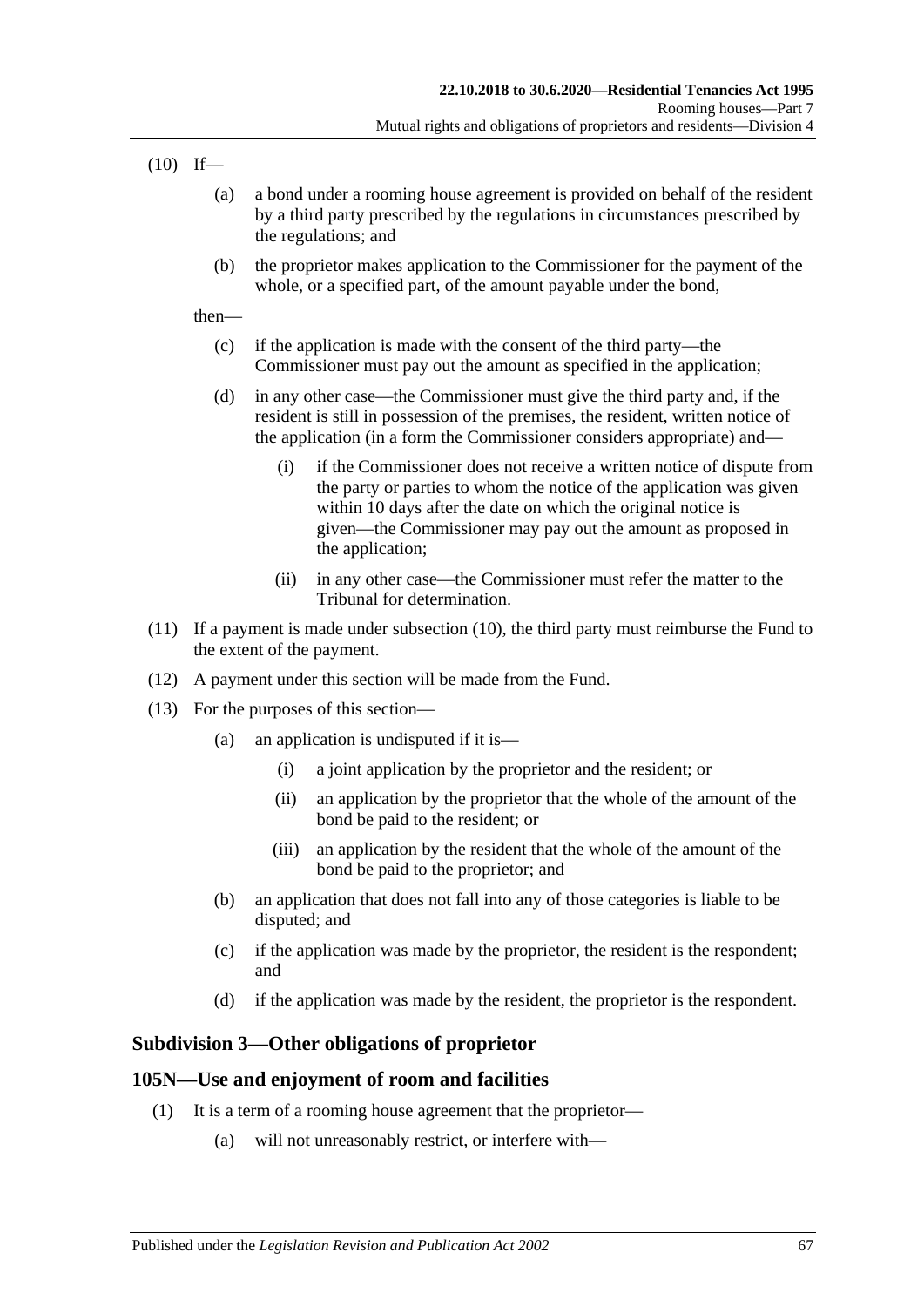- (i) the quiet enjoyment of a room or facilities at the rooming house by the resident; or
- (ii) the reasonable peace, comfort or privacy of the resident in the resident's use of a room or facilities at the rooming house; and
- (b) will ensure that the resident has reasonable access (at all times) to the resident's room, and to the toilet and bathroom facilities; and
- (c) will exercise his or her right of access to the resident's room in a reasonable manner and will not stay in the room longer than is necessary to achieve the purpose of entry without the resident's consent.
- (2) A proprietor who, without reasonable excuse, contravenes a term of an agreement arising under [subsection](#page-66-1) (1) is guilty of an offence. Maximum penalty: \$2 500.

<span id="page-67-0"></span>**105O—Security of premises and personal property**

- (1) It is a term of a rooming house agreement that—
	- (a) the proprietor will take reasonable steps to provide and maintain the locks and other devices that are necessary to ensure each resident of the rooming house may make his or her room reasonably secure; and
	- (b) neither the proprietor nor the resident will alter or remove a lock or security device or add a lock or security device without the consent of the other; and
	- (c) neither the proprietor nor the resident will unreasonably withhold his or her consent to the alteration or removal of a lock or security device by the other; and
	- (d) the proprietor will take reasonable steps to ensure the security of personal property of each resident of the rooming house and, for that purpose, will provide each resident with a cupboard, or other similar facility, capable of being locked so as to enable the resident to keep personal property secure within his or her room.
- (2) A proprietor or resident who, without reasonable excuse, contravenes a term of an agreement arising under [subsection](#page-67-0) (1) is guilty of an offence. Maximum penalty: \$2 500.

## **105P—Obligation to repair and keep room and premises clean**

- (1) It is a term of a rooming house agreement that the proprietor—
	- (a) must ensure that the resident's room and any facilities shared with other residents of the rooming house are in a reasonable state of repair when the resident enters into occupation of the room and must keep them in a reasonable state of repair having regard to their age, character and prospective life; and
	- (b) must ensure that any facilities shared with other residents of the rooming house are kept in a reasonable state of cleanliness; and
	- (c) must comply with statutory requirements affecting the rooming house; and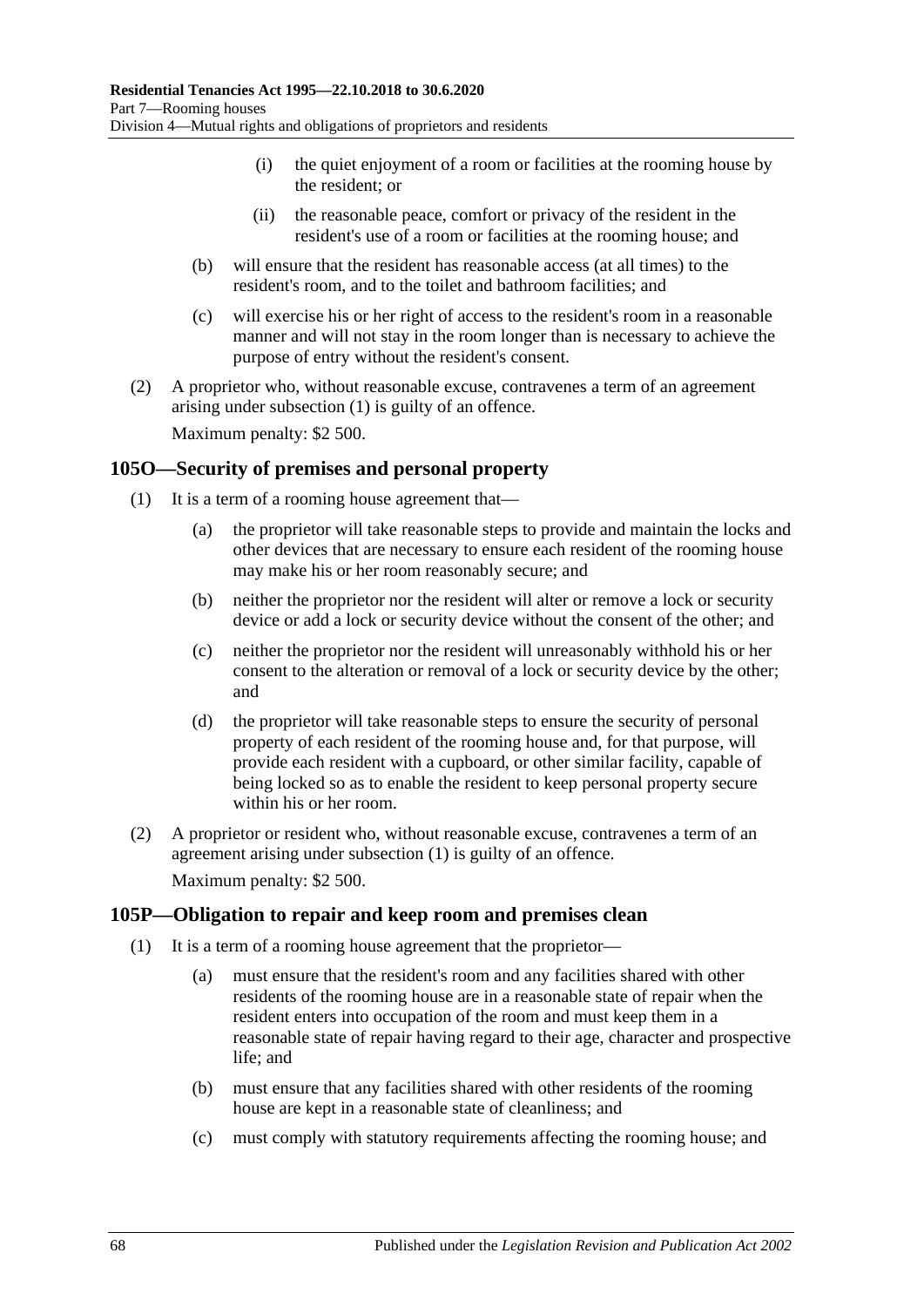- (d) must give the resident not less than 14 days notice of renovations to be carried on at the rooming house; and
- (e) must, if required to carry out repairs to shared bathroom, toilet or laundry facilities, minimise inconvenience or disruption to the resident and, if necessary, provide temporary substitute facilities.
- (2) The obligation to repair applies even though the resident had notice of the state of disrepair before entering into occupation.
- (3) However, the proprietor will not be regarded as being in breach of the obligation to repair unless the proprietor—
	- (a) has notice of the defect requiring repair; and
	- (b) fails to act with reasonable diligence to have the defect repaired.

### **105Q—Sale of rooming house**

- (1) It is a term of a rooming house agreement that—
	- (a) the proprietor will give the resident written notice of the proprietor's intention to sell the rooming house not later than 14 days after the proprietor enters into a sales agency agreement for the sale of the premises; and
	- (b) the rooming house will not be advertised for sale or made available for inspection by prospective purchasers before the day falling 14 days after the resident is notified of the proprietor's intention to sell the rooming house.
- (2) It is a term of a rooming house agreement that, if the rooming house is sold, the proprietor will give the resident written notice of the name of the purchaser and the date from which rent is to be paid to him or her.

## **Subdivision 4—Other obligations of resident**

## **105R—General obligations of resident**

- (1) It is a term of a rooming house agreement that the resident—
	- (a) must not use the rooming house, or cause or permit the rooming house to be used, for an illegal purpose; and
	- (b) must not keep an animal on the rooming house premises without the proprietor's consent; and
	- (c) must keep the resident's room in a condition that does not give rise to a fire or health hazard; and
	- (d) must notify the proprietor of damage to the rooming house or to property provided by the proprietor for use by the resident; and
	- (e) must allow the proprietor reasonable access to the resident's room.
- (2) A resident who intentionally causes serious damage to the rooming house is guilty of an offence.

Maximum penalty: \$2 500.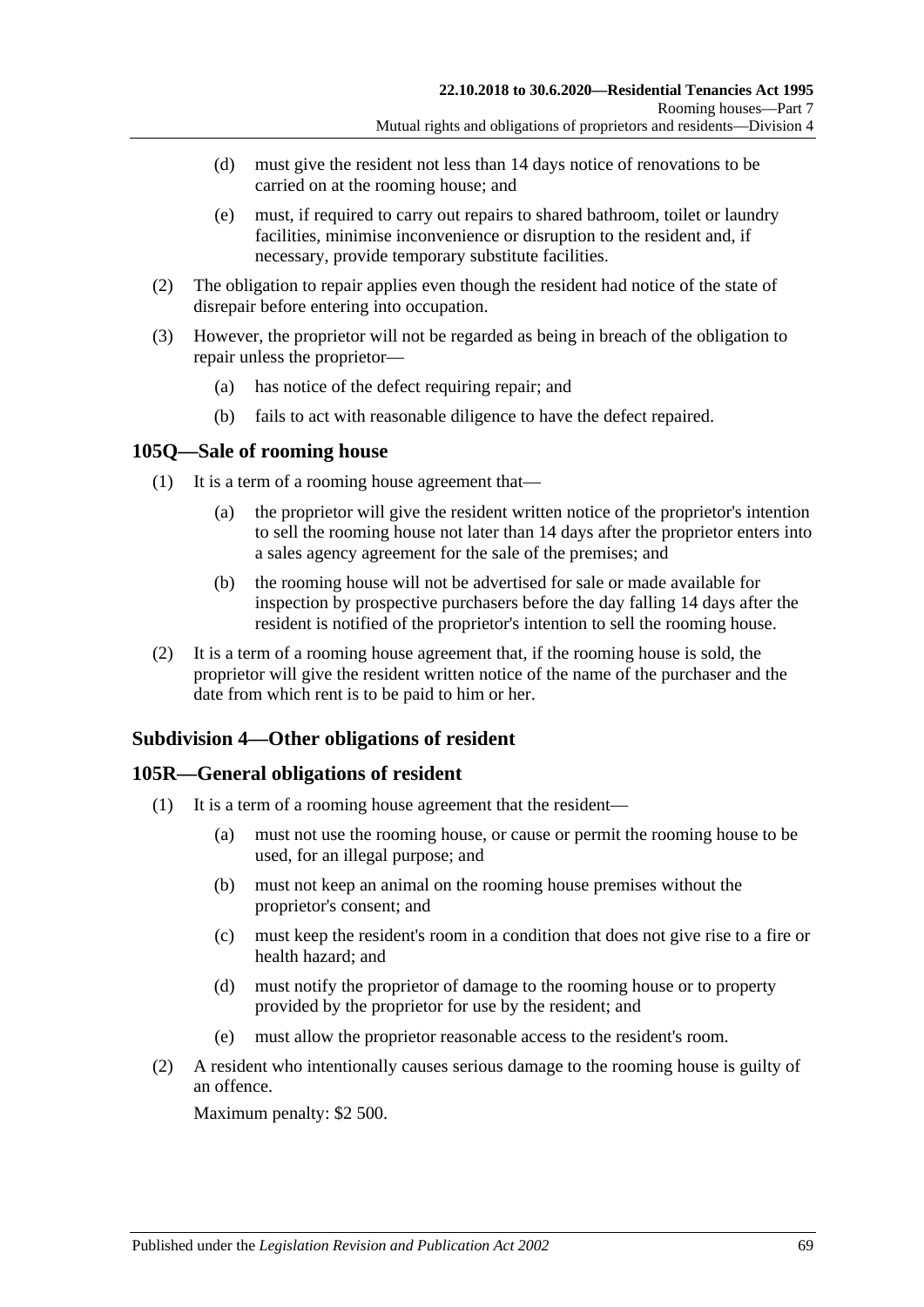## **Subdivision 5—Miscellaneous**

## **105S—Accelerated rent and liquidated damages**

- (1) If a rooming house agreement provides that, on breach by the resident of a term about rent or other term of the agreement, the resident is liable to pay—
	- (a) all or any part of the rent remaining payable under the agreement; or
	- (b) rent of an increased amount; or
	- (c) an amount by way of penalty; or
	- (d) an amount by way of liquidated damages,

the provision is void.

- (2) If a rooming house agreement provides that, on early or punctual payment of rent, the rent will or may be decreased or the resident will or may be granted or paid a rebate, refund or other benefit, the resident is entitled to the reduction, rebate, refund or other benefit in any event.
- (3) If a rooming house agreement contains a provision to which this section applies, the proprietor is guilty of an offence.

Maximum penalty: \$5 000.

Expiation fee: \$315.

### **105T—Goods not to be taken in lieu of amounts owing to proprietor**

A proprietor must not take or dispose of a resident's goods on account of any rent or other amount owing to the proprietor by the resident under the rooming house agreement.

Maximum penalty: \$5 000.

## **Division 5—Termination of rooming house agreement**

#### **105U—Termination of rooming house agreement**

- (1) If a resident under a rooming house agreement has abandoned the resident's room, the rooming house agreement is terminated.
- (2) A resident will be taken to have abandoned the resident's room if—
	- (a) the Tribunal has made a declaration under [section](#page-72-0) 105V that the resident abandoned the room; or
	- $(b)$
- (i) the rent payable under the agreement has remained unpaid in breach of the agreement for not less than 7 days; and
- (ii) the proprietor—
	- (A) has made reasonable efforts to contact the resident without success; or
	- (B) has been advised by the resident that the room is abandoned.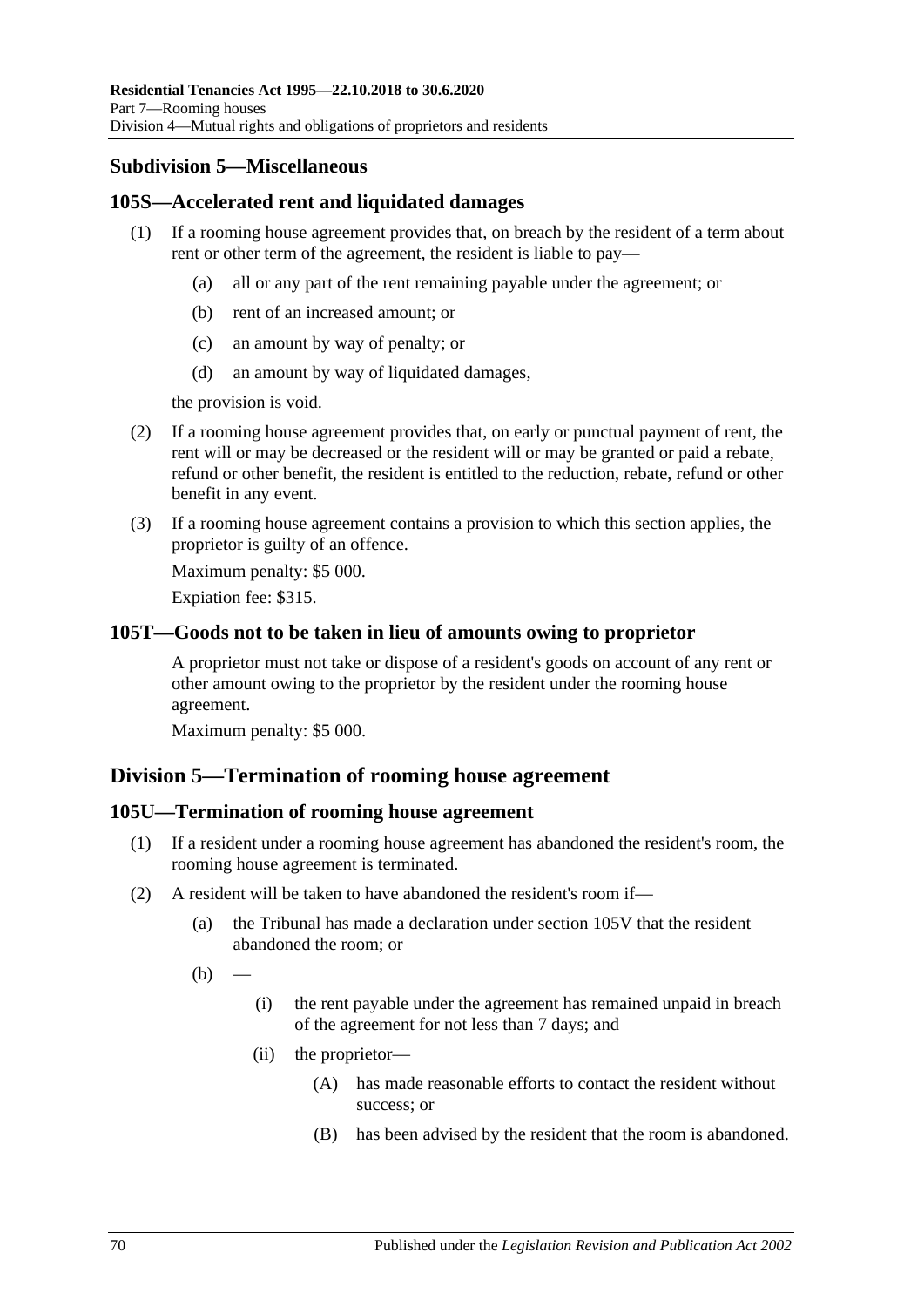- (3) If rent remains outstanding for at least 2 rental periods or 2 weeks (whichever is the lesser), the proprietor may give the resident a written notice informing the resident that if the amount owing is not paid within a specified period (which must be a period of at least 2 clear days) from the date the notice is given then—
	- (a) the rooming house agreement is terminated at the end of the specified period by force of the notice; and
	- (b) the resident must vacate the premises at the end of the specified period.
- (4) If a resident, or a person who has entered the rooming house at the resident's invitation, causes serious damage to the rooming house, creates a danger to a person or property in the rooming house, or seriously interrupts the privacy, peace, comfort or quiet enjoyment of another resident, the proprietor may give the resident a written notice informing the resident that—
	- (a) the rooming house agreement is terminated by force of the notice immediately or on a specified day; and
	- (b) the resident must vacate the premises immediately or on or before the specified day (as the case requires).
- (5) If a resident breaches a term of the rooming house agreement (otherwise than as referred to in a preceding subsection), the proprietor may give the resident a written notice informing the resident that—
	- (a) the rooming house agreement is terminated by force of the notice on a specified day (which must be at least 7 clear days after the day the notice is given); and
	- (b) the resident must vacate the premises on or before the specified day.
- <span id="page-70-0"></span>(6) A proprietor may terminate a rooming house agreement providing for accommodation on a periodic basis without specifying a ground for termination by giving the resident at least 4 weeks written notice of termination.
- <span id="page-70-1"></span>(6a) Despite [subsection](#page-70-0) (6), if a rooming house has, within the preceding 6 months, been the subject of an inspection by an authorised officer within the meaning of the *[Housing Improvement Act](http://www.legislation.sa.gov.au/index.aspx?action=legref&type=act&legtitle=Housing%20Improvement%20Act%202016) 2016* in connection with the administration or enforcement of that Act, the proprietor may only terminate a rooming house agreement by notice under that subsection if the notice is given on 1 or more grounds prescribed by regulation for the purposes of this subsection and the Tribunal authorises the giving of the notice.
- (6b) [Subsection](#page-70-1) (6a) does not apply if a notice to vacate applies in respect of the premises.
- (7) A resident under a rooming house agreement providing for accommodation on a periodic basis may terminate the agreement without specifying a ground for termination by giving the proprietor at least 1 days notice of termination.
- (8) A notice under this section must be in the form approved by the Commissioner.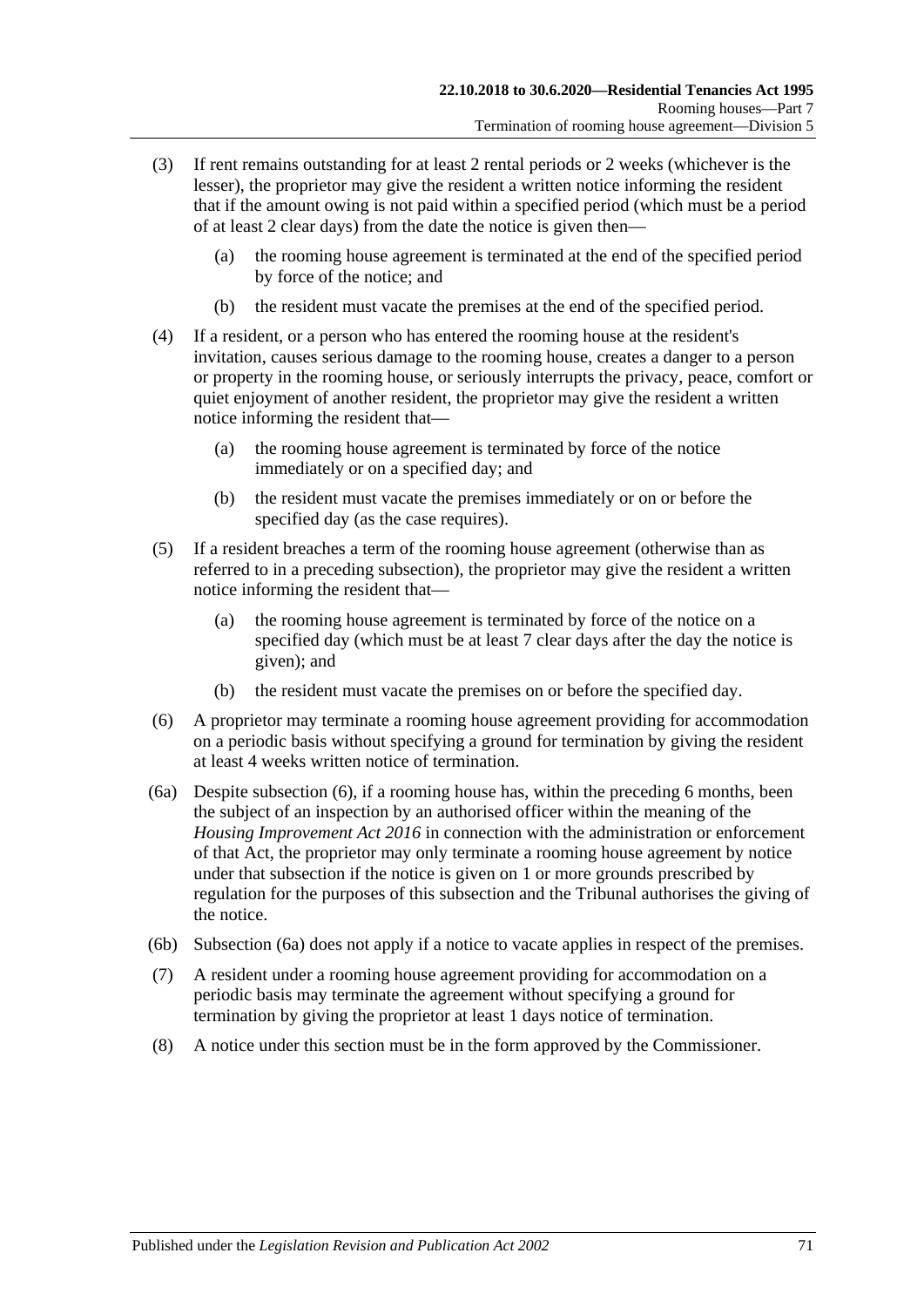## <span id="page-71-0"></span>**105UA—Termination based on abuse of rooming house resident**

- <span id="page-71-2"></span>(1) The Tribunal may, on application by a resident, terminate a rooming house agreement from a date specified in the Tribunal's order if satisfied—
	- (a) that an intervention order is in force against a person who resides in the same rooming house as the applicant (whether or not under the same rooming house agreement as the applicant) for the protection of—
		- (i) the applicant; or
		- (ii) a domestic associate of the applicant who normally or regularly resides in the rooming house; or
	- (b) that a person who resides in the same rooming house as the applicant (whether or not under the same rooming house agreement as the applicant) has committed domestic abuse against—
		- (i) the applicant; or
		- (ii) a domestic associate of the applicant who normally or regularly resides in the rooming house.
- <span id="page-71-3"></span>(2) For the purposes of an application under this section, the applicant, the proprietor and any other resident under the rooming house agreement are parties to proceedings concerning the tenancy dispute.
- <span id="page-71-1"></span>(3) If the Tribunal makes an order under [subsection](#page-71-0) (1)—
	- (a) the Tribunal may, subject to this section, also make an order requiring the proprietor to enter into a new rooming house agreement with the applicant or another resident under the terminated rooming house agreement (or both) for the remainder of the term of the agreement; and
	- (b) the new rooming house agreement must be on the same terms and conditions as the terminated rooming house agreement, subject to any changes determined by the Tribunal.
- (4) The Tribunal must not make an order under [subsection](#page-71-1) (3) requiring the proprietor to enter into a new rooming house agreement with a resident under the terminated rooming house agreement who is
	- (a) the person referred to in [subsection](#page-71-2)  $(1)(a)$  against whom an intervention order is in force; or
	- (b) the person referred to in [subsection](#page-71-3)  $(1)(b)$  whom the Tribunal is satisfied has committed domestic abuse against an applicant or a domestic associate of the applicant who normally or regularly resides in the rooming house,

if the proprietor indicates, as part of proceedings before the Tribunal, that the proprietor considers it would be unreasonable for such an order to be made.

(5) The Tribunal must, before making an order under [subsection](#page-71-1) (3) requiring a proprietor to enter into a new rooming house agreement, be satisfied that the resident or residents under the new rooming house agreement could reasonably be expected to comply with the obligations under the new agreement.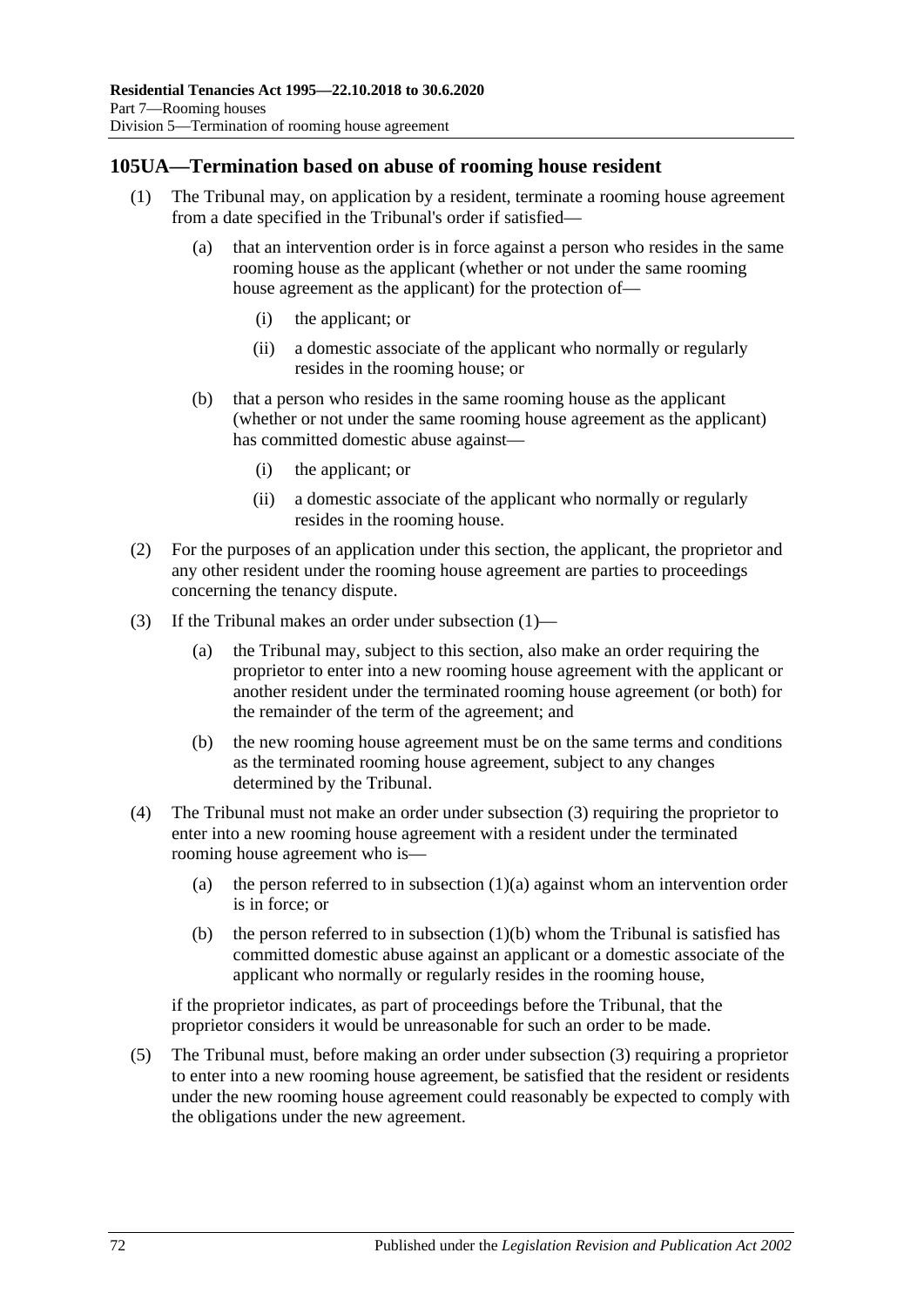- (6) If a party to proceedings on an application under this section objects to an application for the making of an order under [subsection](#page-71-0) (1) or [\(3\),](#page-71-1) the Tribunal must not make the order unless satisfied that the hardship likely to be suffered by the applicant or a domestic associate of the applicant who normally or regularly resides in the rooming house would, if the order were not made, be greater than any hardship likely to be suffered by the objector as a consequence of the making of the order.
- <span id="page-72-1"></span><span id="page-72-0"></span>(7) In considering an application under this section, the Tribunal must have regard to such of the following orders and proceedings (if any) as are relevant to the application:
	- (a) an order, injunction, undertaking, plan, recognisance or other form of obligation imposed or agreement made under the *Family Law Act 1975* of the Commonwealth;
	- (b) an order made under the *[Children's Protection Act](http://www.legislation.sa.gov.au/index.aspx?action=legref&type=act&legtitle=Childrens%20Protection%20Act%201993) 1993* or the *[Children and](http://www.legislation.sa.gov.au/index.aspx?action=legref&type=act&legtitle=Children%20and%20Young%20People%20(Safety)%20Act%202017)  [Young People \(Safety\) Act](http://www.legislation.sa.gov.au/index.aspx?action=legref&type=act&legtitle=Children%20and%20Young%20People%20(Safety)%20Act%202017) 2017*;
	- (c) an order made under the *[Intervention Orders \(Prevention of Abuse\) Act](http://www.legislation.sa.gov.au/index.aspx?action=legref&type=act&legtitle=Intervention%20Orders%20(Prevention%20of%20Abuse)%20Act%202009) 2009*;
	- (d) a pending application for an order referred to in [paragraph](#page-72-0) (a), [\(b\)](#page-72-1) or [\(c\);](#page-72-2)
	- (e) any other relevant legal proceedings.
- <span id="page-72-3"></span><span id="page-72-2"></span>(8) If a rooming house agreement is terminated under this section because of an intervention order in force against a resident under the agreement, or because a resident under the agreement has committed domestic abuse, the Tribunal may order the resident to make a payment of compensation to the proprietor for loss and inconvenience resulting, or likely to result, from the termination of the agreement or from an order under [subsection](#page-71-1) (3).
- <span id="page-72-4"></span>(9) If the Tribunal finds, in relation to a rooming house agreement that is terminated under this section, that 1 or more, but not all, of the residents under the agreement are responsible for damage to the rooming house or property provided by the proprietor, the Tribunal may determine that the responsible resident or residents are liable (to the exclusion of other residents under the agreement) for making any payment of compensation ordered under section [110\(1\)\(c\).](#page-76-0)
- <span id="page-72-5"></span>(10) If 1 or more, but not all, of the residents under a rooming house agreement are liable under [subsection](#page-72-3) (8) or [\(9\)](#page-72-4) for making a payment of compensation, the following provisions apply:
	- (a) the Tribunal may give a direction under section  $110(1)(i)$  that the bond (if any) be paid to the proprietor and any resident who is not liable for making the payment in such proportions as the Tribunal thinks fit;
	- (b) a direction under [paragraph](#page-72-5) (a) may not operate to limit the amount of bond payable to a proprietor under section [110\(1\)\(i\).](#page-76-1)

#### **105V—Abandoned room**

- (1) The Tribunal may, on application by a proprietor, declare that a resident abandoned the resident's room on a day stated in the declaration.
- (2) The resident is taken to have abandoned the room on the day stated in a declaration under this section.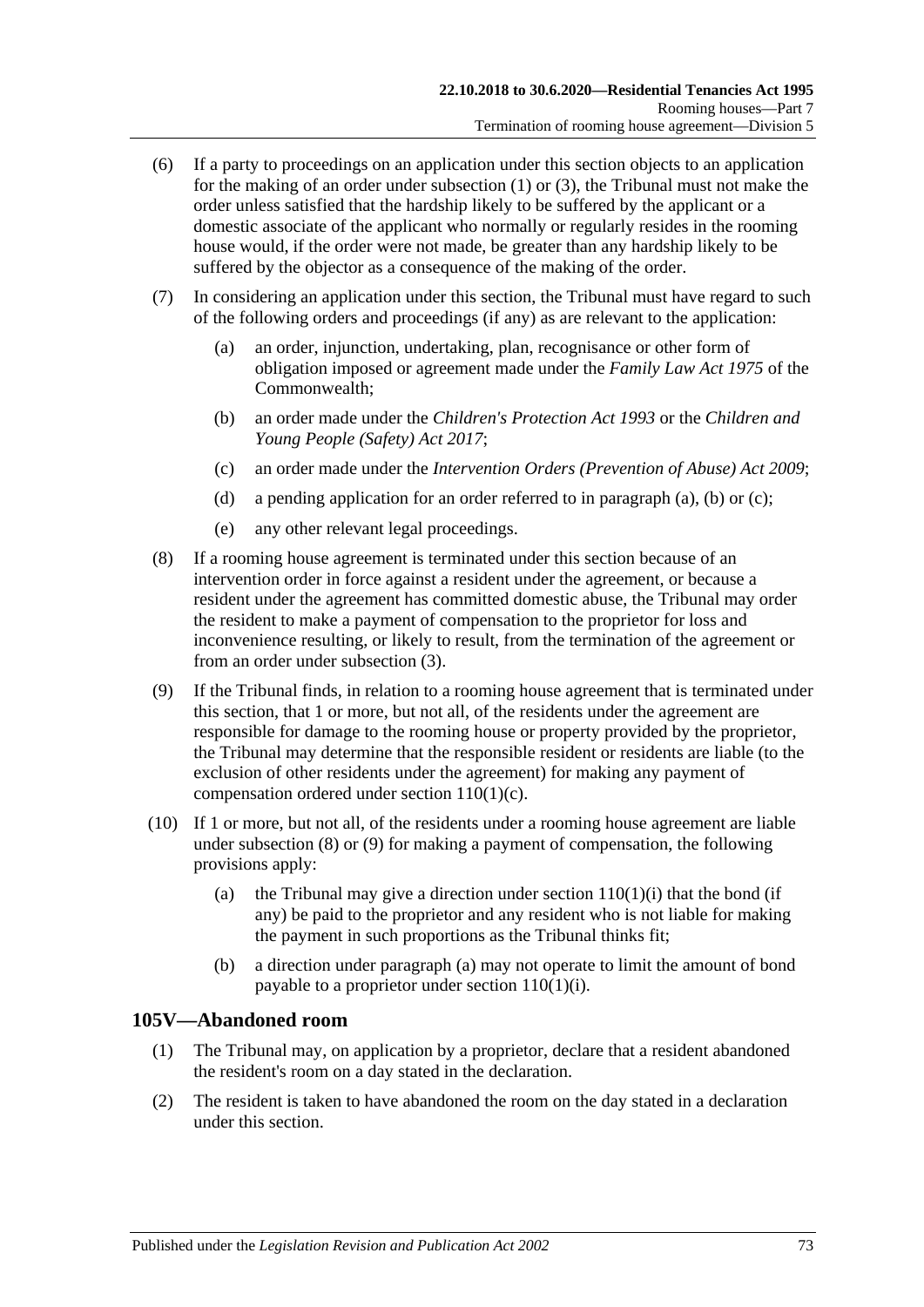- (3) If a resident under a rooming house agreement for the provision of accommodation for a period of 6 months or more has abandoned the resident's room, the proprietor is entitled to compensation for any loss (including loss of rent) caused by the abandonment.
- (4) However, the proprietor must take reasonable steps to mitigate any loss and is not entitled to compensation for loss that could have been avoided by those steps.
- (5) The Tribunal may, on application by the proprietor, order the resident to pay to the proprietor compensation to which the proprietor is entitled under this section.

### <span id="page-73-2"></span>**105W—Abandoned property**

- (1) If property is left on the premises by a resident after the resident vacates the resident's room—
	- (a) the proprietor may, at any time after recovering possession of the room, remove from the premises and destroy or dispose of property consisting of perishable goods; and
	- (b) in the case of any other property (other than personal documents), the proprietor—
		- (i) must, as soon as practicable, make reasonable attempts to notify the resident that the property has been found on the premises; and
		- (ii) must take reasonable steps to keep the property safe for at least 14 days after possession of the room is recovered; and
		- (iii) may destroy or dispose of the property after taking steps to keep it safe for the period referred to in [subparagraph](#page-73-0) (ii).
- <span id="page-73-1"></span><span id="page-73-0"></span>(2) If personal documents are left on the premises by a resident after the resident vacates the resident's room, the proprietor—
	- (a) must, as soon as practicable, make reasonable attempts to notify the resident that the documents have been found on the premises; and
	- (b) must take reasonable steps to keep the documents safe for at least 14 days after possession of the room is recovered; and
	- (c) may destroy or dispose of the documents if they are not reclaimed by the resident within the 14 day period referred to in [paragraph](#page-73-1) (b).
- (3) For the purposes of this section, a person who is entitled to possession of the property may reclaim it by paying to the proprietor the reasonable costs incurred by the proprietor as a result of the property being left on the premises.
- (4) A proprietor may not deal with property left on premises by a resident after termination of a rooming house agreement otherwise than in accordance with this section.

Maximum penalty: \$2 500.

(5) Nothing in this section affects any obligation a proprietor may have in relation to property left on the premises under another Act or law.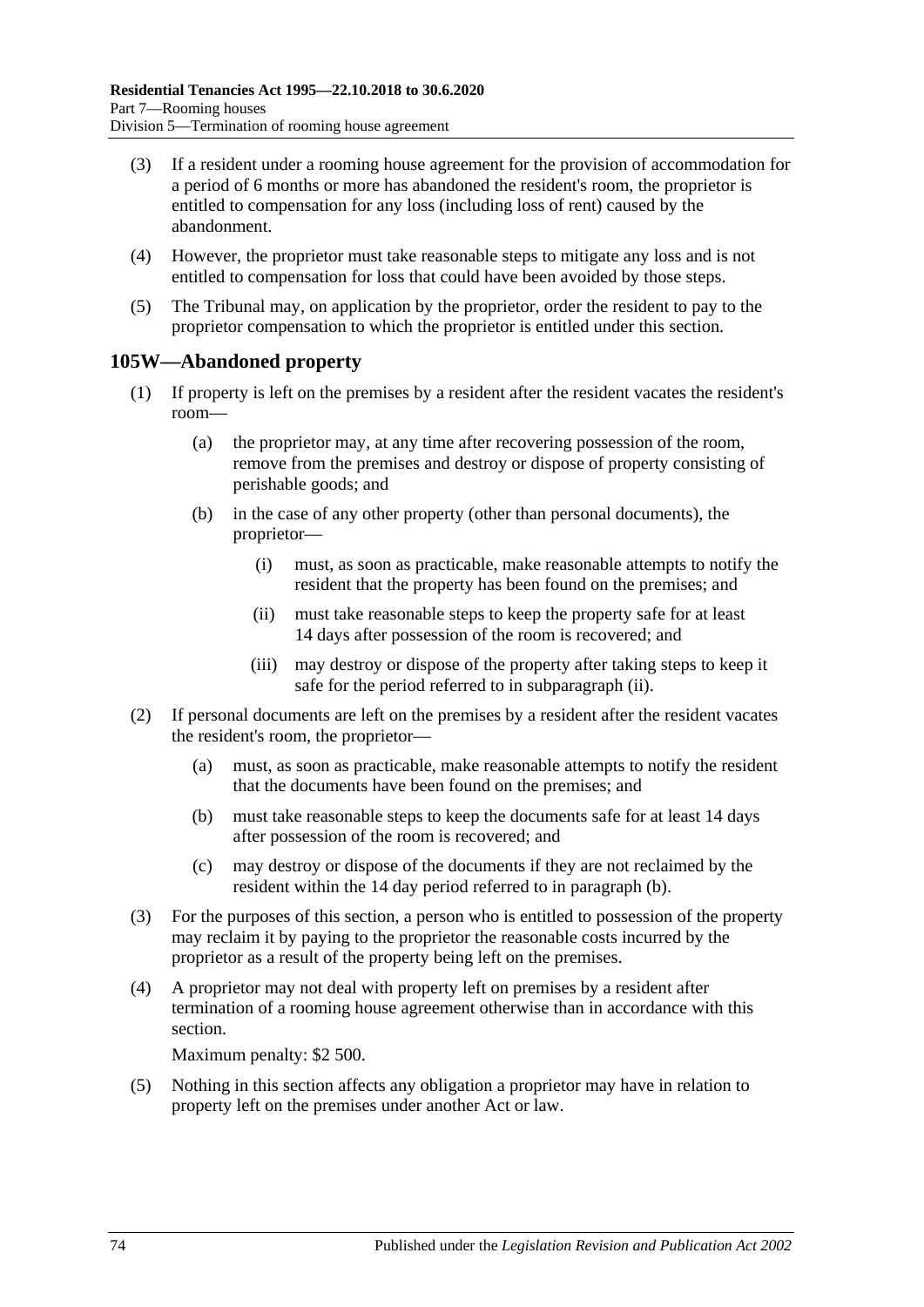# **Part 8—Dispute resolution**

# **Division 1—Conciliation**

### **Subdivision 1—Definitions for this Division**

#### **106—Definitions**

In this Division—

*conciliation* of a dispute includes preliminary assistance in dispute resolution such as the giving of advice to ensure that—

- (a) the parties to the dispute are fully aware of their rights and obligations; and
- (b) there is full and open communication between the parties about the dispute;

*conciliation conference* means a conference called by the Commissioner under section [107\(4\).](#page-74-0)

#### **Subdivision 2—Conciliation of dispute by Commissioner**

#### <span id="page-74-1"></span>**107—Conciliation of dispute by Commissioner**

- (1) If a party to a tenancy dispute applies to the Commissioner for conciliation of the dispute, the Commissioner may conciliate the dispute.
- (2) A fee prescribed by regulation is payable on an application under [subsection](#page-74-1) (1).
- (3) The Registrar or a Deputy Registrar may refer an application made to the Tribunal to the Commissioner for conciliation.
- <span id="page-74-0"></span>(4) The Commissioner may call a conference of the parties to the dispute for the purpose of attempting to resolve the dispute by agreement.
- (5) The Commissioner must notify the parties of the time and place fixed for the conference.
- (6) If conciliation of a dispute is terminated because it appears to the Commissioner that it is unlikely that an agreed settlement can be reached within a reasonable time or for any other reason, the Commissioner must refer the matter to the Registrar or a Deputy Registrar for the listing of the matter before the Tribunal.

#### **Subdivision 4—Duties and procedure**

#### **108A—Functions of Commissioner in conciliation of dispute**

The Commissioner has the following functions in the conciliation of a tenancy dispute under this Division:

- (a) to seek to identify the issues in dispute and to narrow the range of the dispute;
- (b) to encourage the settlement of the dispute by facilitating, and helping to conduct, negotiations between the parties to the dispute;
- (c) to promote the open exchange of information relevant to the dispute by the parties;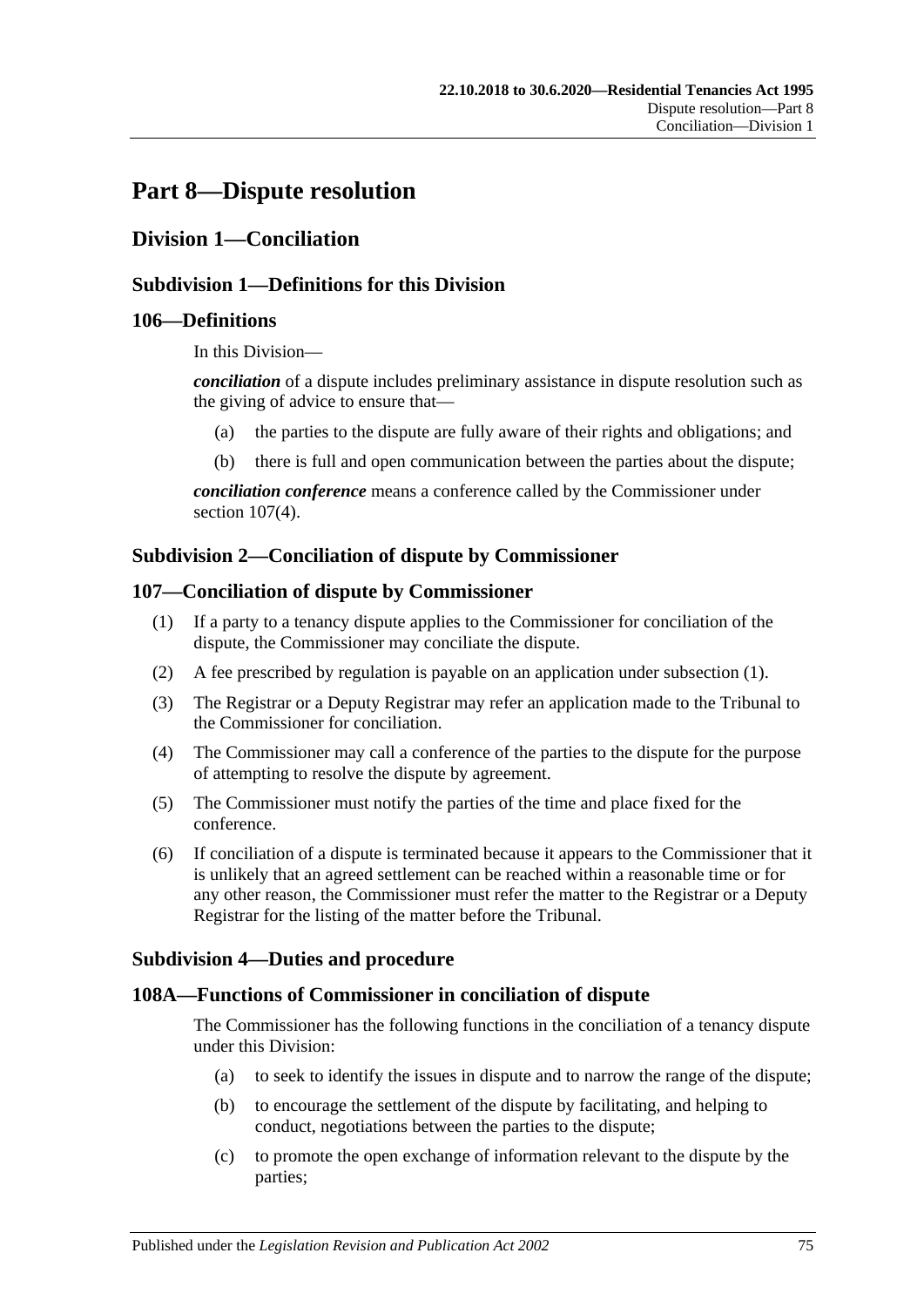- (d) to provide to the parties information about the operation of this Act relevant to a settlement of the dispute;
- (e) to help in the settlement of the dispute in any other appropriate way.

#### **108B—Procedure**

- (1) A conciliation conference may, at the discretion of the Commissioner, be adjourned from time to time.
- (2) Unless the Commissioner decides otherwise, the conference will be held in private and the Commissioner may exclude from the conference any person apart from the parties and their representatives.
- (3) The Commissioner (if not legally qualified) may refer a question of law arising at the conference to a member of the Tribunal who is legally qualified for determination.
- (4) A party must, if required by the Commissioner, disclose to the other party details of the party's case and of the evidence available to the party in support of that case.
- (5) The Commissioner or a party may terminate a conciliation at any time.
- (6) A settlement to which a party or representative of a party agrees at a conciliation conference is binding on the party provided that it is not inconsistent with this Act.
- (7) The settlement must be put into writing and signed by or for the parties and a copy of the signed settlement must be provided to the Tribunal.
- (8) The Tribunal may make a determination or order to give effect to the settlement.
- (10) The Commissioner has the same protection and immunity as a member of the Tribunal under the *[South Australian Civil and Administrative Tribunal](http://www.legislation.sa.gov.au/index.aspx?action=legref&type=act&legtitle=South%20Australian%20Civil%20and%20Administrative%20Tribunal%20Act%202013) Act 2013*.

#### **108C—Restriction on evidence**

Evidence of anything said or done in the course of conciliation of a tenancy dispute under this Division is inadmissible in proceedings before the Tribunal except by consent of all parties to the proceedings.

## **Division 2—Intervention**

#### **109—Power to intervene**

- (1) The Commissioner may intervene in proceedings before the Tribunal or a court concerning a tenancy dispute.
- (2) If the Commissioner intervenes in proceedings the Commissioner becomes a party to the proceedings and has all the rights (including rights of appeal) of a party to the proceedings.

## **Division 3—Powers of the Tribunal**

#### **110—Powers of Tribunal**

- (1) The Tribunal may, on application by a party to a tenancy dispute—
	- (a) restrain an action in breach of this Act, a residential tenancy agreement, a rooming house agreement, or an agreement collateral to a residential tenancy agreement or a rooming house agreement; or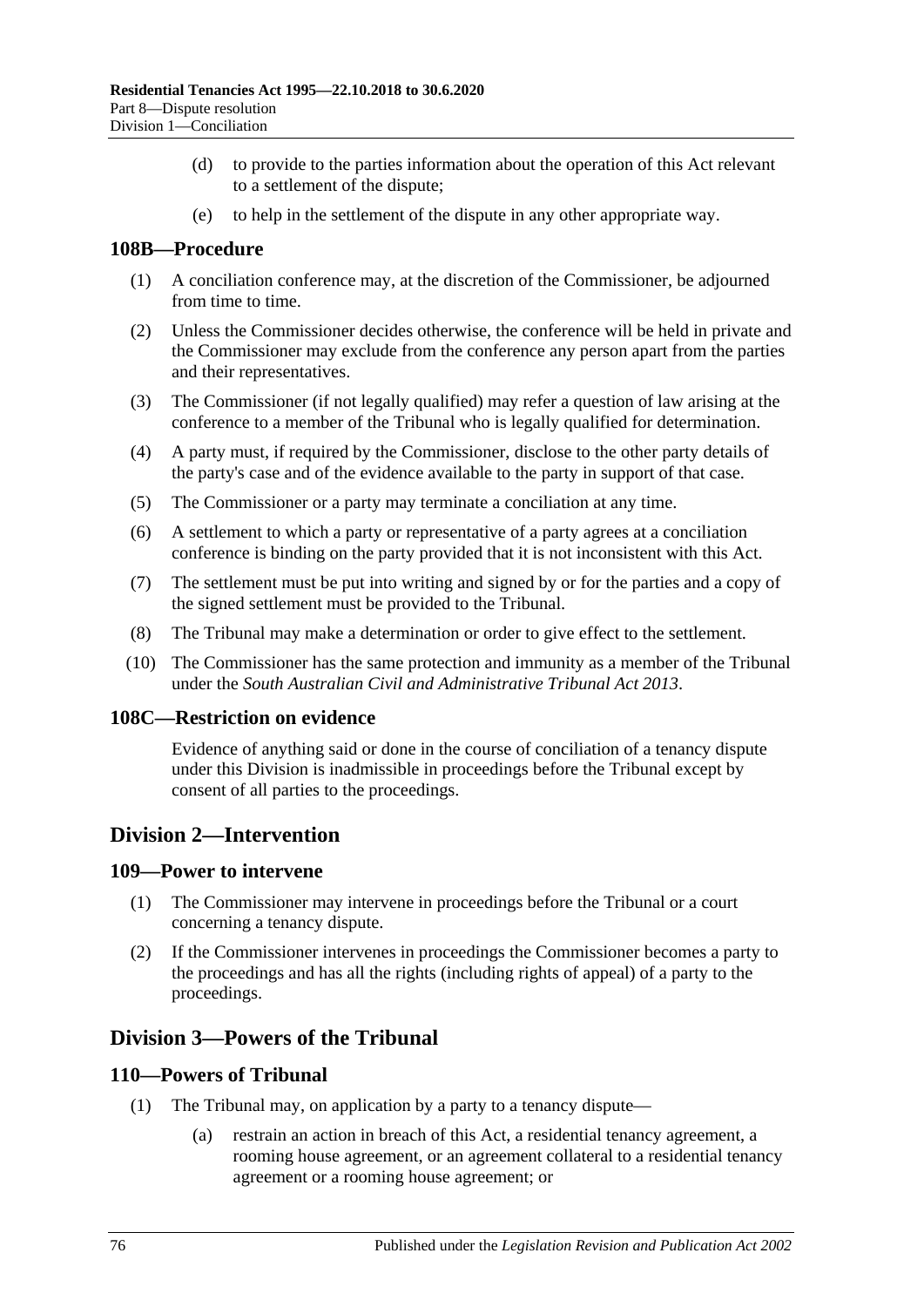- (b) require a person to comply with an obligation under this Act, a residential tenancy agreement, a rooming house agreement or an agreement collateral to a residential tenancy agreement or a rooming house agreement; or
- <span id="page-76-0"></span>(c) order a person to make a payment (which may include compensation) under this Act, a residential tenancy agreement, a rooming house agreement or a collateral agreement or for breach of this Act, a residential tenancy agreement, a rooming house agreement, or a collateral agreement; or
- (d) relieve a party to a residential tenancy agreement, a rooming house agreement or a collateral agreement from the obligation to comply with a provision of the agreement; or
- (e) terminate a residential tenancy or rooming house agreement or declare that a residential tenancy or rooming house agreement has, or has not, been validly terminated; or
- (f) reinstate rights under a residential tenancy agreement or rooming house agreement that have been forfeited or have otherwise terminated; or
- (g) require payment of rent into the Fund until conditions stipulated by the Tribunal have been complied with; or
- (h) require that rent paid into the Fund be paid out and applied as directed by the Tribunal; or
- <span id="page-76-1"></span>(i) require that a bond (including a bond under [Part 7\)](#page-59-0) paid into the Fund be paid out and applied as directed by the Tribunal; or
- (j) require a tenant or a rooming house resident to give up the possession of premises to the landlord or rooming house proprietor; or
- (k) make orders to give effect to rights and liabilities arising from the assignment of a residential tenancy agreement; or
- (l) exercise any other power conferred on the Tribunal under this Act; or
- (m) do anything else necessary or desirable to resolve a tenancy dispute.
- (2) The Tribunal does not have jurisdiction to award compensation for damages arising from personal injury.

#### **111—Conditional and alternative orders**

- (1) The Tribunal may make orders on conditions the Tribunal considers appropriate.
- (2) The Tribunal may make orders in the alternative so that a particular order takes effect, or does not take effect, according to whether stipulated conditions are complied with.

#### **112—Restraining orders**

(1) If the Tribunal is satisfied, on application by a landlord, that there is a risk that the tenant or a person permitted on the premises by the tenant may cause serious damage to property or personal injury, the Tribunal may make an order (a *restraining order*) restraining the tenant and other persons on the premises from engaging in conduct of a kind described in the order.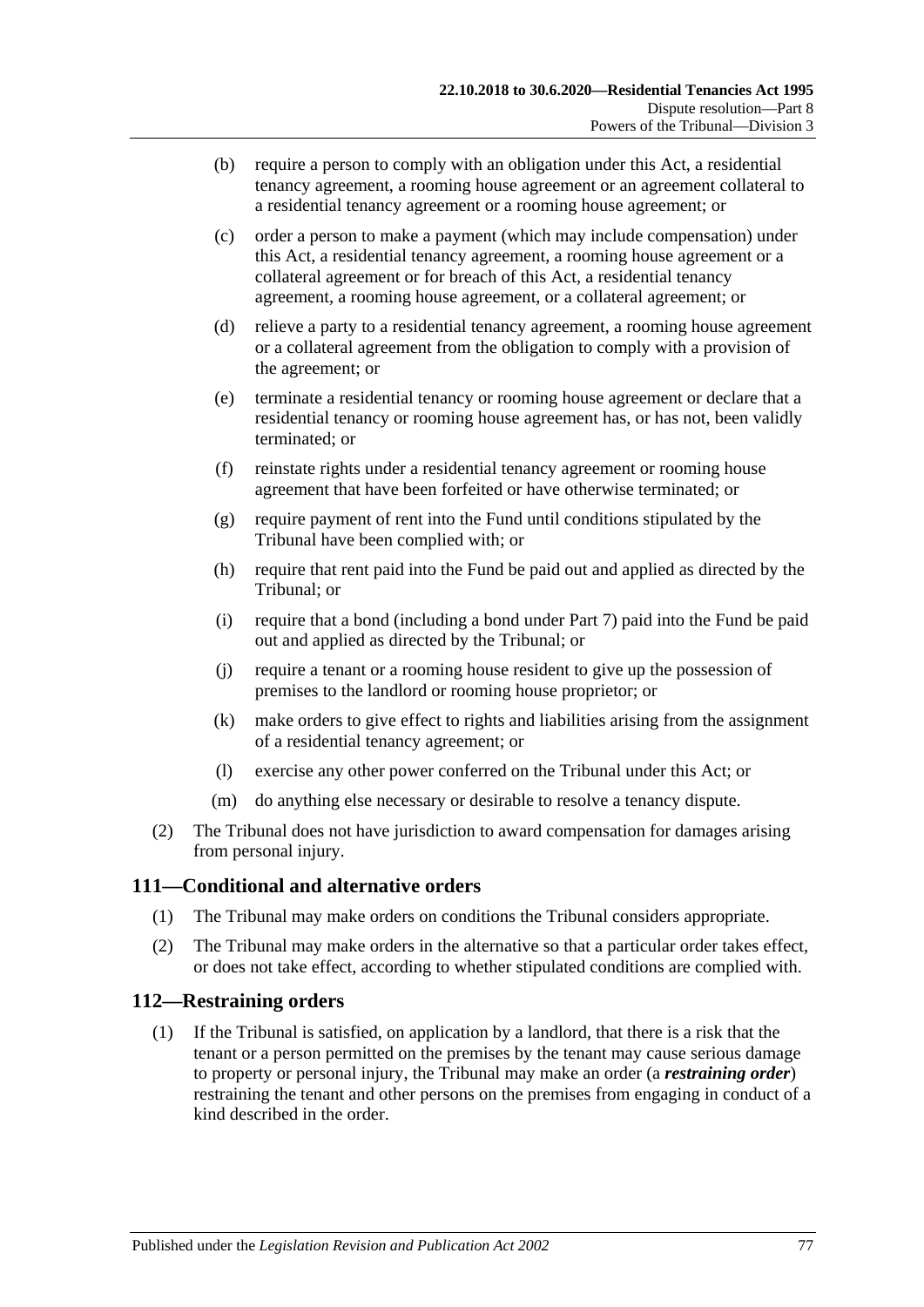- (1a) If the Tribunal is satisfied, on application by a tenant, that there is a risk that a co-tenant or a person permitted on the premises by a co-tenant may—
	- (a) cause serious damage to property; or
	- (b) cause personal injury; or
	- (c) if the co-tenant is a domestic associate or former domestic associate of the tenant—commit an act of domestic abuse,

the Tribunal may make a restraining order restraining the co-tenant and other persons on the premises from engaging in conduct of a kind described in the order.

- <span id="page-77-1"></span><span id="page-77-0"></span>(1b) In considering an application under subsection (1a), the Tribunal must have regard to such of the following orders and proceedings (if any) as are relevant to the application:
	- (a) an order, injunction, undertaking, plan, recognisance or other form of obligation imposed or agreement made under the *Family Law Act 1975* of the Commonwealth;
	- (b) an order made under the *[Children's Protection Act](http://www.legislation.sa.gov.au/index.aspx?action=legref&type=act&legtitle=Childrens%20Protection%20Act%201993) 1993* or the *[Children and](http://www.legislation.sa.gov.au/index.aspx?action=legref&type=act&legtitle=Children%20and%20Young%20People%20(Safety)%20Act%202017)  [Young People \(Safety\) Act](http://www.legislation.sa.gov.au/index.aspx?action=legref&type=act&legtitle=Children%20and%20Young%20People%20(Safety)%20Act%202017) 2017*;
	- (c) an order made under the *[Intervention Orders \(Prevention of Abuse\) Act](http://www.legislation.sa.gov.au/index.aspx?action=legref&type=act&legtitle=Intervention%20Orders%20(Prevention%20of%20Abuse)%20Act%202009) 2009*;
	- (d) a pending application for an order referred to in [paragraph](#page-77-0) (a), [\(b\)](#page-77-1) or [\(c\);](#page-77-2)
	- (e) any other relevant legal proceedings.
- <span id="page-77-2"></span>(2) An application for a restraining order may be made without notice to the persons against whom the order is sought but, if the order is made without giving them a reasonable opportunity to respond to the allegations against them, the Tribunal must allow them a reasonable opportunity to satisfy it that the order should not continue in operation.
- (3) A person must not contravene a restraining order. Maximum penalty: Imprisonment for 1 year.

# **Division 4—Representation**

#### **113—Representation**

- (1) A party to a tenancy dispute may only be represented in proceedings before the Tribunal (including a conference or mediation under sections 50 and 51 respectively of the *[South Australian Civil and Administrative Tribunal Act](http://www.legislation.sa.gov.au/index.aspx?action=legref&type=act&legtitle=South%20Australian%20Civil%20and%20Administrative%20Tribunal%20Act%202013) 2013*), or at a conciliation conference under this Act, as allowed by this section.
- (2) A party to a tenancy dispute may be represented by a lawyer if—
	- (a) all parties to the proceedings agree to the representation and the Tribunal is satisfied that it will not unfairly disadvantage a party who does not have a professional representative; or
	- (b) the Tribunal is satisfied that the party is unable to present the party's case properly without assistance; or
	- (c) another party to the dispute is a lawyer, or is represented by a professional representative; or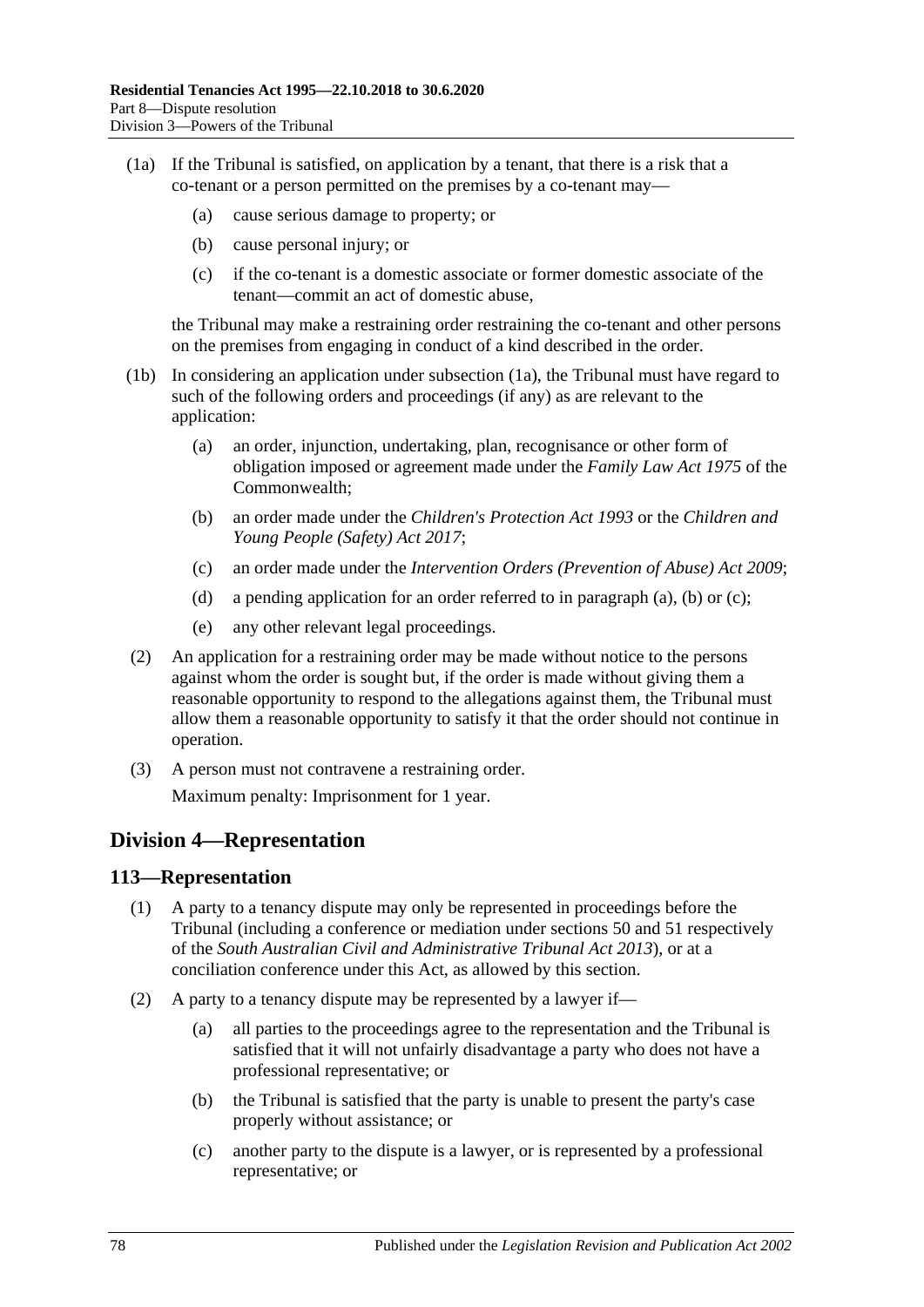- (d) the Commissioner has intervened in, or is a party to, the proceedings.
- (3) A party to a tenancy dispute may be represented by a person who is not a lawyer if—
	- (a) the party is a body corporate and the representative is an officer or employee of the body corporate; or
	- (b) the party is a landlord or rooming house proprietor and the representative is an agent, or an officer or employee of an agent, appointed by the landlord or rooming house proprietor to manage the premises on the party's behalf; or
	- (c) all parties to the proceedings agree to the representation and the Tribunal is satisfied that it will not unfairly disadvantage an unrepresented party; or
	- (d) the Tribunal is satisfied that the party is unable to present the party's case properly without assistance.
- (4) In this section—

#### *professional representative* means—

- (a) a lawyer, a law clerk, or a person who holds or has held legal qualifications under the law of the State or another place; or
- (b) a land agent, or an officer or employee of a land agent.

#### **114—Remuneration of representative**

A person must not ask for or receive a fee for representing a party to a tenancy dispute in proceedings before the Tribunal (including a conference or mediation under sections 50 and 51 respectively of the *[South Australian Civil and Administrative](http://www.legislation.sa.gov.au/index.aspx?action=legref&type=act&legtitle=South%20Australian%20Civil%20and%20Administrative%20Tribunal%20Act%202013)  [Tribunal Act](http://www.legislation.sa.gov.au/index.aspx?action=legref&type=act&legtitle=South%20Australian%20Civil%20and%20Administrative%20Tribunal%20Act%202013) 2013*), or at a conciliation conference under this Act, unless—

- (a) the representative is a lawyer or a law clerk employed by a lawyer; or
- (b) the representative is an officer or employee of a body corporate who represented the body corporate in the proceedings; or
- (c) the representative is an agent, or an officer or employee of an agent, who represented a landlord in the proceedings whose premises the agent had been appointed to manage on behalf of the landlord.

Maximum penalty: \$15 000.

# **Part 9—Miscellaneous**

#### **115—Contract to avoid Act**

- (1) An agreement or arrangement that is inconsistent with this Act or purports to exclude, modify or restrict the operation of this Act, is (unless the inconsistency, exclusion, modification or restriction is expressly permitted under this Act) to that extent void.
- (2) A purported waiver of a right under this Act is void.
- (3) A person who enters into an agreement or arrangement to defeat, evade or prevent the operation of this Act (directly or indirectly) is guilty of an offence. Maximum penalty: \$10 000.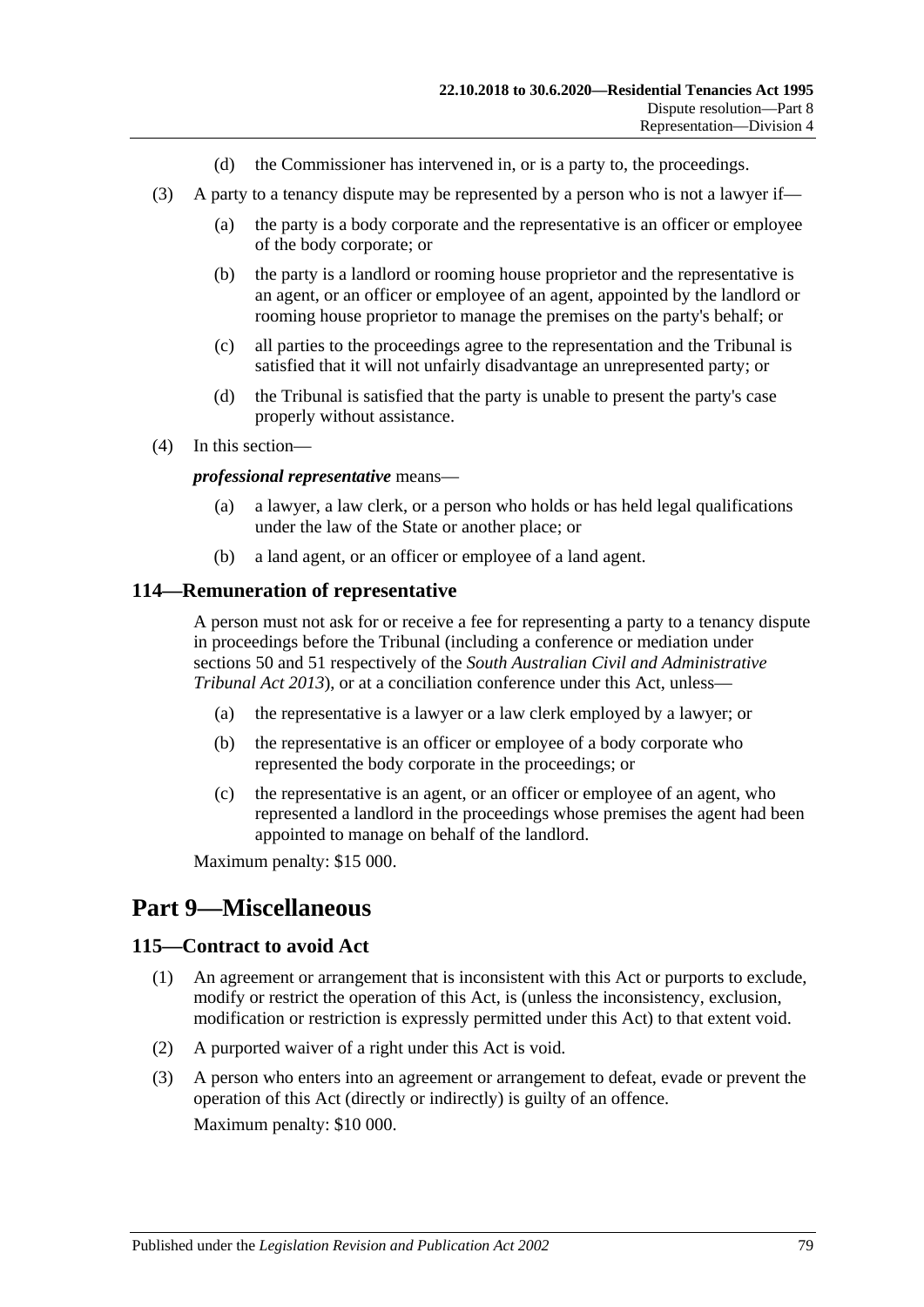#### **117—Notice by landlord not waived by acceptance of rent**

A demand for, any proceeding for the recovery of, or acceptance of, rent by a landlord after the landlord has notice of a breach of the agreement by the tenant or has given the tenant notice of termination under this Act does not operate as a waiver of that breach or that notice.

#### **117A—Liability to prosecution not to derogate from civil liability**

The liability to be prosecuted for an offence is in addition to any civil liability for breach of a residential tenancy agreement or rooming house agreement or any other civil liability the person may incur.

#### **118—Exemptions**

The Minister may, by order published in the Gazette—

- (a) exempt agreements, or premises, of a specified class from the provisions, or specified provisions, of this Act; or
- (b) modify specified provisions of this Act in their application to a specified class of agreements or a specified class of premises; or
- (c) vary or revoke an order previously made by the Minister under this section.

### **119—Tribunal may exempt agreement or premises from provision of Act**

- (1) The Tribunal may, on application by an interested person, if the Tribunal considers it necessary or desirable in the circumstances, order that a provision of this Act will not apply in relation to an agreement or prospective agreement or to particular premises, or will apply in a modified manner (and the order will have effect accordingly).
- (2) An order may be made on conditions that the Tribunal considers appropriate.
- (3) A person must not contravene a condition to an order.

Maximum penalty: \$2 500.

#### **120—Service**

- (1) A notice or document required or authorised to be given to a person under this Act may be—
	- (a) given to the person, or an agent of the person, personally; or
	- (b) sent by post addressed to the person, or an agent of the person, at the last known place of residence, employment or business of the person or agent; or
	- (c) left in a letterbox or other place where it is likely to come to the attention of the person, or an agent of the person, at the last known place of residence, employment or business; or
	- (d) transmitted by fax or email to a fax number or email address provided by the person for the purposes of service under this Act (in which case the notice or document will be taken to have been given or served at the time of transmission); or
	- (e) given in some other manner permitted by the Tribunal.
- (3) If two or more persons are the landlords or tenants under a residential tenancy agreement, a notice or other document is duly given if given to any one of them.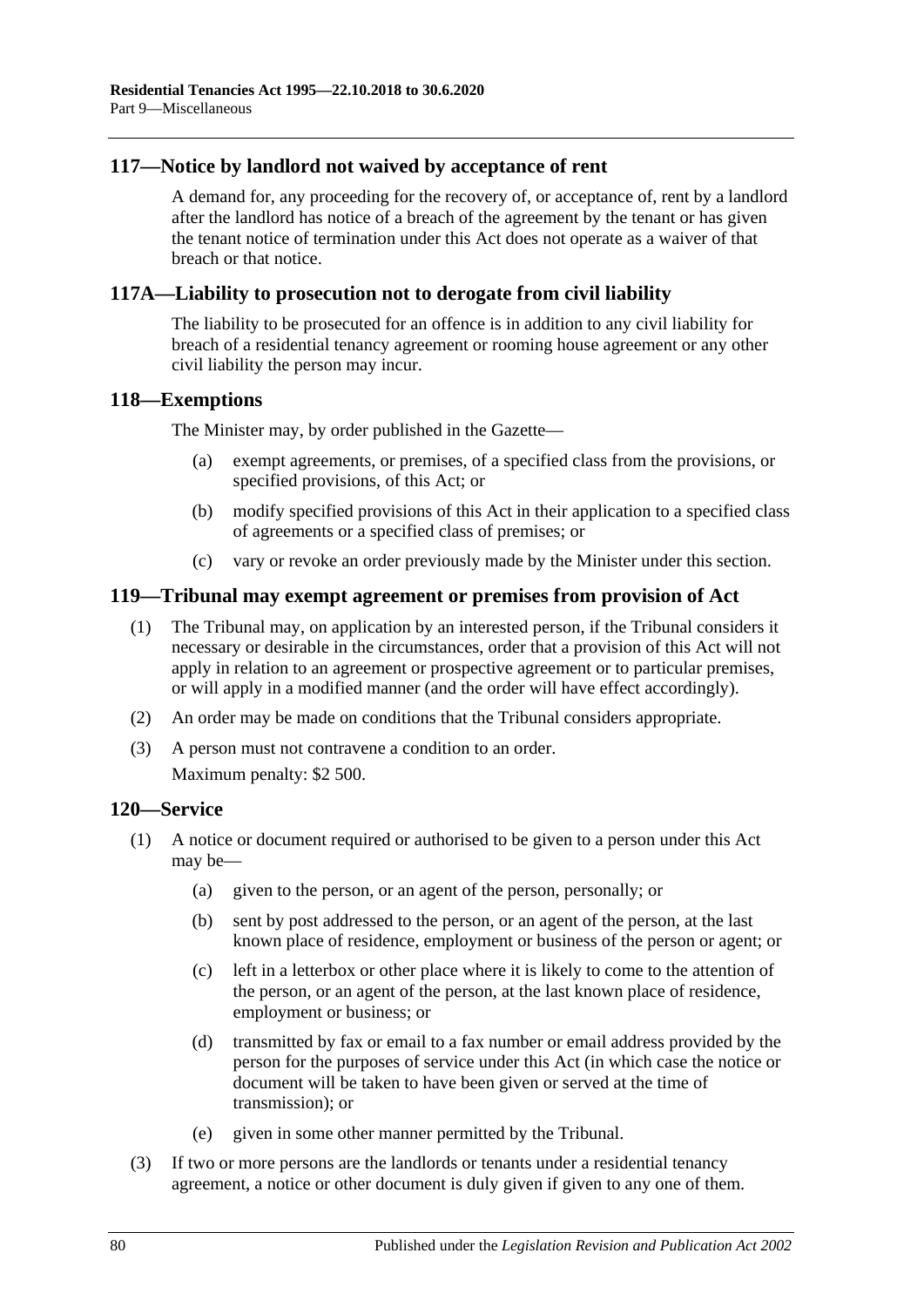#### **121—Regulations**

- (1) The Governor may make regulations for the purposes of this Act.
- (2) The regulations may—
	- (a) be of general or limited application; and
	- (b) provide that a matter or thing is to be determined, dispensed with or regulated by the Minister.
- (3) A regulation may impose a penalty not exceeding \$5 000 for breach of the regulation.
- (4) The regulations may fix expiation fees, not exceeding \$315, for alleged offences against the regulations.

# **Schedule 1—Transitional provisions—***Residential Tenancies (Miscellaneous) Amendment Act 2013*

#### **1—Interpretation**

In this Schedule—

*amending Act* means the *[Residential Tenancies \(Miscellaneous\) Amendment](http://www.legislation.sa.gov.au/index.aspx?action=legref&type=act&legtitle=Residential%20Tenancies%20(Miscellaneous)%20Amendment%20Act%202013)  Act [2013](http://www.legislation.sa.gov.au/index.aspx?action=legref&type=act&legtitle=Residential%20Tenancies%20(Miscellaneous)%20Amendment%20Act%202013)*.

### **2—Operation of amendments**

- (1) Subject to the regulations, an amendment made by the amending Act applies to a residential tenancy agreement or rooming house agreement whether the agreement was entered into before or after the commencement of the amendment.
- (2) However—
	- (a) [subsection](#page-28-0) (3a) of [section](#page-27-0) 69 as inserted by the amending Act does not apply in relation to a residential tenancy agreement entered into before the commencement of that subsection; and
	- (b) [subsections](#page-31-0) (2) and [\(3\)](#page-31-1) of [section](#page-31-2) 73 as inserted by the amending Act do not apply in relation to a residential tenancy agreement entered into before the commencement of those subsections (and [section](#page-31-0) 73(2) and [\(3\)](#page-31-1) as in force immediately before the commencement of section 47 of the amending Act will continue to apply to residential tenancy agreements entered into before that commencement); and
	- (c) [section](#page-40-0) 85A as inserted by the amending Act does not apply in relation to a residential tenancy agreement entered into before the commencement of that section; and
	- (d) [section](#page-68-0) 105Q as inserted by the amending Act does not apply in relation to a rooming house agreement entered into before the commencement of that section.

## **3—Registrar and deputy registrars**

Section 15(2) as inserted by the amending Act does not apply in relation to a person appointed to be the registrar or a deputy registrar before the commencement of that section.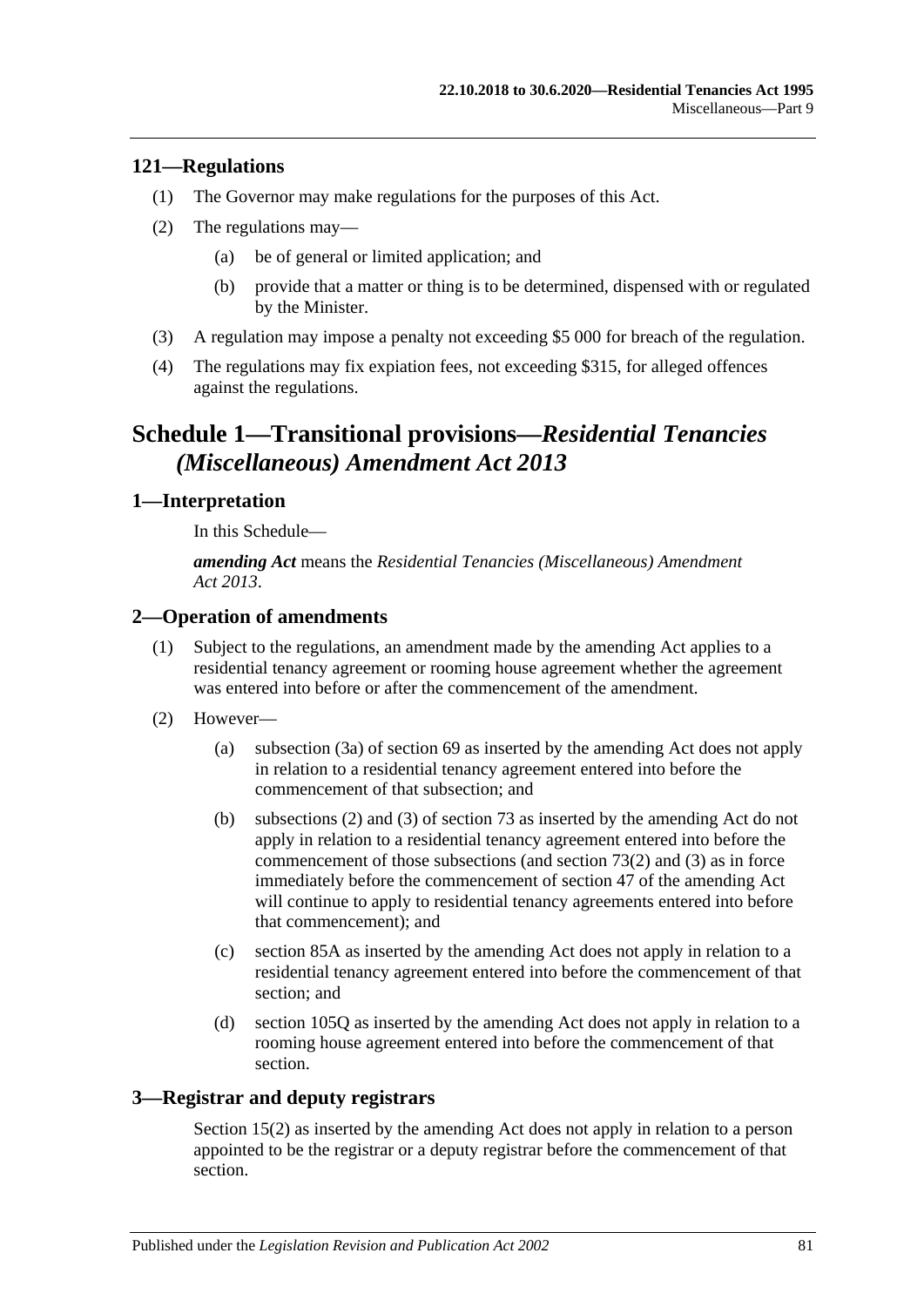### **4—Jurisdiction of Tribunal**

The amendments made to [section](#page-12-0) 24(2) and [\(5\)](#page-12-1) by the amending Act—

- (a) do not apply in respect of proceedings commenced before the commencement of the amendments (and those proceedings may continue as if the amendments had not been made); and
- (b) apply in respect of proceedings commenced on or after the commencement of the amendments (including proceedings in respect of a claim arising before the commencement of the amendments).

#### **5—Interest payable on repayment of bond**

[Section](#page-25-0) 63(11) and (12) as in force immediately before the commencement of this clause apply in relation to a bond paid to the Commissioner before that commencement as if the amendments made to that section by the amending Act had not been made.

#### **6—Abandoned property**

- (1) The revised abandoned property provisions apply in respect of property left on premises whether the property was left on the premises before or after the commencement of those provisions.
- (2) In this clause—

*revised abandoned property provisions* means [Part 5 Division 7](#page-49-0) and [section](#page-73-2) 105W as inserted by the amending Act.

#### **7—Application to existing house rules**

[Part 7 Division](#page-60-0) 3 as inserted by section 72 of the amending Act applies to house rules made by a rooming house proprietor and in operation immediately before the commencement of this clause.

#### <span id="page-81-0"></span>**8—Other provisions**

- (1) The Governor may, by regulation, make additional provisions of a saving or transitional nature consequent on the enactment of the amending Act.
- <span id="page-81-1"></span>(2) A provision of a regulation made under [subclause](#page-81-0) (1) may, if the regulation so provides, take effect from the commencement of the amending Act or from a later day.
- (3) To the extent to which a provision takes effect under [subclause](#page-81-1) (2) from a day earlier than the day of the regulation's publication in the Gazette, the provision does not operate to the disadvantage of a person by—
	- (a) decreasing the person's rights; or
	- (b) imposing liabilities on the person.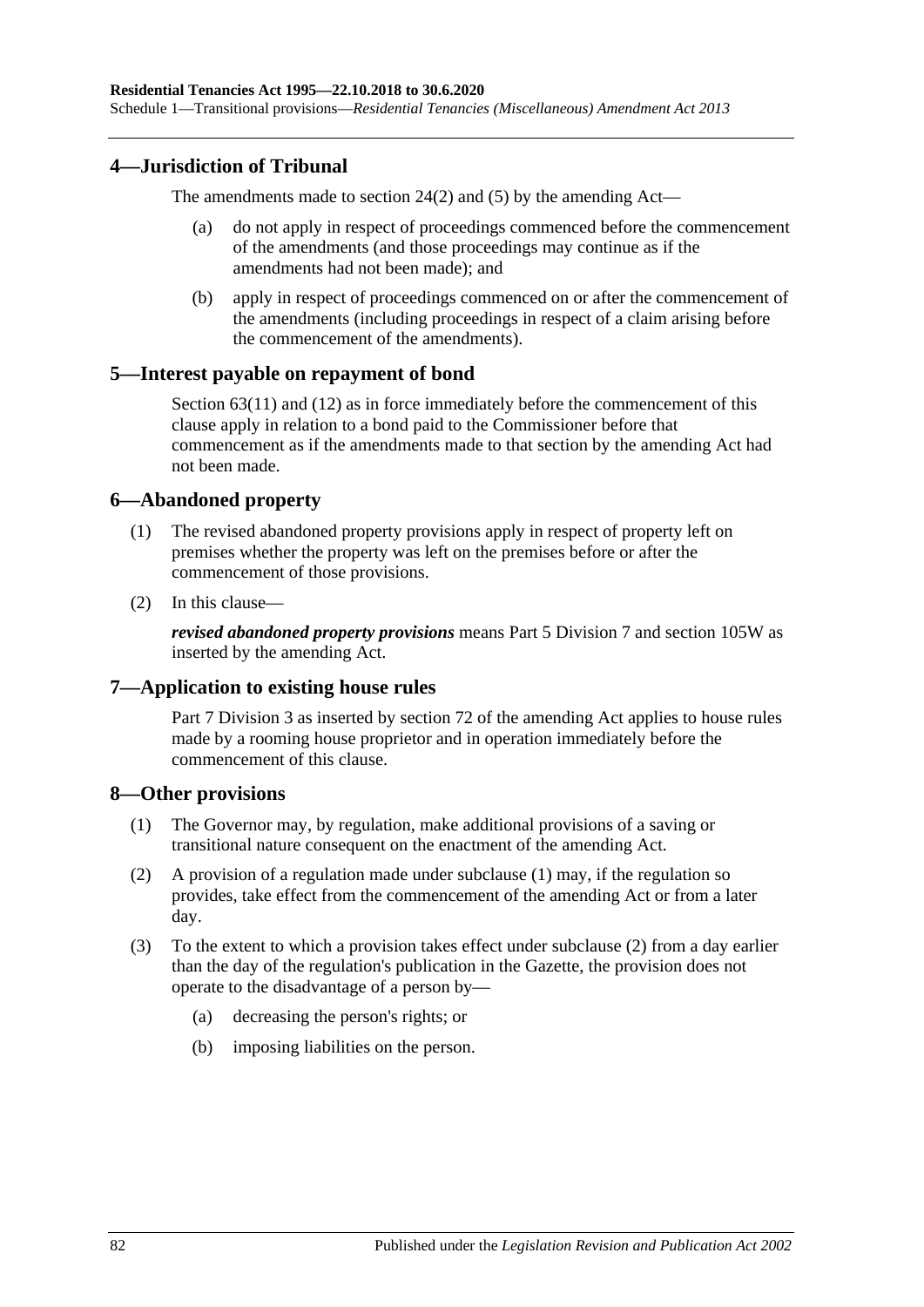# **Schedule 2—Transitional provisions—***Residential Tenancies (Miscellaneous) Amendment Act 2016*

### **1—Interpretation**

In this Schedule—

*amending Act* means the *[Residential Tenancies \(Miscellaneous\) Amendment](http://www.legislation.sa.gov.au/index.aspx?action=legref&type=act&legtitle=Residential%20Tenancies%20(Miscellaneous)%20Amendment%20Act%202016)  Act [2016](http://www.legislation.sa.gov.au/index.aspx?action=legref&type=act&legtitle=Residential%20Tenancies%20(Miscellaneous)%20Amendment%20Act%202016)*.

## **2—Operation of amendments**

- (1) [Section](#page-29-0) 72 as amended by section 4 of the amending Act applies to a residential tenancy agreement whether the agreement was entered into before or after the commencement of that section of the amending Act.
- (2) [Subsection](#page-40-1) (2) of [section](#page-40-0) 85A as inserted by section 5 of the amending Act does not apply to a residential tenancy agreement entered into before the commencement of that subsection.
- (3) [Subsection](#page-49-1) (2a) of [section](#page-49-2) 97B as inserted by section 6 of the amending Act applies in respect of abandoned property left on residential premises whether the property was left on the premises before or after the commencement of that subsection.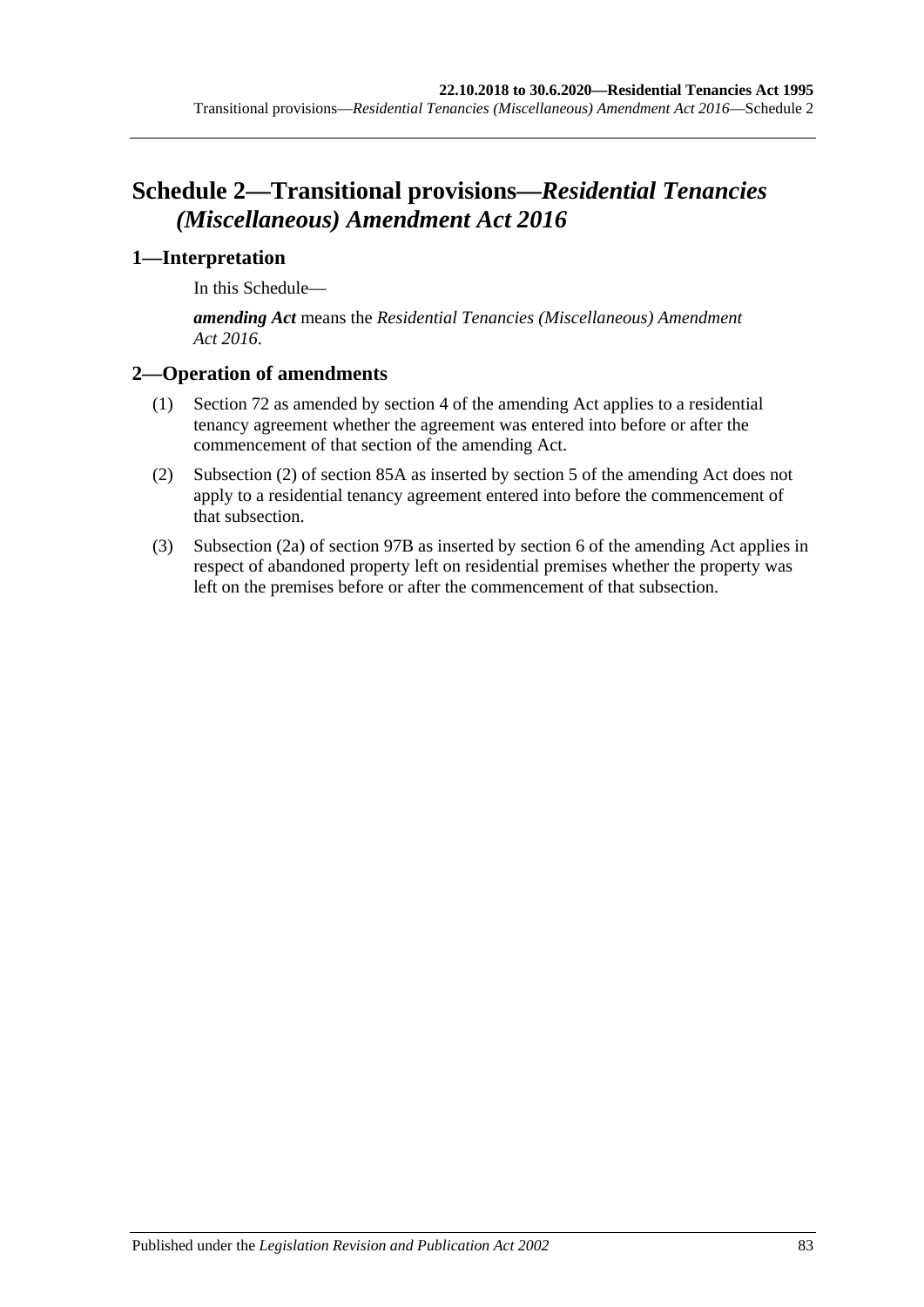# **Legislative history**

# **Notes**

- Amendments of this version that are uncommenced are not incorporated into the text.
- Please note—References in the legislation to other legislation or instruments or to titles of bodies or offices are not automatically updated as part of the program for the revision and publication of legislation and therefore may be obsolete.
- Earlier versions of this Act (historical versions) are listed at the end of the legislative history.
- For further information relating to the Act and subordinate legislation made under the Act see the Index of South Australian Statutes or www.legislation.sa.gov.au.

# **Legislation repealed by principal Act**

The *Residential Tenancies Act 1995* repealed the following:

*Residential Tenancies Act 1978 Residential Tenancies (Housing Trust) Amendment Act 1993*

# **Legislation amended by principal Act**

The *Residential Tenancies Act 1995* amended the following:

*Retirement Villages Act 1987*

# **Principal Act and amendments**

#### New entries appear in bold.

| Year | N <sub>0</sub> | Title                                                                                             | Assent    | Commencement                                                                                                                                                                                                                                                                                                                                                                                                                                                                                                                                                                     |
|------|----------------|---------------------------------------------------------------------------------------------------|-----------|----------------------------------------------------------------------------------------------------------------------------------------------------------------------------------------------------------------------------------------------------------------------------------------------------------------------------------------------------------------------------------------------------------------------------------------------------------------------------------------------------------------------------------------------------------------------------------|
| 1995 | 63             | <b>Residential Tenancies Act 1995</b>                                                             | 10.8.1995 | 24.8.1995 (Gazette 24.8.1995 p499)<br>except ss 4, 5(1) & (2)(c), 6–23,<br>$24(1)(a) & (c) & (2) - (5), 25 - 62,$<br>$63(1)$ —(6), 64—72, 74—100, 101(a),<br>(b), (d)—(f), 102, 106—120 and Sch<br>(cl 1(1), 3(a), 4 & 6)–30.11.1995<br>$(Gazette 23.11.1995 p1412)$ and except<br>s $63(7)$ - $(10)$ - 5.2.1996 (Gazette<br>25.1.1996 $p808$ ) and except ss $5(2)(a)$ ,<br>(b), (d)—(h) and $24(1)(b)$ —1.7.1996<br>(Gazette 27.6.1996 $p3107$ ) and except<br>ss $63(11) \& (12)$ , $101(c)$ , $103-105$ and<br>Sch (cl 5)—10.8.1997 (s 7(5) Acts<br>Interpretation Act 1915) |
| 1996 | 34             | <b>Statutes Amendment and Repeal</b><br>(Common Expiation Scheme)<br>Act 1996                     | 2.5.1996  | Sch (cl 29)-3.2.1997 (Gazette<br>19.12.1996 p1923)                                                                                                                                                                                                                                                                                                                                                                                                                                                                                                                               |
| 1998 | 21             | <b>Statutes Amendment (Consumer)</b><br><i>Affairs</i> ) <i>Act 1998</i> as amended by<br>22/1998 | 2.4.1998  | Pt 9 (ss $24 - 26$ ) $- 28.5.1998$ ( <i>Gazette</i><br>28.5.1998 p2292)                                                                                                                                                                                                                                                                                                                                                                                                                                                                                                          |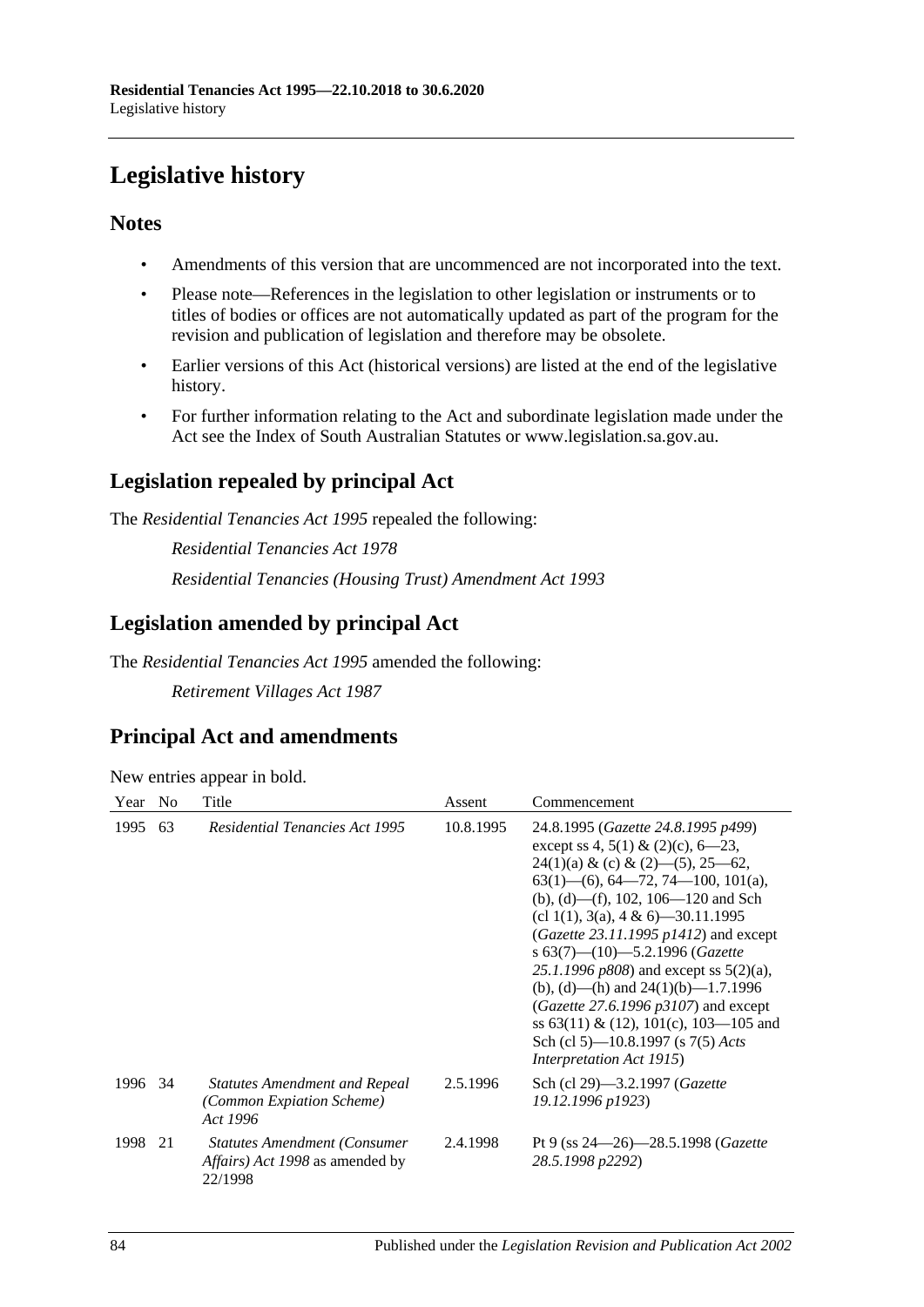| 1998 | 22 | <b>Statutes Amendment (Consumer</b><br>Affairs) Amendment Act 1998                | 2.4.1998   | 2.4.1998                                                                                                                                                                                                                                                  |
|------|----|-----------------------------------------------------------------------------------|------------|-----------------------------------------------------------------------------------------------------------------------------------------------------------------------------------------------------------------------------------------------------------|
| 1999 | 33 | <b>Financial Sector Reform (South</b><br>Australia) Act 1999                      | 17.6.1999  | Sch (item $45$ )—1.7.1999 being the date<br>specified under s 3(16) of the Financial<br>Sector Reform (Amendments and<br>Transitional Provisions) Act (No. 1)<br>1999 of the Commonwealth as the<br>transfer date for the purposes of that<br>Act: $s(2)$ |
| 1999 | 55 | <b>Residential Tenancies</b><br>(Miscellaneous) Amendment<br>Act 1999             | 12.8.1999  | 3.10.1999 (Gazette 30.9.1999 p1341)                                                                                                                                                                                                                       |
| 2001 | 59 | <b>Retirement Villages</b><br>(Miscellaneous) Amendment<br>Act 2001               | 22.11.2001 | s 19-1.7.2002 (Gazette 15.1.2002<br>p186                                                                                                                                                                                                                  |
| 2003 | 44 | <b>Statute Law Revision Act 2003</b>                                              | 23.10.2003 | Sch 1-24.11.2003 (Gazette 13.11.2003)<br>p4048)                                                                                                                                                                                                           |
| 2006 | 44 | <b>Statutes Amendment (Justice</b><br>Portfolio) Act 2006                         | 14.12.2006 | Pt 25 (s 49)-18.1.2007 ( <i>Gazette</i><br>18.1.2007 p234)                                                                                                                                                                                                |
| 2007 | 19 | <b>Residential Parks Act 2007</b>                                                 | 14.6.2007  | Sch 2 (cl 1)-5.11.2007 (Gazette<br>25.10.2007 p4044)                                                                                                                                                                                                      |
| 2007 | 20 | Statutes Amendment (Affordable<br>Housing) Act 2007                               | 14.6.2007  | Pt 5 (ss 92 & 93)-11.2.2008 (Gazette<br>17.1.2008 p264)                                                                                                                                                                                                   |
| 2009 | 84 | <b>Statutes Amendment (Public Sector</b><br>Consequential Amendments) Act<br>2009 | 10.12.2009 | Pt 131 (s 299)-1.2.2010 ( <i>Gazette</i><br>28.1.2010 p320)                                                                                                                                                                                               |
| 2012 | 54 | <b>Statutes Amendment and Repeal</b><br>(Budget 2012) Act 2012                    | 6.12.2012  | Pt 11 (s 34)-28.2.2013 (Gazette<br>28.2.2013 p581)                                                                                                                                                                                                        |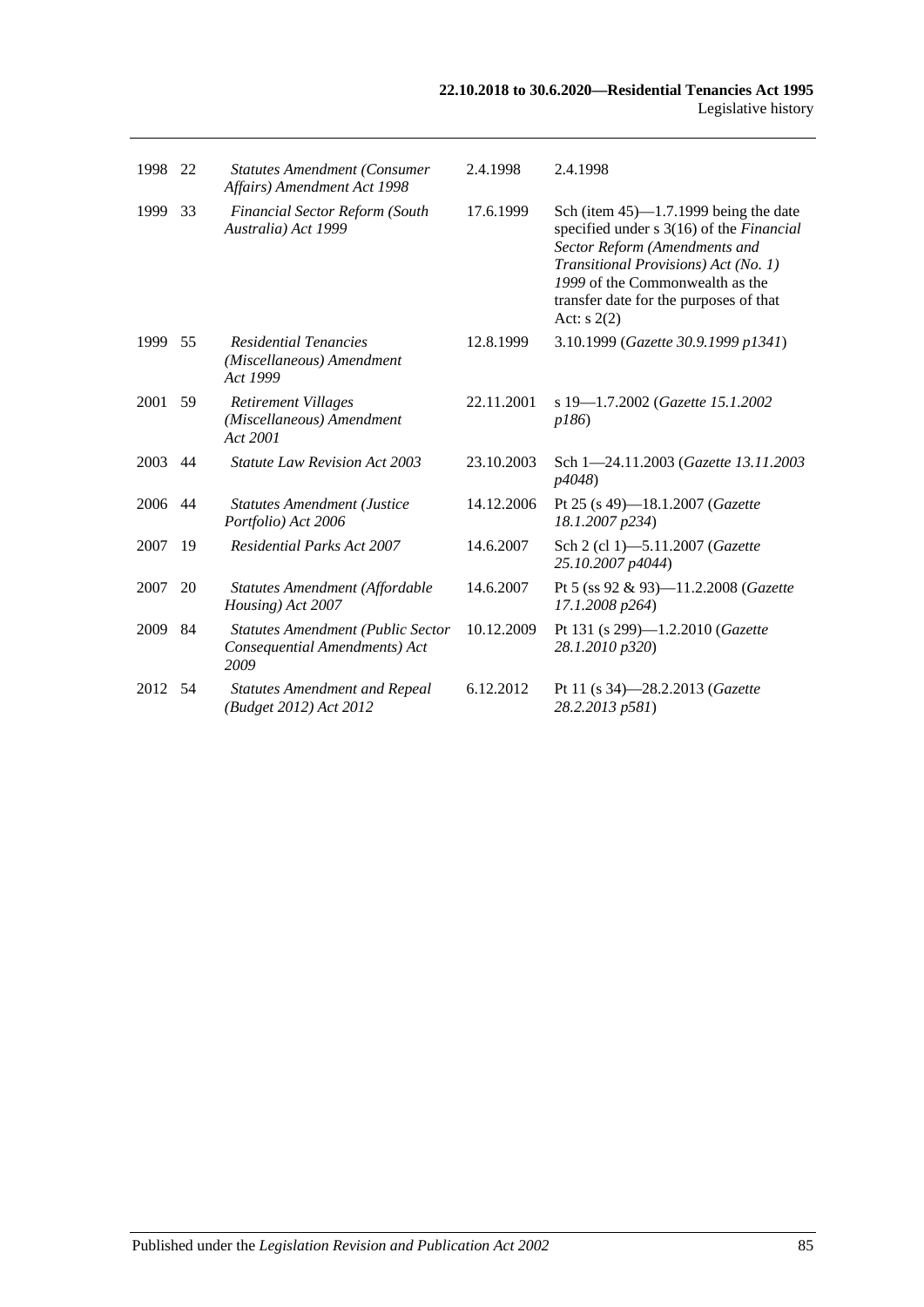| 2013    | 13 | <b>Residential Tenancies</b><br>(Miscellaneous) Amendment<br>Act 2013                                            | 9.5.2013   | Pt 2 (s 47(4))-8.6.2013 (Gazette<br>6.6.2013 p2497); s 71-7.2.2014; bond<br>(as inserted by $s(4(1))$ , <i>domestic facility</i><br><i>requiring instructions</i> (as inserted by<br>s $4(2)$ ), deletion of <i>mediation</i> by s $4(3)$ ,<br>personal documents (as inserted by<br>s 4(3), ss 4(4), (5), (7)—(9), 5(1)—(3),<br>new s $5(1b)$ (as inserted by s $5(4)$ ),<br>ss $6-30$ , new s $56(2)(fb)$ (as inserted by<br>s $31(1)$ , ss $31(2)$ , $32-35$ , $36(1)$ (10),<br>37, 38(1), (2), substitution of $s$ 63(5) by<br>s 38(3), ss 38(4)–(9), (12), 39–46,<br>$47(1)$ — $(3)$ , 48—69, 70(1), (2), new Pt 7<br>(except ss 105L(2) & 105M) (as<br>substituted by s 72), 73–82, new Sch 1<br>(except cl 5) (as substituted by<br>s 83)-1.3.2014 (Gazette 6.2.2014<br>p549); collateral agreement (as inserted<br>by $s(1)$ , <i>domestic services agreement</i><br>(as inserted by $s(4(2))$ , no premium<br>retirement village (as inserted by s 4(3)),<br>s 4(6), new s $5(1c)$ (as inserted by<br>s $5(4)$ , new s $56(2)(fa)$ (as inserted by<br>s $31(1)$ , s $36(11)$ , new s $63(5a)$ (as<br>inserted by s 38(3)), ss 38(10), (11),<br>70(3), new Pt 7 ss $105L(2)$ & $105M$ (as<br>inserted by s 72), new Sch 1 cl 5 (as<br>substituted by s 83)-9.5.2015 (Gazette<br>16.4.2015 p1534) |
|---------|----|------------------------------------------------------------------------------------------------------------------|------------|----------------------------------------------------------------------------------------------------------------------------------------------------------------------------------------------------------------------------------------------------------------------------------------------------------------------------------------------------------------------------------------------------------------------------------------------------------------------------------------------------------------------------------------------------------------------------------------------------------------------------------------------------------------------------------------------------------------------------------------------------------------------------------------------------------------------------------------------------------------------------------------------------------------------------------------------------------------------------------------------------------------------------------------------------------------------------------------------------------------------------------------------------------------------------------------------------------------------------------------------------------------------------------------------------------|
| 2013    | 65 | <b>Community Housing Providers</b><br>(National Law) (South Australia)<br>Act 2013                               | 21.11.2013 | Sch 3 (cll 6-12)-1.4.2014 (Gazette<br>6.2.2014 p547)                                                                                                                                                                                                                                                                                                                                                                                                                                                                                                                                                                                                                                                                                                                                                                                                                                                                                                                                                                                                                                                                                                                                                                                                                                                     |
| 2014    | 26 | Statutes Amendment (SACAT)<br>Act 2014                                                                           | 11.12.2014 | Pt 14 (ss 158-186)-29.3.2015<br>(Gazette 5.3.2015 p883)                                                                                                                                                                                                                                                                                                                                                                                                                                                                                                                                                                                                                                                                                                                                                                                                                                                                                                                                                                                                                                                                                                                                                                                                                                                  |
| 2015    | 43 | Residential Tenancies (Domestic<br>Violence Protections) Amendment<br>Act 2015                                   | 3.12.2015  | 10.12.2015 (Gazette 10.12.2015 p5202)                                                                                                                                                                                                                                                                                                                                                                                                                                                                                                                                                                                                                                                                                                                                                                                                                                                                                                                                                                                                                                                                                                                                                                                                                                                                    |
| 2016    | 36 | Housing Improvement Act 2016                                                                                     | 4.8.2016   | Sch 1 (cll 10-21)-3.4.2017 (Gazette<br>7.3.2017 p830)                                                                                                                                                                                                                                                                                                                                                                                                                                                                                                                                                                                                                                                                                                                                                                                                                                                                                                                                                                                                                                                                                                                                                                                                                                                    |
| 2016 45 |    | Residential Tenancies<br>(Miscellaneous) Amendment Act<br>2016                                                   | 29.9.2016  | 3.7.2017 (Gazette 22.6.2017 p2223)                                                                                                                                                                                                                                                                                                                                                                                                                                                                                                                                                                                                                                                                                                                                                                                                                                                                                                                                                                                                                                                                                                                                                                                                                                                                       |
| 2016    | 50 | Retirement Villages Act 2016                                                                                     | 10.11.2016 | Sch 2 (cll 2 & 3)-1.1.2018 (Gazette<br>8.8.2017 p3141)                                                                                                                                                                                                                                                                                                                                                                                                                                                                                                                                                                                                                                                                                                                                                                                                                                                                                                                                                                                                                                                                                                                                                                                                                                                   |
| 2017    | 51 | Statutes Amendment (SACAT No 2)<br>Act 2017                                                                      | 28.11.2017 | Pt 41 (s 214)-14.12.2017 (Gazette<br>12.12.2017 p4960)                                                                                                                                                                                                                                                                                                                                                                                                                                                                                                                                                                                                                                                                                                                                                                                                                                                                                                                                                                                                                                                                                                                                                                                                                                                   |
| 2017    | 64 | <b>Children's Protection Law Reform</b><br>(Transitional Arrangements and<br><b>Related Amendments) Act 2017</b> | 12.12.2017 | Pt 17 (ss 123 to 125)-22.10.2018<br>(Gazette 19.12.2017 p5119)                                                                                                                                                                                                                                                                                                                                                                                                                                                                                                                                                                                                                                                                                                                                                                                                                                                                                                                                                                                                                                                                                                                                                                                                                                           |
| 2019    | 33 | Landscape South Australia<br>Act 2019                                                                            | 21.11.2019 | Sch 5 (cl 79)-1.7.2020 (Gazette<br>25.6.2020 p3502)                                                                                                                                                                                                                                                                                                                                                                                                                                                                                                                                                                                                                                                                                                                                                                                                                                                                                                                                                                                                                                                                                                                                                                                                                                                      |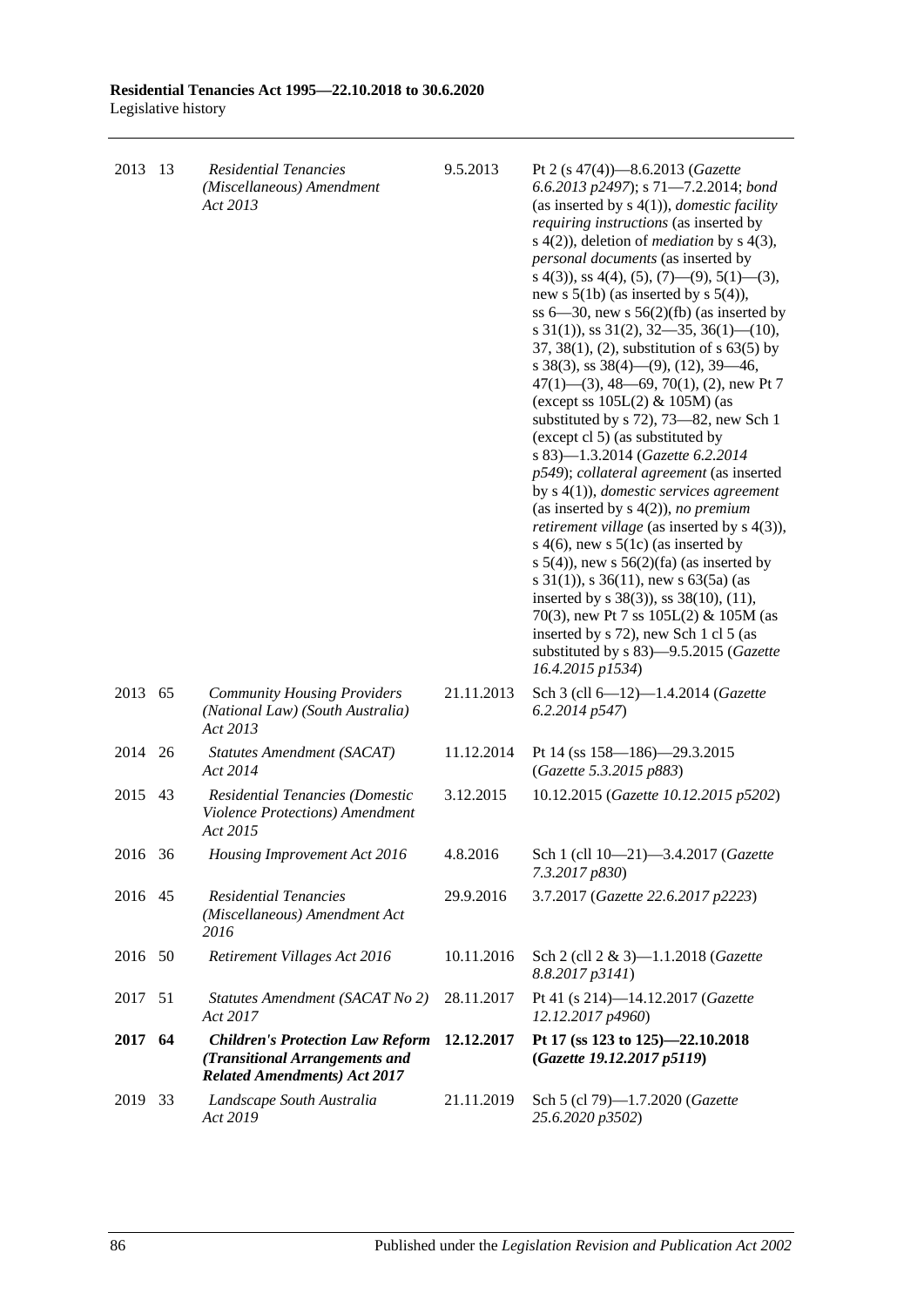# **Provisions amended**

New entries appear in bold.

Entries that relate to provisions that have been deleted appear in italics.

| Provision                                      | How varied                               | Commencement |  |
|------------------------------------------------|------------------------------------------|--------------|--|
| Long title                                     | amended by 44/2003 s 3(1) (Sch 1)        | 24.11.2003   |  |
| Pt1                                            |                                          |              |  |
| s <sub>2</sub>                                 | deleted by $44/2003$ s $3(1)$ (Sch 1)    | 24.11.2003   |  |
| s 3                                            |                                          |              |  |
| $s \; 3(1)$                                    |                                          |              |  |
| abuse and act of<br>abuse                      | inserted by $43/2015$ s $4(1)$           | 10.12.2015   |  |
| bailiff                                        | inserted by $26/2014$ s $158(1)$         | 29.3.2015    |  |
| bond                                           | inserted by $13/2013$ s $4(1)$           | 1.3.2014     |  |
| collateral<br>agreement                        | inserted by $13/2013$ s $4(1)$           | 9.5.2015     |  |
|                                                | amended by $50/2016$ Sch 2 cl 2(1)       | 1.1.2018     |  |
| co-tenant                                      | inserted by $43/2015$ s $4(2)$           | 10.12.2015   |  |
| decision                                       | inserted by 26/2014 s 158(2)             | 29.3.2015    |  |
| Deputy President                               | inserted by 26/2014 s 158(2)             | 29.3.2015    |  |
| Deputy Registrar                               | inserted by 26/2014 s 158(2)             | 29.3.2015    |  |
| domestic abuse                                 | inserted by $43/2015$ s $4(3)$           | 10.12.2015   |  |
| domestic associate                             | inserted by $43/2015$ s $4(3)$           | 10.12.2015   |  |
| domestic facility<br>requiring<br>instructions | inserted by $13/2013$ s $4(2)$           | 1.3.2014     |  |
| domestic partner                               | inserted by $43/2015$ s $4(4)$           | 10.12.2015   |  |
| domestic services<br>agreement                 | inserted by $13/2013$ s $4(2)$           | 9.5.2015     |  |
|                                                | amended by 50/2016 Sch 2 cl 2(2)         | 1.1.2018     |  |
| financial<br>institution                       | deleted by $33/1999$ Sch (item $45(a)$ ) | 1.7.1999     |  |
| housing<br>assessment order                    | inserted by 36/2016 Sch 1 cl 10(1)       | 3.4.2017     |  |
| housing<br>demolition order                    | inserted by 36/2016 Sch 1 cl 10(1)       | 3.4.2017     |  |
| housing<br>improvement<br>notice               | deleted by $36/2016$ Sch 1 cl $10(1)$    | 3.4.2017     |  |
| housing<br>improvement<br>order                | inserted by 36/2016 Sch 1 cl 10(1)       | 3.4.2017     |  |
| intervention order                             | inserted by $43/2015$ s $4(5)$           | 10.12.2015   |  |
| mediation                                      | deleted by $13/2013$ s $4(3)$            | 1.3.2014     |  |
| no premium<br>retirement village               | inserted by $13/2013$ s $4(3)$           | 9.5.2015     |  |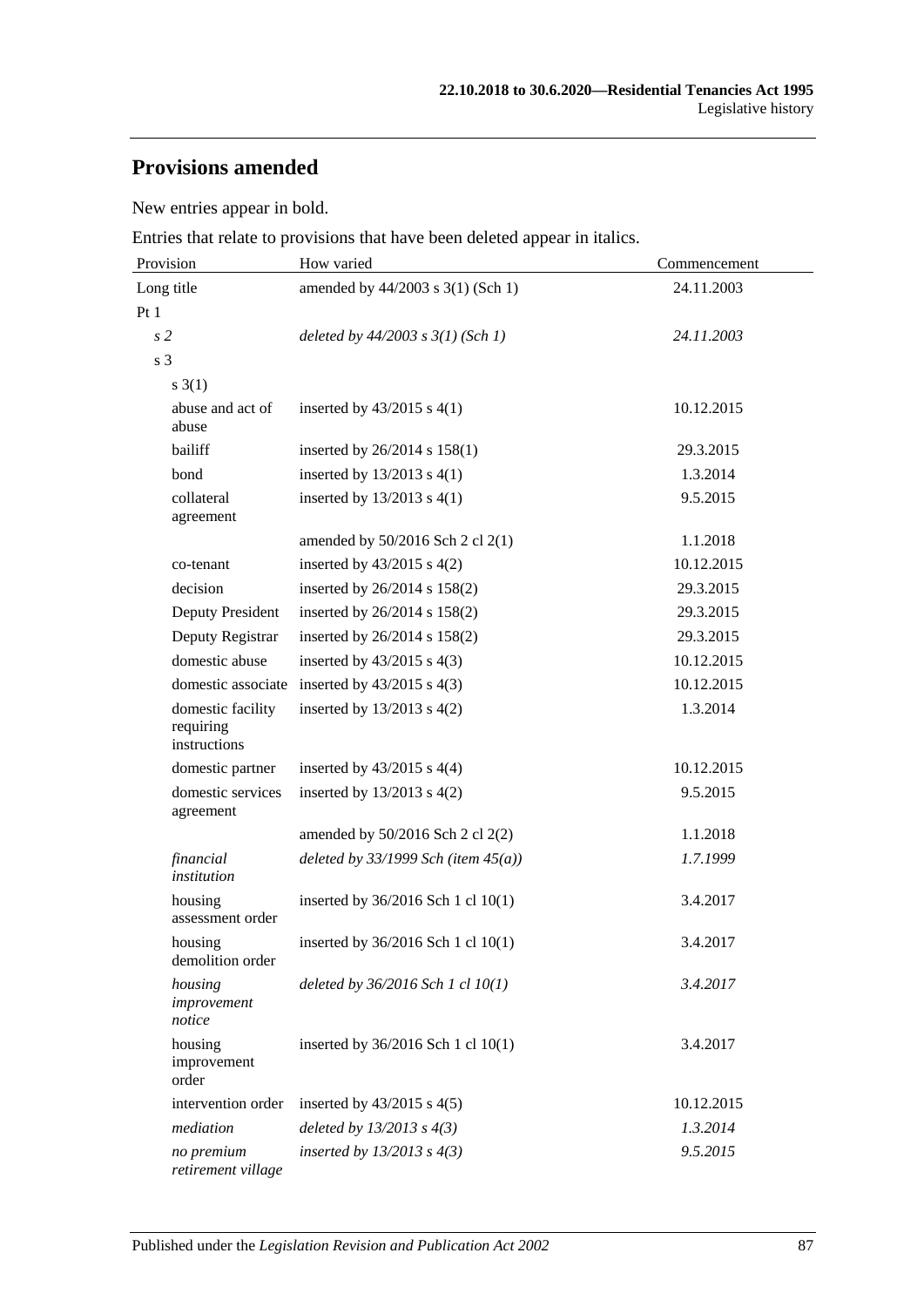|                |                                                    | deleted by $50/2016$ Sch 2 cl $2(3)$              | 1.1.2018  |
|----------------|----------------------------------------------------|---------------------------------------------------|-----------|
|                | notice to vacate                                   | inserted by 36/2016 Sch 1 cl 10(2)                | 3.4.2017  |
|                | personal<br>documents                              | inserted by $13/2013$ s $4(3)$                    | 1.3.2014  |
|                | preliminary rent<br>control notice                 | inserted by 36/2016 Sch 1 cl 10(3)                | 3.4.2017  |
|                | prescribed<br>retirement village                   | inserted by $50/2016$ Sch 2 cl 2(4)               | 1.1.2018  |
|                | President                                          | inserted by 26/2014 s 158(3)                      | 29.3.2015 |
|                | registered agent                                   | deleted by $13/2013$ s $4(4)$                     | 1.3.2014  |
|                | registered<br>community<br>housing<br>organisation | inserted by $13/2013$ s $4(4)$                    | 1.3.2014  |
|                |                                                    | deleted by 65/2013 Sch 3 cl 6                     | 1.4.2014  |
|                | registered<br>community<br>housing provider        | inserted by 65/2013 Sch 1 cl 6                    | 1.4.2014  |
|                | association                                        | registered housing inserted by $13/2013$ s $4(4)$ | 1.3.2014  |
|                |                                                    | deleted by 65/2013 Sch 3 cl 6                     | 1.4.2014  |
|                | co-operative                                       | registered housing amended by $13/2013$ s $4(5)$  | 1.3.2014  |
|                |                                                    | deleted by 65/2013 Sch 3 cl 6                     | 1.4.2014  |
|                | Registrar                                          | inserted by 26/2014 s 158(4)                      | 29.3.2015 |
|                | rent                                               | substituted by $13/2013$ s 4(6)                   | 9.5.2015  |
|                |                                                    | amended by 50/2016 Sch 2 cl 2(5)                  | 1.1.2018  |
|                | rent control notice                                | inserted by 36/2016 Sch 1 cl 10(4)                | 3.4.2017  |
|                | Rules                                              | deleted by 26/2014 s 158(5)                       | 29.3.2015 |
|                | security                                           | deleted by $13/2013$ s $4(7)$                     | 1.3.2014  |
|                | security bond                                      | deleted by $13/2013$ s $4(7)$                     | 1.3.2014  |
|                | statutory charges                                  | inserted by 13/2013 s 4(8)                        | 1.3.2014  |
|                | statutory rates,<br>taxes and charges              | deleted by $13/2013$ s $4(8)$                     | 1.3.2014  |
|                | tenancy dispute                                    | amended by 13/2013 s 4(9)                         | 1.3.2014  |
|                | Tribunal                                           | substituted by 26/2014 s 158(6)                   | 29.3.2015 |
|                | $s \; 3(4)$                                        | inserted by $55/1999$ s 3                         | 3.10.1999 |
| s <sub>5</sub> |                                                    |                                                   |           |
|                | s 5(1)                                             | amended by 19/2007 Sch 2 cl 1                     | 5.11.2007 |
|                |                                                    | amended by $13/2013$ s $5(1)$ —(3)                | 1.3.2014  |
|                |                                                    | amended by 50/2016 Sch 2 cl 3(1)                  | 1.1.2018  |
|                | $s\ 5(1a)$                                         | inserted by 20/2007 s 92(1)                       | 11.2.2008 |
|                | $s\ 5(1b)$                                         | inserted by $13/2013$ s $5(4)$                    | 1.3.2014  |
|                | $s\ 5(1c)$                                         | inserted by $13/2013$ s $5(4)$                    | 9.5.2015  |
|                |                                                    | amended by 50/2016 Sch 2 cl 3(2)                  | 1.1.2018  |
|                | $s\ 5(2)$                                          | amended by 55/1999 s 4                            | 3.10.1999 |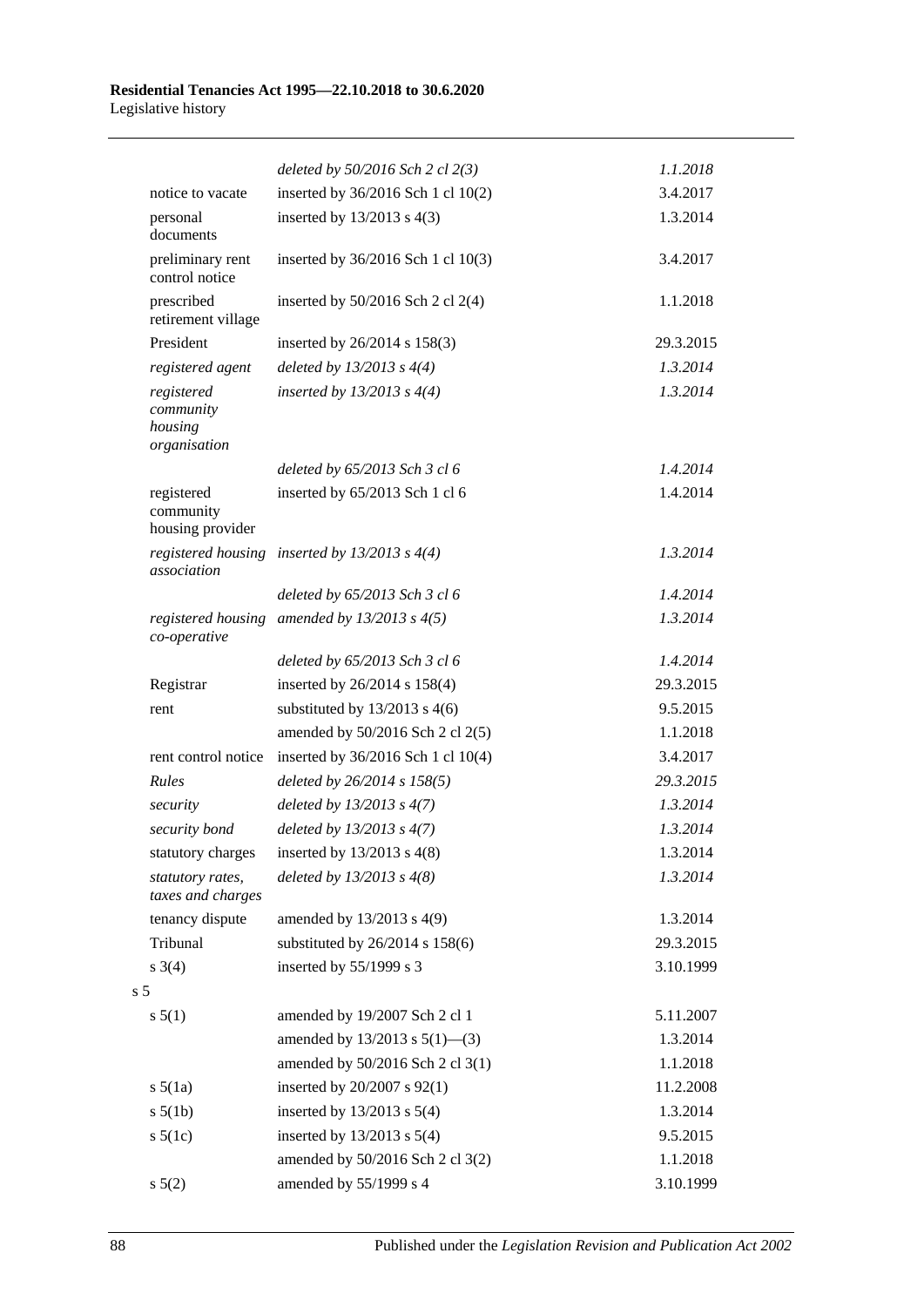|                                           | amended by $20/2007$ s $92(2)$ —(5)           | 11.2.2008  |
|-------------------------------------------|-----------------------------------------------|------------|
|                                           | amended by 26/2014 s 159                      | 29.3.2015  |
|                                           | amended by 43/2015 s 5                        | 10.12.2015 |
| Pt 2                                      |                                               |            |
| s 9                                       | deleted by 84/2009 s 299                      | 1.2.2010   |
| Pt 3                                      |                                               |            |
| heading                                   | substituted by 26/2014 s 160                  | 29.3.2015  |
| Pt 3 Div 1 before<br>deletion by 26/2014  |                                               |            |
| s <sub>13</sub>                           |                                               |            |
| $s$ 13(1a)                                | inserted by $13/2013$ s 6                     | 1.3.2014   |
| s <sub>15</sub>                           | substituted by $13/2013$ s 7                  | 1.3.2014   |
| s <sub>16</sub>                           |                                               |            |
| $s\,16(1)$                                | s 16 redesignated as s $16(1)$ by 13/2013 s 8 | 1.3.2014   |
| $s\,16(2)$                                | inserted by $13/2013$ s 8                     | 1.3.2014   |
| Pt 3 Div 1                                | deleted by 26/2014 s 161                      | 29.3.2015  |
| Pt 3 Div 2 before<br>deletion by 26/2014  |                                               |            |
| s21                                       | amended by 13/2013 s 9                        | 1.3.2014   |
| Pt 3 Div 2                                | deleted by 26/2014 s 161                      | 29.3.2015  |
| Pt 3 Div 3                                |                                               |            |
| s 24                                      |                                               |            |
| $s\,24(1)$                                | amended by 20/2007 s 93                       | 11.2.2008  |
|                                           | amended by 13/2013 s 10(1)                    | 1.3.2014   |
|                                           | (c) deleted by 26/2014 s 162(1)               | 29.3.2015  |
| $s\,24(2)$                                | amended by 13/2013 s 10(2)                    | 1.3.2014   |
| $s\,24(4)$                                | amended by 26/2014 s 162(2)                   | 29.3.2015  |
| $s\,24(5)$                                | amended by 13/2013 s 10(2)                    | 1.3.2014   |
| s 25 before<br>substitution by<br>26/2014 |                                               |            |
| $s\,25(3)$                                | inserted by 13/2013 s 11                      | 1.3.2014   |
| s 25                                      | substituted by 26/2014 s 163                  | 29.3.2015  |
| s25A                                      | inserted by 26/2014 s 163                     | 29.3.2015  |
| Pt 3 Div 4                                | deleted by 13/2013 s 12                       | 1.3.2014   |
| Pt 3 Div 5                                |                                               |            |
| heading                                   | substituted by 26/2014 s 164                  | 29.3.2015  |
| s 31 before deletion<br>by 26/2014        |                                               |            |
| $s \, 3I(2)$                              | amended by $13/2013$ s $13(1)$ , (2)          | 1.3.2014   |
| $s \frac{3I(3)}{3}$                       | inserted by $13/2013$ s $13(3)$               | 1.3.2014   |
| s31                                       | deleted by 26/2014 s 165                      | 29.3.2015  |
| s 32                                      |                                               |            |
| $s\,32(1)$                                | amended by $13/2013$ s $14(1)$ , (2)          | 1.3.2014   |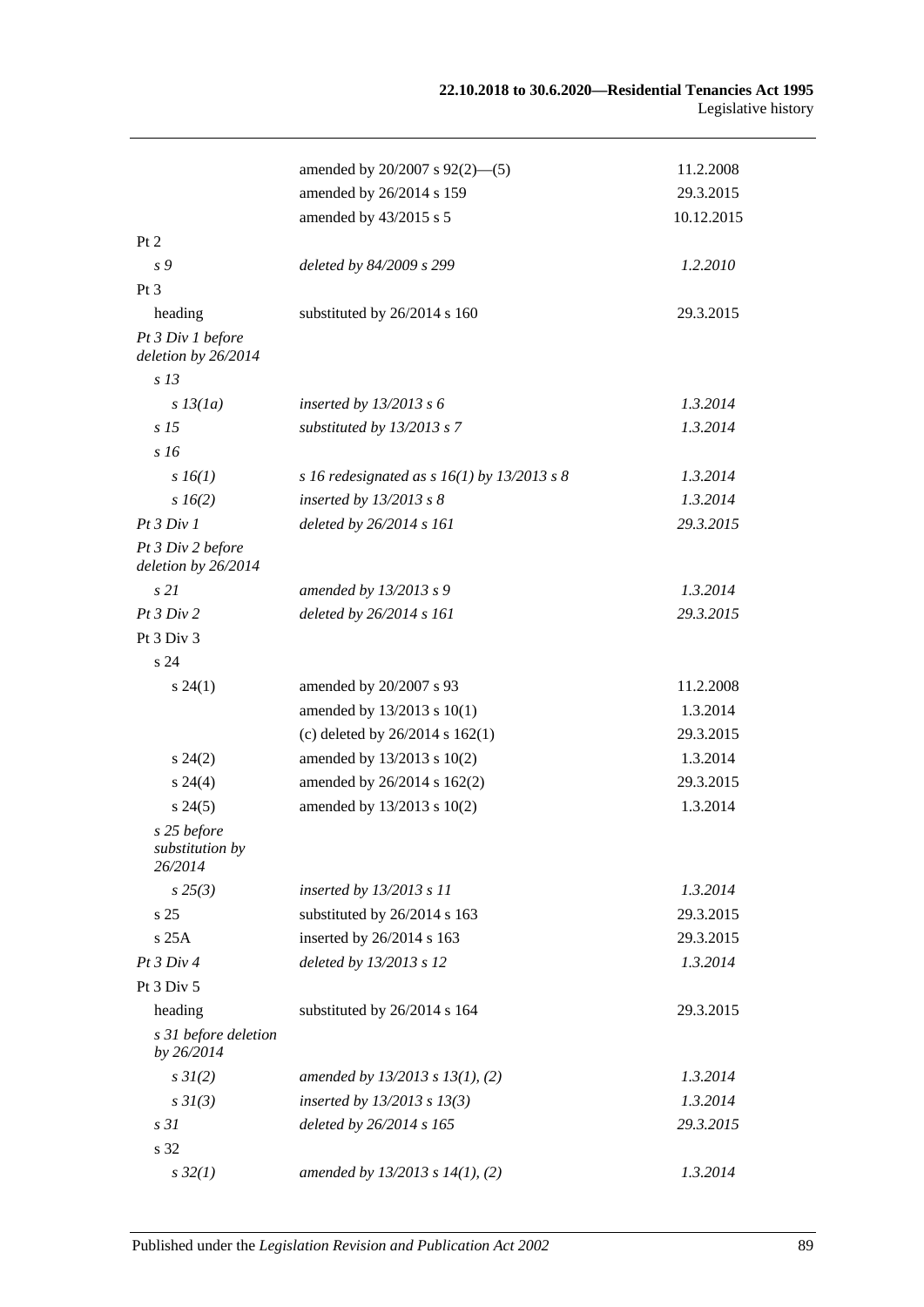|                                           | deleted by 26/2014 s 166           | 29.3.2015  |
|-------------------------------------------|------------------------------------|------------|
| $s\,32(1a)$                               | inserted by $13/2013$ s $14(3)$    | 1.3.2014   |
|                                           | deleted by 26/2014 s 166           | 29.3.2015  |
| $s\,32(2)$                                | substituted by $13/2013$ s $14(4)$ | 1.3.2014   |
|                                           | deleted by 26/2014 s 166           | 29.3.2015  |
| $s \frac{32(3) - (5)}{2}$                 | substituted by 65/2013 Sch 3 cl 7  | 1.4.2014   |
| s 33                                      | substituted by 26/2014 s 167       | 29.3.2015  |
| Pt 3 Div 6                                | deleted by 13/2013 s 15            | 1.3.2014   |
| Pt 3 Div 7                                |                                    |            |
| heading                                   | substituted by 26/2014 s 168       | 29.3.2015  |
| s 35                                      |                                    |            |
| $s \; 35(2)$                              | amended by 26/2014 s 169(1)        | 29.3.2015  |
| $s \frac{35(3)-(5)}{s}$                   | deleted by 26/2014 s 169(2)        | 29.3.2015  |
| s 36 before deletion<br>by 26/2014        |                                    |            |
| $s \, 36(1)$                              | amended by $21/1998 s 24(a)$       | 28.5.1998  |
| $s \, 36(2)$                              | amended by 59/2001 s 19            | 1.7.2002   |
| $s \, 36(3)$                              | inserted by $21/1998 s 24(b)$      | 28.5.1998  |
| s36                                       | deleted by 26/2014 s 170           | 29.3.2015  |
| s 37 before deletion<br>by 51/2017        |                                    |            |
| $s \frac{37}{2}$                          | amended by $13/2013$ s $16(1)$     | 1.3.2014   |
| $s \frac{37(3)}{3}$                       | inserted by $13/2013$ s $16(2)$    | 1.3.2014   |
| $s \frac{37}{4}$ and (5)                  | inserted by 26/2014 s 171          | 29.3.2015  |
| s <sub>37</sub>                           | deleted by 51/2017 s 214           | 14.12.2017 |
| s38                                       | deleted by 26/2014 s 172           | 29.3.2015  |
| Pt 3 Div 8                                |                                    |            |
| s 39                                      | substituted by 26/2014 s 173       | 29.3.2015  |
| s 39A                                     | inserted by 26/2014 s 173          | 29.3.2015  |
| Pt 3 Div 9 before<br>deletion by 26/2014  |                                    |            |
| s41                                       |                                    |            |
| s 4I(1)                                   | amended by 13/2013 s 17(1)         | 1.3.2014   |
| $s\,4I(2)$                                | deleted by 13/2013 s 17(2)         | 1.3.2014   |
| $s\,42$                                   | deleted by 13/2013 s 18            | 1.3.2014   |
| Pt3 Div9                                  | deleted by 26/2014 s 174           | 29.3.2015  |
| Pt 3 Div 10 before<br>deletion by 26/2014 |                                    |            |
| $s\,45$                                   |                                    |            |
| $s\,45(1)$                                | amended by 13/2013 s 19(1)–(3)     | 1.3.2014   |
| $s\,45(3)$                                | inserted by 13/2013 s 19(4)        | 1.3.2014   |
| $s\,46$                                   |                                    |            |
| $s\,46(3)$                                | inserted by 13/2013 s 20           | 1.3.2014   |
| $s\,47$                                   |                                    |            |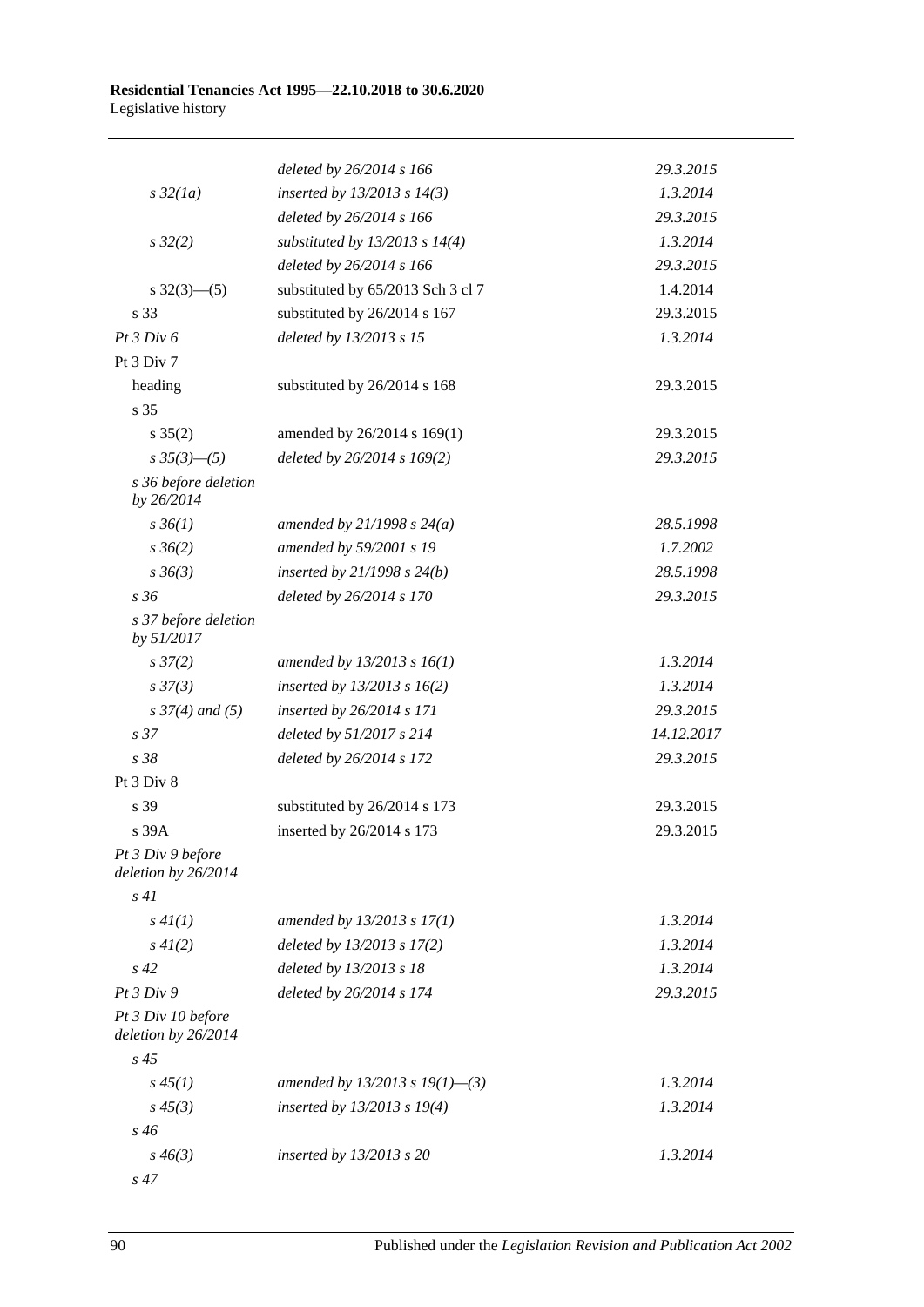| $s\,47(4)$                                | inserted by 13/2013 s 21               | 1.3.2014  |
|-------------------------------------------|----------------------------------------|-----------|
| Pt 3 Div 10                               | deleted by 26/2014 s 174               | 29.3.2015 |
| Pt 4                                      |                                        |           |
| Pt 4 Div A1                               | inserted by 13/2013 s 22               | 1.3.2014  |
| Pt 4 Div 1                                |                                        |           |
| s 48 before<br>substitution by<br>13/2013 |                                        |           |
| $s\,48(1), (2)$ and<br>(4)                | amended by 34/1996 s 4 (Sch cl 29)     | 3.2.1997  |
| s 48                                      | substituted by 13/2013 s 23            | 1.3.2014  |
| s 49                                      | amended by 34/1996 s 4 (Sch cl 29)     | 3.2.1997  |
|                                           | substituted by 13/2013 s 24            | 1.3.2014  |
| s 50                                      | amended by 13/2013 s 25                | 1.3.2014  |
| s 51                                      | amended by 13/2013 s 26                | 1.3.2014  |
| Pt 4 Div 2                                |                                        |           |
| s 52                                      |                                        |           |
| s 52(1)                                   | amended by 13/2013 s 27(1)             | 1.3.2014  |
| $s\,52(2)$                                | amended by 13/2013 s 27(2)             | 1.3.2014  |
| $s\,52(3)$                                | amended by 13/2013 s 27(3)             | 1.3.2014  |
| Pt 4 Div 3                                |                                        |           |
| s 53                                      |                                        |           |
| s 53(1)                                   | amended by 13/2013 s 28(1), (2)        | 1.3.2014  |
| s 54                                      |                                        |           |
| s 54(1)                                   | amended by 13/2013 s 29(1)             | 1.3.2014  |
| $s\,54(2)$                                | amended by 13/2013 s 29(2)             | 1.3.2014  |
| $s\,54(3)$                                | amended by 13/2013 s 29(3)             | 1.3.2014  |
| s <sub>55</sub>                           |                                        |           |
| s 55(1)                                   | amended by 13/2013 s 30(1)             | 1.3.2014  |
| s 55(2)                                   | amended by 13/2013 s 30(2), (3)        | 1.3.2014  |
|                                           | amended by 65/2013 Sch 3 cl 8(1), (2)  | 1.4.2014  |
|                                           | amended by 36/2016 Sch 1 cl 11(1), (2) | 3.4.2017  |
| s 55(2a)                                  | inserted by 13/2013 s 30(4)            | 1.3.2014  |
| s 55(7)                                   | inserted by 13/2013 s 30(5)            | 1.3.2014  |
| s 56                                      |                                        |           |
| $s\,56(2)$                                | (fb) inserted by $13/2013$ s $31(1)$   | 1.3.2014  |
|                                           | (fa) inserted by $13/2013$ s $31(1)$   | 9.5.2015  |
| $s\,56(5)$                                | amended by 13/2013 s 31(2)             | 1.3.2014  |
| s 56A                                     | inserted by 13/2013 s 32               | 1.3.2014  |
| s 57                                      |                                        |           |
| s 57(1)                                   | amended by 13/2013 s 33(1), (2)        | 1.3.2014  |
| s 57(2)                                   | amended by 13/2013 s 33(3), (4)        | 1.3.2014  |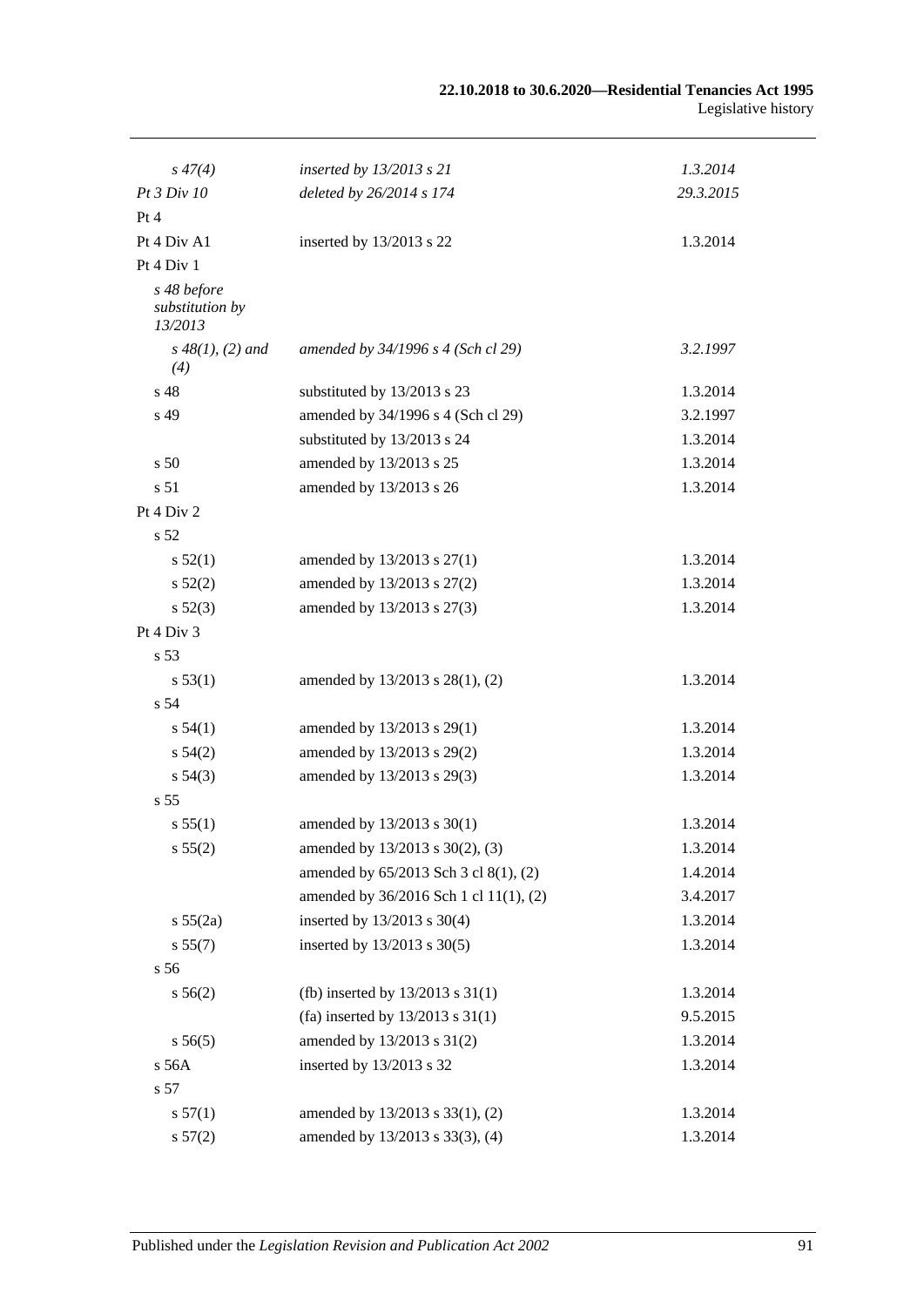| s 58 before<br>substitution by<br>13/2013 |                                                                                  |            |
|-------------------------------------------|----------------------------------------------------------------------------------|------------|
| s 58(1)                                   | amended by 34/1996 s 4 (Sch cl 29)                                               | 3.2.1997   |
| s 58(2)                                   | amended by $33/1999$ Sch (item $45(b)$ )                                         | 1.7.1999   |
| s <sub>58</sub>                           | substituted by 13/2013 s 34                                                      | 1.3.2014   |
| s 58A                                     | inserted by 13/2013 s 34                                                         | 1.3.2014   |
| Pt 4 Div 4                                |                                                                                  |            |
| heading                                   | amended by 13/2013 s 35                                                          | 1.3.2014   |
| s 61                                      |                                                                                  |            |
| s 61(1)                                   | amended by $13/2013$ s $36(1)$ —(3)                                              | 1.3.2014   |
| $s \ 61(2)$                               | amended by $13/2013$ s $36(4)$ — $(7)$                                           | 1.3.2014   |
| $s \ 61(2a)$                              | inserted by 13/2013 s 36(8)                                                      | 1.3.2014   |
| $s \ 61(3)$                               | amended by 13/2013 s 36(9)                                                       | 1.3.2014   |
| $s \ 61(4)$                               | amended by 13/2013 s 36(10)                                                      | 1.3.2014   |
| $s \ 61(5)$                               | inserted by 13/2013 s 36(11)                                                     | 9.5.2015   |
| s 62                                      |                                                                                  |            |
| $s \, 62(1)$                              | amended by 34/1996 s 4 (Sch cl 29)                                               | 3.2.1997   |
|                                           | amended by 13/2013 s 37(1), (2)                                                  | 1.3.2014   |
| $s \, 62(2)$                              | amended by 34/1996 s 4 (Sch cl 29)                                               | 3.2.1997   |
|                                           | amended by 13/2013 s 37(3)–(5)                                                   | 1.3.2014   |
| s 63                                      |                                                                                  |            |
| s 63(1)                                   | amended by 13/2013 s 38(1)                                                       | 1.3.2014   |
| $s \, 63(3)$                              | amended by 13/2013 s 38(2)                                                       | 1.3.2014   |
| s 63(5)                                   | substituted by 13/2013 s 38(3)                                                   | 1.3.2014   |
| $s\,63(5a)$                               | inserted by 13/2013 s 38(3)                                                      | 9.5.2015   |
| s 63(6)                                   | amended by 13/2013 s 38(4)                                                       | 1.3.2014   |
| s 63(7)                                   | amended by 44/2003 s 3(1) (Sch 1)                                                | 24.11.2003 |
|                                           | amended by 13/2013 s 38(5), (6)                                                  | 1.3.2014   |
| $s\,63(8)$                                | amended by 13/2013 s 38(7)                                                       | 1.3.2014   |
| $s\,63(9)$                                | amended by 13/2013 s 38(8), (9)                                                  | 1.3.2014   |
| s 63(11)                                  | amended by 13/2013 s 38(10)                                                      | 9.5.2015   |
| $s\,63(12)$                               | deleted by 13/2013 s 38(11)                                                      | 9.5.2015   |
| $s\,63(13)$                               | s 63 footnotes 1 and 2 redesignated as s 63(13)<br>by $44/2003$ s $3(1)$ (Sch 1) | 24.11.2003 |
|                                           | amended by 13/2013 s 38(12)                                                      | 1.3.2014   |
| Pt 4 Div 5                                |                                                                                  |            |
| s 65                                      |                                                                                  |            |
| s 65(2)                                   | amended by 13/2013 s 39(1), (2)                                                  | 1.3.2014   |
| Pt 4 Div 6                                |                                                                                  |            |
| s 66                                      |                                                                                  |            |
| s 66(1)                                   | amended by $13/2013$ s $40(1)$                                                   | 1.3.2014   |
| s 66(2)                                   | amended by 13/2013 s 40(2), (3)                                                  | 1.3.2014   |
| $s\,66(3)$                                | amended by 13/2013 s 40(4), (5)                                                  | 1.3.2014   |
|                                           |                                                                                  |            |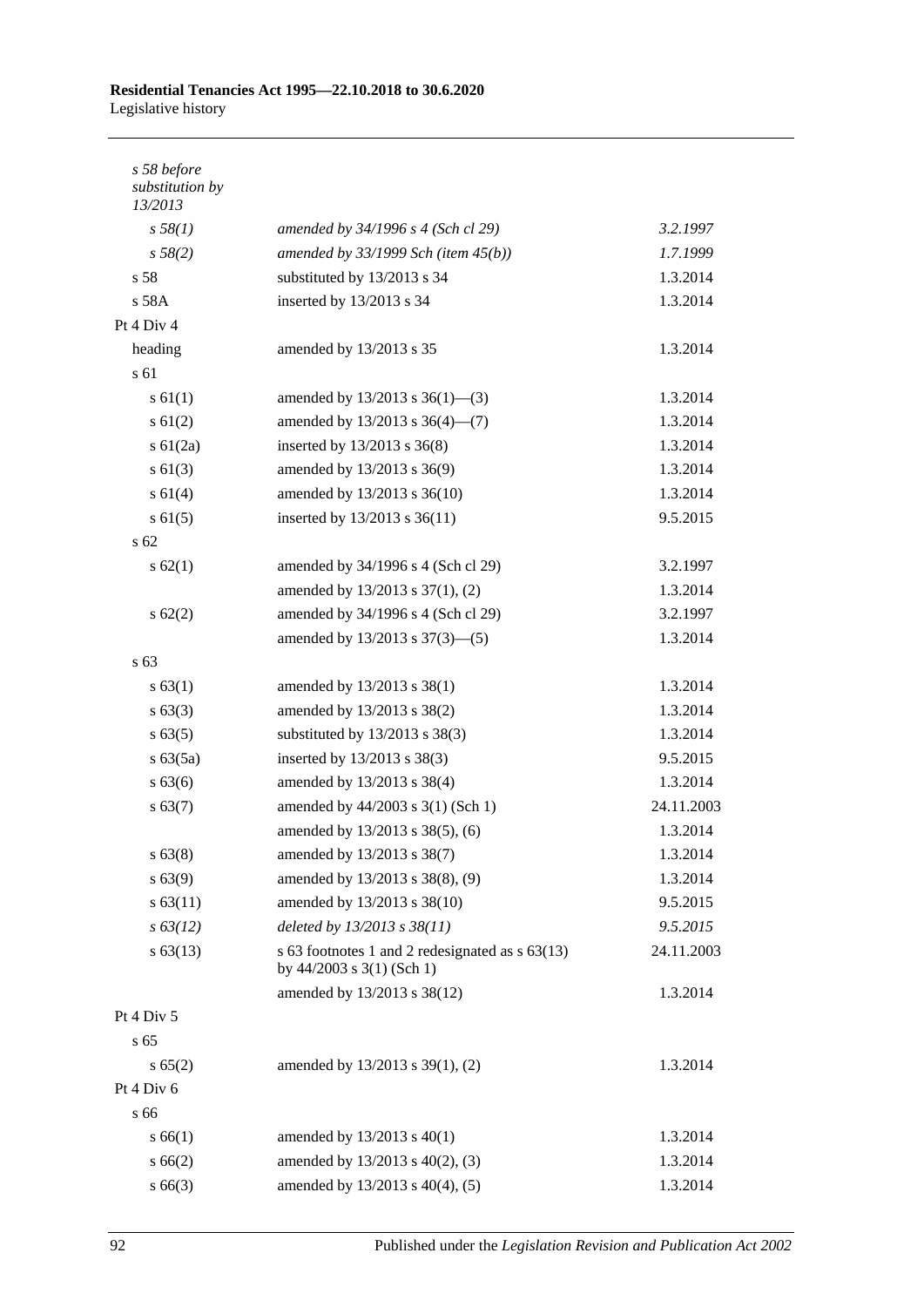| Pt 4 Div 7                      |                                           |            |
|---------------------------------|-------------------------------------------|------------|
| s 68                            |                                           |            |
| s 68(1)                         | amended by 13/2013 s 41(1)                | 1.3.2014   |
| s 68(1a)                        | inserted by $13/2013$ s $41(2)$           | 1.3.2014   |
| s68(2)                          | amended by 13/2013 s 41(3)                | 1.3.2014   |
|                                 | amended by 65/2013 Sch 3 cl 9             | 1.4.2014   |
|                                 | (c) deleted by $36/2016$ Sch 1 cl $12(1)$ | 3.4.2017   |
| s68(3)                          | substituted by $13/2013$ s $41(4)$        | 1.3.2014   |
| $s\,68(4)$                      | amended by 13/2013 s 41(5)                | 1.3.2014   |
|                                 | deleted by 36/2016 Sch 1 cl 12(2)         | 3.4.2017   |
| s 68(5)                         | inserted by 13/2013 s 41(6)               | 1.3.2014   |
| Pt 4 Div 8                      |                                           |            |
| s 69                            |                                           |            |
| s 69(1)                         | amended by 13/2013 s 42(1)                | 1.3.2014   |
| s 69(2)                         | amended by 13/2013 s 42(2), (3)           | 1.3.2014   |
| $s\ 69(3a)$                     | inserted by 13/2013 s 42(4)               | 1.3.2014   |
| s 70                            |                                           |            |
| $s \, 70(1a)$                   | inserted by 13/2013 s 43(1)               | 1.3.2014   |
| $s \, 70(1b)$                   | inserted by 36/2016 Sch 1 cl 13           | 3.4.2017   |
| $s \, 70(3)$                    | amended by 13/2013 s 43(2)                | 1.3.2014   |
| Pt 4 Div 9A                     | inserted by 13/2013 s 44                  | 1.3.2014   |
| Pt $4$ Div $10$                 |                                           |            |
| s 72                            | substituted by 13/2013 s 45               | 1.3.2014   |
| $s \, 72(1)$                    | amended by 43/2015 s 6                    | 10.12.2015 |
|                                 | amended by $45/2016$ s $4(1)$ —(3)        | 3.7.2017   |
|                                 | amended by 36/2016 Sch 1 cl 14            | 3.4.2017   |
| Pt 4 Div 11                     |                                           |            |
| heading                         | substituted by 13/2013 s 46               | 1.3.2014   |
| s 73                            |                                           |            |
| s 73(1)                         | amended by 13/2013 s 47(1)                | 1.3.2014   |
| s 73(2)                         | amended by 54/2012 s 34(1)                | 28.2.2013  |
|                                 | substituted by $13/2013$ s $47(2)$        | 1.3.2014   |
| $s \, 73(3)$                    | amended by 54/2012 s 34(2)                | 28.2.2013  |
|                                 | substituted by $13/2013$ s $47(2)$        | 1.3.2014   |
| $s\,73(4)$                      | inserted by 54/2012 s 34(3)               | 28.2.2013  |
|                                 | amended by 13/2013 s 47(3)                | 1.3.2014   |
| $s\,73(5)$                      | inserted by 54/2012 s 34(3)               | 28.2.2013  |
| s73(6)                          | inserted by 54/2012 s 34(3)               | 28.2.2013  |
| water security<br>rebate amount | amended by 13/2013 s 47(4)                | 8.6.2013   |
| Pt 4 Div 12                     |                                           |            |
| s 74                            |                                           |            |
| s74(2)                          | amended by 13/2013 s 48(1)                | 1.3.2014   |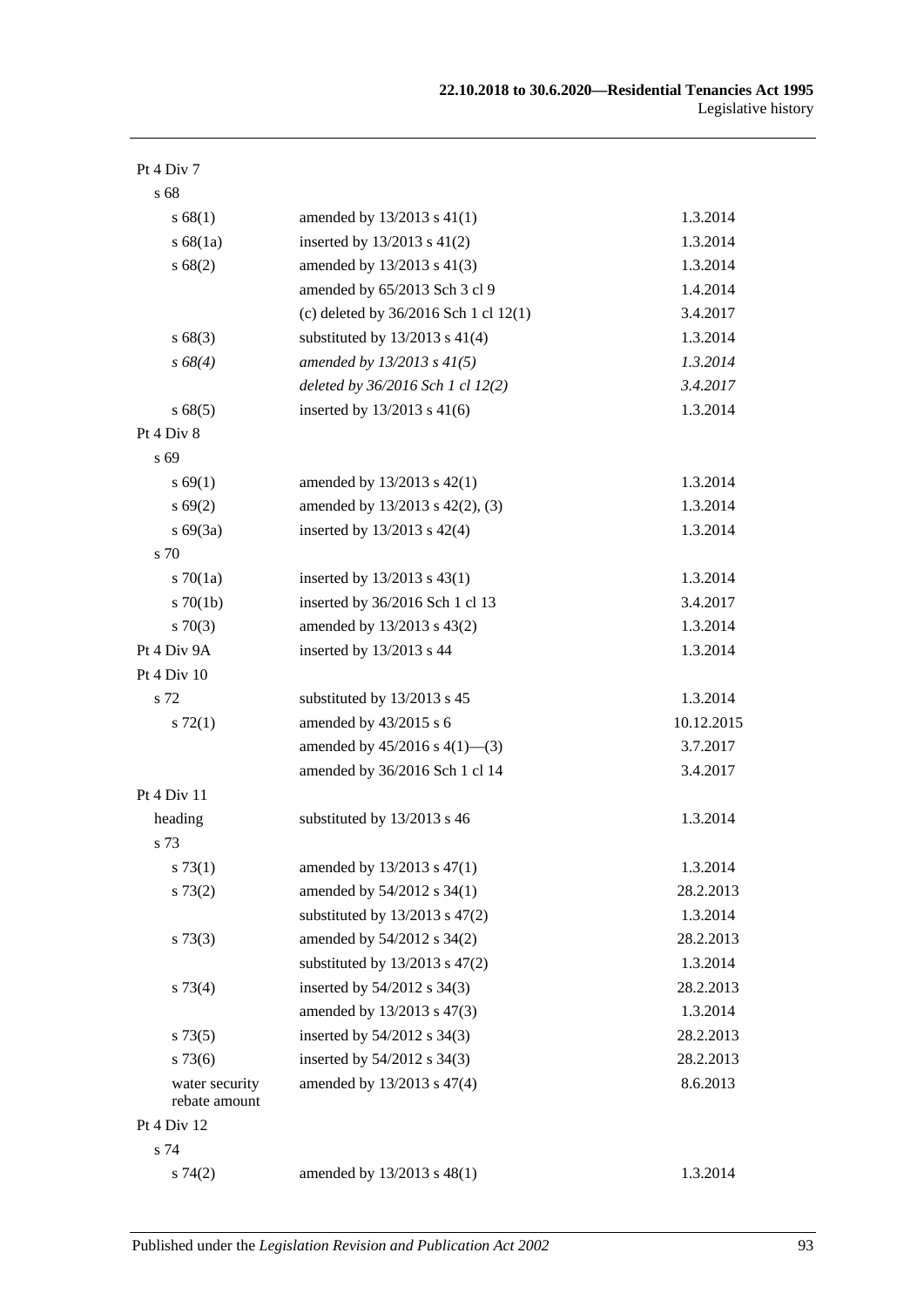|                       | amended by 65/2013 Sch 3 cl 10(1)                                                     | 1.4.2014   |
|-----------------------|---------------------------------------------------------------------------------------|------------|
| $s \, 74(2a)$         | s 74(2) dot point redesignated as $\frac{5}{4}$ (2a) by<br>$44/2003$ s 3(1) (Sch 1)   | 24.11.2003 |
|                       | substituted by $13/2013$ s $48(2)$                                                    | 1.3.2014   |
|                       | amended by 65/2013 Sch 3 cl 10(2)                                                     | 1.4.2014   |
| $s$ 74 $(2ab)$        | inserted by 13/2013 s 48(2)                                                           | 1.3.2014   |
| s $74(2b)$ and $(2c)$ | s 74(2) dot points redesignated as s 74(2b) and<br>$(2c)$ by 44/2003 s 3(1) (Sch 1)   | 24.11.2003 |
| s74(5)                | amended by 13/2013 s 48(3)                                                            | 1.3.2014   |
| Pt 4 Div 15           |                                                                                       |            |
| s 77                  |                                                                                       |            |
| $s\,77(3)$            | amended by 13/2013 s 49                                                               | 1.3.2014   |
| s 78A                 | inserted by 13/2013 s 50                                                              | 1.3.2014   |
| $Pt\,5$               |                                                                                       |            |
| Pt 5 Div 1            |                                                                                       |            |
| s 79                  | (a) deleted by $13/2013$ s $51$                                                       | 1.3.2014   |
|                       | amended by 36/2016 Sch 1 cl 15                                                        | 3.4.2017   |
| s 79A                 | inserted by 13/2013 s 52                                                              | 1.3.2014   |
| Pt 5 Div 2            |                                                                                       |            |
| s 80                  |                                                                                       |            |
| 80(2)                 | amended by 13/2013 s 53                                                               | 1.3.2014   |
| s $80(6)$ and $(7)$   | s $80(5)$ dot points redesignated as s $80(6)$ and<br>$(7)$ by 44/2003 s 3(1) (Sch 1) | 24.11.2003 |
| s 81                  |                                                                                       |            |
| s 81(3)               | amended by 13/2013 s 54(1)                                                            | 1.3.2014   |
| s 81(4)               | amended by 13/2013 s 54(2)                                                            | 1.3.2014   |
| s 82                  |                                                                                       |            |
| s 82(1)               | substituted by 65/2013 Sch 3 cl 11                                                    | 1.4.2014   |
| s 83                  |                                                                                       |            |
| s 83(2)               | substituted by 13/2013 s 55                                                           | 1.3.2014   |
|                       | amended by 65/2013 Sch 3 cl 12                                                        | 1.4.2014   |
|                       | amended by 36/2016 Sch 1 cl 16                                                        | 3.4.2017   |
| ss 83A and 83B        | inserted by 13/2013 s 56                                                              | 1.3.2014   |
| s 84                  |                                                                                       |            |
| s 84(1)               | substituted by $13/2013$ s $57(1)$                                                    | 1.3.2014   |
|                       | substituted by $36/2016$ Sch 1 cl $17(1)$                                             | 3.4.2017   |
| s 84(3)               | inserted by 13/2013 s 57(2)                                                           | 1.3.2014   |
|                       | amended by 36/2016 Sch 1 cl 17(2)                                                     | 3.4.2017   |
| s 84(4)               | inserted by 36/2016 Sch 1 cl 17(3)                                                    | 3.4.2017   |
| Pt 5 Div 3            |                                                                                       |            |
| s 85                  |                                                                                       |            |
| s 85(3a)              | s 85(3) dot point redesignated as s 85(3a) by<br>44/2003 s 3(1) (Sch 1)               | 24.11.2003 |
| s 85A                 | inserted by 13/2013 s 58                                                              | 1.3.2014   |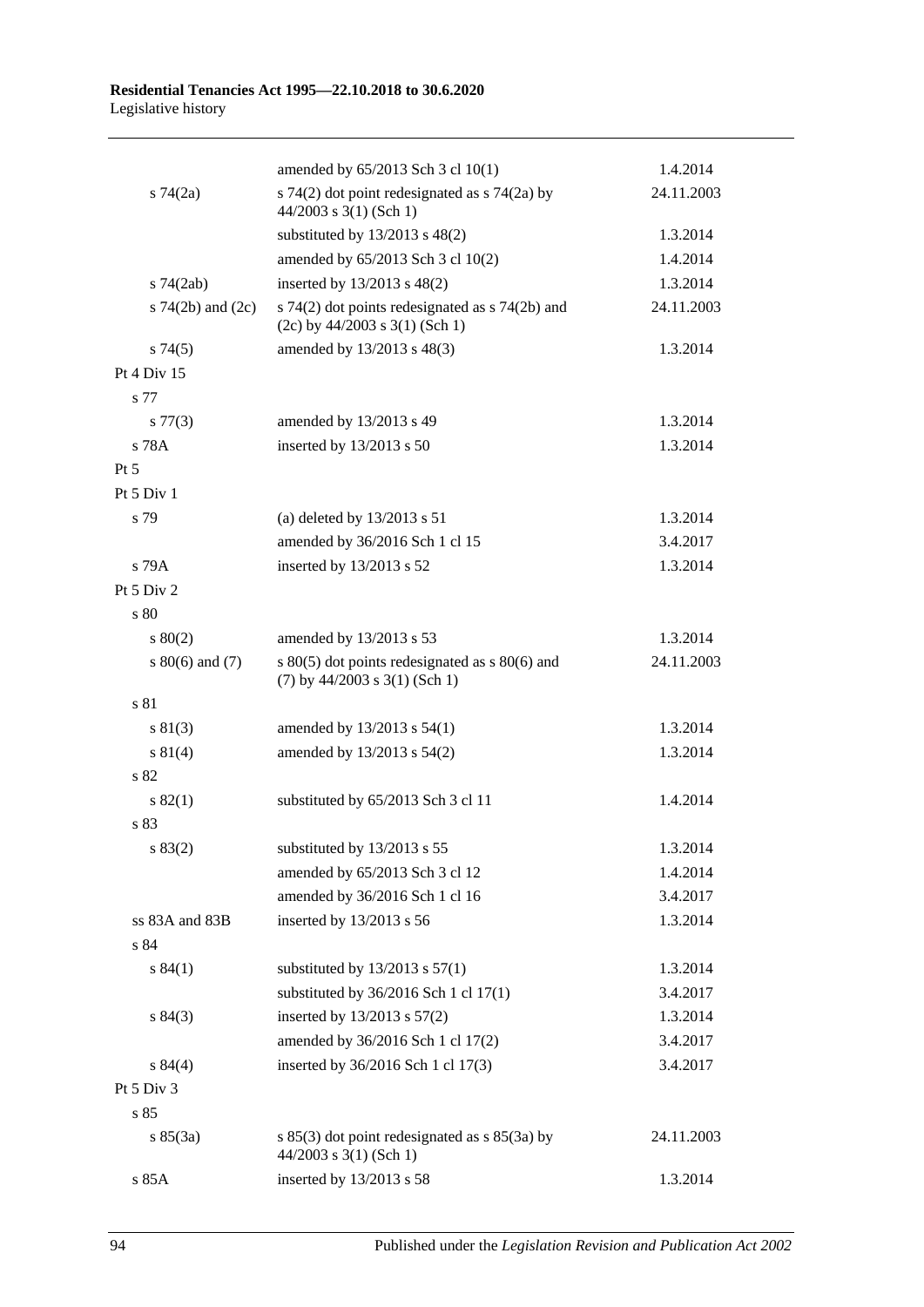| s 85A(1)                                     | s 85A redesignated as $s$ 85A(1) by 45/2016 s 5                           | 3.7.2017   |
|----------------------------------------------|---------------------------------------------------------------------------|------------|
| s 85A(2)                                     | inserted by 45/2016 s 5                                                   | 3.7.2017   |
| ss 86A and 86B                               | inserted by 13/2013 s 59                                                  | 1.3.2014   |
| Pt 5 Div 4                                   |                                                                           |            |
| s 87                                         |                                                                           |            |
| s $87(1a)$ and $(1b)$                        | inserted by $13/2013$ s 60                                                | 1.3.2014   |
| s 89A                                        | inserted by 43/2015 s 7                                                   | 10.12.2015 |
| s 89A(9)                                     | amended by 64/2017 s 123                                                  | 22.10.2018 |
| s 90                                         |                                                                           |            |
| $s\,90(2)$                                   | substituted by 55/1999 s 5                                                | 3.10.1999  |
|                                              | amended by 44/2006 s 49                                                   | 18.1.2007  |
| $s\ 90(2a)$                                  | inserted by 55/1999 s 5                                                   | 3.10.1999  |
| $s\,90(3)$                                   |                                                                           |            |
| interested person                            | amended by $13/2013$ s $61(1)$                                            | 1.3.2014   |
| $s\ 90(4)$ and (5)                           | inserted by $13/2013$ s $61(2)$                                           | 1.3.2014   |
| Pt $5$ Div $5$                               |                                                                           |            |
| $s\,92A$                                     | inserted by 13/2013 s 62                                                  | 1.3.2014   |
| Pt 5 Div 6                                   |                                                                           |            |
| s 93                                         |                                                                           |            |
| $s\,93(1)$                                   | substituted by $13/2013$ s $63(1)$                                        | 1.3.2014   |
| $s\,93(2)$                                   | amended by 13/2013 s 63(2)                                                | 1.3.2014   |
| $s\,93(4a)$                                  | s 93(4) dot point redesignated as s 93(4a) by<br>$44/2003$ s 3(1) (Sch 1) | 24.11.2003 |
| s 94                                         |                                                                           |            |
| $s\,94(1a)$                                  | inserted by 13/2013 s 64                                                  | 1.3.2014   |
| s 95                                         | amended by 13/2013 s 65                                                   | 1.3.2014   |
|                                              | amended by 36/2016 Sch 1 cl 18                                            | 3.4.2017   |
| s 96                                         |                                                                           |            |
| s 96(1a)—(1c)                                | inserted by 13/2013 s 66                                                  | 1.3.2014   |
| Pt 5 Div 7 before<br>substitution by 13/2013 |                                                                           |            |
| s <sub>97</sub>                              |                                                                           |            |
| $s\,97(4)$                                   | substituted by $55/1999$ s $6(a)$                                         | 3.10.1999  |
| $s\,97(6)$                                   | amended by $55/1999 s 6(b)$                                               | 3.10.1999  |
| Pt $5$ Div $7$                               | substituted by 13/2013 s 67                                               | 1.3.2014   |
| s 97B                                        |                                                                           |            |
| $s$ 97B $(2a)$                               | inserted by $45/2016$ s $6(1)$                                            | 3.7.2017   |
| $s\,97B(7)$                                  | amended by 45/2016 s 6(2)                                                 | 3.7.2017   |
| Pt 5 Div 8                                   |                                                                           |            |
| heading                                      | substituted by 26/2014 s 175                                              | 29.3.2015  |
| s 98                                         | deleted by 26/2014 s 176                                                  | 29.3.2015  |
| s 99                                         |                                                                           |            |
| s 99(1)                                      | substituted by $13/2013$ s $68(1)$                                        | 1.3.2014   |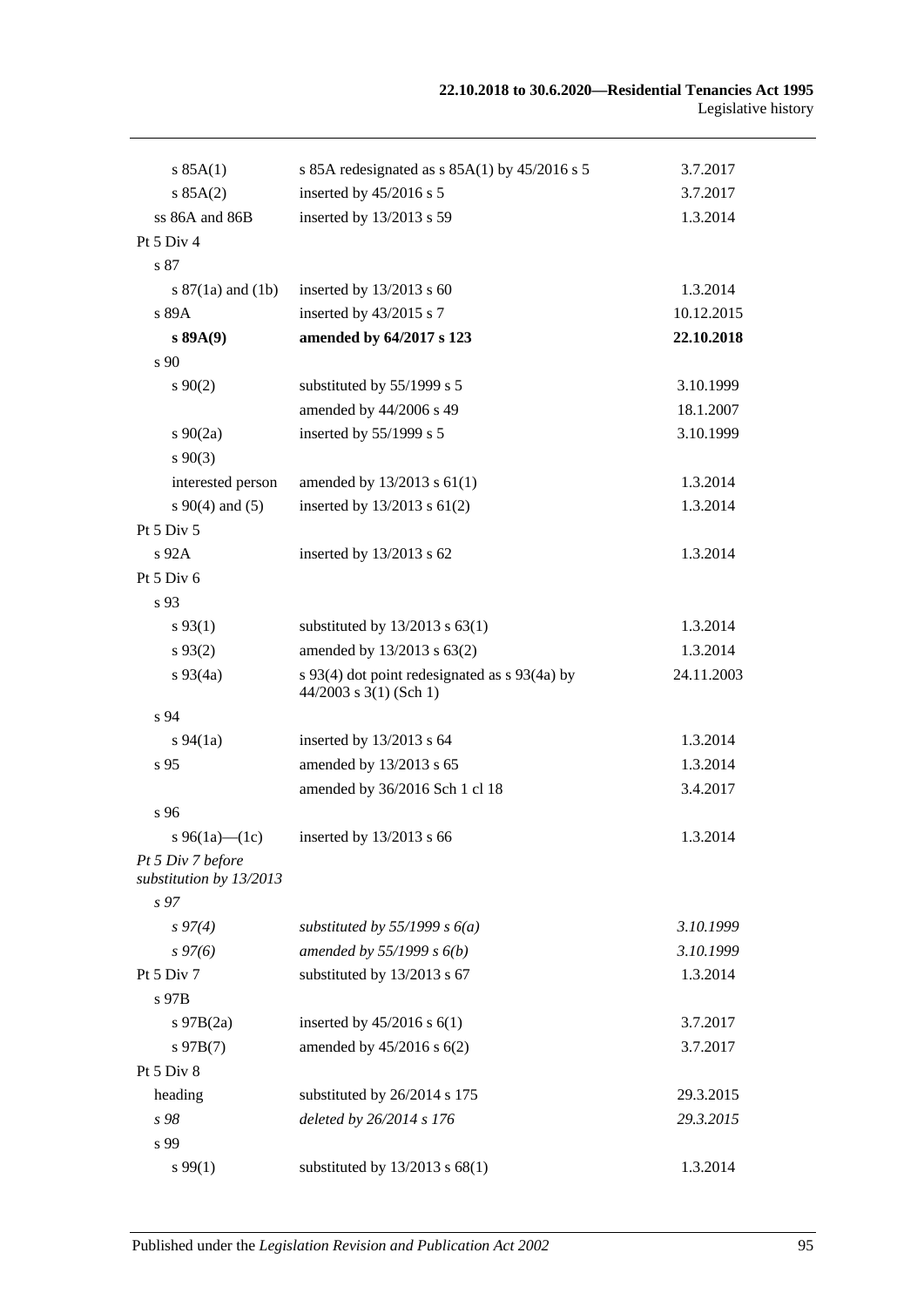|                                        | amended by 26/2014 s 177(1)                                                | 29.3.2015                                         |
|----------------------------------------|----------------------------------------------------------------------------|---------------------------------------------------|
| $s\,99(3)$                             | amended by 13/2013 s 68(2)                                                 | 1.3.2014                                          |
| $s\,99(5)$                             | amended by 13/2013 s 68(3)                                                 | 1.3.2014                                          |
| $s\,99(6)$                             | amended by 13/2013 s 68(4)                                                 | 1.3.2014                                          |
| s99(8)                                 | amended by 13/2013 s 68(2)                                                 | 1.3.2014                                          |
|                                        | deleted by 26/2014 s 177(2)                                                | 29.3.2015                                         |
| Pt 5A                                  | inserted by 13/2013 s 69                                                   | 1.3.2014                                          |
| s 99F                                  |                                                                            |                                                   |
| $s \, 99F(1)$                          | amended by 43/2015 s 8(1), (2)                                             | 10.12.2015                                        |
| Pt 6                                   |                                                                            |                                                   |
| s 100                                  |                                                                            |                                                   |
| 100(3)                                 | amended by 13/2013 s 70(1)                                                 | 1.3.2014                                          |
| 100(5)                                 | amended by 13/2013 s 70(2)                                                 | 1.3.2014                                          |
| 100(6)                                 | inserted by 13/2013 s 70(3)                                                | 9.5.2015                                          |
| s 101                                  |                                                                            |                                                   |
| s 101(1)                               | s 101 amended and redesignated as s 101(1) by<br>$13/2013$ s $71(1)$ - (3) | 7.2.2014                                          |
|                                        | amended by 26/2014 s 178                                                   | 29.3.2015                                         |
| s 101(2)                               | inserted by 13/2013 s 71(3)                                                | 7.2.2014                                          |
| Pt 7 before substitution<br>by 13/2013 |                                                                            |                                                   |
| s 105A                                 | inserted by 21/1998 s 25                                                   | 28.5.1998                                         |
| Pt 7                                   | substituted by 13/2013 s 72                                                | 1.3.2014 except ss $105L(2)$ and<br>105M-9.5.2015 |
| s 105I                                 |                                                                            |                                                   |
| s 105I(3)                              | substituted by 36/2016 Sch 1 cl 19                                         | 3.4.2017                                          |
| s 105P                                 |                                                                            |                                                   |
| s $105P(3)$                            | substituted by 36/2016 Sch 1 cl 20                                         | 3.4.2017                                          |
| s 105U                                 |                                                                            |                                                   |
| (6b)                                   | s 105U(6a) and inserted by 36/2016 Sch 1 cl 21                             | 3.4.2017                                          |
| s 105UA                                | inserted by 43/2015 s 9                                                    | 10.12.2015                                        |
| $s$ 105UA $(7)$                        | amended by 64/2017 s 124                                                   | 22.10.2018                                        |
| Pt 8                                   |                                                                            |                                                   |
| Pt 8 Div 1                             | substituted by 13/2013 s 73                                                | 1.3.2014                                          |
| Pt 8 Div 1 Subdiv 1                    |                                                                            |                                                   |
| s 106                                  |                                                                            |                                                   |
| conciliation<br>conference             | substituted by 26/2014 s 179                                               | 29.3.2015                                         |
| Pt 8 Div 1 Subdiv 2                    |                                                                            |                                                   |
| s 107                                  |                                                                            |                                                   |
| $s\ 107(3)$                            | amended by 26/2014 s 180(1)                                                | 29.3.2015                                         |
| $s\ 107(6)$                            | amended by 26/2014 s 180(2)                                                | 29.3.2015                                         |
| Pt 8 Div 1 Subdiv 3                    | deleted by 26/2014 s 181                                                   | 29.3.2015                                         |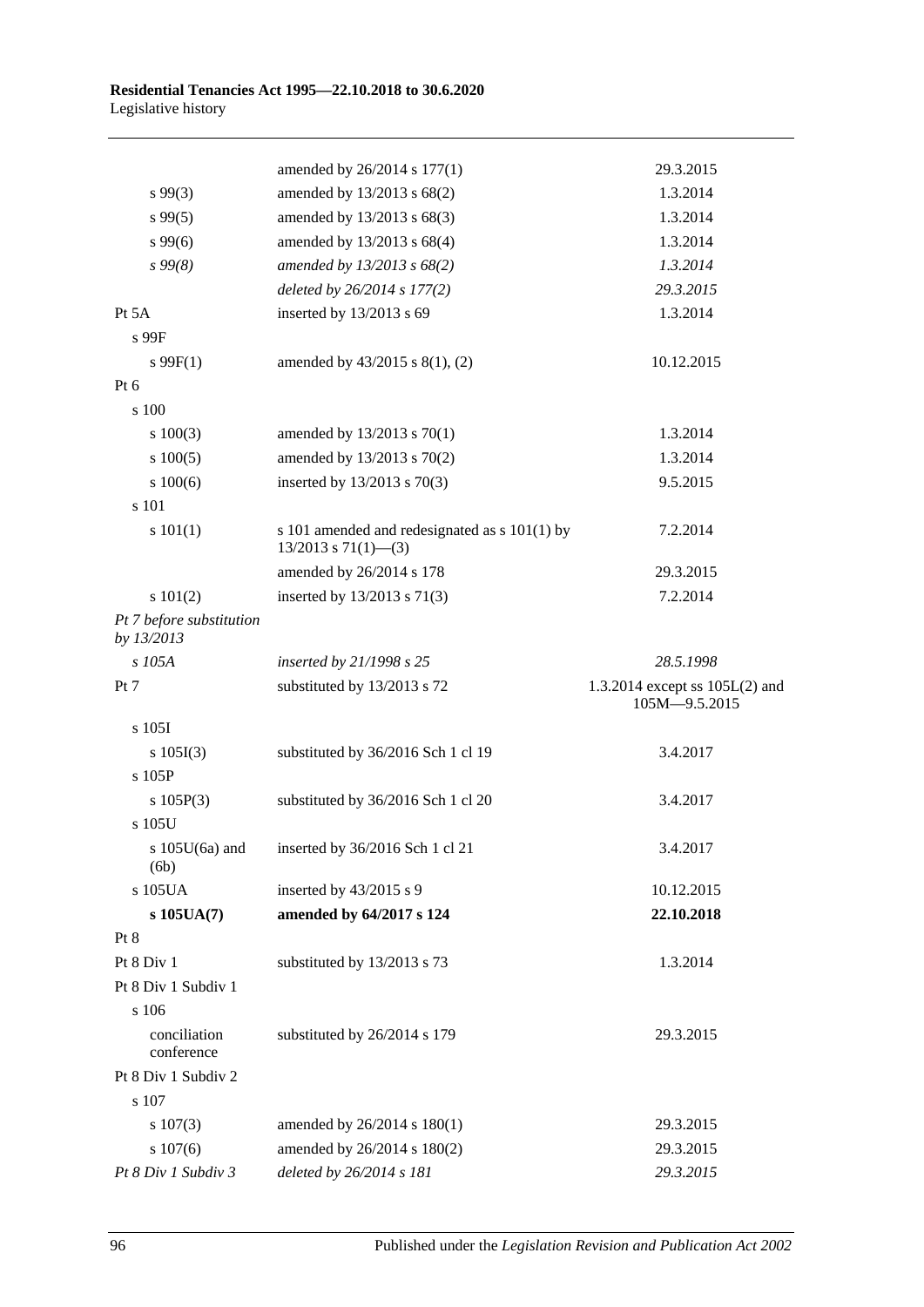| Pt 8 Div 1 Subdiv 4 |                                                                     |            |
|---------------------|---------------------------------------------------------------------|------------|
| s 108A              | amended by 26/2014 s 182                                            | 29.3.2015  |
| s 108B              |                                                                     |            |
| s 108B(1)           | amended by 26/2014 s 183(1)                                         | 29.3.2015  |
| $s\ 108B(2)$        | amended by 26/2014 s 183(1)                                         | 29.3.2015  |
| $s\ 108B(3)$        | amended by 26/2014 s 183(1)                                         | 29.3.2015  |
| $s\ 108B(4)$        | amended by 26/2014 s 183(1)                                         | 29.3.2015  |
| $s\ 108B(5)$        | amended by 26/2014 s 183(1)                                         | 29.3.2015  |
| $s\ 108B(7)$        | substituted by 26/2014 s 183(2)                                     | 29.3.2015  |
| $s$ 108B(9)         | deleted by 26/2014 s 183(3)                                         | 29.3.2015  |
| $s\ 108B(10)$       | substituted by $26/2014$ s $183(4)$                                 | 29.3.2015  |
| Pt 8 Div 3          |                                                                     |            |
| s 110               |                                                                     |            |
| s 110(1)            | s 110 amended and redesignated as s 110(1) by<br>55/1999 s 7(a)—(c) | 3.10.1999  |
|                     | amended by 13/2013 s 74(1)-(3)                                      | 1.3.2014   |
| 110(2)              | inserted by $55/1999$ s $7(c)$                                      | 3.10.1999  |
| s 112               |                                                                     |            |
| s 112(1a)           | inserted by 43/2015 s 10                                            | 10.12.2015 |
| s 112 (1b)          | inserted by 43/2015 s 10                                            | 10.12.2015 |
|                     | amended by 64/2017 s 125                                            | 22.10.2018 |
| Pt 8 Div 4          |                                                                     |            |
| s 113               |                                                                     |            |
| s 113(1)            | amended by 13/2013 s 75(1)                                          | 1.3.2014   |
|                     | amended by 26/2014 s 184                                            | 29.3.2015  |
| s 113(3)            | amended by 13/2013 s 75(2), (3)                                     | 1.3.2014   |
| s 114               | amended by 13/2013 s 76                                             | 1.3.2014   |
|                     | amended by 26/2014 s 185                                            | 29.3.2015  |
| Pt 9                |                                                                     |            |
| s 115               |                                                                     |            |
| s 115(3)            | amended by 13/2013 s 77                                             | 1.3.2014   |
| s 116               | deleted by 13/2013 s 78                                             | 1.3.2014   |
| s 117A              | inserted by 13/2013 s 79                                            | 1.3.2014   |
| s 119               |                                                                     |            |
| s 119(1)            | amended by 21/1998 s 26                                             | 28.5.1998  |
| s 119(3)            | amended by 13/2013 s 80                                             | 1.3.2014   |
| s 120               |                                                                     |            |
| 120(1)              | amended by 13/2013 s 81(1)                                          | 1.3.2014   |
| $s\,120(2)$         | deleted by $13/2013$ s $81(2)$                                      | 1.3.2014   |
| s 121               |                                                                     |            |
| s 121(3)            | amended by 13/2013 s 82(1)                                          | 1.3.2014   |
| s 121(4)            | inserted by 34/1996 s 4 (Sch cl 29)                                 | 3.2.1997   |
|                     | amended by 13/2013 s 82(2)                                          | 1.3.2014   |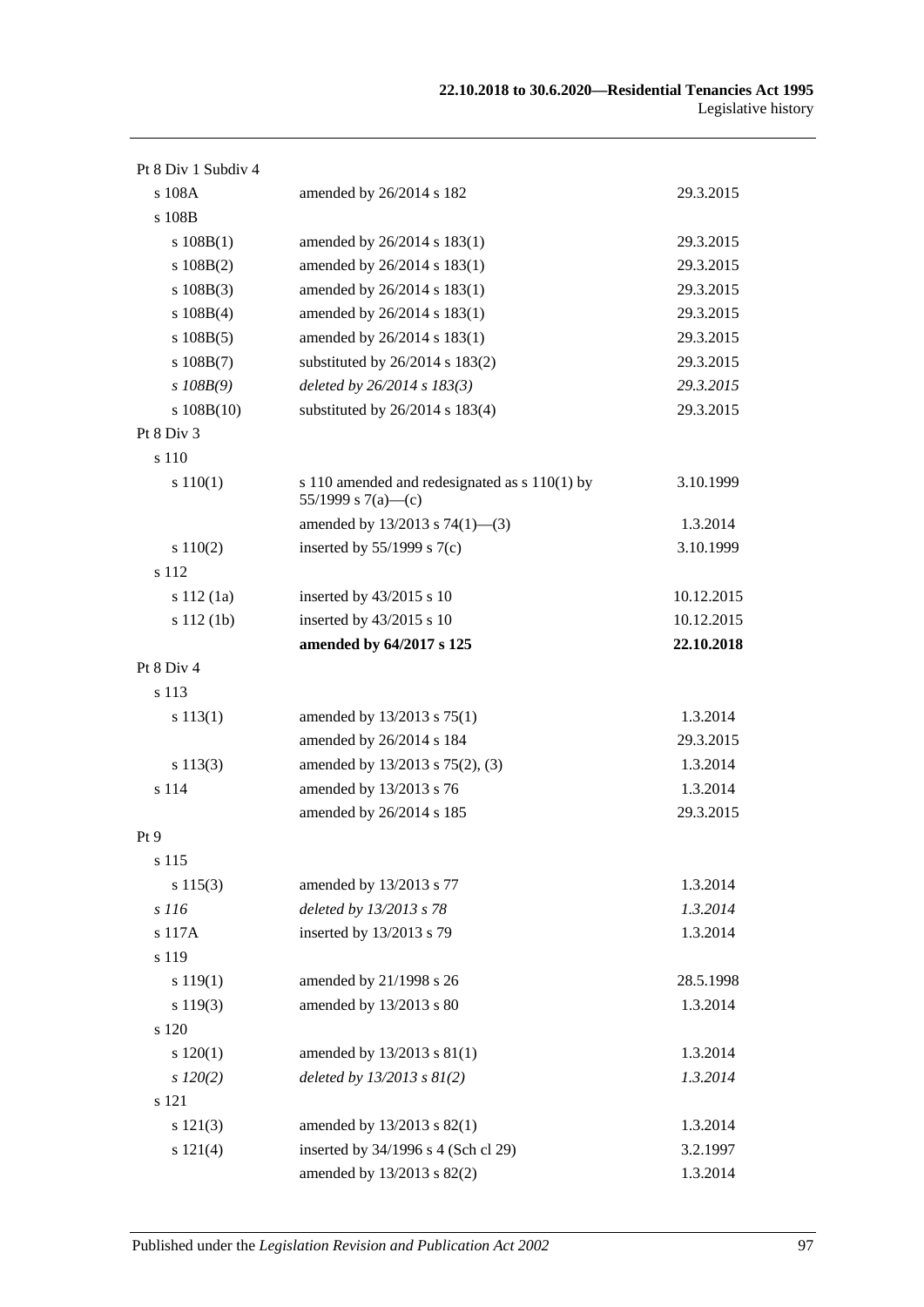| Sch before deletion by<br>13/2013 | heading substituted by $44/2003$ s $3(1)$ (Sch 1) | 24.11.2003                    |
|-----------------------------------|---------------------------------------------------|-------------------------------|
| Div 1                             | deleted by $44/2003$ s $3(1)$ (Sch 1)             | 24.11.2003                    |
| Div 2 heading                     | deleted by $44/2003$ s $3(1)$ (Sch 1)             | 24.11.2003                    |
| Div 3                             | deleted by $44/2003$ s $3(1)$ (Sch 1)             | 24.11.2003                    |
| Sch                               | deleted by 13/2013 s 83                           | 1.3.2014                      |
| Sch 1                             | inserted by $13/2013$ s 83                        | 1.3.2014 except cl 5-9.5.2015 |
| Sch 2                             | inserted by $45/2016$ s 7                         | 3.7.2017                      |

## **Transitional etc provisions associated with Act or amendments**

#### *Statutes Amendment and Repeal (Common Expiation Scheme) Act 1996*

#### **5—Transitional provision**

An Act repealed or amended by this Act will continue to apply (as in force immediately prior to the repeal or amendment coming into operation) to an expiation notice issued under the repealed or amended Act.

### *Statutes Amendment (SACAT) Act 2014*

#### **186—Transitional provisions**

(1) In this section—

*principal Act* means the *[Residential Tenancies Act](http://www.legislation.sa.gov.au/index.aspx?action=legref&type=act&legtitle=Residential%20Tenancies%20Act%201995) 1995*;

*relevant day* means the day on which this Part comes into operation;

*Residential Tenancies Tribunal* means the Tribunal established under the *[Residential](http://www.legislation.sa.gov.au/index.aspx?action=legref&type=act&legtitle=Residential%20Tenancies%20Act%201995)  [Tenancies Act](http://www.legislation.sa.gov.au/index.aspx?action=legref&type=act&legtitle=Residential%20Tenancies%20Act%201995) 1995*;

*Tribunal* means the South Australian Civil and Administrative Tribunal established under the *[South Australian Civil and Administrative Tribunal Act](http://www.legislation.sa.gov.au/index.aspx?action=legref&type=act&legtitle=South%20Australian%20Civil%20and%20Administrative%20Tribunal%20Act%202013) 2013*.

- (2) A decision (including a decision in the nature of a declaration), direction or order of the Residential Tenancies Tribunal under the principal Act in force immediately before the relevant day will, on and from the relevant day, be taken to be a decision, direction or order of the Tribunal.
- (3) A right to make any application or to seek a review under the principal Act with respect to any matter in existence before the relevant day, with the effect that the relevant proceedings would have been commenced before the Residential Tenancies Tribunal, will be exercised as if this Part had been in operation before the right arose, so that the relevant proceedings may be commenced instead before the Tribunal.
- (4) Any proceedings before the Residential Tenancies Tribunal under the principal Act immediately before the relevant day will, subject to such directions as the President of the Tribunal thinks fit, be transferred to the Tribunal where they may proceed as if they had been commenced before the Tribunal.
- (5) The Tribunal may—
	- (a) receive in evidence any transcript of evidence in proceedings before the Residential Tenancies Tribunal, and draw any conclusions of fact from that evidence that appear proper; and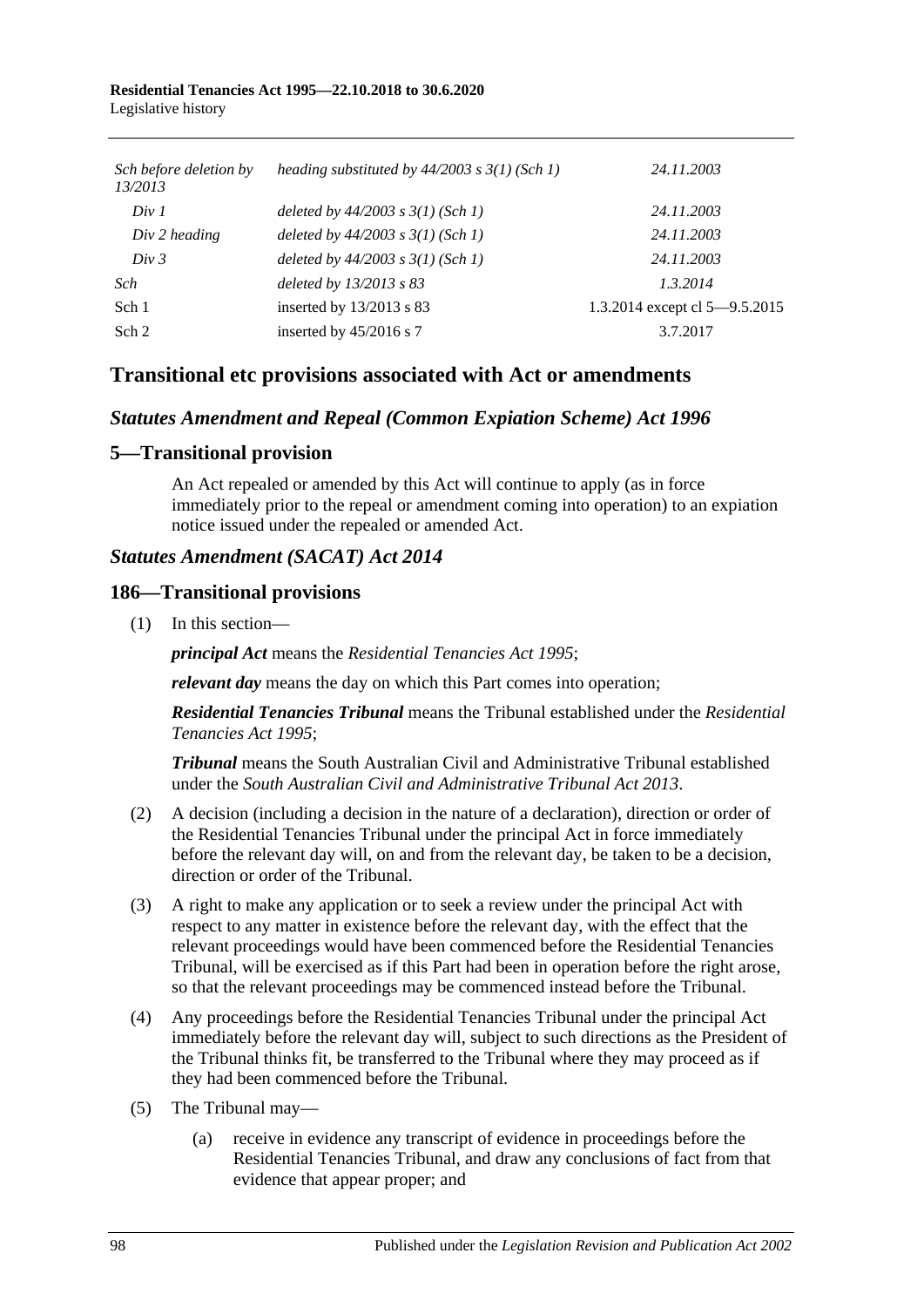- (b) adopt any findings or determinations of the Residential Tenancies Tribunal that may be relevant to proceedings before the Tribunal; and
- (c) adopt or make any decision (including a decision in the nature of a declaration), direction or order in relation to proceedings before the Residential Tenancies Tribunal before the relevant day (including so as to make a decision or declaration, or a direction or order, in relation to proceedings fully heard before the relevant day); and
- (d) take other steps to promote or ensure the smoothest possible transition from 1 jurisdiction to another in connection with the operation of this section.
- (6) The Tribunal may, on application under section 37 of the principal Act made after the relevant date, vary or set aside an order of the Residential Tenancies Tribunal made before the relevant date.
- <span id="page-98-0"></span>(7) The Residential Tenancies Tribunal is dissolved by force of this subsection.
- (8) A member of the Residential Tenancies Tribunal holding office when [subsection](#page-98-0) (7) comes into operation will cease to hold office at that time and any contract of employment, agreement or arrangement relating to the office held by that member is terminated by force of this subsection at the same time (but any such termination will not affect any right of action that a person may have against a Minister or the State on account of that termination).
- (9) Nothing in this section—
	- (a) affects the ability to register an order of the Residential Tenancies Tribunal made before the relevant day in an appropriate court, as provided for by section 36 of the principal Act before its repeal by this Act; or
	- (b) affects a right to appeal to the Administrative and Disciplinary Division of the District Court against a decision, direction or order of the Residential Tenancies Tribunal made or given before the relevant day.

#### **Historical versions**

Reprint No 1—3.2.1997 Reprint No 2—28.5.1998 Reprint No 3—1.7.1999 Reprint No 4—3.10.1999 Reprint No 5—1.7.2002 Reprint No 6—24.11.2003 18.1.2007 5.11.2007 11.2.2008 1.2.2010 28.2.2013 8.6.2013 7.2.2014 1.3.2014 1.4.2014